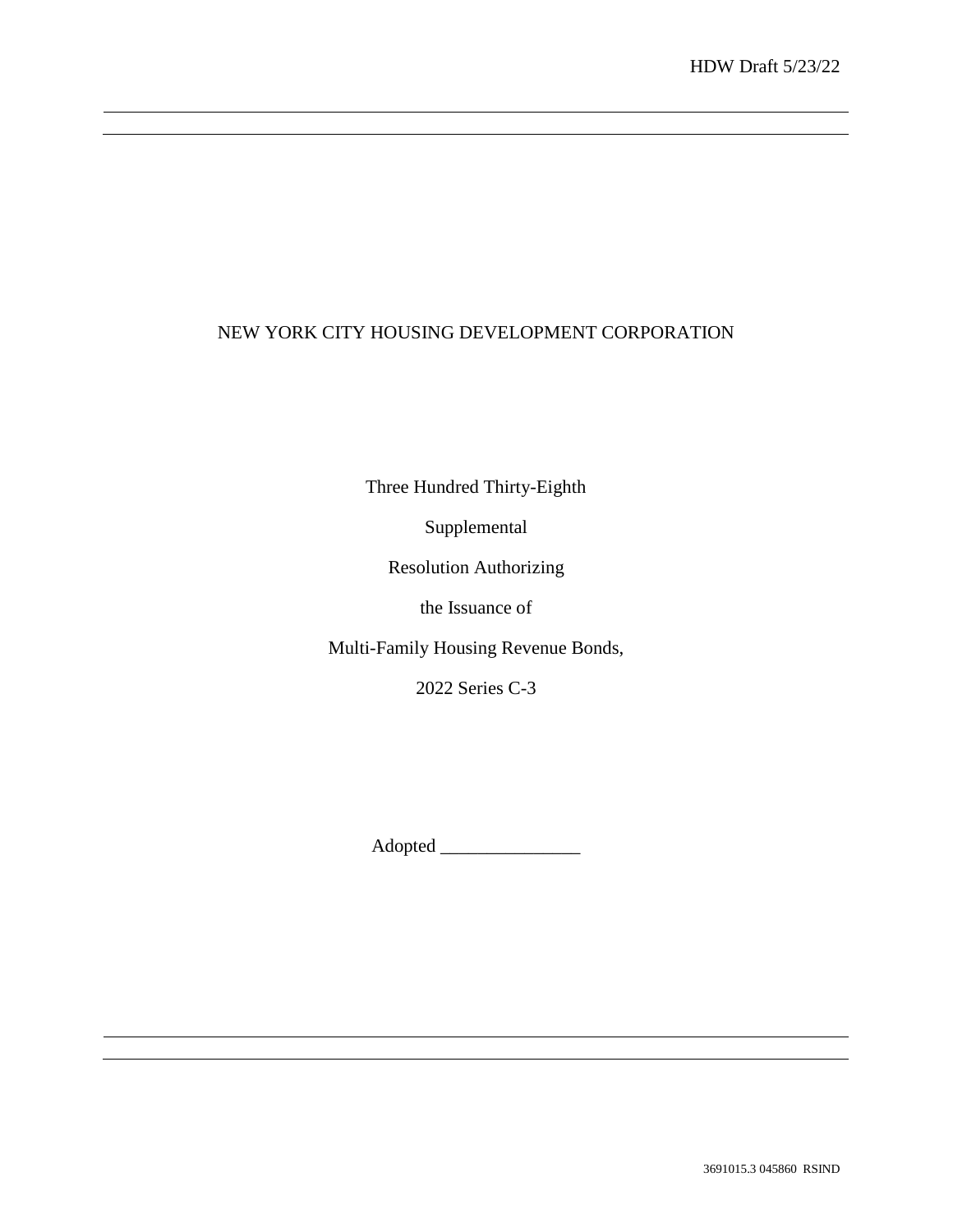## **TABLE OF CONTENTS**

Page

### ARTICLE I

### DEFINITIONS AND AUTHORITY

#### ARTICLE II

#### TERMS, ISSUANCE AND SALE

| Section 2.1. Authorization, Principal Amount, Designation and Series14 |                                                                                  |
|------------------------------------------------------------------------|----------------------------------------------------------------------------------|
|                                                                        |                                                                                  |
|                                                                        |                                                                                  |
|                                                                        |                                                                                  |
|                                                                        |                                                                                  |
|                                                                        |                                                                                  |
|                                                                        |                                                                                  |
|                                                                        |                                                                                  |
|                                                                        | Section 2.3. Maturity, Interest, Numbering and Lettering Provisions; Replacement |

#### ARTICLE III

#### PLEDGE OF 2022 SERIES C-3 REVENUES

#### ARTICLE IV

### APPLICATION OF BOND PROCEEDS

|--|--|--|--|

#### ARTICLE V

# DESIGNATION OF 2022 SERIES C-3 PREPAYMENT PERIOD BONDS; FUNDING OF 2022 SERIES C-3 PREPAYMENT ACCOUNTS; CUSTODY AND INVESTMENT OF CERTAIN AMOUNTS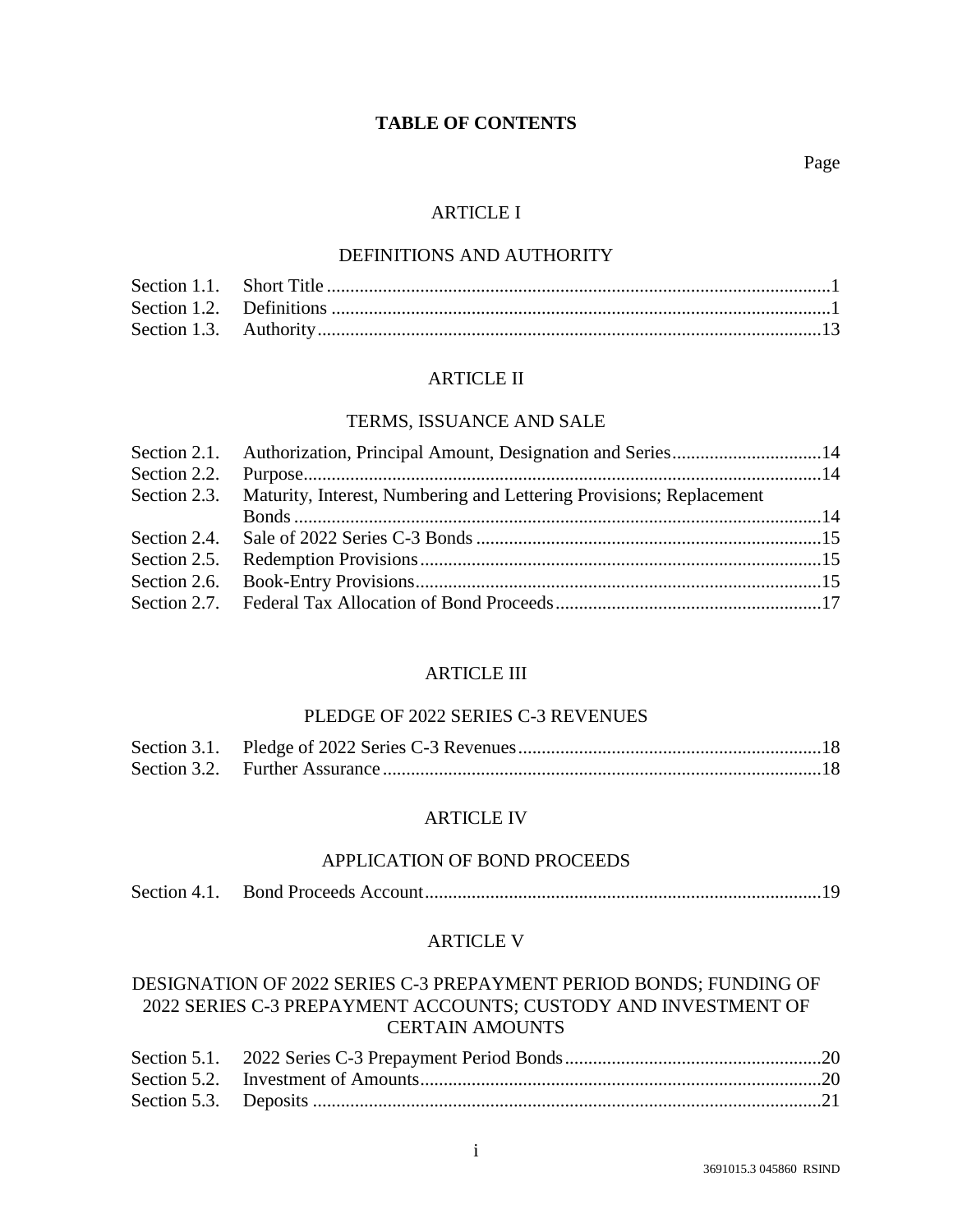### ARTICLE VI

# 2022 SERIES C-3 ACCOUNTS

# ARTICLE VII

### FORM

|--|--|

# ARTICLE VIII

## ADDITIONAL PROVISIONS REGARDING THE 2022 SERIES C MORTGAGE LOANS AND THE 2022 SERIES C-3 BONDS

| Section 8.1.  |                                                                                 |     |
|---------------|---------------------------------------------------------------------------------|-----|
| Section 8.2.  |                                                                                 |     |
| Section 8.3.  |                                                                                 |     |
| Section 8.4.  |                                                                                 |     |
| Section 8.5.  | Investment of Amounts During 2022 Series C-3 Prepayment Period 34               |     |
| Section 8.6.  | Certain Amounts Relating to Acquired Projects to Constitute Pledged             |     |
|               |                                                                                 |     |
| Section 8.7.  | Additional Provisions Regarding Enforcement and Foreclosure of                  |     |
|               |                                                                                 | .34 |
| Section 8.8.  | Prepayment Premiums or Penalties Not to Constitute Pledged Receipts             |     |
|               | or Recoveries of Principal.                                                     | .36 |
| Section 8.9.  | Certain Amounts Relating to Letters of Credit or Other Credit                   |     |
|               | Enhancements Securing the 2022 Series C Mortgage Loans to                       |     |
|               | Constitute Pledged Receipts or Recoveries of Principal 36                       |     |
| Section 8.10. |                                                                                 | 37  |
|               | Section 8.11. Covenants with Respect to 2022 Series C Mortgage Loans Insured by |     |
|               | SONYMA Insurance.                                                               | .37 |
| Section 8.12. | Certain Amounts Relating to SONYMA Insurance to Constitute                      |     |
|               |                                                                                 |     |
| Section 8.13. | Disbursement of 2022 Series C-3 Bond Proceeds; Conditions Precedent37           |     |
|               | Section 8.14. Covenants with Respect to Certain 2022 Series C Mortgage Loans 38 |     |
|               |                                                                                 |     |
|               | Section 8.16. Certain Other Amounts Constituting Recoveries of Principal39      |     |
|               | Section 8.17. Certain Other Amounts Constituting Pledged Receipts 39            |     |
|               |                                                                                 |     |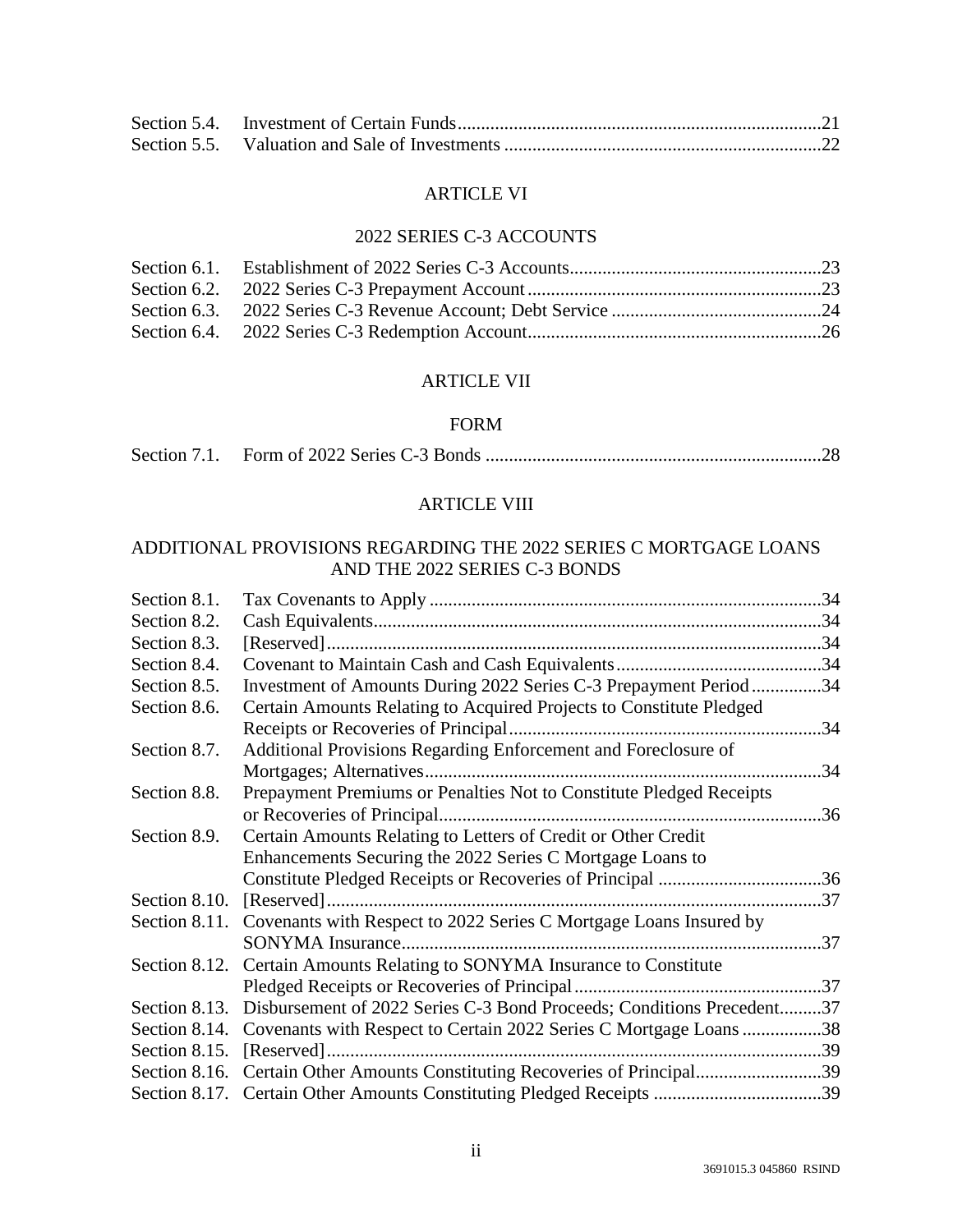## ARTICLE IX

# 2022 SERIES C-3 EVENT OF DEFAULT, 2022 SERIES C-3 EVENT OF TERMINATION AND REMEDIES

# ARTICLE X

## CONCERNING THE TRUSTEE, TENDER AGENT AND REMARKETING AGENT

| Section 10.5. Appointment and Acceptance of Duties of Remarketing Agent 44<br>Section 10.7. Appointment and Acceptance of Duties of Trustee and Tender Agent |
|--------------------------------------------------------------------------------------------------------------------------------------------------------------|

## ARTICLE XI

## DEFEASANCE; MISCELLANEOUS PROVISIONS

| Section 11.2. No Recourse Under Supplemental Resolution or on 2022 Series C-3    |  |
|----------------------------------------------------------------------------------|--|
|                                                                                  |  |
| Section 11.3. Supplemental Resolutions Effective upon Filing with the Trustee 47 |  |
| Section 11.4. Supplemental Resolutions Effective upon Consent of Trustee and     |  |
|                                                                                  |  |
|                                                                                  |  |
|                                                                                  |  |

| EXHIBIT A-1 – 2022 SERIES C SENIOR MORTGAGE LOANS               |
|-----------------------------------------------------------------|
| EXHIBIT A-2 – 2022 SERIES C NEW SUBORDINATE MORTGAGE LOANS      |
| EXHIBIT A-3 – 2022 SERIES C EXISTING SUBORDINATE MORTGAGE LOANS |
| EXHIBIT B – FEDERAL TAX ALLOCATION OF BOND PROCEEDS             |
| APPENDIX A – TERMS OF THE 2022 SERIES C-3 BONDS                 |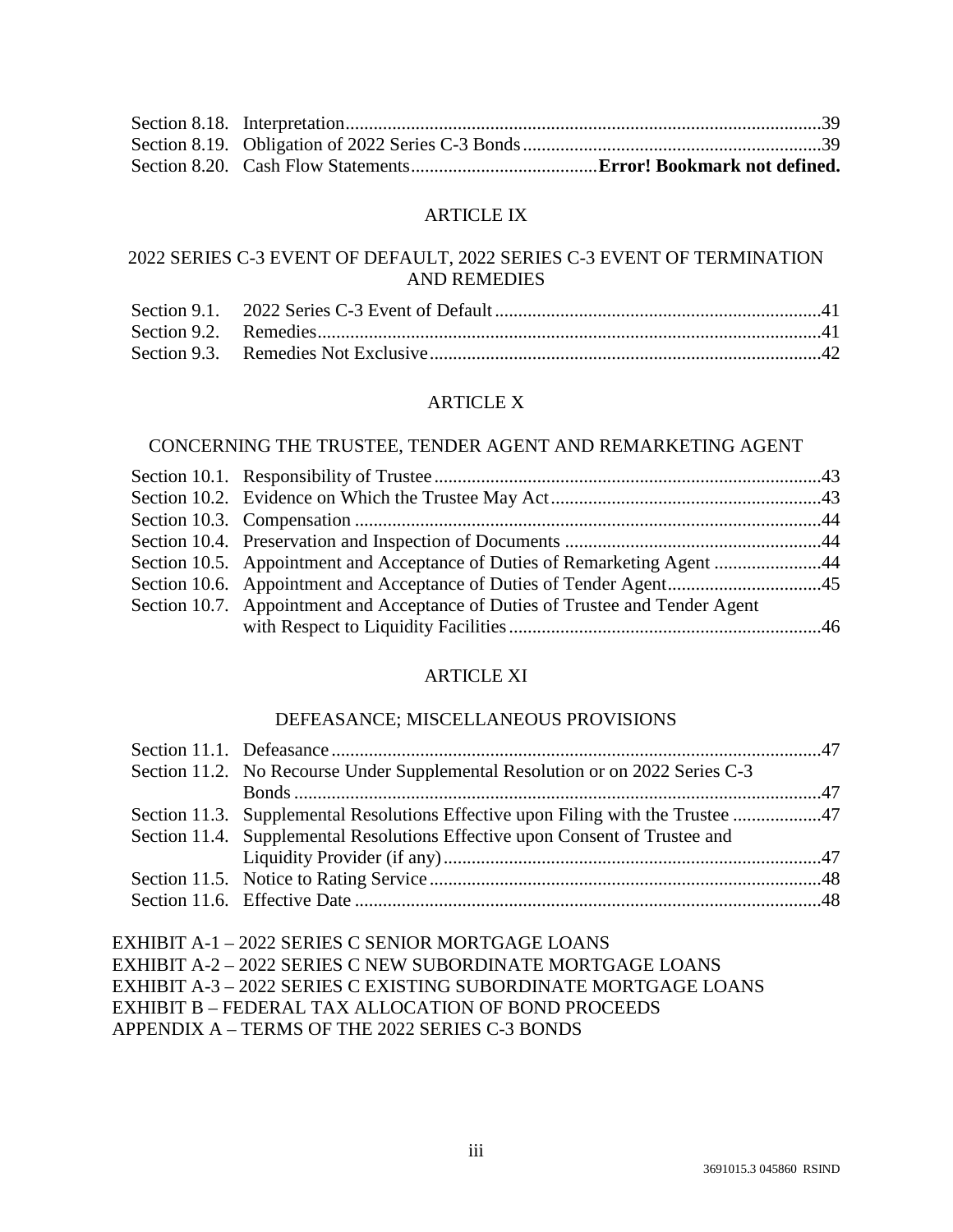### Three Hundred Thirty-Eighth Supplemental Resolution Authorizing

the Issuance of

### Multi-Family Housing Revenue Bonds,

2022 Series C-3

## BE IT RESOLVED by the Members of the NEW YORK CITY HOUSING DEVELOPMENT CORPORATION (the "Corporation") as follows:

## ARTICLE I

## DEFINITIONS AND AUTHORITY

Section 1.1. Short Title. This resolution may hereafter be cited by the Corporation and is herein referred to as the "Three Hundred Thirty-Eighth Supplemental Multi-Family Housing Revenue Bond Resolution".

Section 1.2. Definitions. (A) All terms which are defined in Section 1.2 of the resolution of the Corporation adopted July 27, 1993 and entitled "Multi-Family Housing Revenue Bonds Bond Resolution", as amended (the "General Resolution"), have the same meanings, respectively, in this Three Hundred Thirty-Eighth Supplemental Multi-Family Housing Revenue Bond Resolution as such terms are given in said Section 1.2.

(B) In addition, as used in this Three Hundred Thirty-Eighth Supplemental Multi-Family Housing Revenue Bond Resolution:

"Acquired Project" means a Project financed by a 2022 Series C Mortgage Loan, which is not a 2022 Series C Mortgage Loan insured by FHA Risk-Sharing Insurance, title to or the right to possession of which has been acquired by the Corporation through protection and enforcement of its rights conferred by law or the Mortgage upon such Project.

"Acquired Project Expenses" means all costs and expenses arising from the acquisition, ownership, possession, operation or maintenance of an Acquired Project, including reasonable operating, repair and replacement reserves therefor.

"Acquired Project Gross Operating Income" means all moneys received in connection with the acquisition, ownership, possession, operation or maintenance of an Acquired Project.

"Acquired Project Net Operating Income" means Acquired Project Gross Operating Income less Acquired Project Expenses.

"Alternate Liquidity" means, with respect to a Group of 2022 Series C-3 Variable Rate Bonds, any instrument providing for the timely payment of the Purchase Price of 2022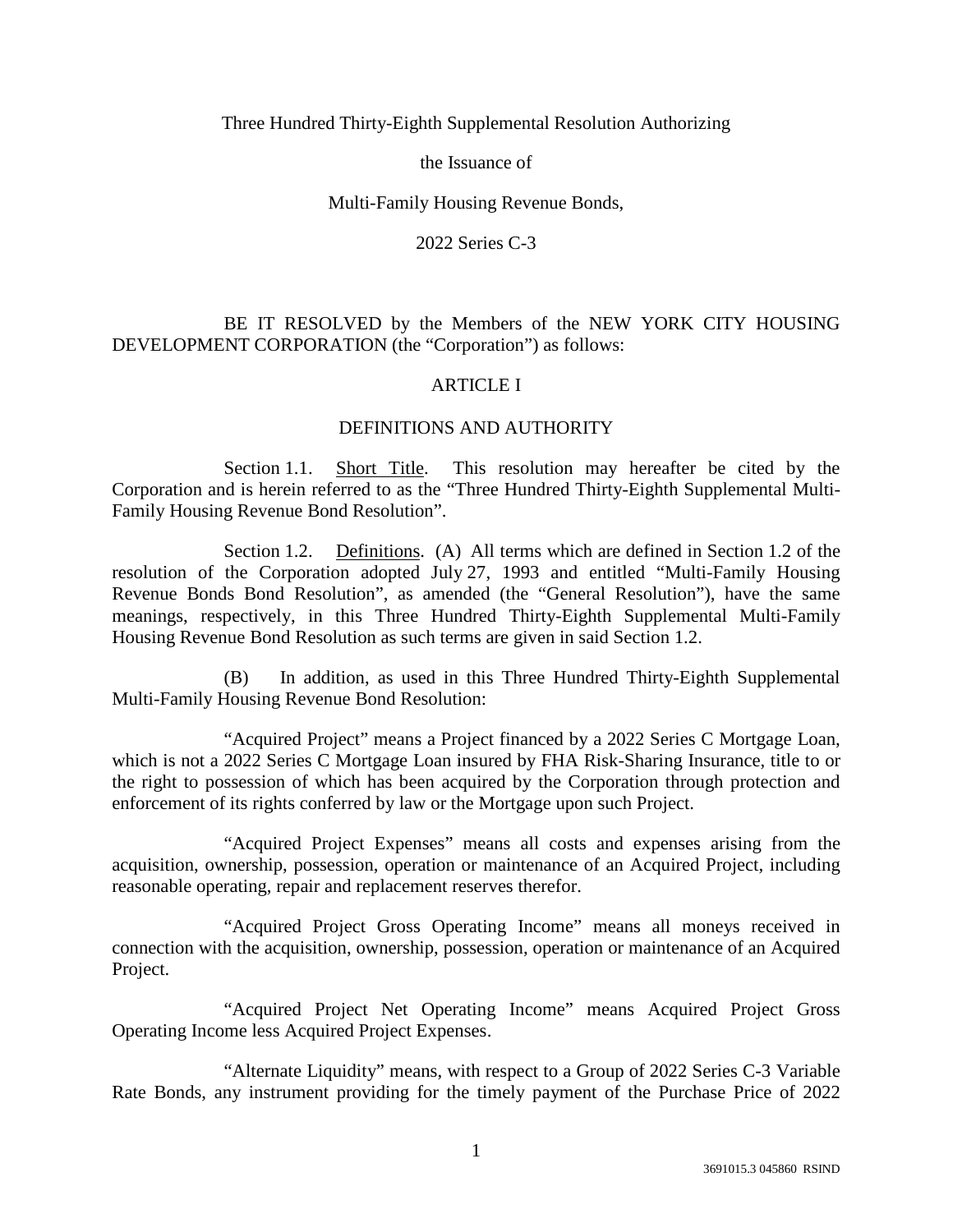Series C-3 Variable Rate Bonds of such Group, including, but not limited to, a letter of credit, guaranty, standby loan commitment, standby bond purchase agreement or other liquidity facility, or any combination thereof, (i) approved by the Corporation and delivered to the Trustee for the benefit of the owners of 2022 Series C-3 Variable Rate Bonds of such Group, and, (ii) replacing the most recent previously existing Liquidity Facility, (iii) dated as of a date not later than the expiration date of the Liquidity Facility for which the same is to be substituted; provided that (a) the stated amount of any Liquidity Facility shall equal the sum of  $(x)$  the aggregate principal amount of 2022 Series C-3 Variable Rate Bonds of such Group at the time Outstanding, plus (y) during any Daily Rate Period or Weekly Rate Period, an amount at least equal to thirty-four (34) days of interest (at the Maximum Rate) on all 2022 Series C-3 Variable Rate Bonds of such Group at the time Outstanding, or such other amount as the Corporation shall determine based on then current rating agency standards, or during any Flexible Rate Period, an amount at least equal to 275 days of interest (at the Maximum Rate) on all 2022 Series C-3 Variable Rate Bonds of such Group at the time Outstanding, or such other amount as the Corporation shall determine based on then current rating agency standards, or during any Term Rate Period or the Fixed Rate Period, such amount of interest as the Corporation shall determine based on then current rating agency standards, and (b) if any Liquidity Facility is to be in effect during any Daily Rate Period or Weekly Rate Period, it must provide for payment of the Purchase Price upon the exercise by any owner of a 2022 Series C-3 Variable Rate Bond of such Group of the Demand Purchase Option.

"Bank Bond" means any 2022 Series C-3 Variable Rate Bond for which the Purchase Price has been paid with moneys provided under a Liquidity Facility, as described in Section 804 of Appendix A hereto.

"Beneficial Owner" means, whenever used with respect to a 2022 Series C-3 Bond, the person in whose name such 2022 Series C-3 Bond is recorded as the beneficial owner of such 2022 Series C-3 Bond by a Participant on the records of such Participant or such person's subrogee.

"Business Day" means any day other than (a) a Saturday or a Sunday, (b) any day on which banking institutions located in (i) the City of New York, New York or (ii) the city in which the Principal Office of the Trustee is located or (iii) the city in which the Principal Office of the banking institution at which demands for payment under a Liquidity Facility are honored are required or authorized by law to close, (c) a day on which the New York Stock Exchange is closed, or (d) so long as any Series of Bonds is held in book-entry form, a day on which DTC is closed.

"Cede & Co." means Cede & Co., the nominee of DTC, and any successor of DTC with respect to the 2022 Series C-3 Bonds.

"Certificate" means (i) a signed document either attesting to or acknowledging the circumstances, representations or other matters therein stated or set forth or setting forth matters to be determined pursuant to this Supplemental Resolution or (ii) the report of an accountant as to audit or other procedures called for by this Supplemental Resolution.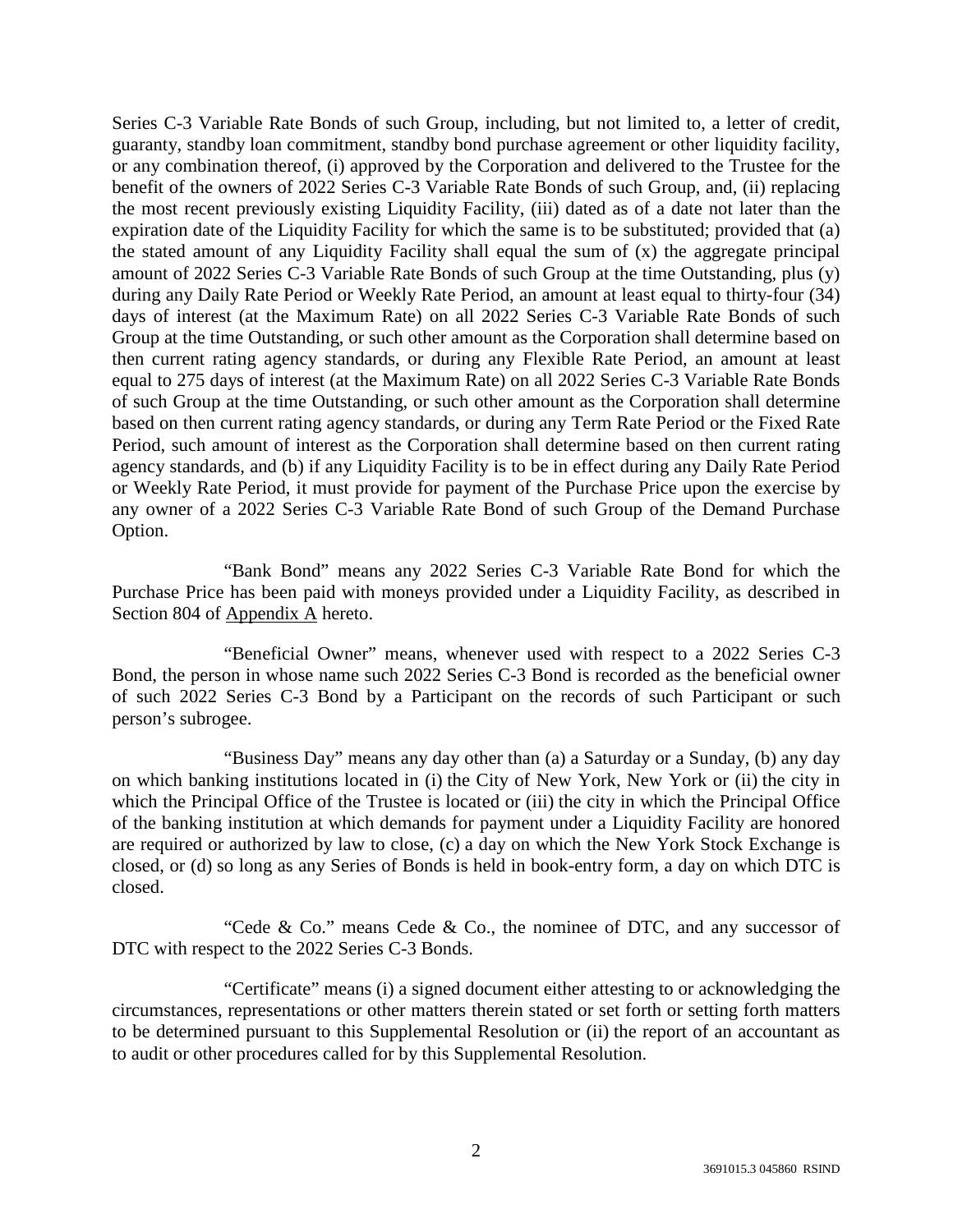"Change Date" means (i) each Interest Method Change Date (including any Term Rate Period Advance Tender Date) or (ii) each Facility Change Date or (iii) a date not later than twenty-five (25) days after receipt by the Trustee of a "Notice of Termination Date" under a Liquidity Facility, which date shall be specified in the notice of the Trustee of the purchase of all 2022 Series C-3 Variable Rate Bonds of the applicable Group provided pursuant to Section 801(A) of Appendix A hereto or (iv) each Discretionary Tender Date.

"Corporate Funds" means monies of the Corporation other than proceeds of the 2022 Series C Bonds or other Bonds.

"Daily Rate" means the rate of interest on a Group of 2022 Series C-3 Bonds described in Section 201 of Appendix A hereto.

"Daily Rate Period" means any period of time during which a Group of 2022 Series C-3 Variable Rate Bonds bears interest at the Daily Rate.

"Daily Rate Term" means, with respect to a Group of 2022 Series C-3 Variable Rate Bonds bearing interest at the Daily Rate, the period from and commencing on a Business Day and including and ending on the first day preceding the first Business Day thereafter.

"Debt Service" means, with respect to any particular Bond Year, an amount equal to the sum of (i) all interest payable on Outstanding 2022 Series C-3 Bonds during such Bond Year, plus (ii) any Principal Installments of such 2022 Series C-3 Bonds during such Bond Year.

"Debt Service Reserve Account Requirement" with respect to the 2022 Series C-13 Bonds, shall mean, as of any date of calculation, [(i) prior to the redemption of the Prior Bonds, \$[\_\_\_\_\_\_\_\_], and (ii) from and after the redemption of the Prior Bonds, an amount equal to [3]% of the principal amount of the Outstanding 2022 Series C-3 Bonds].

"Demand Purchase Option" means, during any Daily Rate Period or Weekly Rate Period, the provision of a Group of 2022 Series C-3 Variable Rate Bonds for purchase of any 2022 Series C-3 Bond of such Group upon the demand of the owner thereof as described in Section 802 of Appendix A hereto.

"Discretionary Tender Date" means a date, specified by the Corporation (with the prior written consent of the Liquidity Provider, if any) in a written notice delivered to the Trustee, upon which all or any portion (as specified in such notice) of the 2022 Series C-3 Variable Rate Bonds shall be subject to mandatory tender at the Purchase Price pursuant to Section 801 of Appendix A hereto; provided, however, that such date shall (i) not be earlier than fifteen (15) days following receipt by the Trustee of such written notice in the case of 2022 Series C-3 Bonds bearing interest at the Daily Rate, the Weekly Rate, the Index Rate or the Term Rate and not be earlier than twenty (20) days following receipt by the Trustee of such written notice in the case of 2022 Series C-3 Bonds bearing interest at the Fixed Rate, (ii) be on or after the Initial Redemption or Tender Date with respect to such 2022 Series C-3 Bonds (*except* as provided in Section 105(F) hereof), and (iii) if such 2022 Series C-3 Bonds bear interest at an Index Rate, be a Permitted Redemption or Tender Date.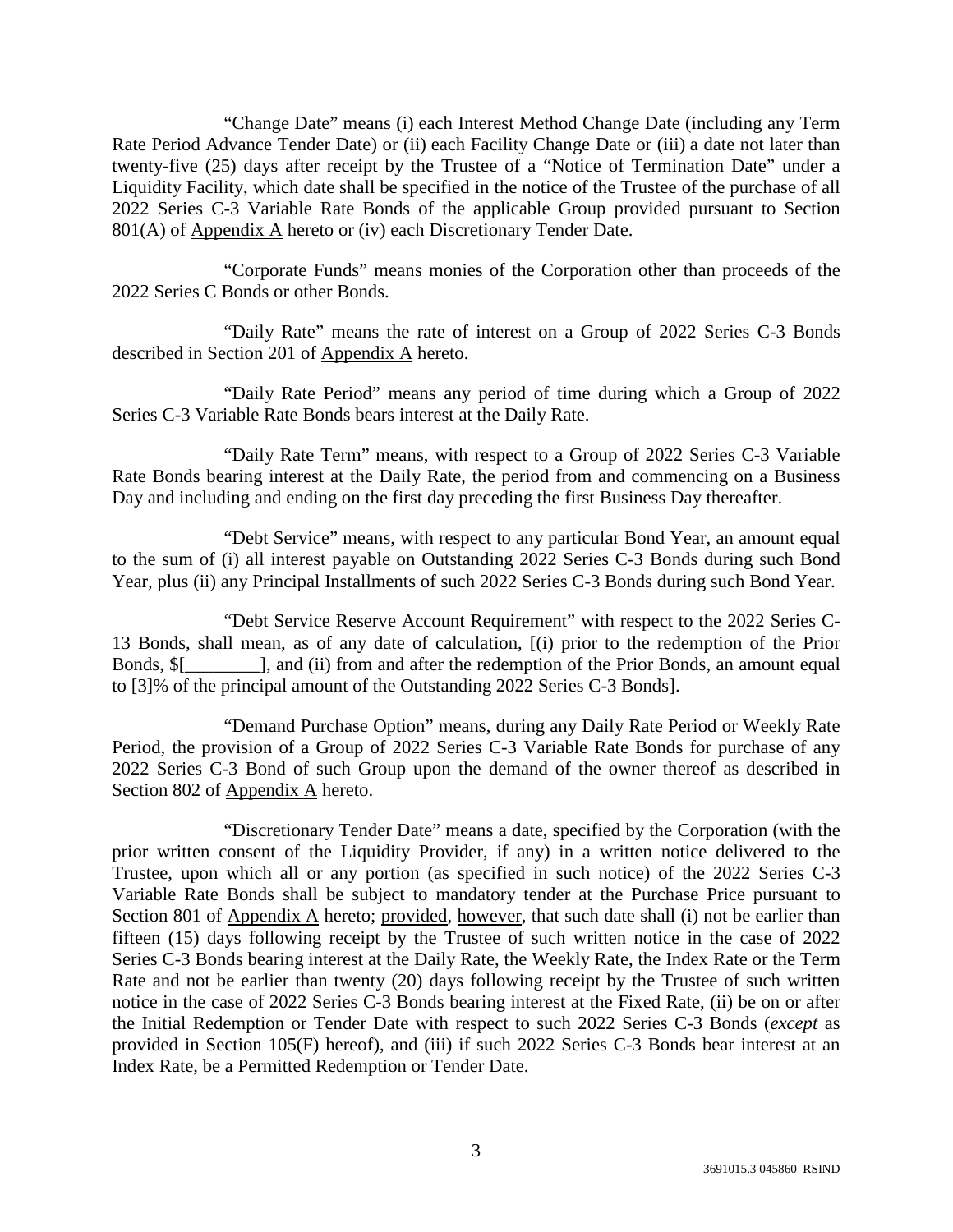"DTC" means The Depository Trust Company, a limited purpose trust company organized under the laws of the State of New York, and its successors or assigns.

"Excess Bank Bond Principal Requirement" shall have the meaning specified in Section 804(C) of Appendix A hereto.

"Facility Change Date" means (i) any date on which a new Liquidity Facility replaces a prior Liquidity Facility, or (ii) the date which is two (2) Business Days prior to any date on which a Liquidity Facility terminates (except as may be provided in such Liquidity Facility) or expires and is not extended or replaced by a new Liquidity Facility.

"Federal Housing Commissioner" means the Secretary of HUD (or successor thereof) or the Federal Housing Commissioner of the Federal Housing Administration (or successor thereof) or a duly authorized agent thereof.

"FHA Risk-Sharing Insurance" means the Federal mortgage insurance authorized pursuant to Section 542(c) of the Housing and Community Development Act of 1992.

"Final Maturity Date" shall have the meaning specified in Section 103(E) of Appendix A hereto.

"Fixed Rate" means the rate of interest on a Group of 2022 Series C-3 Variable Rate Bonds described in Section 701 of Appendix A hereto.

"Fixed Rate Period" means, with respect to any 2022 Series C-3 Variable Rate Bond, in the event of an Interest Method Change Date to a Fixed Rate (including a Fixed Rate Reset Date), the period commencing on such Interest Method Change Date and ending on the earlier of the next Interest Method Change Date with respect to such 2022 Series C-3 Bond or the maturity or redemption of such 2022 Series C-3 Bond.

"Fixed Rate Reset Date" shall have the meaning specified in Section 701(A) of Appendix A hereto.

"Fixed Rate Start Date" with respect to a Group of 2022 Series C-3 Variable Rate Bonds means an Interest Method Change Date to a Fixed Rate (including a Fixed Rate Reset Date) for the 2022 Series C-3 Variable Rate Bonds of such Group.

 "Flexible Rate" means, with respect to any particular 2022 Series C-3 Variable Rate Bond during a Flexible Rate Term, the rate of interest on such 2022 Series C-3 Variable Rate Bond described in Section 501 of Appendix A hereto.

"Flexible Rate Period" means any period of time during which a Group of 2022 Series C-3 Variable Rate Bonds bears interest at the Flexible Rate.

"Flexible Rate Start Date" shall have the meaning specified in Section 501(A) of Appendix A hereto.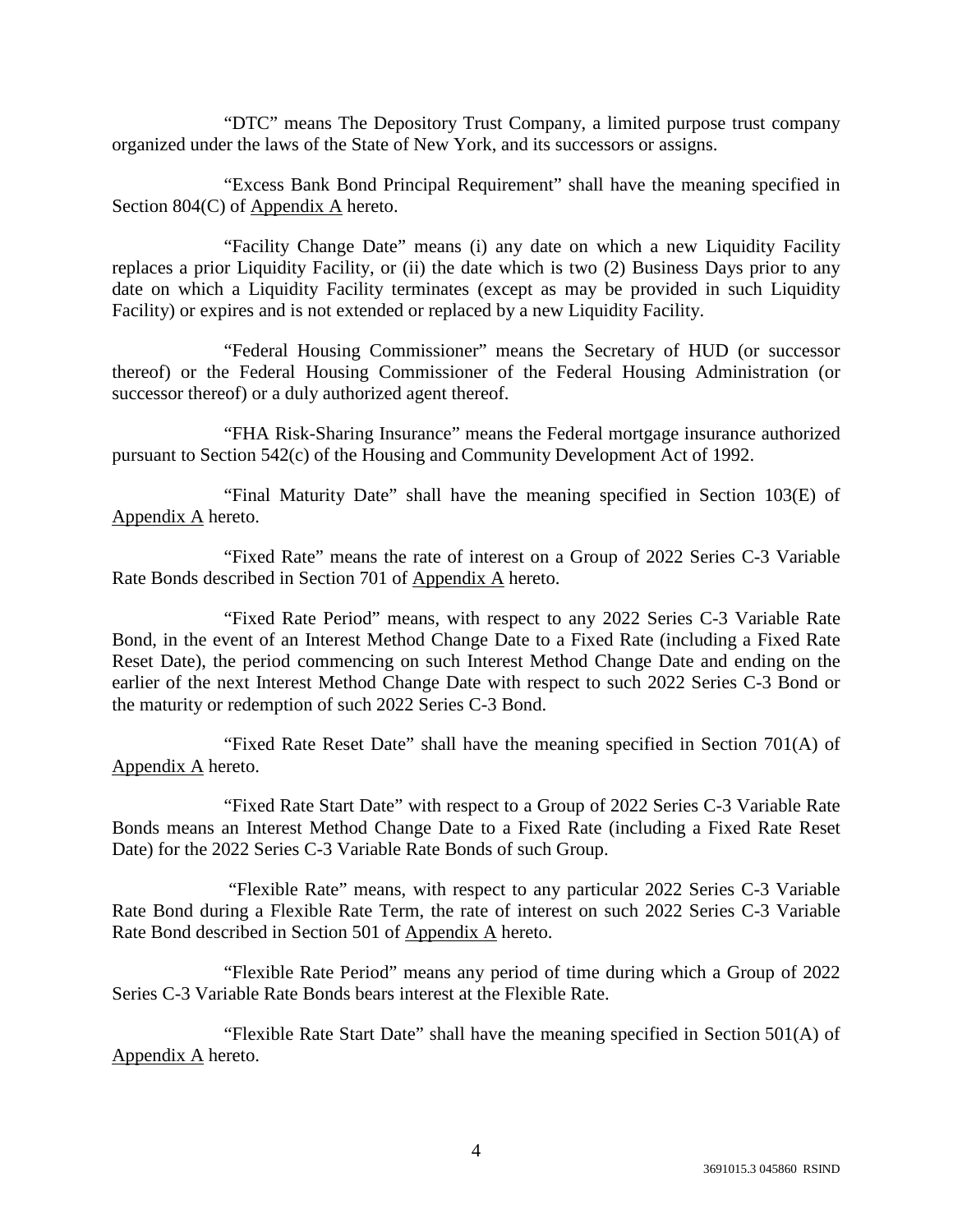"Flexible Rate Term" shall have the meaning specified in Section 501(D) of Appendix A hereto.

"Group" of 2022 Series C-3 Bonds means 2022 Series C-3 Bonds of like Series, maturity and CUSIP number.

"HUD" means the United States Department of Housing and Urban Development, or any successor thereof.

"Index Rate" means the rate of interest on the 2022 Series C-3 Variable Rate Bonds described in Section 401 of Appendix A hereto.

"Index Rate Period" means, with respect to any 2022 Series C-3 Variable Rate Bond, in the event of an Interest Method Change Date to an Index Rate (or from the SOFR Index Rate to the SIFMA Index Rate, or from the SIFMA Index Rate to the SOFR Index Rate), the period commencing on such Interest Method Change Date and ending on the earlier of the next Interest Method Change Date with respect to such 2022 Series C-3 Bond or the maturity or redemption of such 2022 Series C-3 Bond.

"Initial Liquidity Facility" shall mean the Standby Bond Purchase Agreement, dated June [21], 2022, with respect to the 2022 Series C-3 Bonds, between the Corporation and Barclays Bank PLC.

"Initial Redemption or Tender Date" means, with respect to a Group of 2022 Series C-3 Variable Rate Bonds, during any Fixed Rate Period, Index Rate Period or Term Rate Term with respect to such Group of 2022 Series C-3 Variable Rate Bonds, the first day of such Fixed Rate Period, Index Rate Period or Term Rate Term or the date on which twenty-five percent (25%), fifty-percent (50%) or seventy-five percent (75%) of such Fixed Rate Period, Index Rate Period or Term Rate Term has elapsed, as determined by an Authorized Officer of the Corporation and set forth in a Certificate delivered to the Trustee on the first day of such Fixed Rate Period, Index Rate Period or Term Rate Term.

"Interest Adjustment Date" means each date on which a new Flexible Rate Term or Term Rate Term, as the case may be, begins as provided in Section 501(D) and Section 601(D), respectively, of Appendix A hereto.

"Interest Method Change Date" means any date on which the method of determining the interest rate on a Group of 2022 Series C-3 Variable Rate Bonds changes (including a change in the Index Rate from the SOFR Index Rate to the SIFMA Index Rate, or from the SIFMA Index Rate to the SOFR Index Rate, as described in Section 401 of Appendix A hereto), or which is an Interest Adjustment Date pursuant to Section 501(D) or Section 601(D), respectively, of Appendix A hereto, or a Fixed Rate Reset Date pursuant to Section 701(A) of Appendix A hereto, as established by the terms and provisions of Appendix A hereto. In no event may an Interest Method Change Date occur (i) with respect to a Group of 2022 Series C-3 Variable Rate Bonds prior to the Initial Redemption or Tender Date with respect to such Group of 2022 Series C-3 Variable Rate Bonds (*except* as provided in Section 105(F) hereof), or (ii) with respect to less than all of the 2022 Series C-3 Variable Rate Bonds bearing interest at the Weekly Rate or the Daily Rate.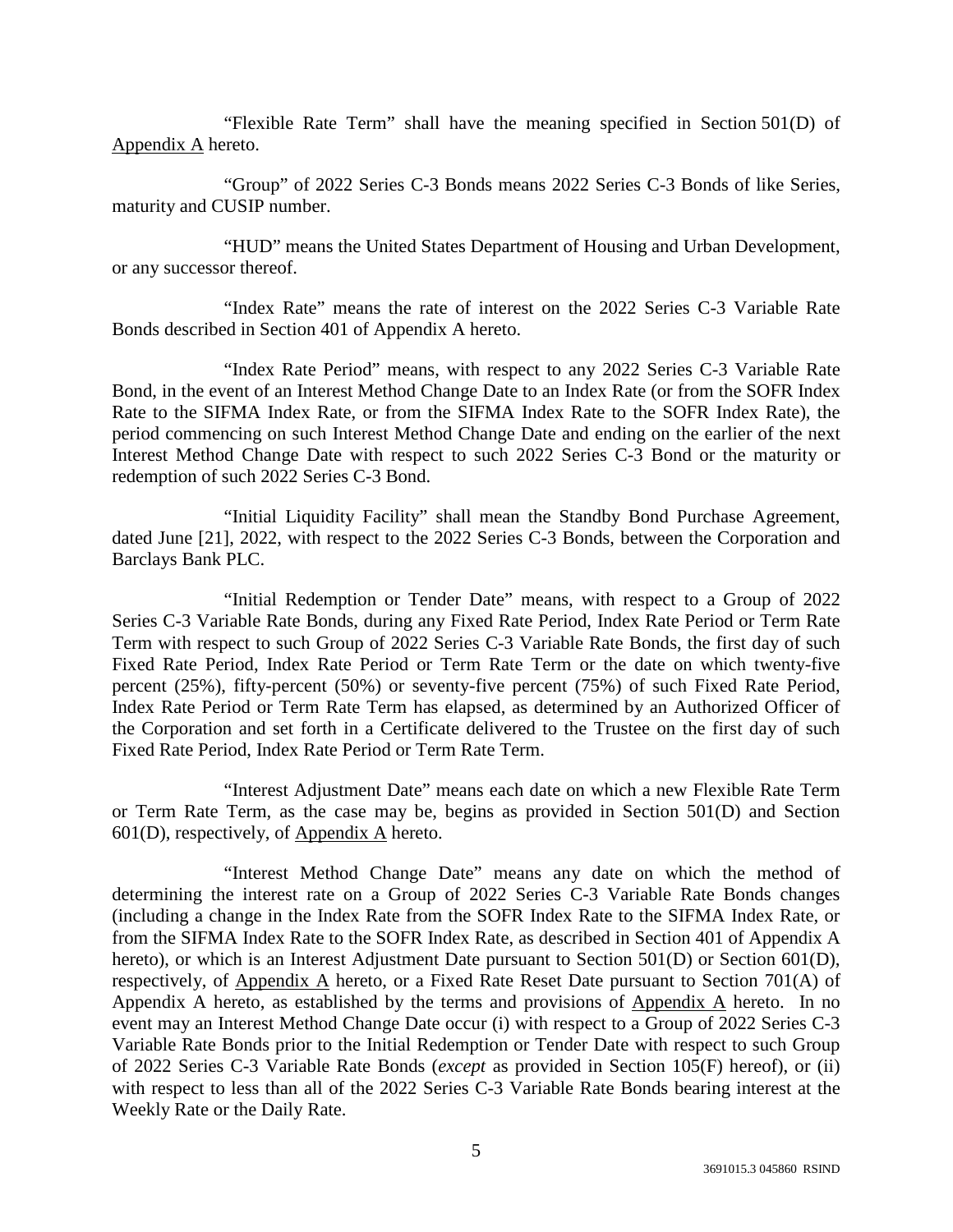"Letter of Representations" means, with respect to a Group of 2022 Series C-3 Bonds, the Blanket Issuer Letter of Representations, dated April 26, 1996, from the Corporation to DTC, applicable to such Group of 2022 Series C-3 Bonds.

"Liquidity Facility" means the Initial Liquidity Facility or Alternate Liquidity, as the case may be, then providing for the timely payment of the Purchase Price of a Group of 2022 Series C-3 Bonds.

"Liquidity Provider" means the entity, which may be a Related Liquidity Provider, obligated to pay the Purchase Price of a Group of 2022 Series C-3 Variable Rate Bonds pursuant to the terms of the Liquidity Facility.

["Long-Term Portion" means, (i) with respect to a 2022 Series C Senior Mortgage Loan the terms of which require a 2022 Series C Mortgage Loan Mandatory Prepayment, the portion of the principal of such 2022 Series C Senior Mortgage Loan that becomes due after the related 2022 Series C Mortgage Loan Mandatory Prepayment, and (ii) with respect to any other 2022 Series C Senior Mortgage Loan, such 2022 Series C Senior Mortgage Loan.]

"Mandatory Purchase Provision" means the purchase provision described in Section 801 of Appendix A hereto.

"Maximum Rate" (i) with respect to 2022 Series C-3 Variable Rate Bonds other than Bank Bonds, means ten percent (10%) per annum, and (ii) with respect to Bank Bonds, shall have the meaning specified in the Liquidity Facility.

"NIBP Series 1 Bonds" means the Multi-Family Housing Revenue Bonds (Federal New Issue Bond Program), NIBP Series 1, authorized by the NIBP Series 1 Supplemental Resolution.

"NIBP Series 1 Supplemental Resolution" means the One Hundred Twenty-Fifth Supplemental Resolution Authorizing the Issuance of Multi-Family Housing Revenue Bonds (Federal New Issue Bond Program), NIBP Series 1, adopted by the Corporation on December 3, 2009, as amended and supplemented.

"NIBP Series 2 Bonds" means the Multi-Family Housing Revenue Bonds (Federal New Issue Bond Program), NIBP Series 2, authorized by the NIBP Series 2 Supplemental Resolution.

"NIBP Series 2 Supplemental Resolution" means the One Hundred Twenty-Sixth Supplemental Resolution Authorizing the Issuance of Multi-Family Housing Revenue Bonds (Federal New Issue Bond Program), NIBP Series 2, adopted by the Corporation on December 3, 2009, as amended and supplemented.

"Outstanding", when used with reference to a Group of 2022 Series C-3 Variable Rate Bonds, means, as of any date, all 2022 Series C-3 Variable Rate Bonds of such Group theretofore or thereupon being authenticated and delivered under the General Resolution except: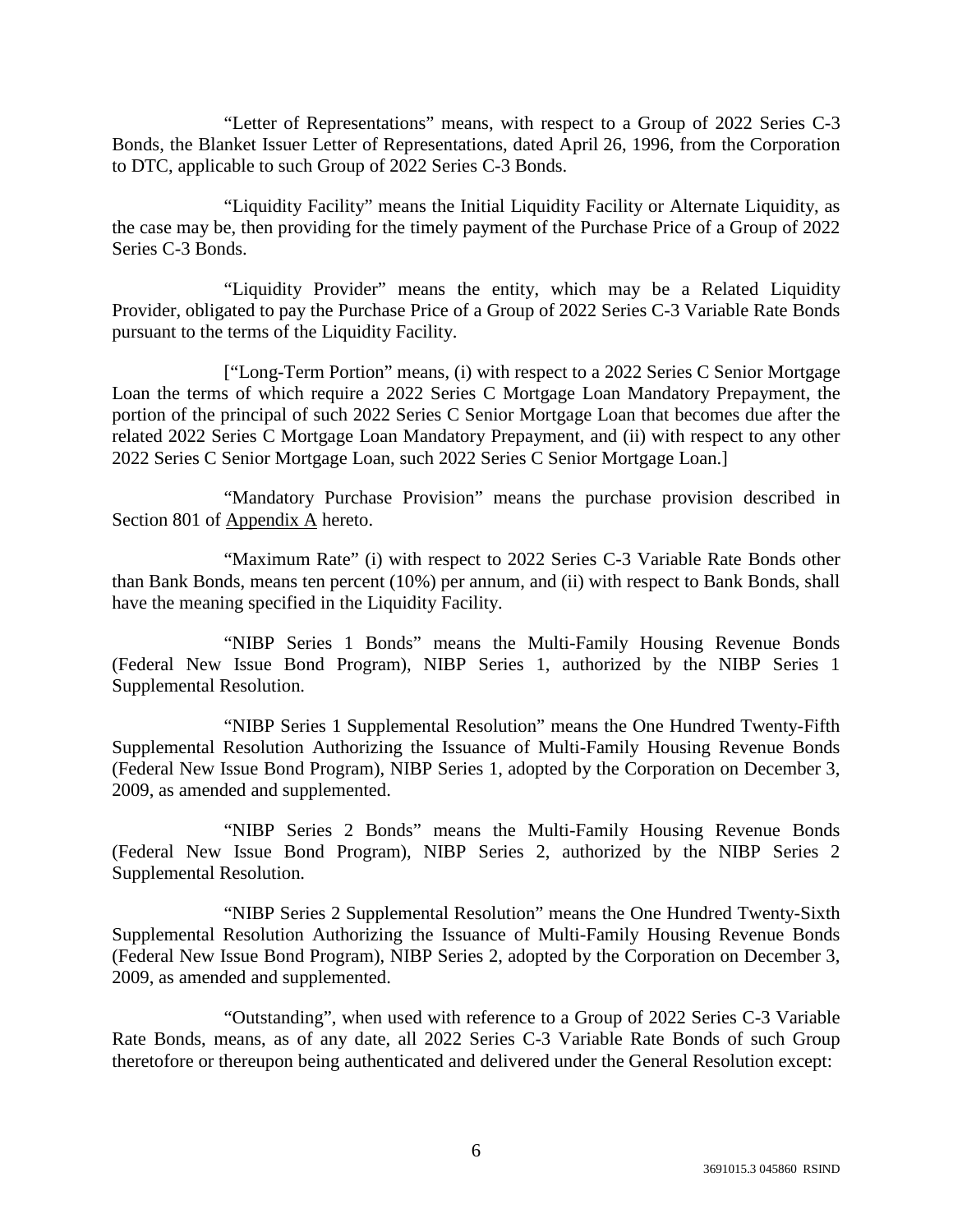(1) any 2022 Series C-3 Bond cancelled by the Trustee or delivered to the Trustee for cancellation at or prior to such date;

(2) any 2022 Series C-3 Bond (or portion of such 2022 Series C-3 Bond) for the payment or redemption of which there have been separately set aside and held in the Redemption Account or the applicable 2022 Series C-3 Redemption Account, except during any Daily Rate Period or Weekly Rate Period, either:

(a) Moneys in an amount sufficient to effect payment of the principal or applicable Redemption Price of such 2022 Series C-3 Bond, together with accrued interest on such 2022 Series C-3 Bond (at the applicable Flexible Rate or Rates during any Flexible Rate Period or at the Term Rate or the Fixed Rate during any Term Rate Period or Fixed Rate Period, respectively) to the payment date or Redemption Date, which payment date or Redemption Date shall be specified in irrevocable instructions to the Trustee to apply such moneys to such payment or redemption on the date so specified; or

(b) Government Obligations, as described in Section 12.1(B) of the General Resolution, in such principal amounts, of such maturities, bearing such interest and otherwise having such terms and qualifications as shall be necessary to provide moneys in an amount sufficient to effect payment of the principal or applicable Redemption Price of such 2022 Series C-3 Bond, together with accrued interest on such 2022 Series C-3 Bond (at the applicable Flexible Rate or Rates during any Flexible Rate Period or at the Term Rate or the Fixed Rate during any Term Rate Period or Fixed Rate Period, respectively) to the payment date or Redemption Date, which payment date or Redemption Date shall be specified in irrevocable instructions to the Trustee to apply such moneys to such payment or redemption on the date so specified; or

(c) any combination of (a) and (b) above;

(3) any 2022 Series C-3 Bond in lieu of or in substitution for which other 2022 Series C-3 Bonds shall have been authenticated and delivered pursuant to Section 2.3 hereof, Section 102 of Appendix A hereto or Article III, Section 6.6 or Section 9.6 of the General Resolution; and

(4) any 2022 Series C-3 Bond deemed to have been paid as provided in Section 12.1(B) of the General Resolution.

"Participants" means those broker-dealers, banks and other financial institutions for which DTC holds a Group of 2022 Series C-3 Bonds as securities depository.

"Pass-Through Bonds" means the Multi-Family Housing Revenue Bonds (Insured Mortgage Loan Pass-Through), 2017 Series A, authorized by the Pass-Through Resolution.

"Pass-Through Resolution" means the Two Hundred Fifty-Fourth Supplemental Resolution Authorizing the Issuance of Multi-Family Housing Revenue Bonds (Insured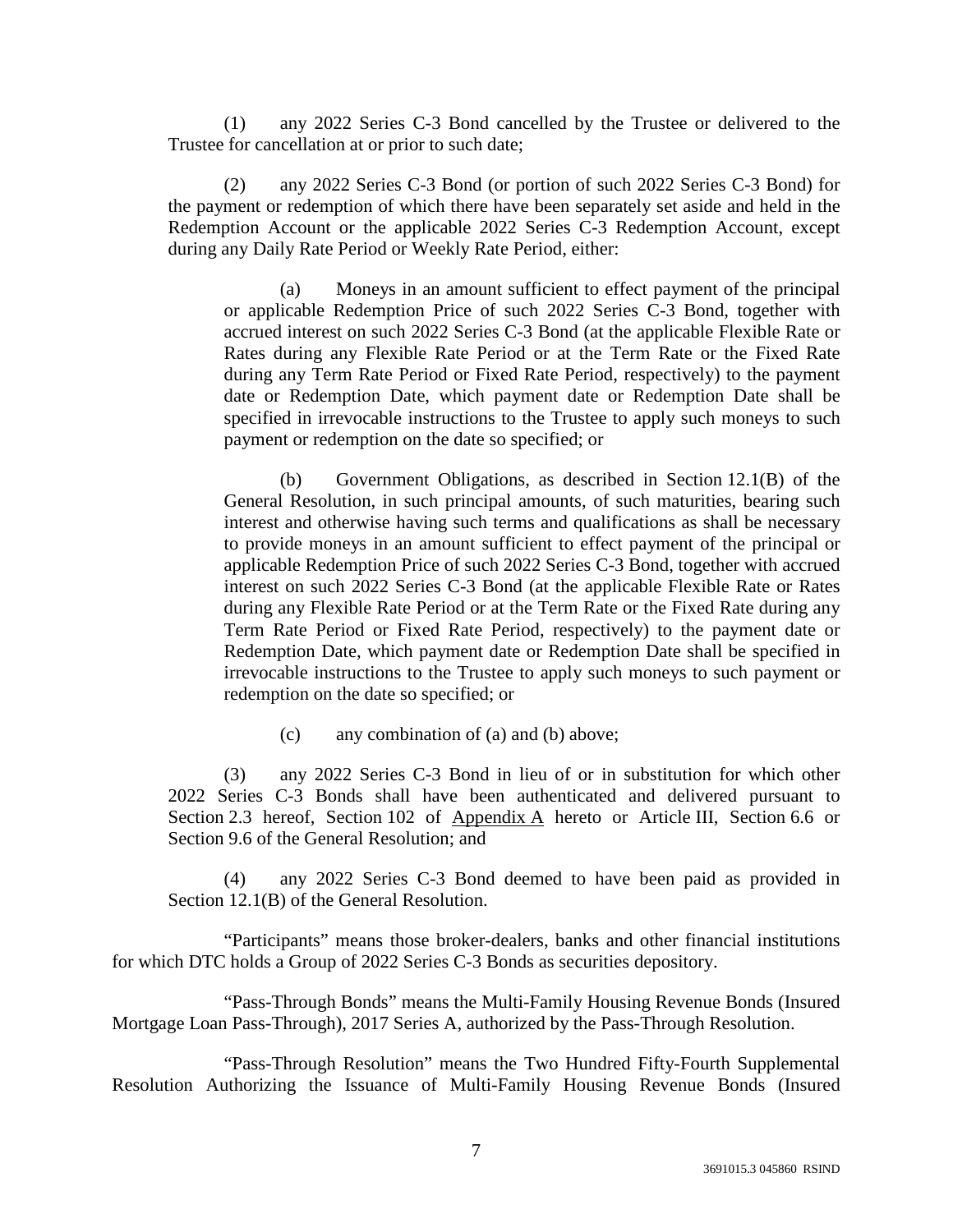Mortgage Loan Pass-Through), 2017 Series A, adopted by the Corporation on September 19, 2017.

"Permitted Redemption or Tender Date" means, with respect to a Group of 2022 Series C-3 Variable Rate Bonds, during an Index Rate Period commencing on an Interest Method Change Date with respect to such Group of 2022 Series C-3 Variable Rate Bonds, either (a) any day or (b) the first Business Day of each calendar month, as determined by an Authorized Officer of the Corporation and set forth in a Certificate delivered to the Trustee on the first day of such Index Rate Period; provided, however, that the Permitted Redemption or Tender Date with respect to a Group also shall be any date consented to in writing by the person or persons who the Trustee in its discretion determines are the Beneficial Owners of all of the 2022 Series C-3 Variable Rate Bonds of such Group.

"Principal Office", when used with respect to the Trustee shall mean The Bank of New York Mellon, 240 Greenwich Street, Floor 7E, New York, New York 10286, Attention: New York Municipal Finance Unit, when used with respect to the Tender Agent shall mean the same address as that of the Trustee or the address of any successor Tender Agent appointed in accordance with the terms of this Supplemental Resolution, when used with respect to the Remarketing Agent shall have the meaning set forth in the applicable Remarketing Agreement, and when used with respect to the Liquidity Provider shall have the meaning set forth in the applicable Liquidity Facility, or such other offices designated to the Corporation in writing by the Trustee, the Tender Agent, the Remarketing Agent or the Liquidity Provider, as the case may be.

["Prior Bonds" means \$[\_\_\_\_\_\_\_\_\_\_] aggregate principal amount of the Corporation's Multi-Family Housing Revenue Bonds, [and] 2018 Series C-1-A, \$[ aggregate principal amount of the Corporation's the Multi-Family Housing Revenue Bonds, 2018 Series K, [and  $\qquad$ ], authorized by the Prior Bonds Supplemental Resolutions.]

["Prior Bonds Mortgage Loans" means 2018 Series C Mortgage Loans and the 2018 Series K Mortgage Loans [and \_\_\_\_\_\_\_\_\_\_\_\_] (as such terms are defined in the Prior Bonds Supplemental Resolutions.]

["Prior Bonds Supplemental Resolutions" means the Two Hundred Sixty-Fifth Supplemental Resolution Authorizing the Issuance of Multi-Family Housing Revenue Bonds, 2018 Series C-1 adopted by the Corporation on June 5, 2018, [and] the Two Hundred Seventy-Fourth Supplemental Resolution Authorizing the Issuance of Multi-Family Housing Revenue Bonds, 2018 Series K, adopted by the Corporation on November 29, 2018[, and \_\_\_\_\_\_\_\_\_\_].]

"Private Placement or Direct Sale Bond Purchase Agreement" means, with respect to all or a portion of a Group of 2022 Series C-3 Variable Rate Bonds to be remarketed on a private placement or direct sale basis to one or more Purchasers, the Private Placement or Direct Sale Bond Purchase Agreement, by and between the Corporation and such Purchasers, as the same may be amended or supplemented from time to time, or any replacement thereof.

"Purchase Price" means an amount equal to one hundred percent (100%) of the principal amount of any 2022 Series C-3 Variable Rate Bond, plus, unless the Purchase Price is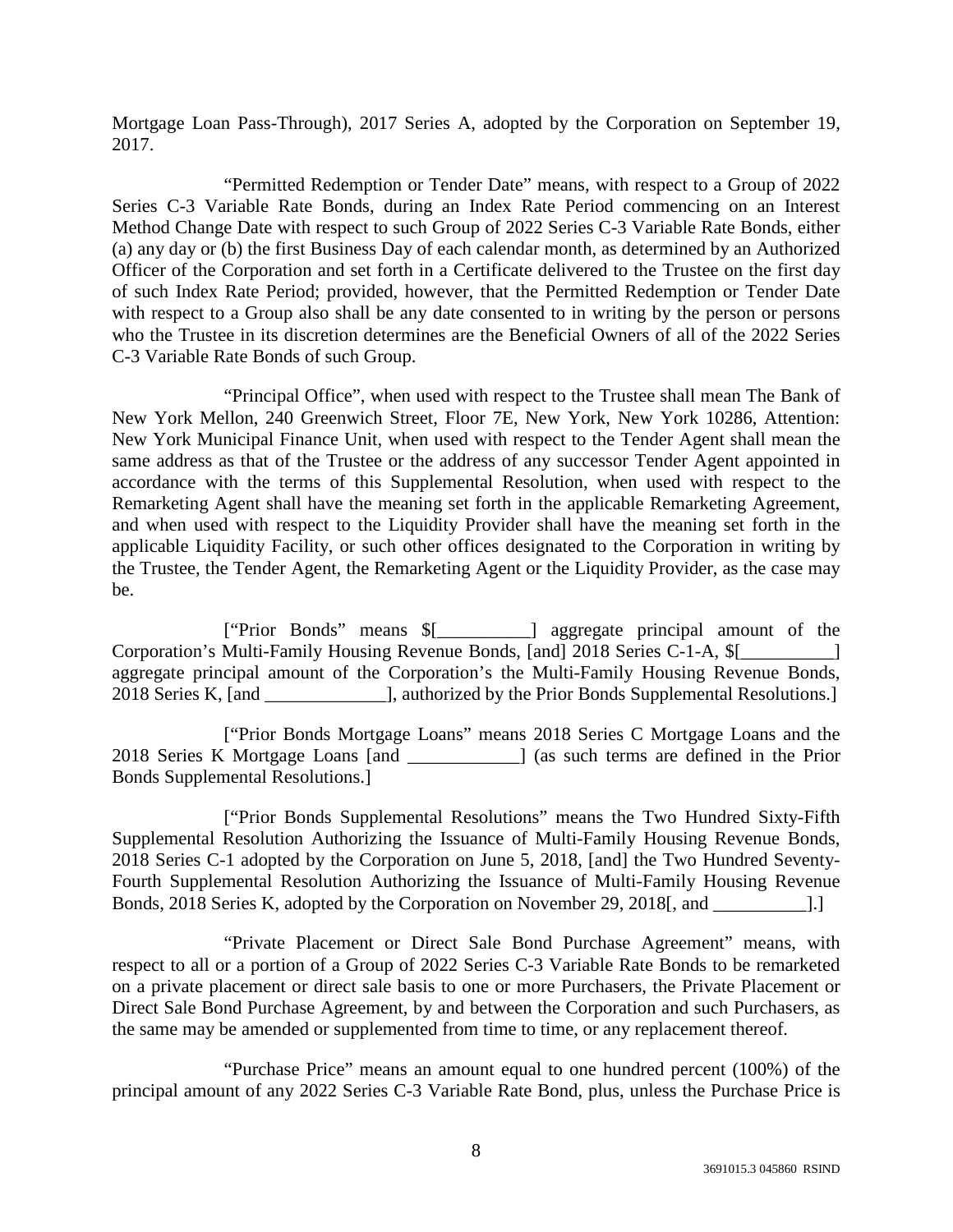to be paid on an Interest Payment Date (in which case interest will be paid in the normal manner), accrued and unpaid interest thereon to the date of purchase.

"Purchaser" means any bank, national bank, trust company, savings bank, savings and loan association, insurance company, governmental agency of the United States, or any wholly-owned subsidiary or combination thereof, purchasing a Group of 2022 Series C-3 Variable Rate Bonds pursuant to a Private Placement or Direct Sale Bond Purchase Agreement.

"Record Date" means, (i) with respect to any 2022 Series C-3 Variable Rate Bond during any Daily Rate Period, Weekly Rate Period or Flexible Rate Period, the Business Day immediately preceding an Interest Payment Date, (ii) with respect to any 2022 Series C-3 Variable Rate Bond during any Index Rate Period, the Business Day immediately preceding an Interest Payment Date, and (iii) with respect to any 2022 Series C-3 Variable Rate Bond during any Term Rate Period or Fixed Rate Period, the fifteenth (15th) day next preceding an Interest Payment Date.

"Redemption Date" means the date or dates upon which 2022 Series C-3 Bonds are to be called for redemption pursuant to this Supplemental Resolution and the General Resolution.

"Related Liquidity Provider" means a subsidiary corporation of the Corporation.

"Remarketing Agent" means a remarketing agent appointed by an Authorized Officer of the Corporation, which signifies its acceptance of such appointment and the duties and obligations of Remarketing Agent hereunder and under the related Remarketing Agreement by executing and delivering such Remarketing Agreement, and its successors and any corporation resulting from or surviving any consolidation or merger to which it or its successors may be a party, or any successor Remarketing Agent appointed by an Authorized Officer of the Corporation, which signifies its acceptance of such appointment and the duties and obligations of Remarketing Agent hereunder and under the related Remarketing Agreement by executing and delivering such Remarketing Agreement.

"Remarketing Agreement" means, with respect to a Group of 2022 Series C-3 Variable Rate Bonds, the Remarketing Agreement to be entered into by and among the Corporation and the applicable Remarketing Agent or Agents thereunder, as the same may be amended or supplemented from time to time, or any replacement thereof.

"Series" means any Series of 2022 Series C-3 Bonds authorized by this Supplemental Resolution.

"Sinking Fund Payment" means, with respect to a particular Group of 2022 Series C-3 Bonds, as of any particular date of calculation, the amount required to be paid at all events by the Corporation on a single future date for the retirement of Outstanding 2022 Series C-3 Bonds of such Group which mature after said future date, but does not include any amount payable by the Corporation by reason of the maturity of a 2022 Series C-3 Bond of such Group or by call for redemption at the election of the Corporation.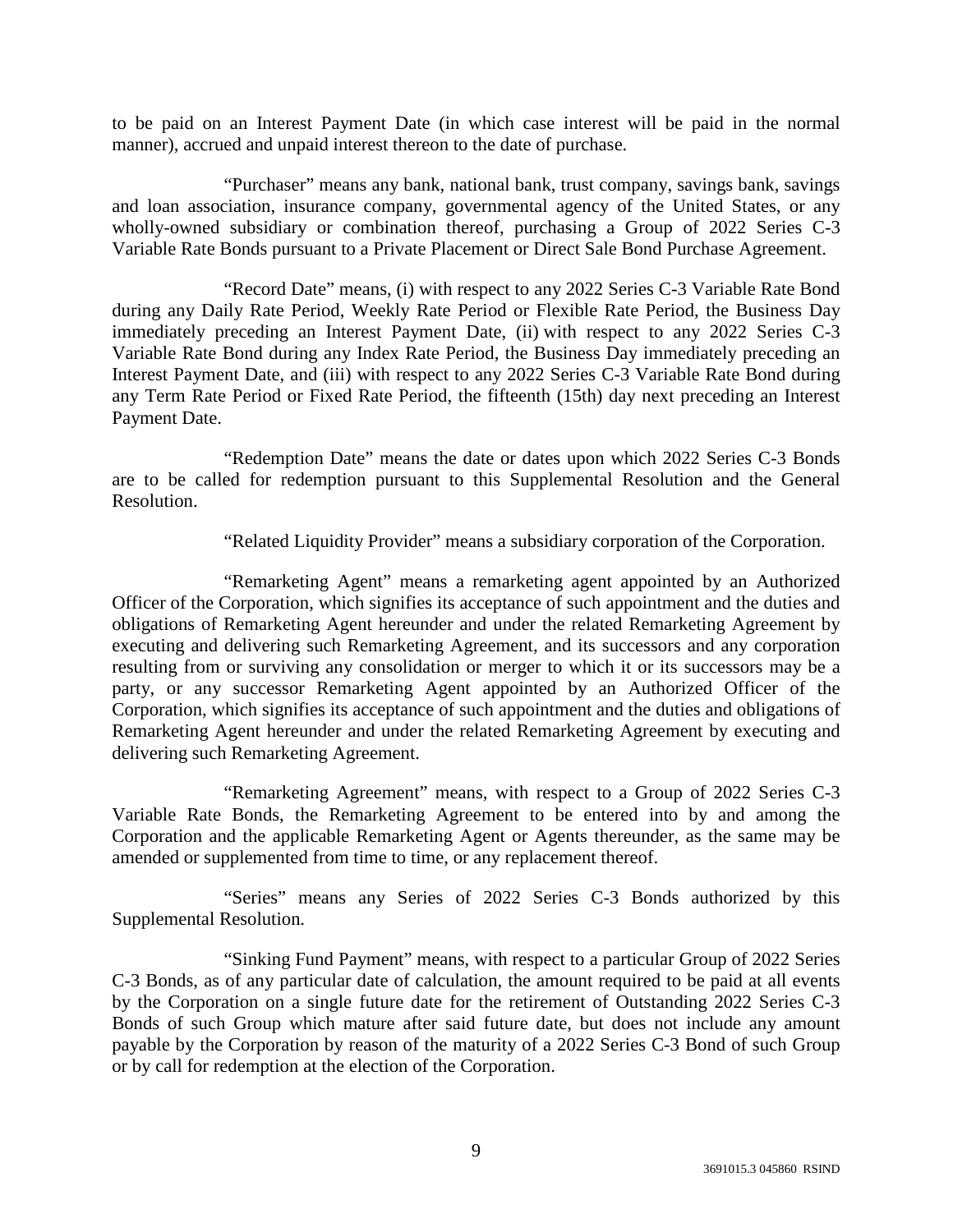"SONYMA" means the State of New York Mortgage Agency, a corporate governmental agency of the State of New York, constituting a political subdivision and public benefit corporation established under the SONYMA Act.

"SONYMA Act" means the State of New York Mortgage Agency Act, constituting Chapter 612 of the Laws of New York, 1970, as amended.

"SONYMA Insurance" means the mortgage insurance for multi-family rental housing developments authorized pursuant to the SONYMA Act.

"Supplemental Resolution" means this Three Hundred Thirty-Eighth Supplemental Multi-Family Housing Revenue Bond Resolution and, as referred to in Sections 11.3 and 11.4 hereof, any resolution supplemental to this Three Hundred Thirty-Eighth Supplemental Multi-Family Housing Revenue Bond Resolution, adopted by the Corporation and effective in accordance with Section 8.2(A) of the General Resolution.

"Tender Agent" means, with respect to each Group of 2022 Series C-3 Variable Rate Bonds, The Bank of New York Mellon, a New York banking corporation, and its successors and any corporation resulting from or surviving any consolidation or merger to which it or its successors may be a party, or any successor Tender Agent appointed in accordance with the terms of this Supplemental Resolution.

"Tender Agent Agreement" means, with respect to each Group of 2022 Series C-3 Variable Rate Bonds, the agreement to be entered into among the Trustee, the Tender Agent, the Corporation and the applicable Remarketing Agent or Agents, as the same may be amended or supplemented from time to time, or any replacement thereof.

"Term Out Period" shall have the meaning specified in the Liquidity Facility.

"Term Rate" means the rate of interest on a Group of 2022 Series C-3 Variable Rate Bonds described in Section 601 of Appendix A hereto.

"Term Rate Period" means any period of time during which a Group of 2022 Series C-3 Variable Rate Bonds bears interest at the Term Rate.

"Term Rate Period Advance Tender Date" means any day established by the Corporation for tender of 2022 Series C-3 Variable Rate Bonds of a Group under the Mandatory Purchase Provision during a Term Rate Period, which is a day on or after the related Initial Redemption or Tender Date.

 "Term Rate Start Date" shall have the meaning specified in Section 601(A) of Appendix A hereto.

"Term Rate Term" shall have the meaning specified in Section 601(D) of Appendix A hereto.

"2022 Series C Bonds" means the 2022 Series C-3 Bonds and the Multi-Family Housing Revenue Bonds, 2022 Series C-1 and 2022 Series C-2, authorized by the Three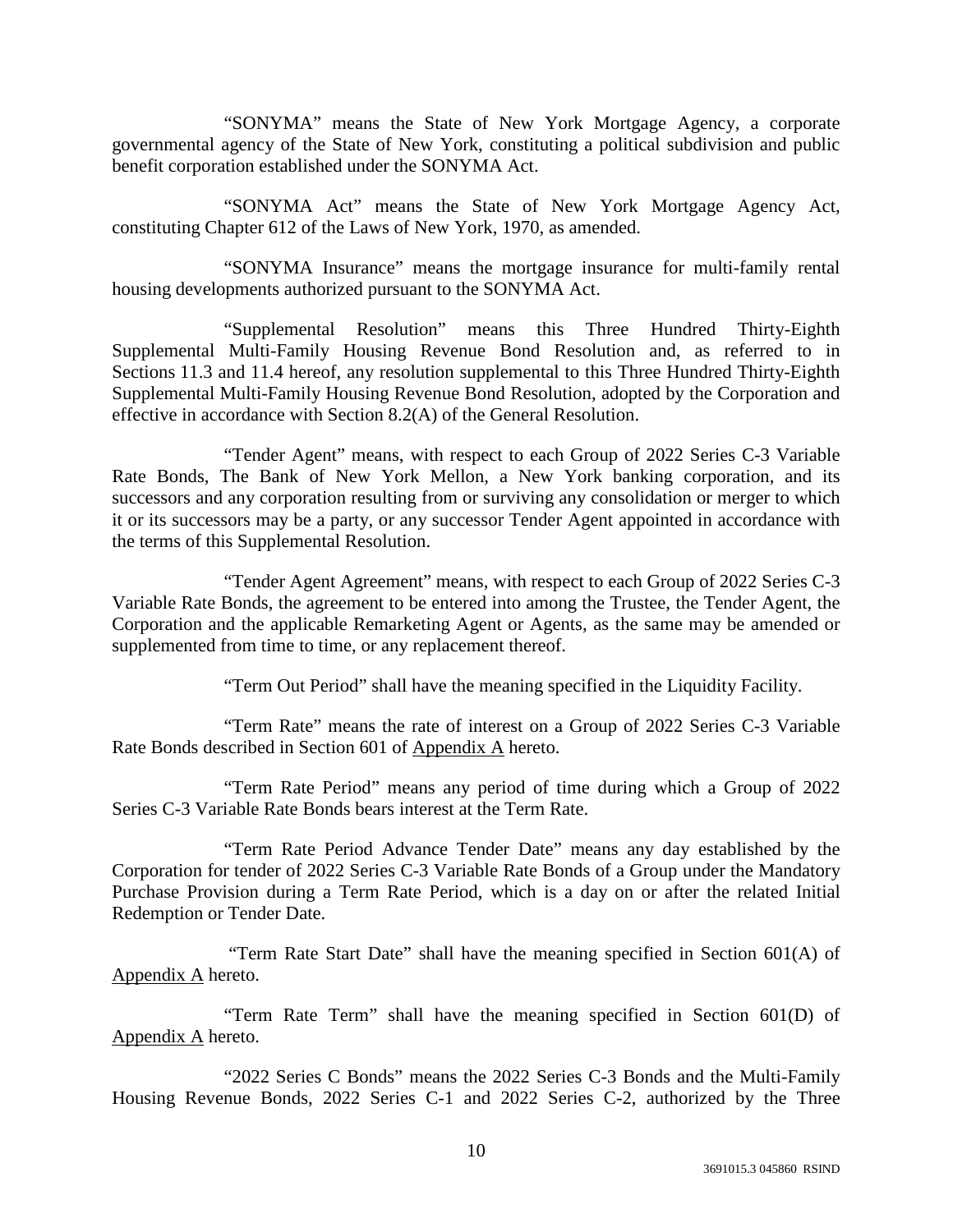Hundred Thirtieth Supplemental Resolution Authorizing the Issuance of Multi-Family Housing Revenue Bonds, 2022 Series C-1 and 2022 Series C-2, adopted by the Corporation on \_\_\_\_\_\_\_\_\_\_\_\_\_\_\_.

"2022 Series C Existing Subordinate Mortgage Loans" means the Mortgage Loans specified in Exhibit A-3 hereto and financed in part with the proceeds of the 2022 Series C Bonds.

"2022 Series C Mortgage Loan Mandatory Prepayment" means a mandatory prepayment of a 2022 Series C Senior Mortgage Loan, as so referred to in the Mortgage or Mortgage Note relating to such 2022 Series C Senior Mortgage Loan

"2022 Series C Mortgage Loan Prepayment" means a 2022 Series C Mortgage Loan Mandatory Prepayment or a Recovery of Principal with respect to a 2022 Series C Mortgage Loan.

"2022 Series C Mortgage Loans" means, collectively, (i) the 2022 Series C Senior Mortgage Loans, the 2022 Series C Subordinate Mortgage Loans [and the 2022 Series C Additional Loans], and (ii) any replacement of any of said Mortgage Loans as provided in Section 8.7 hereof.

"2022 Series C Mortgagor" means a mortgagor with respect to any 2022 Series C Mortgage Loan.

"2022 Series C New Subordinate Mortgage Loans" means the Mortgage Loans specified in Exhibit A-2 hereto and financed in part with the proceeds of the 2022 Series C Bonds.

"2022 Series C Senior Mortgage Loans" means the Mortgage Loans specified in Exhibit A-1 hereto and financed in part with the proceeds of the 2022 Series C Bonds and in part with Corporate Funds.

"2022 Series C-3 Account" means one of the special accounts created and established pursuant to this Supplemental Resolution.

"2022 Series C-3 Bond" means one of the Multi-Family Housing Revenue Bonds, 2022 Series C-3, authorized by this Supplemental Resolution.

"2022 Series C-3 Event of Default" means the event specified in Section 9.1 as a 2022 Series C-3 Event of Default.

"2022 Series C-3 Pledged Receipts" means, with respect to a Group of 2022 Series C-3 Bonds, all income earned or gain realized in excess of losses suffered on any investment or deposit of moneys in the related 2022 Series C-3 Accounts established and maintained pursuant hereto for such Group of 2022 Series C-3 Bonds, or moneys provided by the Corporation and held in trust for the benefit of the owners of 2022 Series C-3 Bonds of such Group pursuant to this Supplemental Resolution, but shall not mean or include amounts required to be deposited into the Rebate Fund.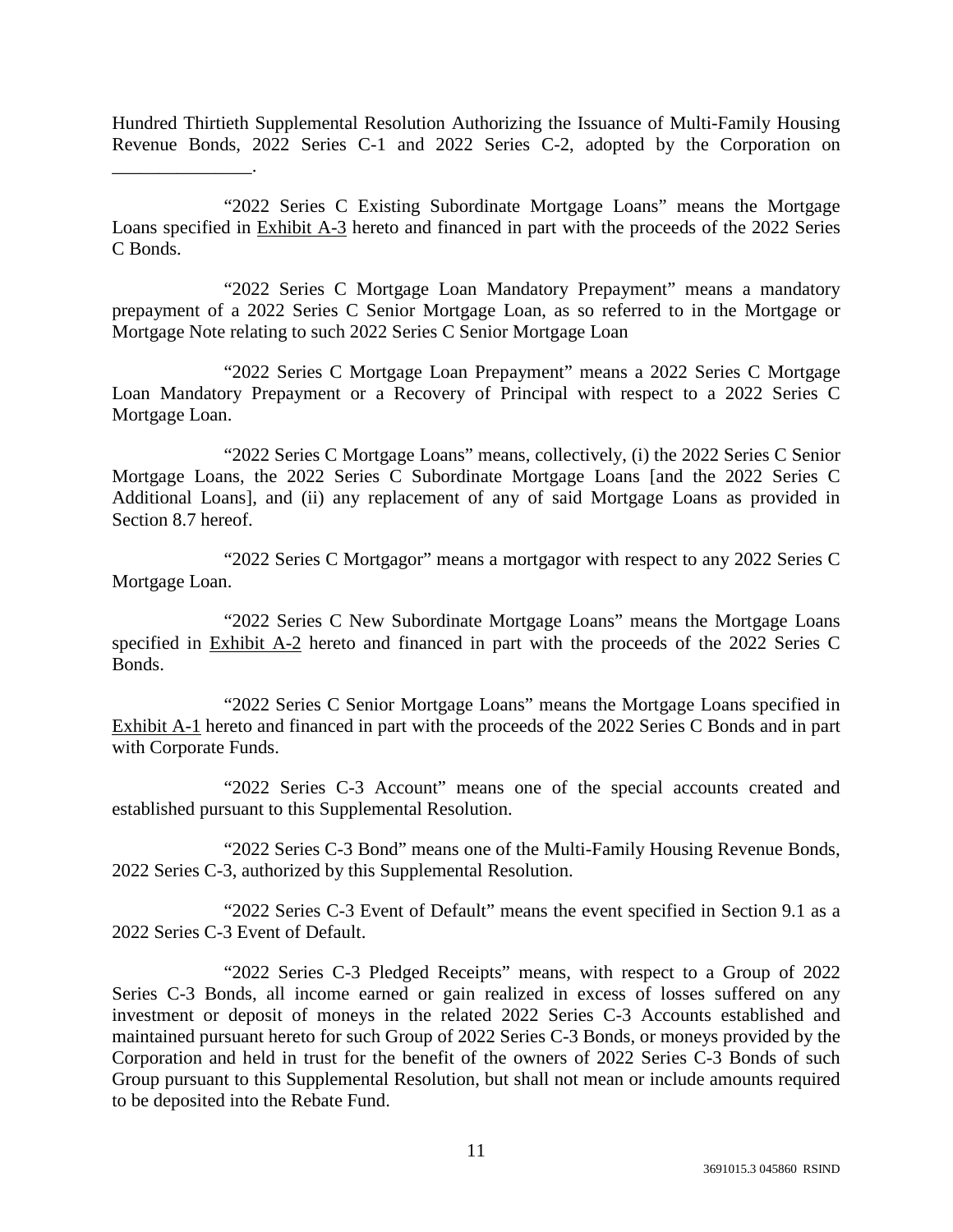"2022 Series C-3 Prepayment Account" means, with respect to a Group of 2022 Series C-3 Prepayment Period Bonds, the related 2022 Series C-3 Prepayment Account established pursuant to this Supplemental Resolution.

"2022 Series C-3 Prepayment Period" means, with respect to a Group of 2022 Series C-3 Bonds, the period commencing on an Interest Method Change Date for such Group established pursuant to Section 5.1 hereof through and including the earlier of the Interest Method Change Date for such Group on which the 2022 Series C-3 Bonds of such Group are remarketed pursuant to Section 5.1 hereof as 2022 Series C-3 Bonds that are not 2022 Series C-3 Prepayment Period Bonds or the date of maturity or redemption in full of the 2022 Series C-3 Bonds of such Group.

"2022 Series C-3 Prepayment Period Bonds" means any Outstanding 2022 Series C-3 Bonds of a Group which have been subject to an Interest Method Change Date established pursuant to Section 5.1 hereof and not yet remarketed pursuant to Section 5.1 hereof as 2022 Series C-3 Bonds that are not 2022 Series C-3 Prepayment Period Bonds.

"2022 Series C-3 Redemption Account" means, with respect to a Group of 2022 Series C-3 Prepayment Period Bonds, the related 2022 Series C-3 Redemption Account established pursuant to this Supplemental Resolution.

"2022 Series C-3 Remarketing Proceeds Purchase Account" means, with respect to a Group of 2022 Series C-3 Variable Rate Bonds, the 2022 Series C-3 Remarketing Proceeds Purchase Account referred to in Section 803 of Appendix A hereto.

"2022 Series C-3 Revenue Account" means, with respect to a Group of 2022 Series C-3 Prepayment Period Bonds, the related 2022 Series C-3 Revenue Account established pursuant to this Supplemental Resolution.

"2022 Series C-3 Revenues" means, with respect to a Group of 2022 Series C-3 Prepayment Period Bonds, the related 2022 Series C-3 Pledged Receipts.

 "2022 Series C-3 Variable Rate Bonds" means the 2022 Series C-3 Bonds. In recognition that 2022 Series C-3 Variable Rate Bonds may at any time consist of different Groups of 2022 Series C-3 Bonds in differing interest rate modes, provisions hereof relating to 2022 Series C-3 Variable Rate Bonds during any Daily Rate Period, Weekly Rate Period, Index Rate Period, Flexible Rate Period or Term Rate Period or Fixed Rate Period shall refer solely to those 2022 Series C-3 Variable Rate Bonds bearing interest at a Daily Rate, Weekly Rate, Index Rate, Flexible Rate, Term Rate or Fixed Rate, respectively.

"Undelivered 2022 Series C-3 Bonds" means, (i) with respect to the Mandatory Purchase Provision, any 2022 Series C-3 Variable Rate Bonds of the applicable Group which have not been delivered to the Tender Agent for purchase on or prior to the Change Date, or (ii) with respect to the Demand Purchase Option, any 2022 Series C-3 Variable Rate Bonds not delivered to the Corporation or the Tender Agent for purchase after notice of tender within the time period prescribed by this Supplemental Resolution.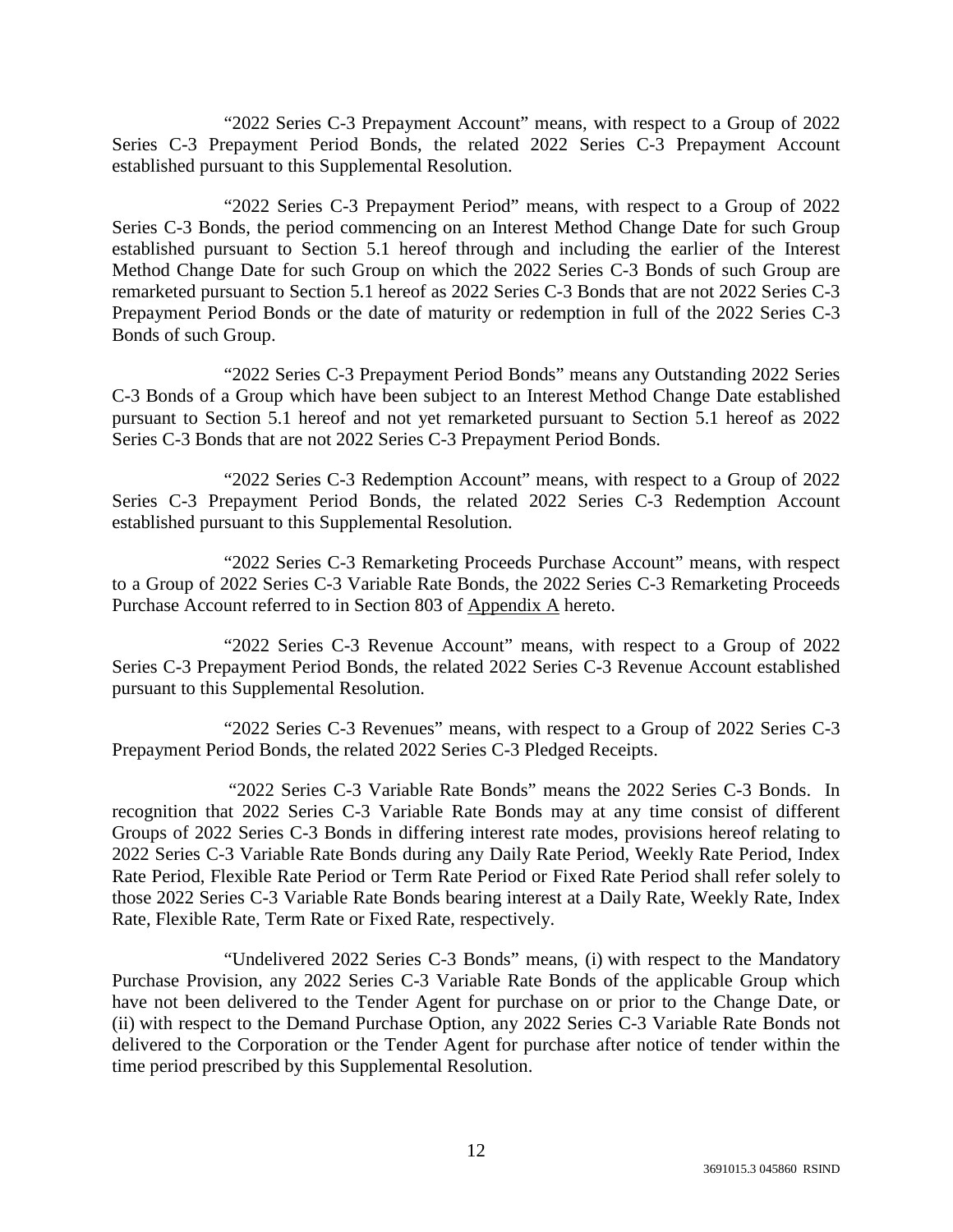"Voluntary Sale Proceeds" means the proceeds of the sale, assignment, endorsement or other disposition of any Mortgage Loan (including any 2022 Series C Mortgage Loan) (except a sale, assignment, endorsement or other disposition required pursuant to the General Resolution in the event of a default under the General Resolution or made when, in the sole judgment of the Corporation, such Mortgage Loan is in default).

"Weekly Effective Rate Date" means, (i) with respect to any Weekly Rate Term following another Weekly Rate Term, Thursday of any week, and (ii) with respect to a Weekly Rate Term that does not follow another Weekly Rate Term, the Interest Method Change Date with respect thereto.

"Weekly Rate" means the rate of interest on a Group of 2022 Series C-3 Variable Rate Bonds described in Section 301 of Appendix A hereto.

"Weekly Rate Period" means any period of time during which a Group of 2022 Series C-3 Variable Rate Bonds bears interest at the Weekly Rate.

"Weekly Rate Term" means, with respect to any particular 2022 Series C-3 Variable Rate Bond, the period commencing on a Weekly Effective Rate Date and terminating on the earlier of the last calendar day prior to the Weekly Effective Rate Date of the following Weekly Rate Term, or the last calendar day prior to a Change Date.

"Wrongful Dishonor" means an uncured default by the Liquidity Provider of its obligations to honor a drawing as required pursuant to the terms of the applicable Liquidity Facility.

(C) All references to  $\Delta$ ppendix  $\Delta$  which do not specify the document to which such Appendix relates shall be deemed to refer to  $\Delta$ ppendix  $\Delta$  to this Supplemental Resolution.

Section 1.3. Authority. This Supplemental Resolution is adopted pursuant to the provisions of the Act and the General Resolution.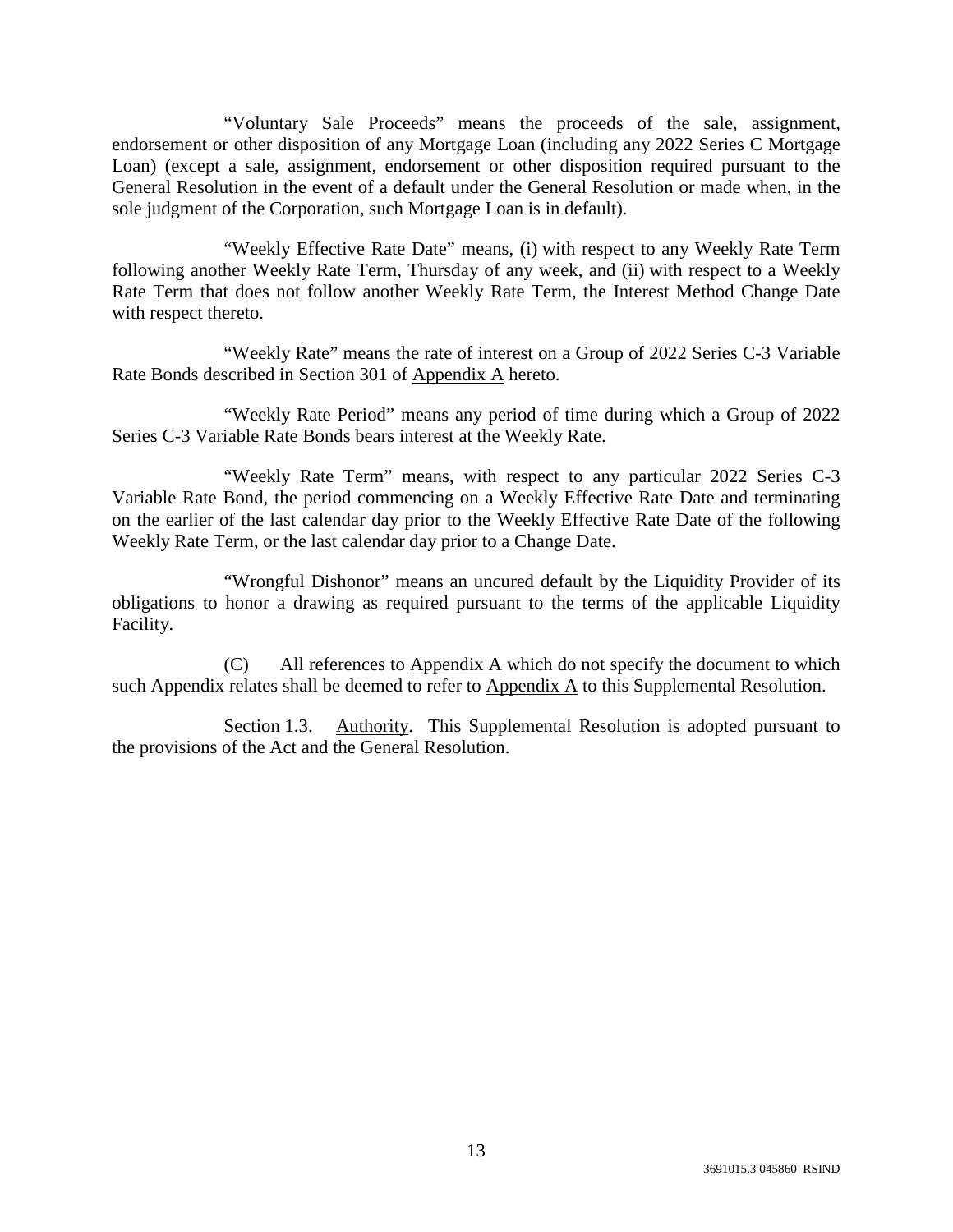### ARTICLE II

### TERMS, ISSUANCE AND SALE

Section 2.1. Authorization, Principal Amount, Designation and Series. (A) In order to provide funds necessary to finance the Long-Term Portions of the 2022 Series C Senior Mortgage Loans and to finance the 2022 Series C Subordinate Mortgage Loans, [and to refund the Prior Bonds,] all in accordance with the terms, conditions and limitations established in the General Resolution and this Supplemental Resolution, the 2022 Series C-3 Bonds are hereby authorized to be issued in one or more Series in the aggregate principal amount set forth in Appendix A hereto. The Corporation is of the opinion and hereby determines that the issuance of the 2022 Series C-3 Bonds in the said amount is necessary to provide sufficient funds to be used and expended for such purpose.

(B) In addition to the title "Multi-Family Housing Revenue Bonds", the Bonds of each Series authorized by this Section 2.1 will bear the additional designation set forth in Section 102 of Appendix A hereto and each as so designated will be entitled "Multi-Family Housing Revenue Bond," followed by such Series designation. If the Series designation of any 2022 Series C-3 Bond is changed on an Interest Method Change Date pursuant to Section 5.1 hereof, such 2022 Series C-3 Bond shall thereafter bear such new Series designation.

Section 2.2. Purpose. The purpose for which the 2022 Series C-3 Bonds are being issued is to provide funds for deposit in the Accounts established pursuant to the General Resolution as set forth in Article IV hereof in order to finance the Long-Term Portions of the 2022 Series C Senior Mortgage Loans and to finance the 2022 Series C Subordinate Mortgage Loans, [and to refund the Prior Bonds.]

Section 2.3. Maturity, Interest, Numbering and Lettering Provisions; Replacement Bonds. (A) The 2022 Series C-3 Bonds shall be dated initially as of, and shall bear interest initially from, their date of initial issuance (and thereafter as set forth in Section 3.1(E) of the General Resolution), and shall bear interest and mature as set forth in Appendix A hereto.

(B) Interest on the 2022 Series C-3 Bonds shall be computed on the basis set forth in Appendix A hereto.

(C) Each 2022 Series C-3 Bond shall be identified by its Series designation followed by "-R" and shall be numbered consecutively from "1" upwards in order of issuance. 2022 Series C-3 Bonds issued in exchange therefor shall be numbered in such manner as the Trustee in its discretion shall determine.

(D) On and after any Interest Method Change Date with respect to a 2022 Series C-3 Variable Rate Bond, if so determined by the Corporation, there shall be substituted for such 2022 Series C-3 Variable Rate Bond, a new 2022 Series C-3 Variable Rate Bond, in such form as shall be approved by the Corporation, containing such terms and provisions as are required by this Supplemental Resolution. Such new 2022 Series C-3 Variable Rate Bonds may be executed by or on behalf of the Corporation and delivered to the Trustee for authentication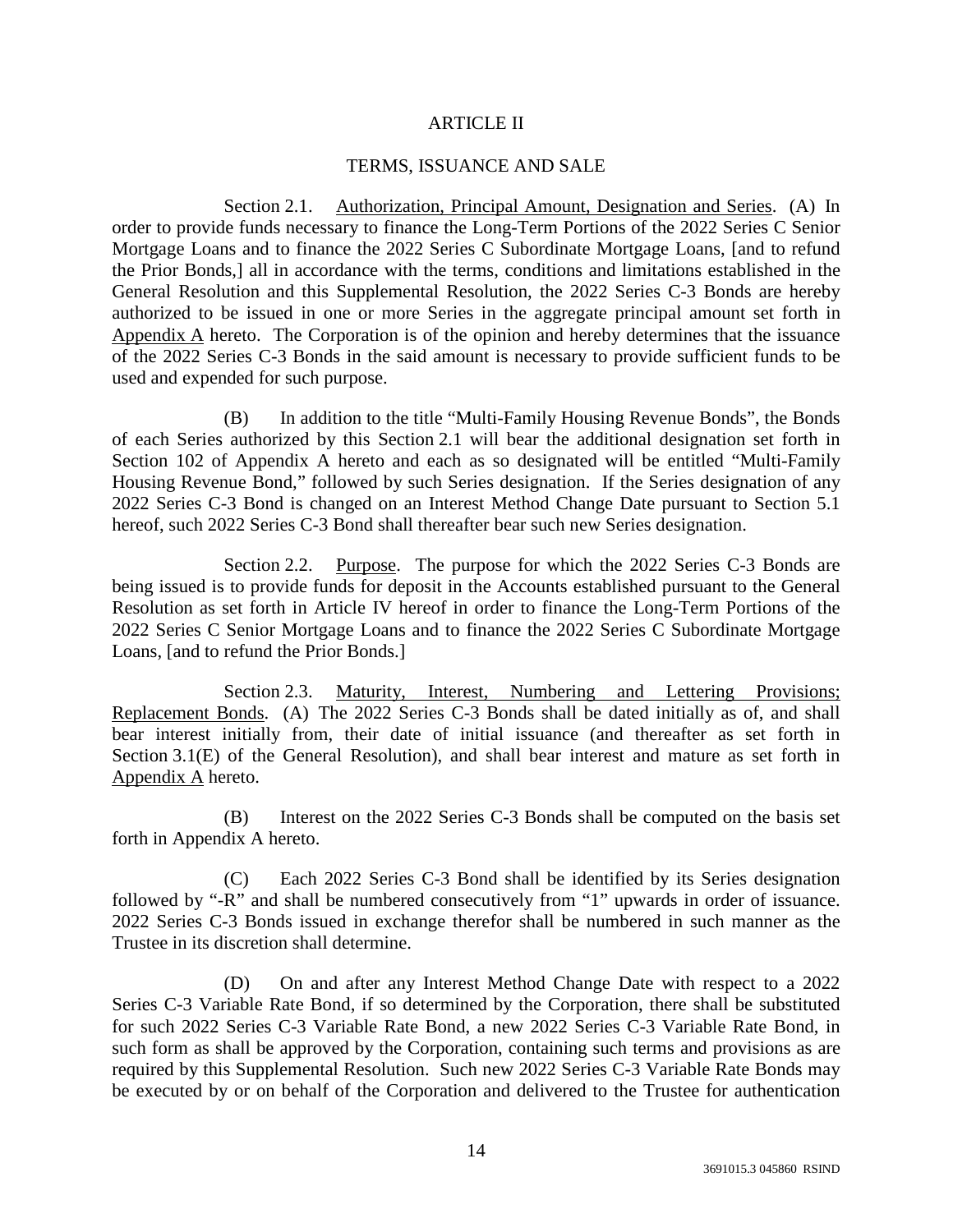and the Trustee shall thereupon authenticate and deliver such 2022 Series C-3 Variable Rate Bonds upon the order of the Corporation.

(E) On and after any Facility Change Date, the Trustee shall not permit the registration of transfer of any 2022 Series C-3 Variable Rate Bonds of a Series to any person other than the Liquidity Provider or any party controlling the Liquidity Provider, until such time as the Trustee receives (i) a Liquidity Facility with respect to such Series of 2022 Series C-3 Variable Rate Bonds or (ii) notice from the Corporation of its election to provide no Liquidity Facility with respect to such Series of 2022 Series C-3 Variable Rate Bonds in accordance with and subject to the provisions of Section  $105(D)$  of Appendix A hereto. The Corporation shall not purchase or hold any 2022 Series C-3 Variable Rate Bonds except for the purpose of presenting such 2022 Series C-3 Variable Rate Bonds to the Trustee for cancellation.

(F) In the event any 2022 Series C-3 Variable Rate Bond is deemed purchased by a Tender Agent as provided in Section 801 or 802 of Appendix A hereto but is not physically delivered to such Tender Agent, the Corporation shall immediately execute and the Trustee shall immediately authenticate a new 2022 Series C-3 Variable Rate Bond of like Series and denomination as that deemed purchased.

Section 2.4. Sale of 2022 Series C-3 Bonds. The 2022 Series C-3 Bonds shall be sold to such purchaser or purchasers as the Corporation shall determine.

Section 2.5. Redemption Provisions. The 2022 Series C-3 Bonds shall be subject to redemption as set forth in Appendix A hereto. Notwithstanding anything contained in Section 6.5 of the General Resolution to the contrary, with respect to 2022 Series C-3 Variable Rate Bonds, the Trustee shall mail a copy of the notice described in said Section 6.5, not less than fifteen (15) days in the case of a 2022 Series C-3 Variable Rate Bond during a Daily Rate Period, Weekly Rate Period, Index Rate Period, Flexible Rate Period or Term Rate Period and not less than twenty (20) days in the case of a 2022 Series C-3 Variable Rate Bond during a Fixed Rate Period, before the Redemption Date to the registered owners of any such 2022 Series C-3 Bonds or portions thereof which are to be redeemed, at their last addresses, if any, appearing upon the registry books.

Section 2.6. Book-Entry Provisions. (A) Except as provided in subsection (C) of this Section 2.6 or as otherwise determined in a Certificate of an Authorized Officer of the Corporation delivered to the Trustee on the date of initial issuance and delivery of the 2022 Series C-3 Bonds or on any Interest Method Change Date, the registered owner of all of the 2022 Series C-3 Bonds of a Series shall be Cede & Co., as nominee for DTC, and such 2022 Series C-3 Bonds shall be registered in the name of Cede & Co., as nominee for DTC. Payment of interest for any 2022 Series C-3 Bond registered in the name of Cede & Co. shall be made by wire transfer or Federal or equivalent same day funds to the account of Cede & Co. on the Interest Payment Date for such 2022 Series C-3 Bond at the address indicated for Cede & Co. in the registry books of the Corporation kept by the Trustee.

(B) Each Series of 2022 Series C-3 Bonds shall be initially issued in the form of separate single authenticated fully registered 2022 Series C-3 Bonds in the amount of each separate stated maturity and CUSIP number of the 2022 Series C-3 Bonds of each Series. Upon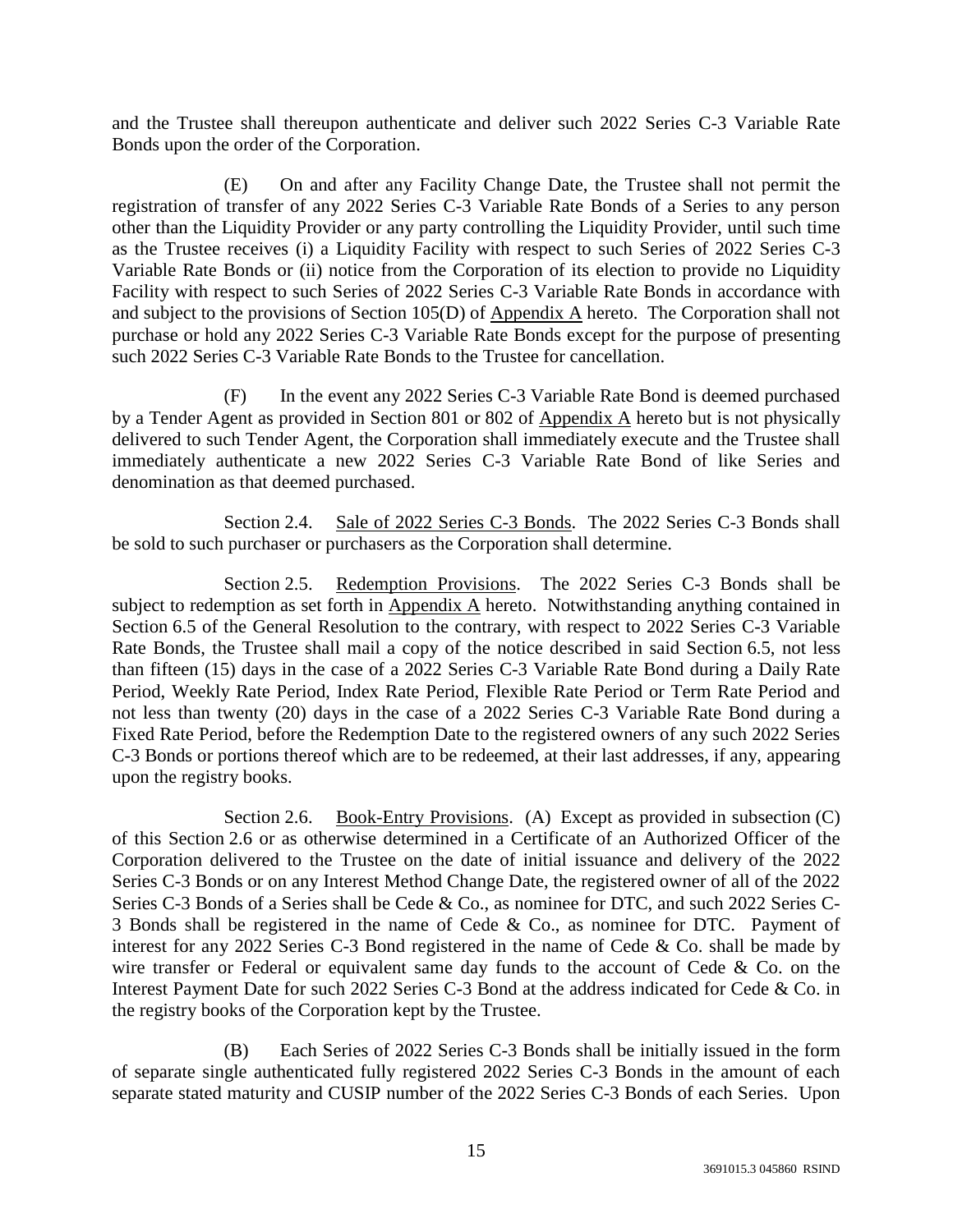initial issuance, the ownership of each Series of 2022 Series C-3 Bonds shall be registered in the registry books of the Corporation kept by the Trustee in the name of Cede & Co., as nominee of DTC. The Trustee and the Corporation may treat DTC (or its nominee) as the sole and exclusive owner of 2022 Series C-3 Bonds of a Series registered in its name for the purposes of payment of the principal or Redemption Price of or interest on such 2022 Series C-3 Bonds, selecting the 2022 Series C-3 Bonds of each Series or portions thereof to be redeemed, giving any notice permitted or required to be given to owners of such 2022 Series C-3 Bonds under the General Resolution or this Supplemental Resolution, registering the transfer of such 2022 Series C-3 Bonds, obtaining any consent or other action to be taken by owners of such 2022 Series C-3 Bonds and for all other purposes whatsoever, and neither the Trustee nor the Corporation shall be affected by any notice to the contrary. The Trustee and the Corporation shall not have any responsibility or obligation to any Participant, any person claiming a beneficial ownership interest in 2022 Series C-3 Bonds of a Series under or through DTC or any Participant, or any other person which is not shown on the registration books of the Trustee as being an owner of such 2022 Series C-3 Bonds, with respect to the accuracy of any records maintained by DTC or any Participant; the payment of DTC or any Participant of any amount in respect of the principal or Redemption Price of or interest on such 2022 Series C-3 Bonds; any notice which is permitted or required to be given to owners of such 2022 Series C-3 Bonds under the General Resolution or this Supplemental Resolution; the selection by DTC or any Participant of any person to receive payment in the event of a partial redemption of such 2022 Series C-3 Bonds; or any consent given or other action taken by DTC as owner of such 2022 Series C-3 Bonds. The Trustee shall pay all principal of, and premium, if any, and interest on 2022 Series C-3 Bonds of a Series only to or "upon the order of" Cede & Co., as nominee for DTC (as that term is used in the Uniform Commercial Code as adopted in the State), and all such payments shall be valid and effective to fully satisfy and discharge the Corporation's obligations with respect to the principal of, and premium, if any, and interest on such 2022 Series C-3 Bonds to the extent of the sum or sums so paid. No person other than DTC shall receive an authenticated 2022 Series C-3 Bond for each separate Series and stated maturity evidencing the obligation of the Corporation to make payments of principal of and premium, if any, and interest on such 2022 Series C-3 Bonds pursuant to the General Resolution and this Supplemental Resolution. Upon delivery by DTC to the Trustee of written notice to the effect that DTC has determined to substitute a new nominee in place of Cede & Co., and subject to the provisions herein with respect to transfers, the word "Cede & Co." in this Supplemental Resolution shall refer to such new nominee of DTC.

(C) In the event the Corporation determines that it is in the best interest of the Beneficial Owners that they be able to obtain 2022 Series C-3 Bond certificates, the Corporation may notify DTC and the Trustee, whereupon DTC will notify the Participants, of the availability through DTC of such 2022 Series C-3 Bond certificates. In such event, the Corporation shall issue, and the Trustee shall transfer and exchange, 2022 Series C-3 Bond certificates as requested by DTC and any other 2022 Series C-3 Bond owners in appropriate amounts. DTC may determine to discontinue providing its services with respect to 2022 Series C-3 Bonds of a Series at any time by giving notice to the Corporation and the Trustee and discharging its responsibilities with respect thereto under applicable law. Under such circumstances (if there is no successor securities depository), the Corporation and the Trustee shall be obligated to deliver 2022 Series C-3 Bond certificates as described in the General Resolution. In the event 2022 Series C-3 Bond certificates are issued, the provisions of the General Resolution shall apply to, among other things, the transfer and exchange of such certificates and the method of payment of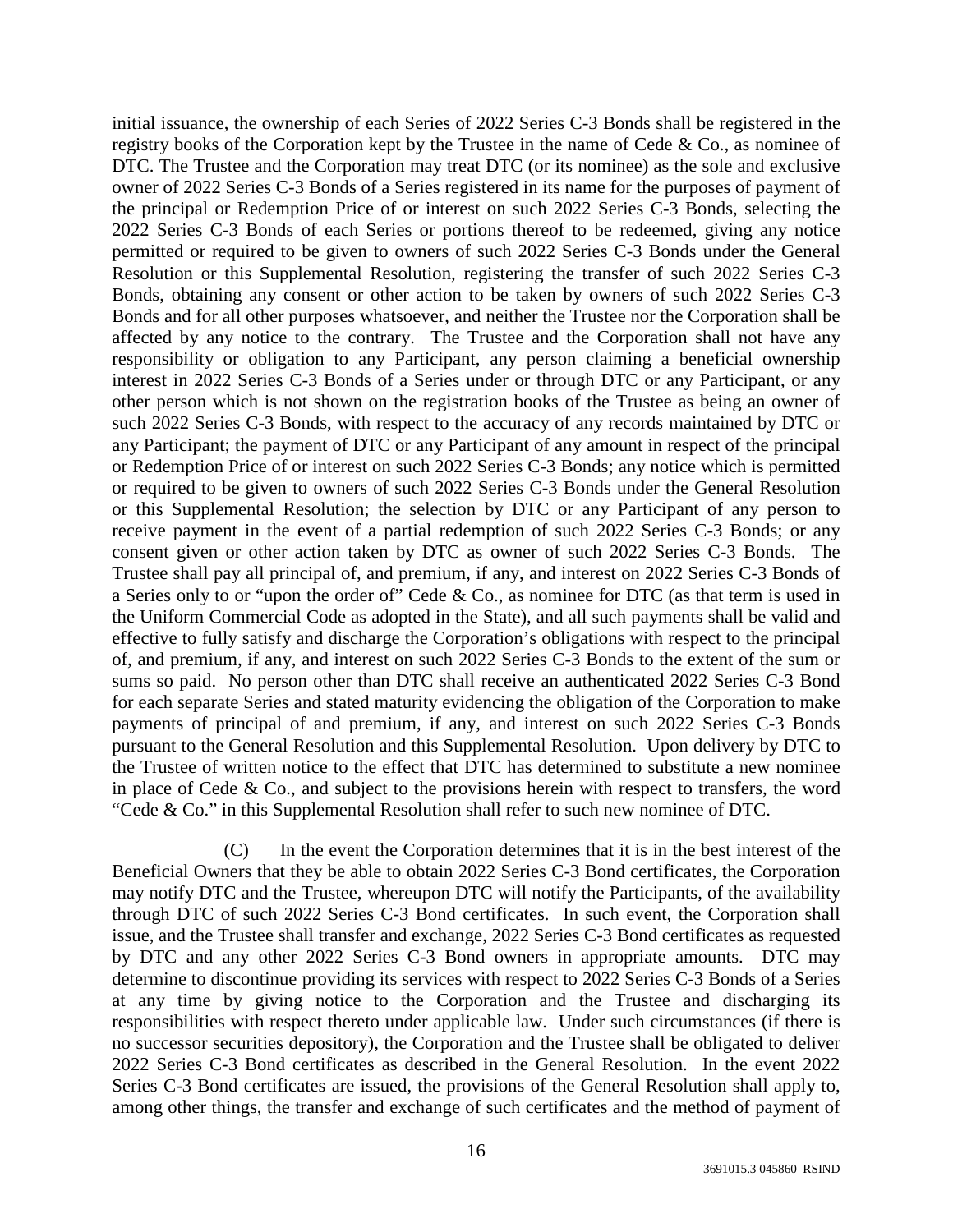principal of and interest on such certificates. Whenever DTC requests the Corporation and the Trustee to do so, the Trustee and the Corporation will cooperate with DTC in taking appropriate action after reasonable notice (i) to make available one or more separate certificates evidencing the 2022 Series C-3 Bonds of a Series to any DTC Participant having such 2022 Series C-3 Bonds credited to its DTC account or (ii) to arrange for another securities depository to maintain custody of certificates evidencing such 2022 Series C-3 Bonds.

(D) Notwithstanding any other provision of the General Resolution or this Supplemental Resolution to the contrary, so long as any 2022 Series C-3 Bond is registered in the name of Cede  $\&$  Co., as nominee of DTC, all payments with respect to the principal of, and premium, if any, and interest on such 2022 Series C-3 Bond and all notices with respect to and surrender or delivery of such 2022 Series C-3 Bond shall be made and given, respectively, to or by DTC as provided in the Letter of Representations. Bondholders shall have no lien or security interest in any rebate or refund paid by DTC to the Trustee which arises from the payment by the Trustee of principal of or interest on 2022 Series C-3 Bonds of a Series in accordance with existing arrangements with DTC.

(E) In connection with any notice or other communication to be provided to 2022 Series C-3 Bond owners pursuant to the General Resolution or this Supplemental Resolution by the Corporation or the Trustee with respect to any consent or other action to be taken by owners of 2022 Series C-3 Bonds of a Series, the Corporation or the Trustee, as the case may be, shall establish a record date for such consent or other action and give DTC notice of such record date not less than fifteen (15) calendar days in advance of such record date to the extent possible. Notice to DTC shall be given only when DTC under this subsection (E) is the sole owner of a Series of 2022 Series C-3 Bond.

(F) Notwithstanding anything contained herein to the contrary, so long as any 2022 Series C-3 Variable Rate Bond is held in book-entry form, such 2022 Series C-3 Variable Rate Bond need not be delivered in connection with any tender pursuant to Chapter 8 of Appendix A hereto, and all references in said Chapter 8 to physical delivery of 2022 Series C-3 Variable Rate Bonds shall be ineffective. In such case, payment of the Purchase Price in connection with such tender shall be made to the registered owner of such 2022 Series C-3 Variable Rate Bonds on the date designated for such payment, without further action by the Beneficial owner who delivered notice, and, notwithstanding the provisions of said Chapter 8, transfer of beneficial ownership shall be made in accordance with the procedures of DTC.

Section 2.7. Federal Tax Allocation of Bond Proceeds. With respect to the 2022 Series C Mortgage Loan(s) set forth in Exhibit B hereto, the proceeds of the 2022 Series C Bonds to be used to finance such 2022 Series C Mortgage Loan(s) will be allocated to the funding of the costs of certain portions of the related  $Project(s)$  as set forth in Exhibit  $B$  hereto.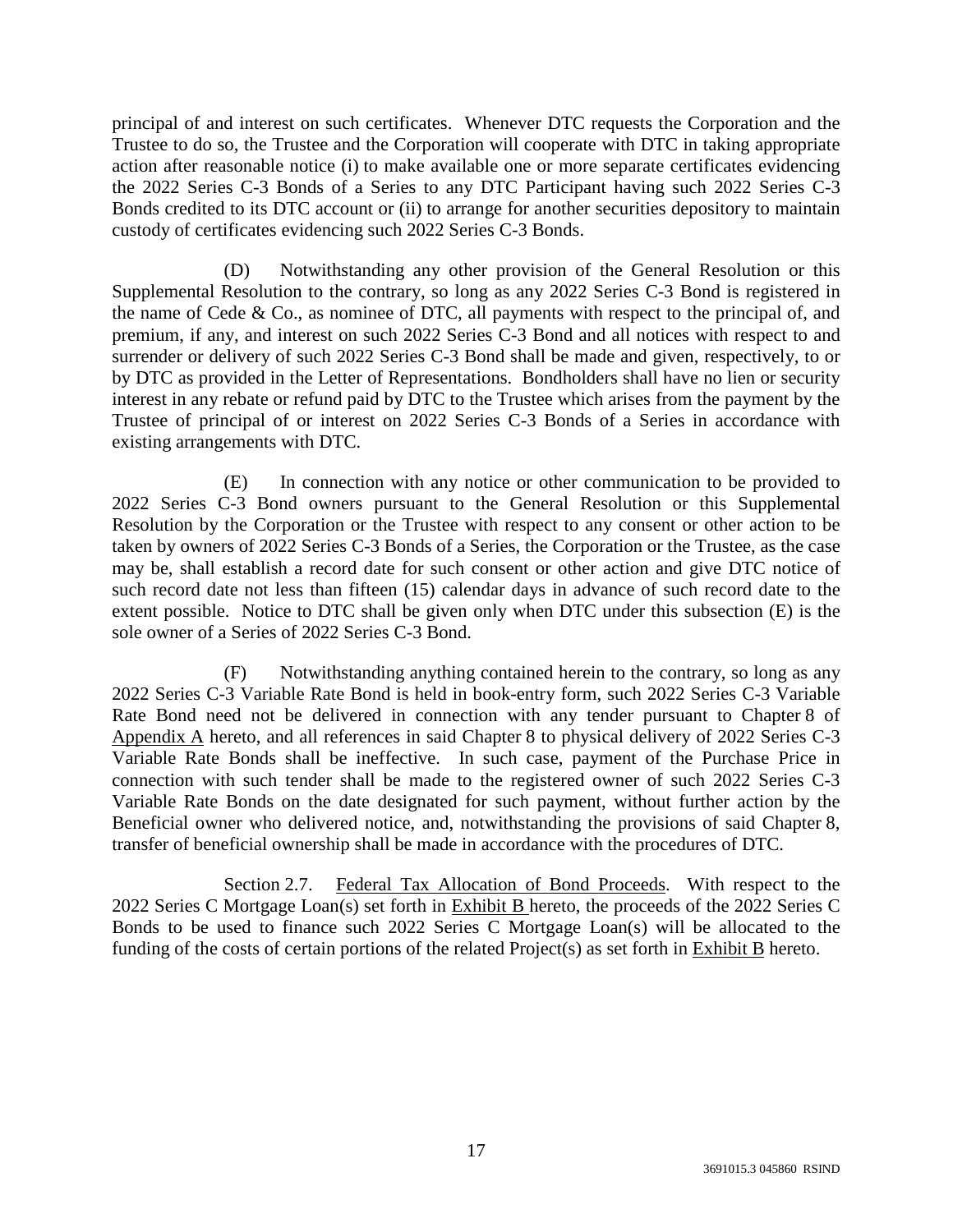### ARTICLE III

### PLEDGE OF 2022 SERIES C-3 REVENUES

Section 3.1. Pledge of 2022 Series C-3 Revenues. (A) Subject to the provisions of subsections (B) and (C) of this Section 3.1, the 2022 Series C-3 Revenues and all amounts held in any 2022 Series C-3 Account, including investments thereof, are hereby pledged to the Trustee for the benefit of the 2022 Series C-3 Prepayment Period Bond owners to secure the payment of the principal or Redemption Price of and interest on the applicable Group of 2022 Series C-3 Prepayment Period Bonds (including the Sinking Fund Payments for the retirement thereof) in accordance with their terms and the provisions of this Supplemental Resolution, subject only to the provisions of this Supplemental Resolution, permitting the use and application thereof for or to the purposes and on the terms and conditions herein set forth. The foregoing pledge does not include amounts on deposit or required to be deposited in the Rebate Fund. To the fullest extent provided by the Act and other applicable laws, the money and property hereby pledged shall immediately be subject to the lien of such pledge without any physical delivery thereof or further act and such lien shall be valid and binding against all parties having claims of any kind in tort, contract or otherwise, irrespective of whether such parties have notice hereof.

(B) Notwithstanding anything contained in Sections 2.2 and 2.3 of the General Resolution to the contrary, the pledges and assignments made hereby and the provisions, covenants and agreements herein set forth to be performed by or on behalf of the Corporation shall be for the benefit, protection and security of the owners of 2022 Series C-3 Prepayment Period Bonds of each Group, each of which, regardless of the time of its issue or maturity, shall be of equal rank without preference, priority or distinction over any other thereof, and shall not be for the benefit, protection and security of the owners of any and all Bonds issued and to be issued under the General Resolution other than the applicable Group of 2022 Series C-3 Prepayment Period Bonds; provided, however, the pledges and assignments made by the General Resolution and the provisions, covenants and agreements in the General Resolution set forth to be performed by or on behalf of the Corporation shall be for the benefit, protection and security of the owners of any and all 2022 Series C-3 Bonds.

(C) All amounts held in any 2022 Series C-3 Account, including investments thereof, shall be pledged to the Trustee only for the benefit of the owners of the applicable Group of 2022 Series C-3 Prepayment Period Bonds and shall not be pledged to the Trustee for the benefit of the owners of any other 2022 Series C-3 Bonds.

Section 3.2. Further Assurance. At any and all times the Corporation shall, so far as it may be authorized by law, pass, make, do, execute, acknowledge and deliver, all and every such further resolutions, acts, deeds, conveyances, assignments, transfers and assurances as may be necessary or desirable for the better assuring, conveying, granting, pledging, assigning and confirming all and singular the rights, 2022 Series C-3 Revenues and assets hereby pledged or assigned, or intended so to be, or which the Corporation may become bound to pledge or assign.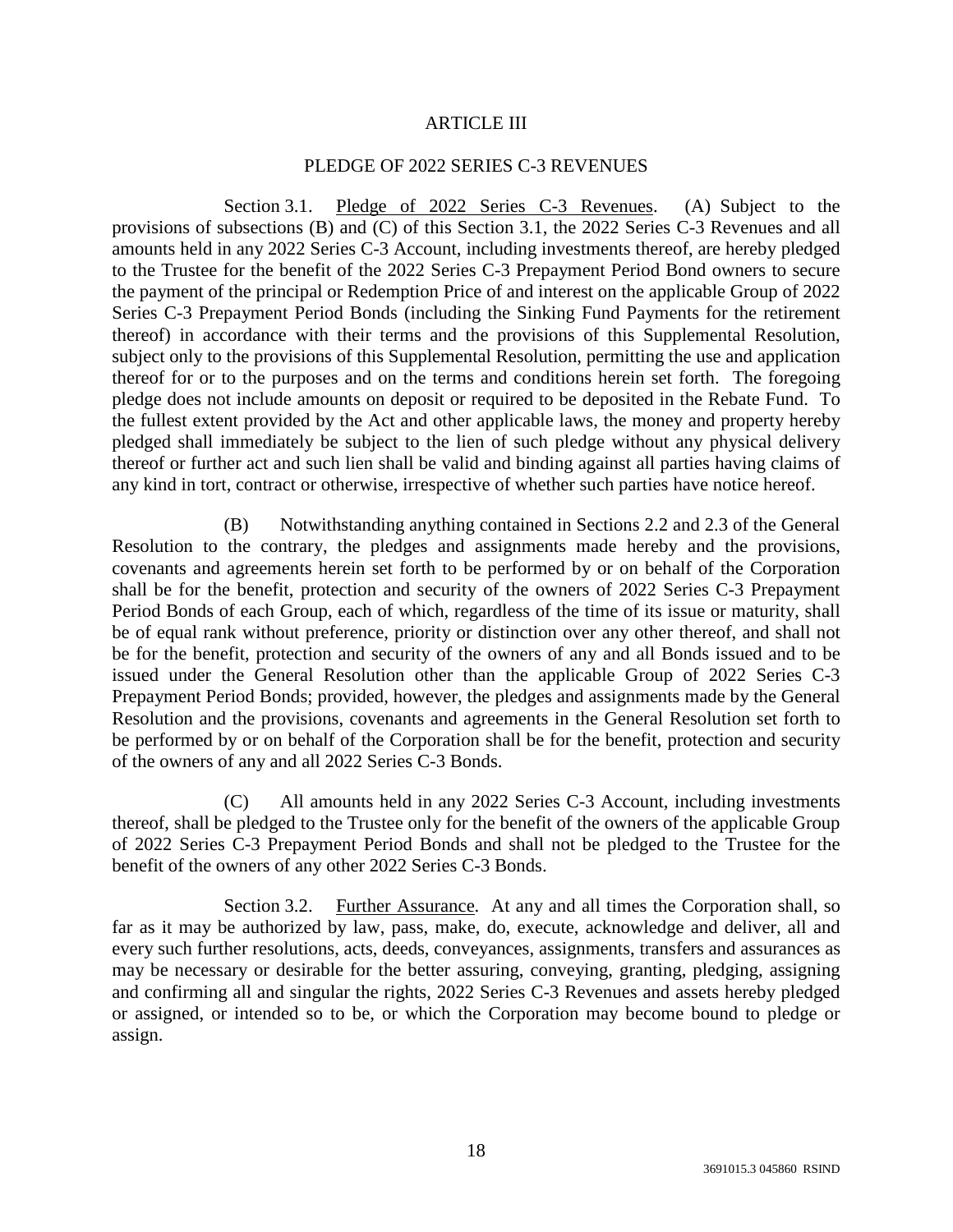#### ARTICLE IV

### APPLICATION OF BOND PROCEEDS

Section 4.1. Bond Proceeds Account. Upon receipt of the proceeds of the sale of the 2022 Series C-3 Bonds, such proceeds shall be deposited in the Bond Proceeds Account. Upon receipt by the Trustee of a written direction from an Authorized Officer of the Corporation, [(i)] the Trustee shall transfer the amount of such proceeds specified in such direction to or at the direction of the Corporation in order to reimburse the Corporation for a portion of the amounts advanced by the Corporation to make 2022 Series C Existing Subordinate Mortgage Loans[, and (ii) an amount of such proceeds specified in such direction shall be transferred to the Redemption Account to be applied to pay the Redemption Price of the Prior Bonds specified in such direction].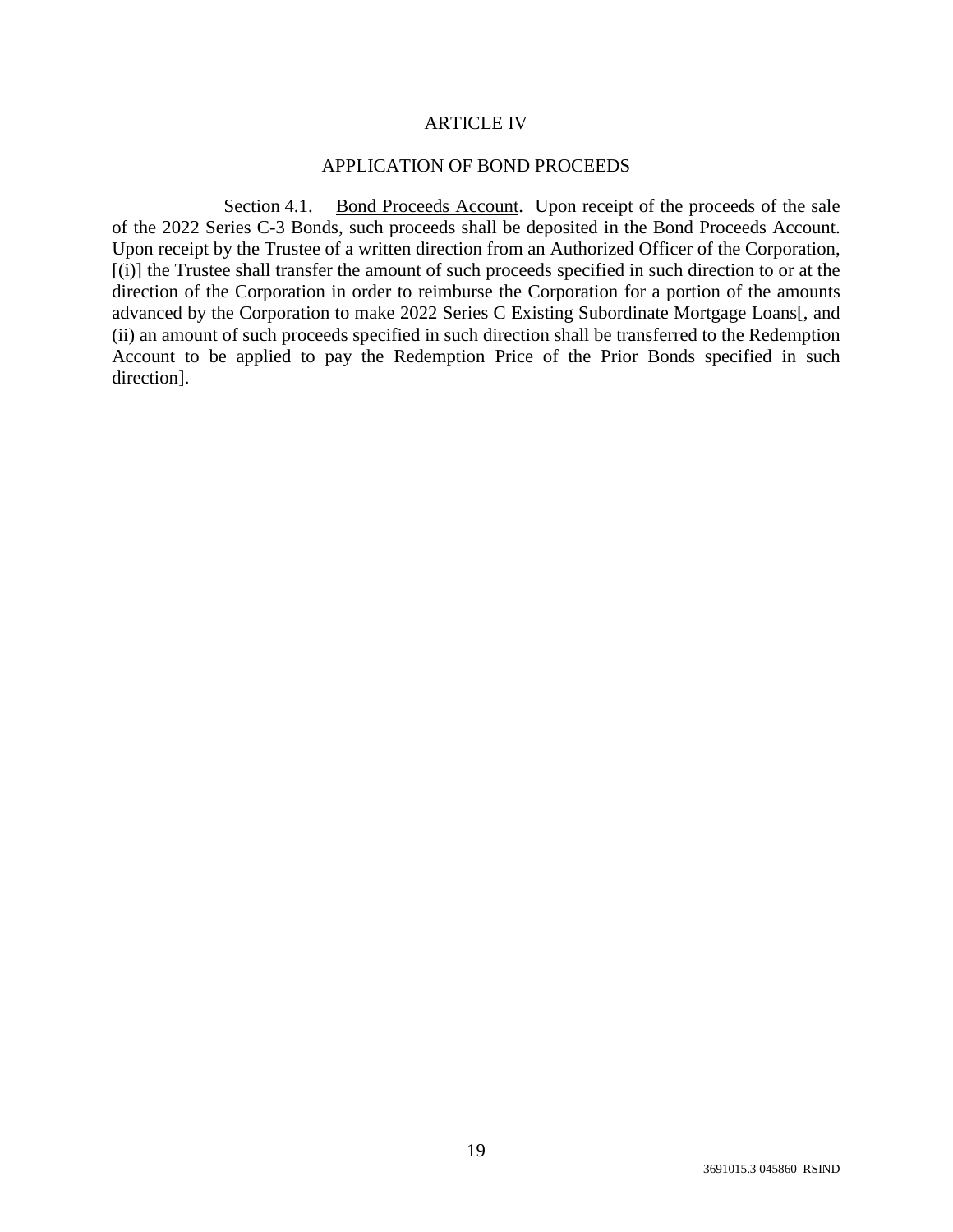#### ARTICLE V

## DESIGNATION OF 2022 SERIES C-3 PREPAYMENT PERIOD BONDS; FUNDING OF 2022 SERIES C-3 PREPAYMENT ACCOUNTS; CUSTODY AND INVESTMENT OF CERTAIN AMOUNTS

Section 5.1. 2022 Series C-3 Prepayment Period Bonds. On any date on or after the date the Corporation receives a 2022 Series C Mortgage Loan Prepayment with respect to a 2022 Series C Mortgage Loan financed by the 2022 Series C-3 Bonds of a Group, the Corporation may, by delivery to the Trustee of a Certificate of an Authorized Officer of the Corporation accompanied by a Cash Flow Statement or a Cash Flow Certificate, for the purpose of effecting a reduction in the interest rate on any 2022 Series C-3 Bonds of such Group until either such 2022 Series C-3 Bonds are refunded pursuant to Section 146(i)(6) of the Code or such 2022 Series C Mortgage Loan Prepayment is transferred to the Bond Proceeds Account in accordance with Section 7.17 of the General Resolution, (i) cause such 2022 Series C Mortgage Loan Prepayment, or a portion thereof as set forth in such Certificate, to be deposited in, or transferred from the Redemption Account or the Revenue Account to, a 2022 Series C-3 Prepayment Account and (ii) cause 2022 Series C-3 Bonds of such Group, in a principal amount equal to such deposit or transfer, to be subject to an Interest Method Change Date pursuant to Section 105(F) of Appendix A hereto and remarketed to bear interest at a Term Rate, a Daily Rate, a Weekly Rate, an Index Rate, a Flexible Rate, or a Fixed Rate as 2022 Series C-3 Prepayment Period Bonds, and the Trustee, upon receipt of such Certificate shall so deposit or transfer such 2022 Series C Mortgage Loan Prepayment, or such portion thereof. If so provided in such Certificate, such 2022 Series C-3 Prepayment Period Bonds (together with, if so provided in such Certificate, any other 2022 Series C-3 Bonds to be remarketed as 2022 Series C-3 Prepayment Period Bonds on the same date) on and after the Interest Method Change Date shall constitute a new Series within the 2022 Series C-3 Bonds with such Series designation and CUSIP number as may be set forth in such Certificate. On any subsequent date (on or after the applicable then-current Initial Redemption or Tender Date, if such 2022 Series C-3 Variable Rate Bonds then bear interest at a Term Rate or a Fixed Rate, and on a Permitted Redemption or Tender Date on or after the applicable then-current Initial Redemption or Tender Date, if such 2022 Series C-3 Variable Rate Bonds then bear interest at an Index Rate), the Corporation may, by delivery to the Trustee of a Certificate of an Authorized Officer of the Corporation accompanied by a Cash Flow Statement or a Cash Flow Certificate, (i) cause all or any portion of such 2022 Series C-3 Bonds to be subject to an Interest Method Change Date and remarketed to bear interest at a Term Rate, a Daily Rate, a Weekly Rate, an Index Rate, a Flexible Rate, or a Fixed Rate as 2022 Series C-3 Bonds that are not 2022 Series C-3 Prepayment Period Bonds, and (ii) cause amounts in such 2022 Series C-3 Prepayment Account, not exceeding the principal amount of 2022 Series C-3 Bonds so remarketed, to be transferred to the Bond Proceeds Account.

Section 5.2. Investment of Amounts. During the 2022 Series C-3 Prepayment Period with respect to any 2022 Series C-3 Prepayment Period Bonds, all amounts deposited in the 2022 Series C-3 Prepayment Account for such 2022 Series C-3 Prepayment Period Bonds pursuant to Section 5.1 hereof shall be invested and reinvested in short-term United States Treasury obligations and obligations of agencies of the United States of America (whether or not guaranteed by the full faith and credit of the United States of America) with maturities no later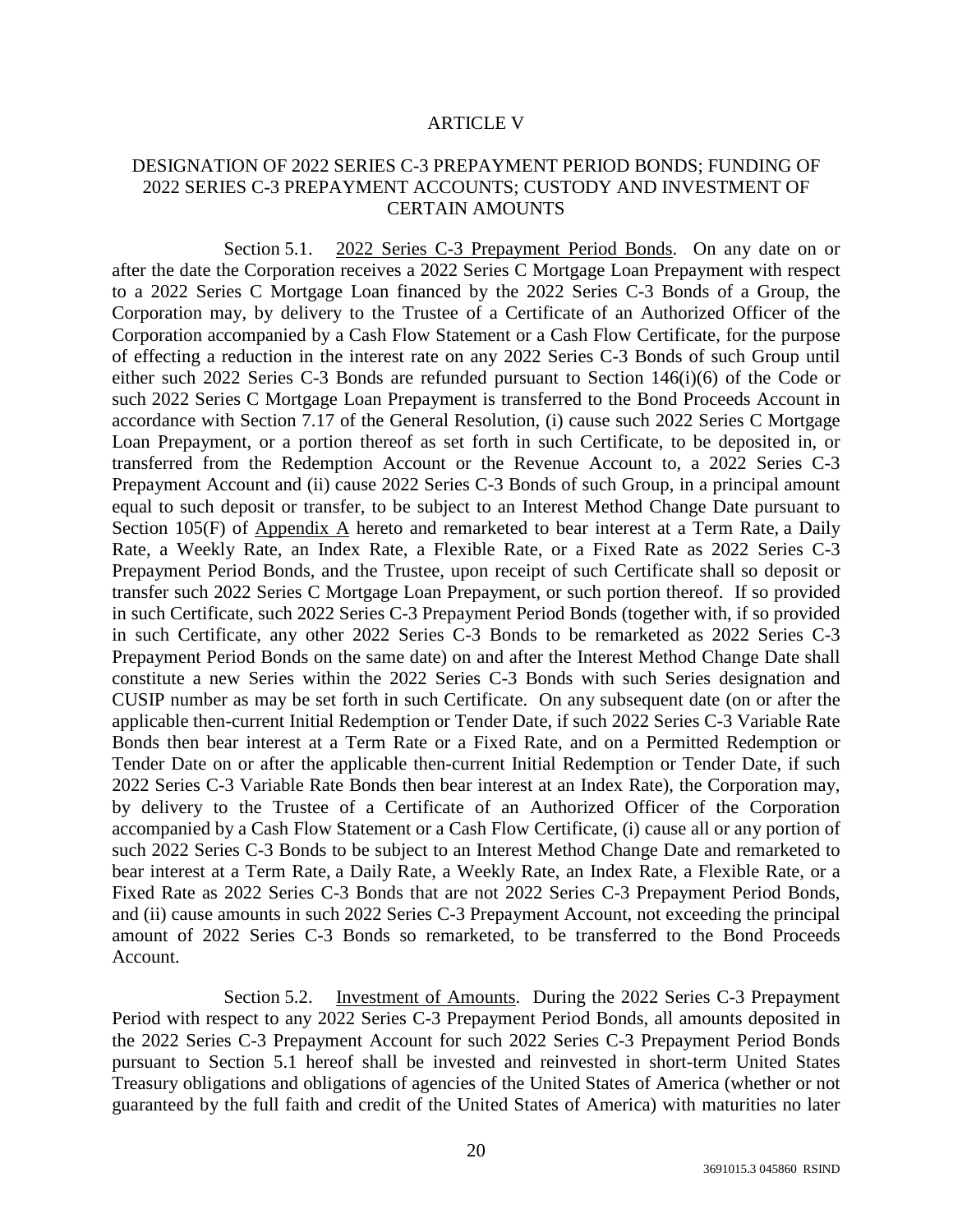than (i) the earlier of (a) the end of the then-current Term Rate Term with respect to such 2022 Series C-3 Prepayment Period Bonds (if such 2022 Series C-3 Prepayment Period Bonds bear interest at the Term Rate) or (b) the maturity date of such 2022 Series C-3 Prepayment Period Bonds, or (ii) such other date as may be set forth in a Certificate of an Authorized Officer of the Corporation delivered on the Interest Method Change Date, and will remain invested in such obligations while on deposit in the 2022 Series C-3 Prepayment Account and the 2022 Series C-3 Redemption Account.

Section 5.3. Deposits. (A) In order to permit amounts held by the Trustee under this Supplemental Resolution to be available for use at the time when needed, any amounts may, if and as directed in writing by the Corporation, be deposited in the corporate trust department of the Trustee which may honor checks and drafts on such deposit with the same force and effect as if it were not the Trustee. The Trustee shall allow and credit on such amounts at least such interest, if any, as it customarily allows upon similar funds of similar size and under similar conditions or as required by law.

(B) All amounts deposited by the Trustee pursuant to subsection (A) above shall be continuously and fully secured (a) by lodging with the Trustee as custodian, as collateral security, Investment Securities having a market value (exclusive of accrued interest) not less than the amount of such deposit, and (b) in such other manner as may then be required by applicable Federal or state laws and regulations regarding security for the deposit of public funds. It shall not be necessary, unless required by applicable law, for the Trustee to give security under this Section 5.3 for the deposit of any amounts which are held in trust and set aside by the Trustee for the payment of any 2022 Series C-3 Bonds, or for the Trustee to give security for any moneys which shall be represented by obligations or certificates of deposit (of issuers other than the Trustee) purchased as an investment of such moneys.

(C) All amounts so deposited by the Trustee shall be credited to the particular 2022 Series C-3 Account from which such amounts were derived.

Section 5.4. Investment of Certain Funds. (A) Subject to the provisions of Section 5.2 hereof and the right of the Corporation to direct the investment or deposit of funds hereunder, moneys in any 2022 Series C-3 Account shall be continuously invested and reinvested or deposited and redeposited by the Trustee in the highest yield Investment Securities that may be reasonably known to the Trustee, or deposited and redeposited as provided in Section 5.3 hereof, with a view toward maximizing yield (with proper preservation of principal) and minimizing the instances of uninvested funds. The Corporation shall consult with the Trustee from time to time as to the investment of amounts in the 2022 Series C-3 Accounts established or confirmed by this Supplemental Resolution. The Corporation shall (except as provided below) direct the Trustee in writing to invest and reinvest the moneys in any 2022 Series C-3 Account in Investment Securities so that the maturity date or date of redemption at the option of the owner thereof shall coincide as nearly as practicable with (but in no event later than) the times at which moneys are needed to be expended. The Investment Securities purchased shall be held by the Trustee, or for its account as Trustee, and shall be deemed at all times to be part of such 2022 Series C-3 Account, and the Trustee shall keep the Corporation advised as to the details of all such investments.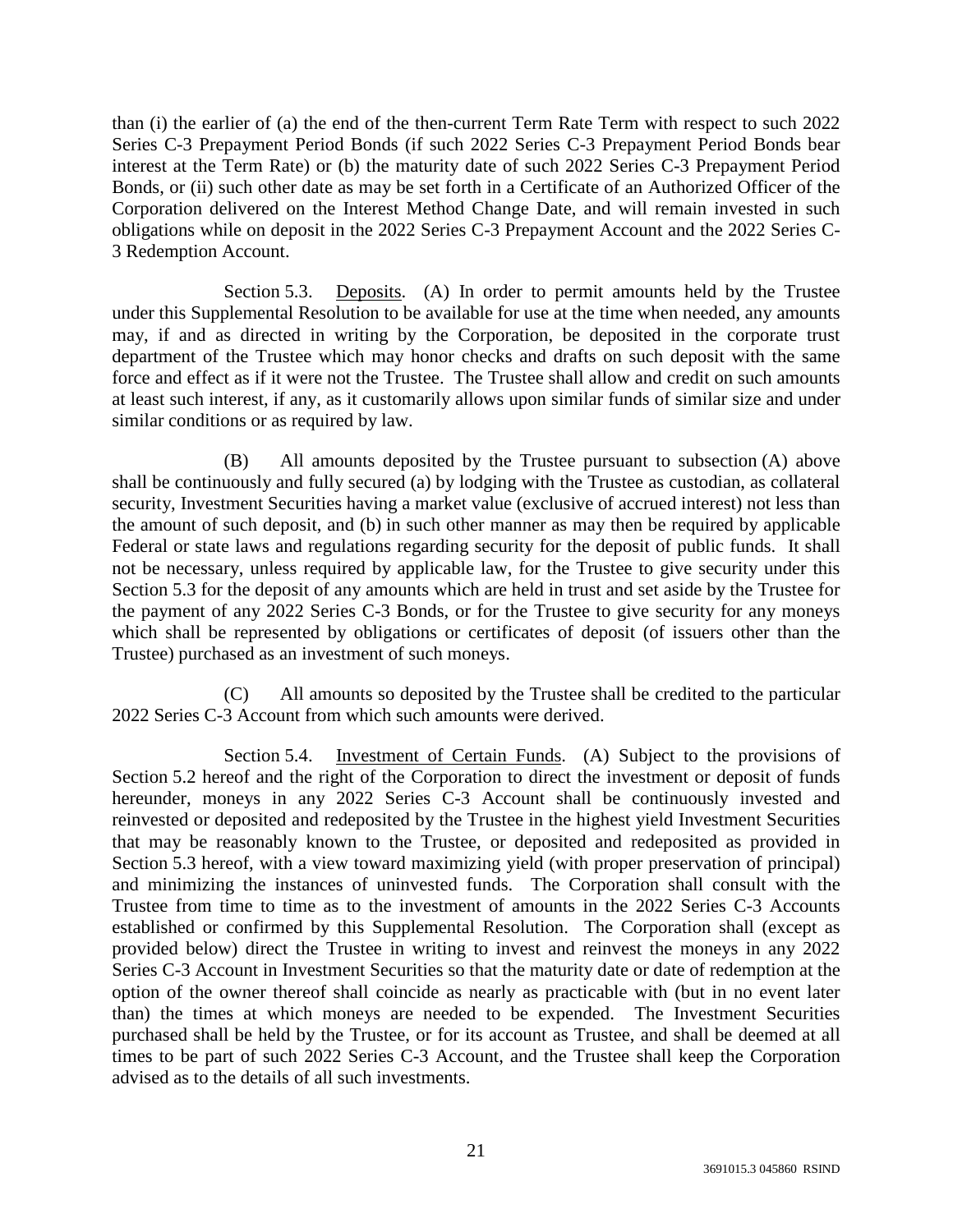(B) Investment Securities purchased as an investment of moneys in any 2022 Series C-3 Account held by the Trustee under the provisions of this Supplemental Resolution shall be deemed at all times to be a part of such 2022 Series C-3 Account but the income or interest earned and gains realized in excess of losses suffered by such 2022 Series C-3 Account due to the investment thereof shall be deposited in the 2022 Series C-3 Revenue Account or the applicable 2022 Series C-3 Revenue Account or shall be credited as 2022 Series C-3 Revenues to the 2022 Series C-3 Revenue Account or the applicable 2022 Series C-3 Revenue Account from time to time and reinvested, except as otherwise provided in Section 6.1(C) hereof, as the case may be, and except for interest income representing a recovery of the premium and accrued interest, if any, included in the purchase price of any Investment Security, which shall be retained in the particular 2022 Series C-3 Account for which the Investment Security was purchased.

(C) To the extent permitted by law, the Trustee may commingle any amounts on deposit in the 2022 Series C-3 Accounts held under this Supplemental Resolution for the purpose of purchasing Investment Securities. However, the Trustee shall maintain and keep separate accounts of such 2022 Series C-3 Accounts at all times.

(D) The Trustee shall, at the written direction of the Corporation, sell at the best price obtainable, or present for redemption or exchange, any Investment Security purchased by it pursuant to this Supplemental Resolution whenever it shall be necessary in order to provide moneys to meet any payment or transfer from the 2022 Series C-3 Account for which such investment was made. The Trustee shall advise the Corporation in writing, on or before the twentieth (20th) day of each calendar month, of all investments held for the credit of each 2022 Series C-3 Account in its custody under the provisions of this Supplemental Resolution as of the end of the preceding month.

(E) Upon receipt of written instructions from an Authorized Officer of the Corporation, the Trustee shall exchange any coin or currency of the United States of America or Investment Securities held by it pursuant to this Resolution for any other coin or currency of the United States of America or Investment Securities of like amount.

Section 5.5. Valuation and Sale of Investments. (A) In computing the amount in any 2022 Series C-3 Account, obligations purchased as an investment of moneys therein shall be valued at amortized value or if purchased at par, at par.

(B) Except as otherwise provided herein, the Trustee shall sell at the best price obtainable, or present for redemption, any Investment Security whenever it shall be requested in writing by an Authorized Officer of the Corporation to do so or whenever it shall be necessary in order to provide moneys to meet any payment or transfer from any 2022 Series C-3 Account held by it. An Investment Security may be credited on a pro rata basis to more than one 2022 Series C-3 Account and need not be sold in order to provide for the transfer of amounts from one 2022 Series C-3 Account to another.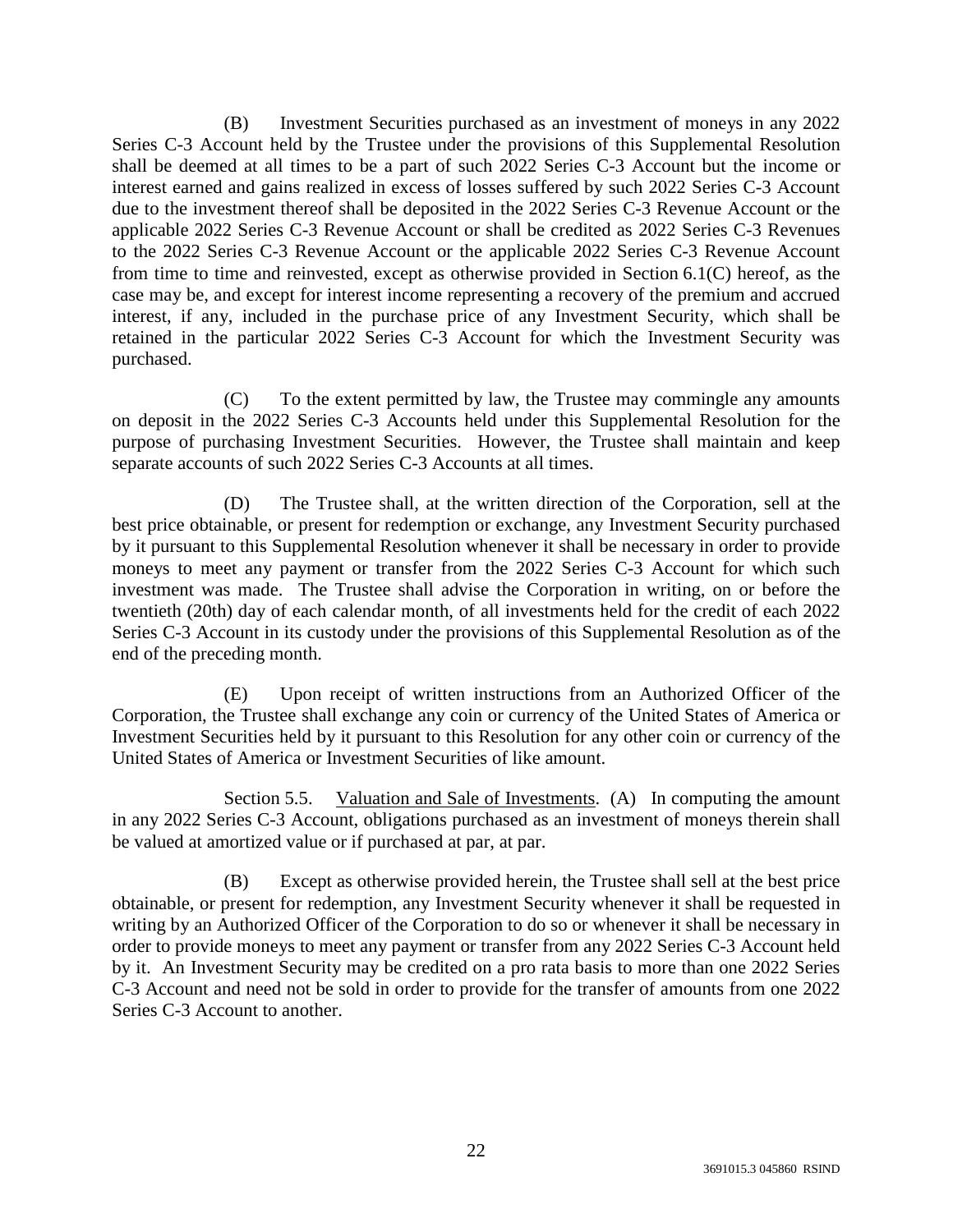## ARTICLE VI

### 2022 SERIES C-3 ACCOUNTS

Section 6.1. Establishment of 2022 Series C-3 Accounts. (A)(i) The provisions of this Article VI shall apply only to a Group of 2022 Series C-3 Prepayment Period Bonds, and whenever in this Article VI there is reference to "2022 Series C-3 Pledged Receipts" and "2022 Series C-3 Revenues", such reference shall relate to only those 2022 Series C-3 Pledged Receipts and 2022 Series C-3 Revenues derived from the 2022 Series C-3 Accounts related to such Group of 2022 Series C-3 Prepayment Period Bonds.

(ii) The Corporation hereby establishes the following special trust accounts for a Group of 2022 Series C-3 Prepayment Period Bonds:

- (1) 2022 Series C-3 Prepayment Account;
- (2) 2022 Series C-3 Revenue Account; and
- (3) 2022 Series C-3 Redemption Account.

(B) All 2022 Series C-3 Accounts shall be held and maintained by the Trustee separate from any other funds and accounts established and maintained pursuant to the General Resolution and this Supplemental Resolution and shall be identified by the Corporation and the Trustee according to the designations herein provided in such manner as to distinguish such 2022 Series C-3 Accounts from the accounts established by the Corporation for any other of its obligations. The Corporation may establish sub-accounts within each 2022 Series C-3 Account to the extent consistent with the General Resolution and this Supplemental Resolution. All moneys or securities held by the Trustee pursuant to this Supplemental Resolution shall be held in trust and applied only in accordance with the provisions of this Supplemental Resolution, the Act and other applicable law.

(C) Earnings on a 2022 Series C-3 Account required to be deposited into the Rebate Fund shall be deposited, at least as frequently as the end of each fifth (5th) Bond Year and at the time that the last 2022 Series C-3 Bond is discharged, into the Rebate Fund, and earnings on such 2022 Series C-3 Account not required to be deposited into the Rebate Fund shall be deposited, as realized, into the 2022 Series C-3 Revenue Account.

(D) At the time no 2022 Series C-3 Prepayment Period Bonds are Outstanding, the Corporation shall, upon written direction set forth in a Certificate of an Authorized Officer of the Corporation, transfer from the 2022 Series C-3 Prepayment Account, the 2022 Series C-3 Revenue Account and the 2022 Series C-3 Redemption Account into any Account established under the General Resolution any amounts remaining in the 2022 Series C-3 Prepayment Account, the 2022 Series C-3 Revenue Account, and the 2022 Series C-3 Redemption Account, respectively, as set forth in such Certificate, free and clear of the pledge and lien of this Supplemental Resolution.

Section 6.2. 2022 Series C-3 Prepayment Account. (A) There shall be deposited in the 2022 Series C-3 Prepayment Account the amounts required to be deposited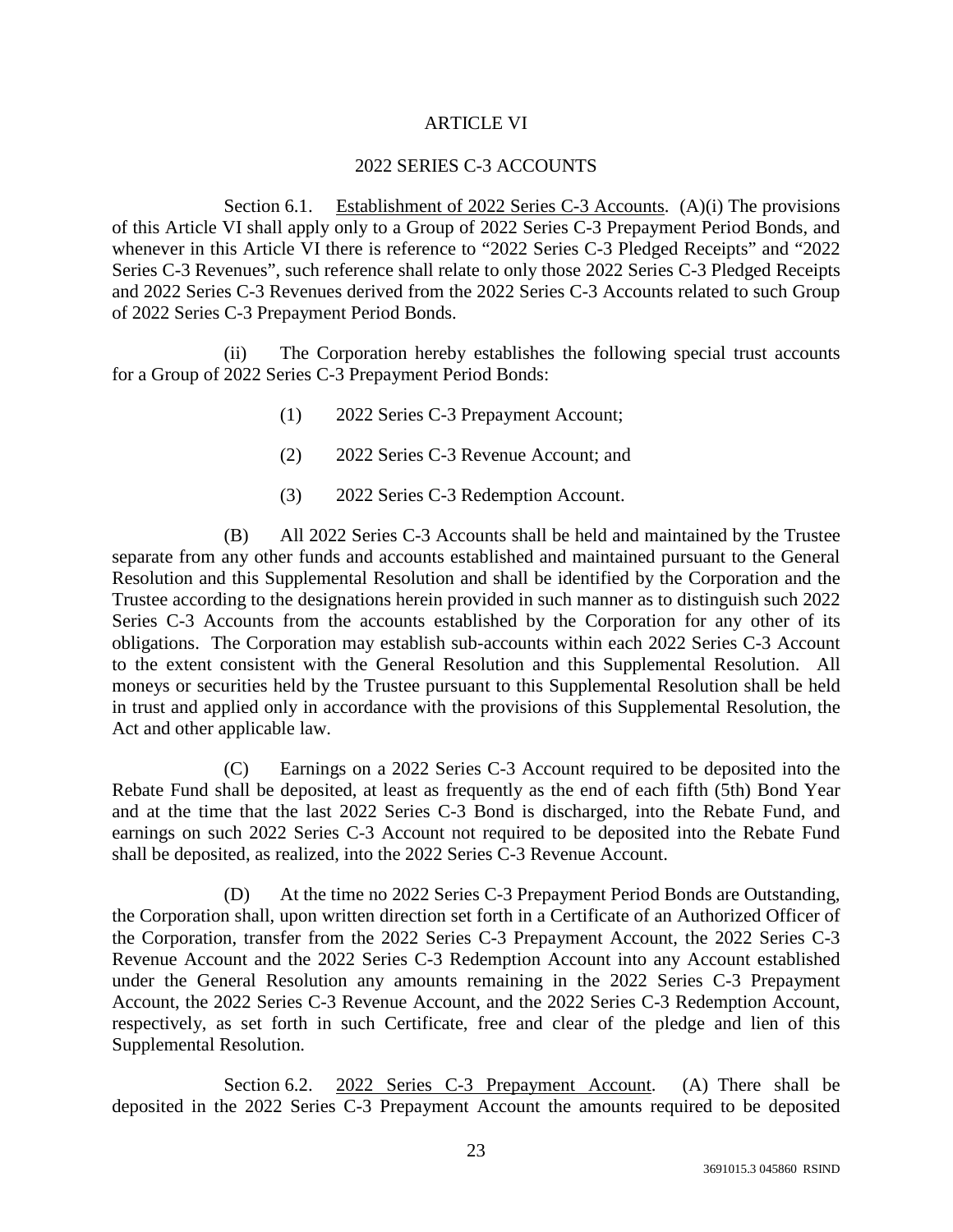therein pursuant to Section 5.1 of this Supplemental Resolution and any other amounts determined by the Corporation to be deposited therein from time to time.

(B) Amounts in the 2022 Series C-3 Prepayment Account shall be expended only (i) to purchase or redeem 2022 Series C-3 Bonds as described herein, (ii) to pay principal of and interest on the 2022 Series C-3 Prepayment Period Bonds when due, to the extent amounts in the 2022 Series C-3 Revenue Account, the Revenue Account established pursuant to the General Resolution and the 2022 Series C-3 Redemption Account are insufficient for such purpose, (iii) to make a transfer of funds to the Bond Proceeds Account established pursuant to the General Resolution, or to the Corporation, as described in subsection (D) below, and (iv) to make a transfer of funds to the Bond Proceeds Account as provided in Section 5.1

Notwithstanding the foregoing, in the case of any withdrawal pursuant to this subsection (B), the Corporation may not withdraw money from the 2022 Series C-3 Prepayment Account unless: (i) the Corporation delivers to the Trustee a Cash Flow Statement or a Cash Flow Certificate and (ii) the amount remaining in the 2022 Series C-3 Prepayment Account and the 2022 Series C-3 Redemption Account after a withdrawal is at least equal to the principal amount of the 2022 Series C-3 Prepayment Period Bonds.

(C) At least one (1) day prior to each Interest Payment Date, the Corporation shall deliver to the Trustee a Certificate of an Authorized Officer of the Corporation setting forth the amounts, if any, necessary and available to pay the principal of and interest on a Group of 2022 Series C-3 Prepayment Period Bonds from the amount on deposit in the 2022 Series C-3 Prepayment Account, after taking into account the amount on deposit for such use in the 2022 Series C-3 Revenue Account and the Revenue Account. On each Interest Payment Date the Trustee shall transfer the amounts so stated to the 2022 Series C-3 Revenue Account.

(D) Subject to subsection (B) above, on any date on or after the date the Trustee gives notice, pursuant to Section 6.5 of the General Resolution, of the redemption of a principal amount of 2022 Series C-3 Prepayment Period Bonds, the Corporation may direct the Trustee in writing to transfer amounts in the related 2022 Series C-3 Prepayment Account, not exceeding such principal amount, to the Bond Proceeds Account or to the Corporation (free and clear of the pledge and lien of this Supplemental Resolution), whereupon the Trustee shall comply with such direction of the Corporation.

(E) At any time the Corporation may direct the Trustee in writing to transfer amounts in the 2022 Series C-3 Prepayment Account to the 2022 Series C-3 Redemption Account or to apply such amounts directly to the redemption, purchase or retirement of 2022 Series C-3 Prepayment Period Bonds in accordance with their terms and the provisions hereof and of Article VI of the General Resolution, whereupon the Trustee shall comply with such direction of the Corporation.

Section 6.3. 2022 Series C-3 Revenue Account; Debt Service. (A) The Corporation shall cause all 2022 Series C-3 Pledged Receipts to be deposited promptly with the Trustee in the 2022 Series C-3 Revenue Account. There shall also be deposited in the 2022 Series C-3 Revenue Account any other amounts required to be deposited therein pursuant to this Supplemental Resolution.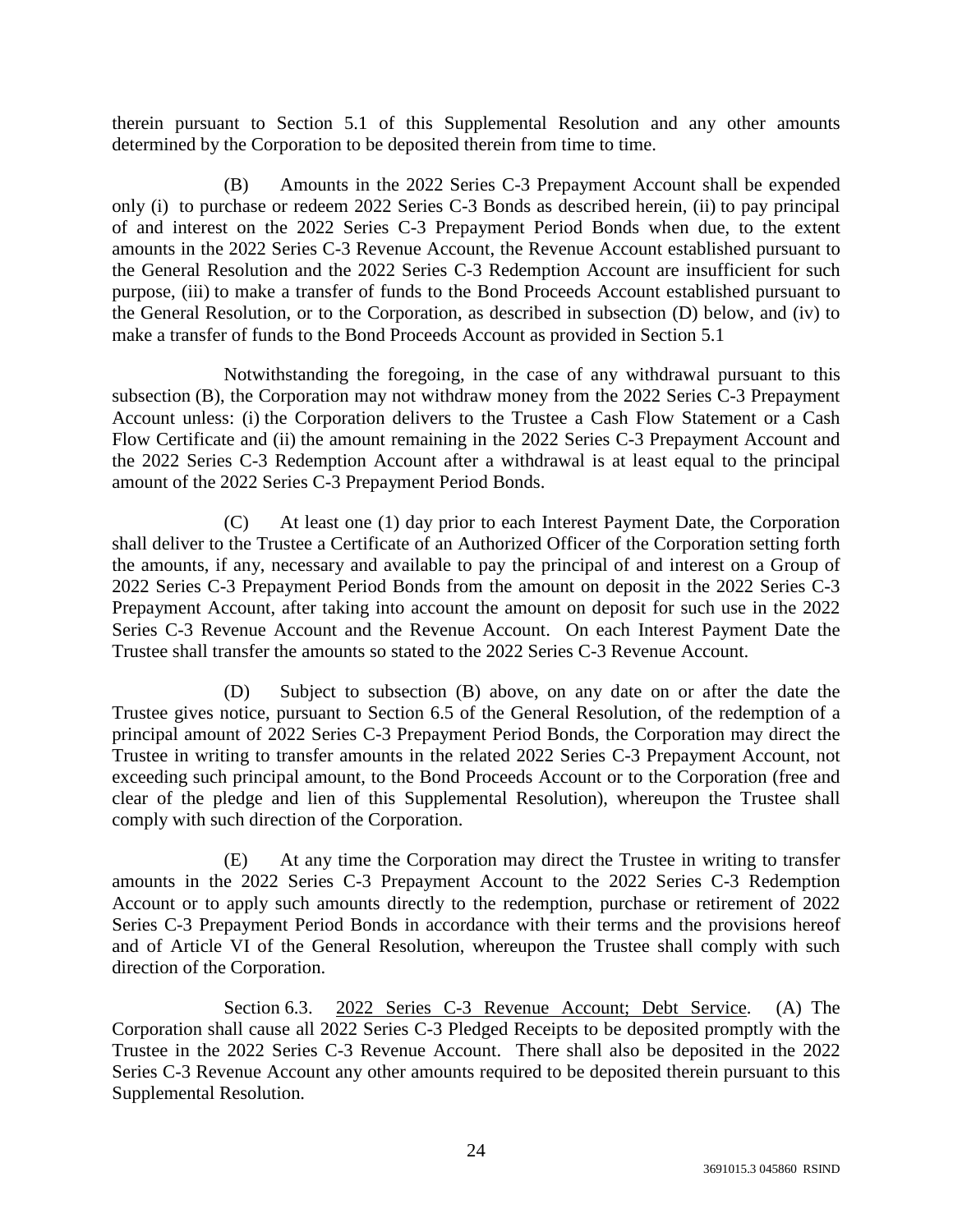(B) On or before each Interest Payment Date for 2022 Series C-3 Prepayment Period Bonds of a Group, the Trustee shall pay, from the sources described below and in the order of priority indicated, the amounts required for the payment of the Principal Installments, if any, and interest due on Outstanding 2022 Series C-3 Prepayment Period Bonds of such Group on such date, and on or before the Redemption Date or date of purchase (but not with respect to any purchase pursuant to the Mandatory Purchase Provision), the amounts required for the payment of accrued interest on Outstanding 2022 Series C-3 Prepayment Period Bonds of such Group to be redeemed or purchased on such date, unless the payment of such accrued interest shall be otherwise provided for, as follows:

(1) first, from the 2022 Series C-3 Revenue Account, and to the extent the moneys therein are insufficient for said purpose,

(2) second, from the Revenue Account established pursuant to the General Resolution, and to the extent the moneys therein are insufficient for said purpose,

(3) third, from the 2022 Series C-3 Redemption Account, and to the extent the moneys therein are insufficient for said purpose,

(4) fourth, from the 2022 Series C-3 Prepayment Account, and to the extent the moneys therein are insufficient for said purpose,

(5) fifth, from any other moneys held by the Trustee under the General Resolution and available for such purpose.

(C) On each Interest Payment Date, the Trustee shall deliver to the Corporation a Certificate of an Authorized Officer of the Trustee containing a statement which sets forth, as of such date, the amount remaining in the 2022 Series C-3 Revenue Account as of such date after deducting all payments required to have been made pursuant to subsection (B) of this Section 6.3 and the amount, if any, required to be transferred to the Trustee and the Corporation in order to satisfy the requirement of this Section 6.3. Concurrently with the delivery of such Certificate, the Trustee shall transfer from the 2022 Series C-3 Revenue Account (after providing for all payments required to have been made pursuant to subsection (B) of this Section 6.3) (i) first, if so directed by the Corporation, to the Trustee, an amount equal to the Trustee's unpaid fees and expenses, and (ii) second, to the entities providing Investment Securities with respect to the Initial 2022 Series C-3 Accounts or any arrangements or agreements with respect thereto, amounts equal to the fees due and payable on or before the next succeeding Interest Payment Date to such entities, as designated in a Certificate of an Authorized Officer of the Corporation. The amount remaining after making the transfers or payments required hereinbefore shall be retained in the 2022 Series C-3 Revenue Account.

(D) Notwithstanding any other provision of this Section 6.3 to the contrary, the Trustee may at any time make transfers from the 2022 Series C-3 Revenue Account, upon the written direction of an Authorized Officer of the Corporation, to the 2022 Series C-3 Redemption Account for the purposes of the 2022 Series C-3 Redemption Account. No such transfer shall be made, however, unless there is on deposit in the 2022 Series C-3 Revenue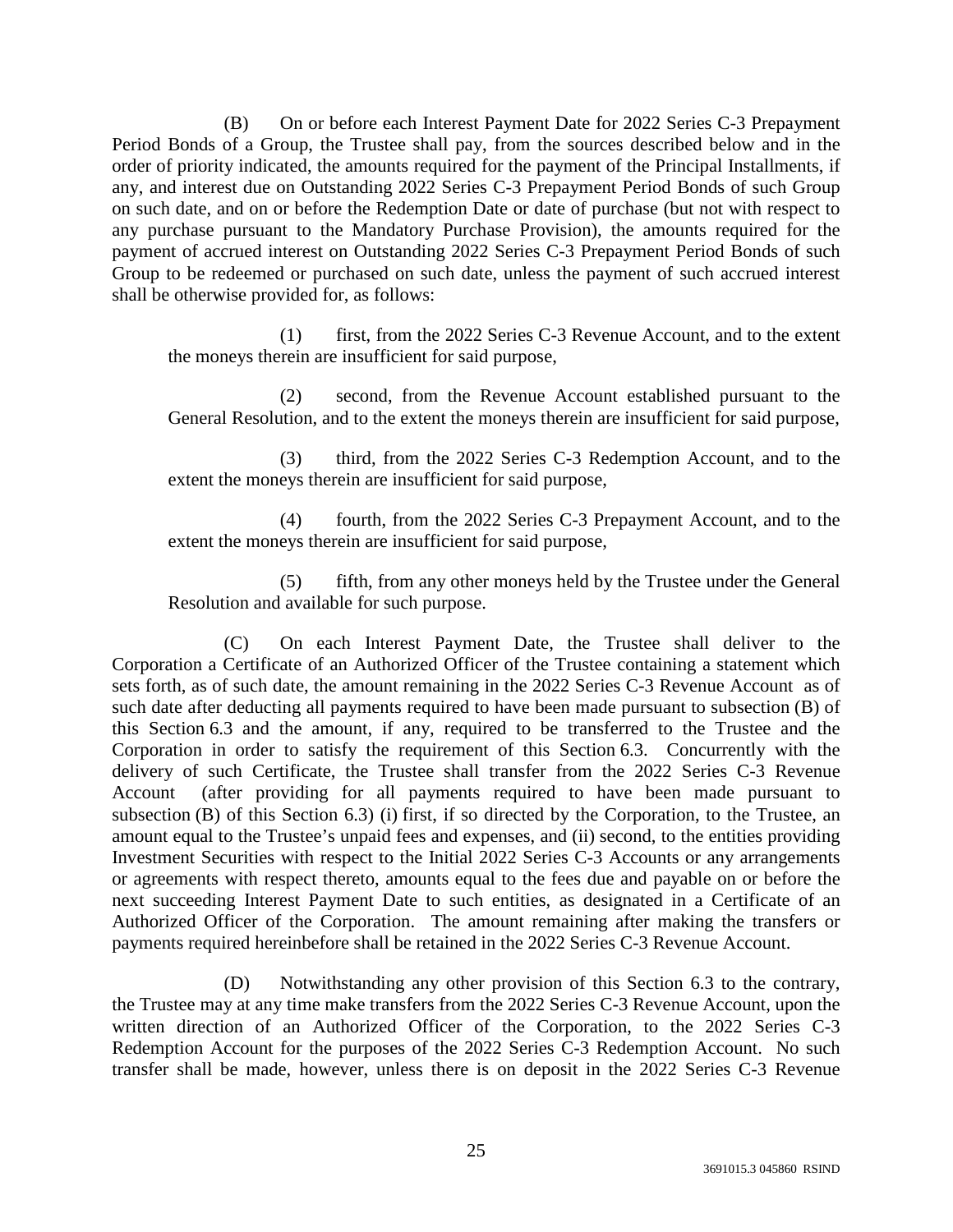Account after such transfer an amount equal to the Debt Service accrued on all Outstanding 2022 Series C-3 Prepayment Period Bonds as of the date of such transfer.

(E) Notwithstanding any other provision of this Section 6.3 to the contrary, no payments shall be required to be made into the 2022 Series C-3 Revenue Account so long as the amount on deposit therein shall be sufficient to pay all Outstanding 2022 Series C-3 Prepayment Period Bonds in accordance with their terms, and any 2022 Series C-3 Revenues thereafter received by the Corporation shall be deposited in the Revenue Account.

Section 6.4. 2022 Series C-3 Redemption Account. (A) There shall be deposited in the 2022 Series C-3 Redemption Account any amounts which are required to be deposited therein pursuant to this Supplemental Resolution and any other amounts available therefor and determined by the Corporation to be deposited therein. The Trustee shall apply amounts from the sources described in subsection (C) of this Section 6.4 equal to amounts so deposited in the 2022 Series C-3 Redemption Account to the purchase or redemption of 2022 Series C-3 Prepayment Period Bonds at the times and in the manner provided in this Section 6.4 and Article VI of the General Resolution.

(B) At any time before the forty-fifth (45th) day prior to the day upon which 2022 Series C-3 Prepayment Period Bonds of a Group are to be paid or redeemed from such amounts, the Trustee shall, if so directed in writing by the Corporation, apply amounts from the sources described in subsection (C) of this Section 6.4 equal to amounts in the 2022 Series C-3 Redemption Account to the purchase of any 2022 Series C-3 Prepayment Period Bonds of such Group in lieu of redemption. The Trustee shall purchase 2022 Series C-3 Prepayment Period Bonds of such Group at such times, for such prices, in such amounts and in such manner as the Corporation shall from time to time direct. The purchase price paid by the Trustee (excluding accrued interest but including any brokerage and other charges) for any 2022 Series C-3 Prepayment Period Bond purchased shall not exceed the Redemption Price of such 2022 Series C-3 Prepayment Period Bond. In the event the Trustee is able to purchase 2022 Series C-3 Prepayment Period Bonds of such Group at a price less than the Redemption Price at which 2022 Series C-3 Prepayment Period Bonds of such Group were to be redeemed, then, after the payment by the Trustee of the purchase price of 2022 Series C-3 Prepayment Period Bonds of such Group and after payment of any amounts due on the Redemption Date following such purchase, the Trustee shall pay an amount not greater than the difference between the amount of such purchase price and the amount of such Redemption Price to, or at the direction of, the Corporation.

(C) On or before a Redemption Date or date of purchase of a Group of 2022 Series C-3 Prepayment Period Bonds pursuant to subsection (B) of this Section 6.4, the Trustee shall pay, from the sources described below and in the order of priority indicated, the amounts required for the payment of the principal of Outstanding 2022 Series C-3 Prepayment Period Bonds of such Group to be redeemed or purchased and cancelled on such date, as follows:

(1) first, from the 2022 Series C-3 Redemption Account, and to the extent the moneys therein are insufficient for such purpose,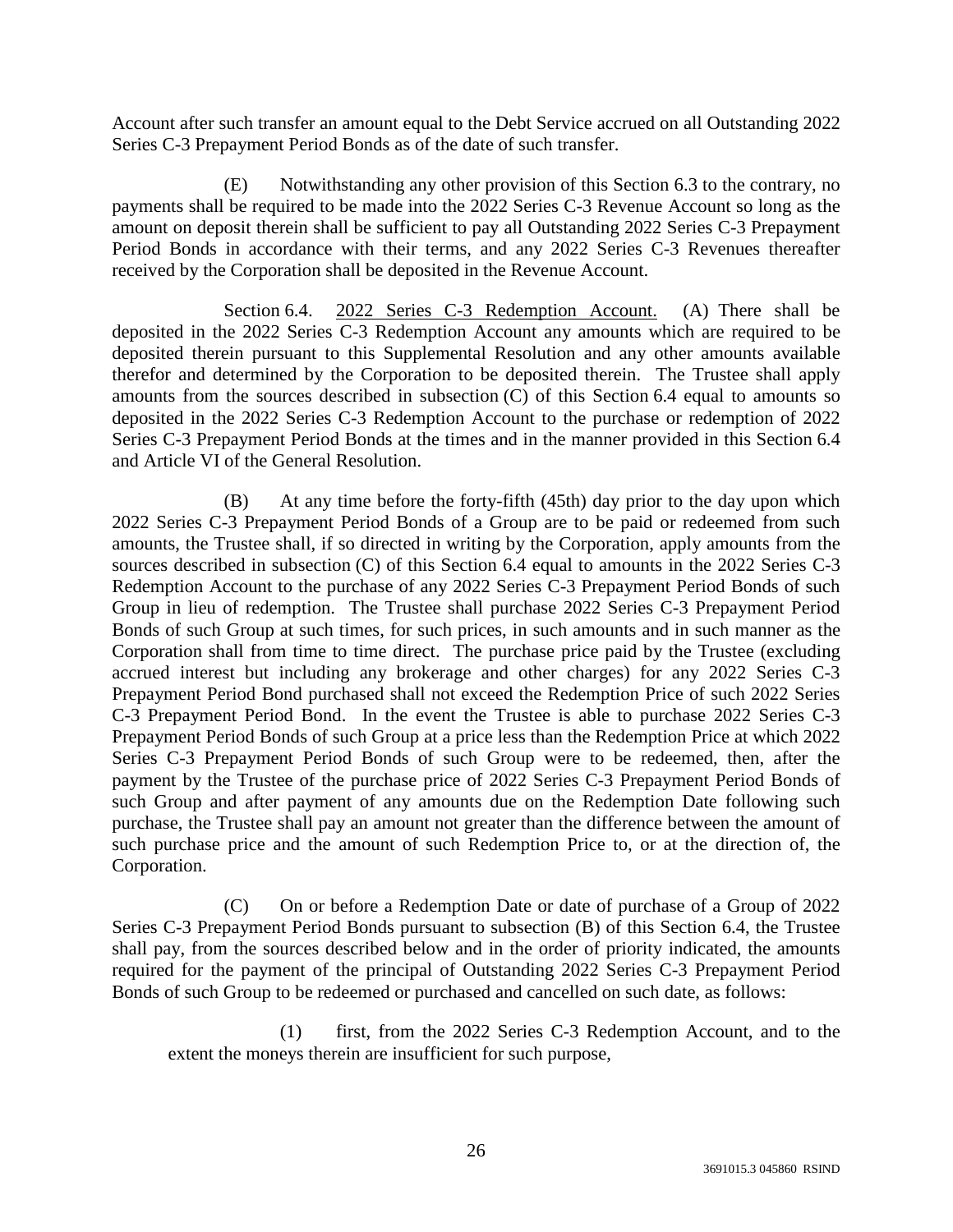(2) second, from the 2022 Series C-3 Revenue Account, and to the extent the moneys therein are insufficient for such purpose,

(3) third, from the 2022 Series C-3 Prepayment Account, and to the extent the moneys therein are insufficient for such purpose,

(4) fourth, from the Revenue Account established pursuant to the General Resolution, and to the extent the moneys therein are insufficient for such purpose,

(5) fifth, from any other moneys held by the Trustee under the General Resolution and available for such purpose.

Except as otherwise specifically provided herein, the Trustee shall have no obligation to purchase or attempt to purchase 2022 Series C-3 Prepayment Period Bonds of a Group at a price below par or at any other price and any arm's-length purchase by the Trustee shall conclusively be deemed fair and reasonable.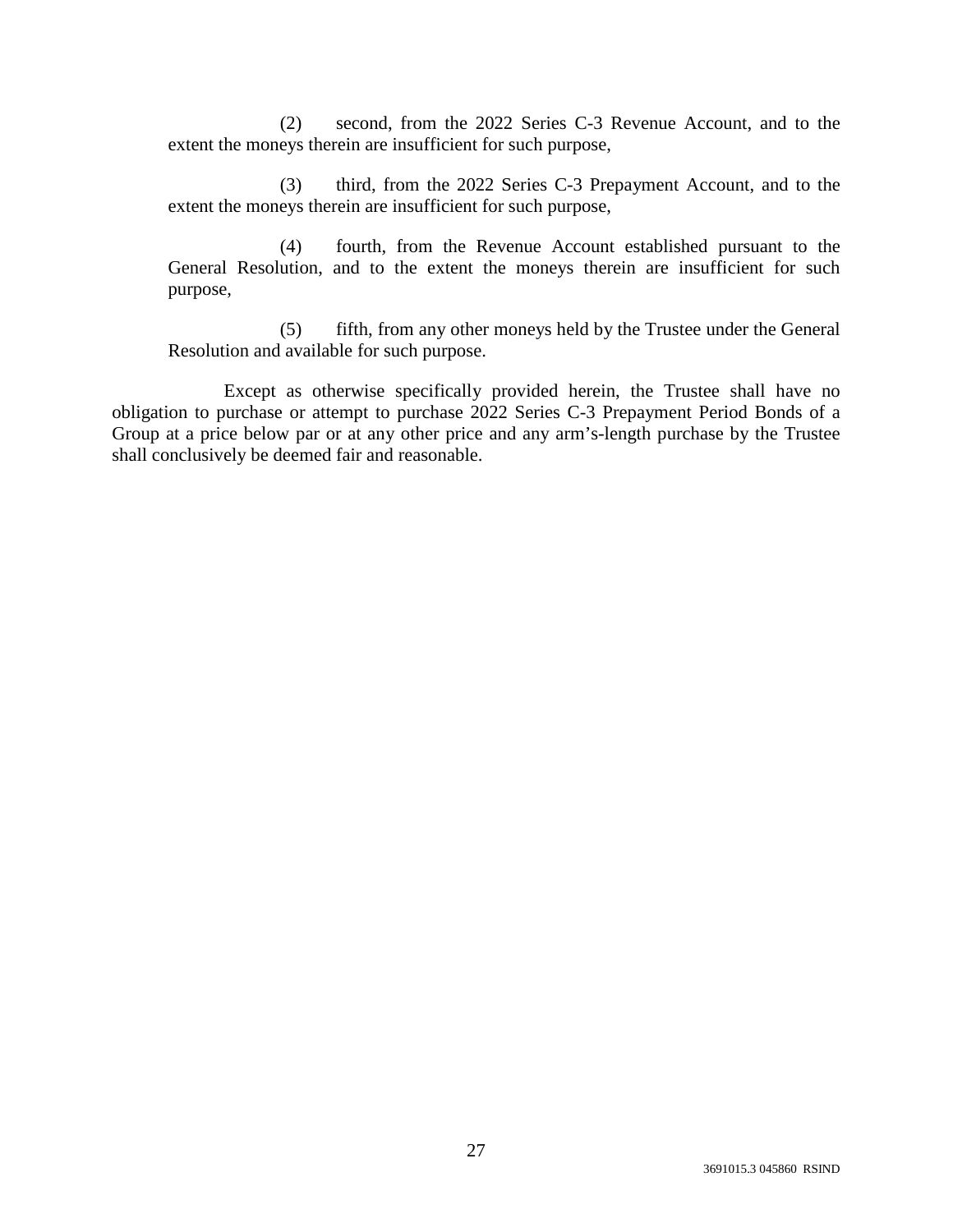#### ARTICLE VII

#### FORM

Section 7.1. Form of 2022 Series C-3 Bonds. Subject to the provisions of the General Resolution, and except as provided in Section 2.3(D) hereof with respect to 2022 Series C-3 Variable Rate Bond, the 2022 Series C-3 Bonds of each Series shall be in substantially the following form, with necessary and appropriate variations, omissions and insertions as permitted by the General Resolution and this Supplemental Resolution (including, but not limited to, variations, omissions and insertions necessary in connection with the remarketing of one or more Series of 2022 Series C-3 Variable Rate Bonds as 2022 Series C-3 Prepayment Period Bonds or otherwise):

#### (FORM OF REGISTERED BOND)

No. C-3-R-<br>
CUSIP:

### NEW YORK CITY HOUSING DEVELOPMENT CORPORATION MULTI-FAMILY HOUSING REVENUE BOND, 2022 SERIES C-3

### MATURITY DATE:

REGISTERED OWNER: Cede & Co. INITIAL DATE:

PRINCIPAL AMOUNT:

NEW YORK CITY HOUSING DEVELOPMENT CORPORATION (herein sometimes called the "Corporation"), a corporate governmental agency, constituting a public benefit corporation, created and existing under and pursuant to the laws of the State of New York (herein sometimes called the "State"), acknowledges itself indebted to, and for value received, hereby promises to pay, solely from the sources hereinafter provided, to the REGISTERED OWNER (as set forth above), upon presentation and surrender of this bond at the corporate trust office in the City of New York, New York of the Trustee hereinafter mentioned on the MATURITY DATE (unless redeemed prior thereto as hereinafter provided), the PRINCIPAL AMOUNT specified above, and to pay, solely from said sources, interest thereon from the most recent Interest Payment Date to which interest has been paid, or, if no interest has been paid, from the INITIAL DATE specified above, until the earlier of the maturity or redemption of this bond, initially at the Weekly Rate during the Weekly Rate Period (as such terms are defined in the hereinafter defined Resolutions), payable on the dates, as determined in accordance with the provisions of the hereinafter defined Resolutions. Both the principal of and the interest on this bond are payable in any coin or currency of the United States of America which, on the respective dates of payment thereof, shall be legal tender for the payment of public and private debts. Payment of the interest on this bond on any Interest Payment Date will be made to the person appearing on the bond registration books of the Corporation as the registered owner hereof as of the fifteenth (15th) day next preceding such Interest Payment Date, such interest to be paid by check or draft mailed to the registered owner at such registered owner's address.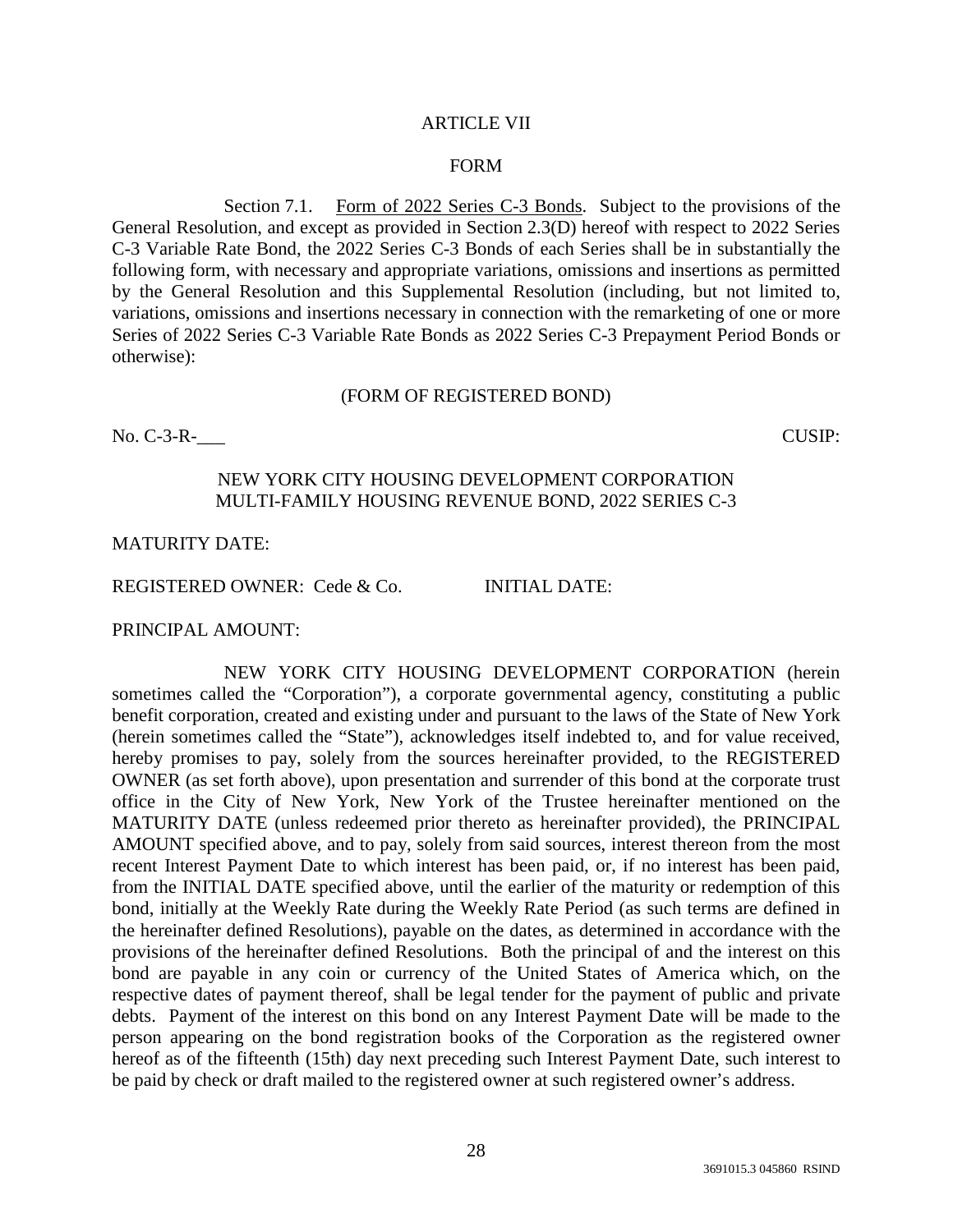This bond is one of the bonds of a duly authorized issue of bonds in the aggregate principal amount of \$[\_\_\_\_\_\_\_\_\_\_\_\_], designated "Multi-Family Housing Revenue Bonds, 2022 Series C-3" (herein called the "2022 Series C-3 Bonds"), authorized to be issued under and pursuant to the "New York City Housing Development Corporation Act", Article XII of the Private Housing Finance Law (Chapter 44-b of the Consolidated Laws of the State of New York, as amended) (the "Act") and a resolution of the Corporation adopted on July 27, 1993, as amended, and entitled: "Multi-Family Housing Revenue Bonds Bond Resolution" (herein called the "General Resolution") and a supplemental resolution of the Corporation adopted on \_\_\_\_\_\_\_\_\_\_\_\_\_\_\_ and entitled: "Three Hundred Thirty-Eighth Supplemental Resolution Authorizing the Issuance of Multi-Family Housing Revenue Bonds, 2022 Series C-3" (herein called the "Three Hundred Thirty-Eighth Supplemental Resolution"; the Three Hundred Thirty-Eighth Supplemental Resolution and the General Resolution being collectively herein called the "Resolutions"), for the purpose of providing the Corporation with moneys to finance the Long-Term Portions of the 2022 Series C Senior Mortgage Loans and to finance the 2022 Series C Subordinate Mortgage Loans, [and to refund the Prior Bonds] (as such terms are defined in the Three Hundred Thirty-Eighth Supplemental Resolution). Upon the terms and conditions prescribed by the General Resolution, bonds in addition to the 2022 Series C-3 Bonds may be issued by the Corporation on a parity with or subordinate to the 2022 Series C-3 Bonds for the purposes described in the General Resolution. Any capitalized term used herein and not otherwise defined shall have the same meaning as set forth in the Resolutions, unless the context otherwise requires.

As provided in the Resolutions, the 2022 Series C-3 Bonds issued pursuant to the Resolutions may bear interest at different rates, mature at different times and, subject to the provisions thereof, may otherwise vary. All Bonds issued and to be issued under the General Resolution are and will be equally secured by the pledges and covenants made therein except as otherwise expressly provided or permitted in the Resolutions. Copies of the Resolutions are on file at the office of the Corporation and at the corporate trust office of The Bank of New York Mellon, as trustee under the Resolutions (herein called the "Trustee"), in the Borough of Manhattan, City and State of New York, and reference to the Resolutions and any and all supplements thereto and modifications and amendments thereof and to the Act is made for a description of the pledges and covenants securing the 2022 Series C-3 Bonds, the nature, extent and manner of enforcement of such pledges, the rights and remedies of the registered owners of the 2022 Series C-3 Bonds with respect thereto and the terms and conditions upon which the 2022 Series C-3 Bonds have been issued and may be issued thereunder. Upon certain conditions contained in the Resolutions, the provisions thereof may be discharged and satisfied prior to the maturity of the 2022 Series C-3 Bonds. To the extent and in the manner permitted by the terms of the General Resolution, the provisions of the General Resolution or any resolution amendatory thereof or supplemental thereto may be modified or amended by the Corporation, with the written consent of the owners of at least two-thirds in principal amount of the Bonds then Outstanding, and, in case less than all of the Bonds would be affected thereby, with such consent of the owners of at least two-thirds in principal amount of the Bonds so affected then Outstanding. If such modification or amendment will by its terms not take effect so long as any Bonds of any specified series and maturity remain Outstanding, however, the consent of the owners of such Bonds shall not be required. In addition, to the extent and in the manner permitted by the terms of the General Resolution, the supplemental resolution authorizing the issuance of the 2022 Series C-3 Bonds may, if no Bonds other than the 2022 Series C-3 Bonds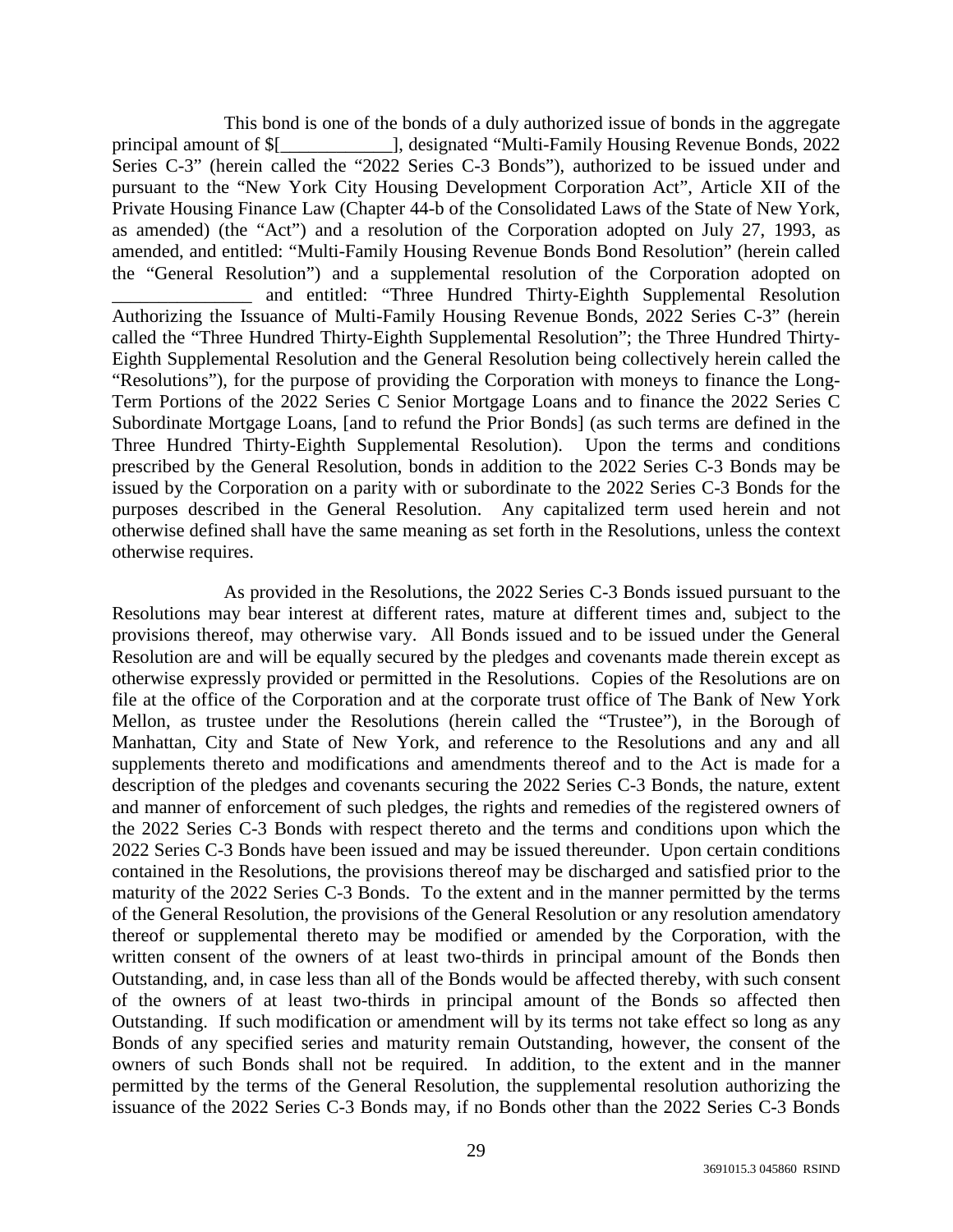are thereby affected, be modified or amended by the Corporation, with the written consent of the owners of at least two-thirds in principal amount of the 2022 Series C-3 Bonds then Outstanding. The owner of this 2022 Series C-3 Bond shall have no right to enforce the provisions of the Resolutions, to institute action to enforce the provisions of the Resolutions or to institute, appear in or defend any suit or other proceeding with respect thereto, except as provided in the Resolutions. Upon the occurrence of certain events, on the conditions, in the manner and with the effect set forth in the General Resolution, the principal of all the Bonds issued thereunder and then Outstanding, together with interest accrued thereon, may become or may be declared due and payable before the maturity thereof.

During the Weekly Rate Period, payment of the Purchase Price (as defined in the Three Hundred Thirty-Eighth Supplemental Resolution) of the 2022 Series C-3 Bonds shall be payable by Barclays Bank PLC (the "Initial Liquidity Provider"), pursuant to a Standby Bond Purchase Agreement, dated June [21], 2022, with respect to the 2022 Series C-3 Bonds, between the Corporation and the Initial Liquidity Provider (the "Standby Bond Purchase Agreement"). The Standby Bond Purchase Agreement entitles the Trustee to draw an amount sufficient to pay (i) the portion of the Purchase Price corresponding to the principal of the 2022 Series C-3 Bonds and (ii) that portion of the Purchase Price corresponding to up to 34 days of accrued interest (at a maximum rate of ten percent (10%) per annum) on the 2022 Series C-3 Bonds until the expiration of the Standby Bond Purchase Agreement or earlier termination of the Standby Bond Purchase Agreement in accordance with its terms.

Under certain circumstances described in the Resolutions, the interest rate on this 2022 Series C-3 Bond may be changed to a Daily Rate, a Weekly Rate, an Index Rate, a Term Rate, a Flexible Rate, or a Fixed Rate, and after any such change, back to a Daily Rate, Weekly Rate, Index Rate, Flexible Rate, Term Rate or Fixed Rate.

This bond is transferable, as provided in the Resolutions, only upon the books of the Corporation kept for that purpose at the office of the Trustee by the registered owner hereof in person or by such registered owner's attorney duly authorized in writing, upon surrender of this bond together with a written instrument of transfer satisfactory to the Trustee duly executed by the registered owner or such registered owner's attorney duly authorized in writing, and thereupon a new fully registered 2022 Series C-3 Bond or Bonds in the same aggregate principal amount and of the same maturity and interest rate, shall be issued to the transferee in exchange therefor as provided in the General Resolution and upon the payment of the charges, if any, therein prescribed. The Corporation and the Trustee for this bond may treat and consider the person in whose name this bond is registered as the absolute owner hereof for the purpose of receiving payment of, or on account of, the principal or Redemption Price, if any, hereof and interest due hereon and for all other purposes whatsoever.

The 2022 Series C-3 Bonds are issuable solely in fully registered form in the denomination of \$100,000 each or any \$5,000 increment in excess of \$100,000 during a Weekly Rate Period. Subject to the conditions and upon the payment of the charges, if any, contained in the Resolutions, 2022 Series C-3 Bonds, upon surrender thereof at the corporate trust office of the Trustee with a written instrument of transfer satisfactory to the Trustee, duly executed by the registered owner or such registered owner's attorney duly authorized in writing, may, at the option of the registered owner thereof, be exchanged for an equal aggregate principal amount of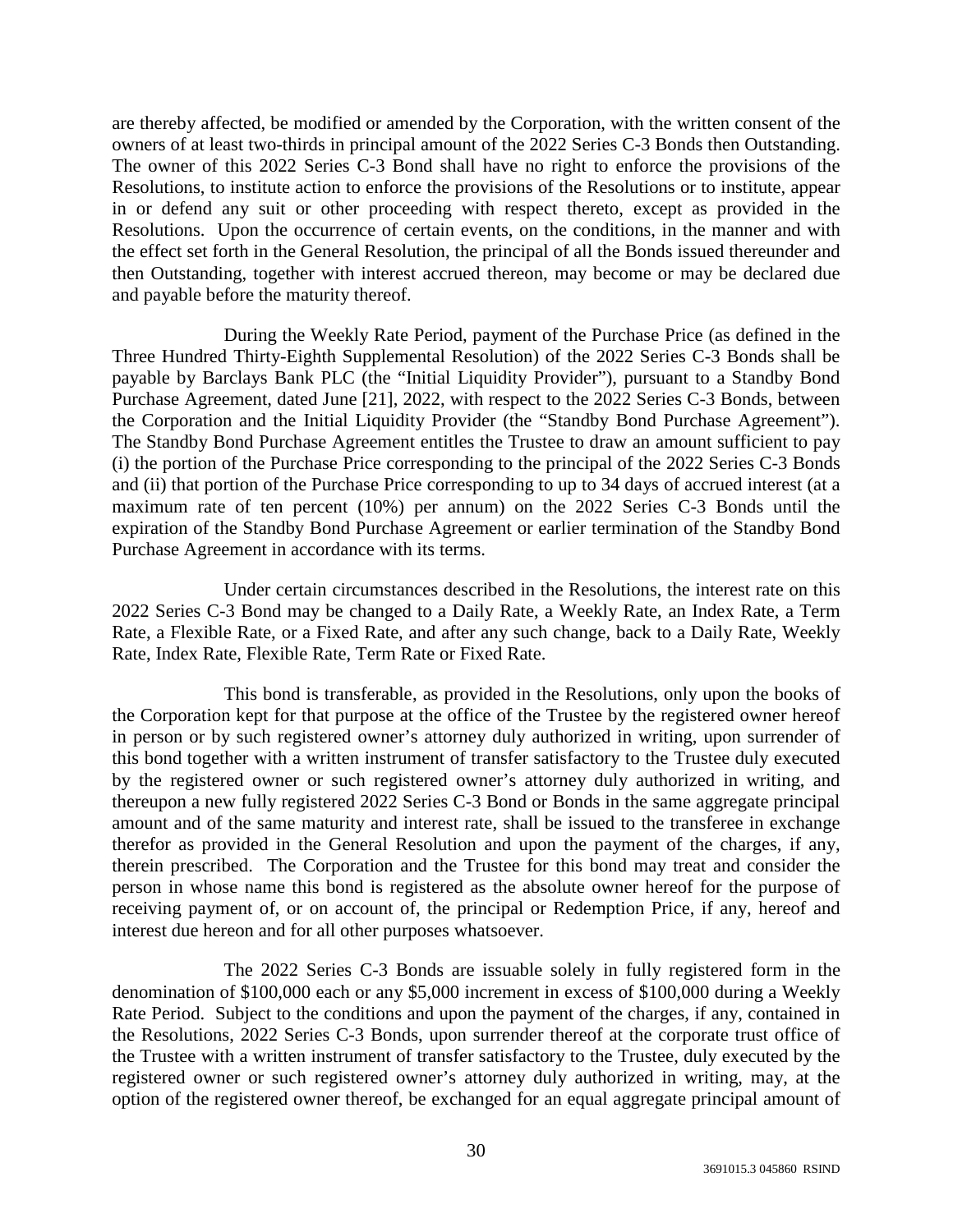2022 Series C-3 Bonds, of any other authorized denominations, of the same maturity, interest rate and CUSIP number.

This bond and the issue of which it forms a part are special revenue obligations of the Corporation payable solely out of the revenues and assets pledged therefor pursuant to the General Resolution. In addition, the Purchase Price of the 2022 Series C-3 Bonds is payable from moneys obtained under the Standby Bond Purchase Agreement. There are pledged to the payment of the principal or Redemption Price, if any, hereof and interest hereon in accordance with the provisions of the General Resolution, (i) the Revenues and (ii) all moneys and securities held in any Account established by the General Resolution, subject only to the provisions of the General Resolution permitting the use and application thereof for the purposes and on the conditions set forth in the General Resolution. Such pledge and other obligations of the Corporation may be discharged, wholly or in part, at or prior to the maturity of the Bonds upon the making of provision for the payment of the principal thereof and the interest thereon on the terms and conditions set forth in the General Resolution.

The 2022 Series C-3 Bonds shall be subject to redemption, including redemption at par, on the terms and conditions set forth in the Resolutions. This 2022 Series C-3 Bond also is subject to mandatory tender for purchase (and, during a Weekly Rate Period or Daily Rate Period, optional tender for purchase), on the terms and conditions set forth in the Resolutions.

Neither the members of the Corporation nor any other person executing the 2022 Series C-3 Bonds shall be subject to any personal liability or accountability by reason of the issuance thereof.

The 2022 Series C-3 Bonds shall not be a debt of either the State of New York or The City of New York and neither the State nor the City shall be liable thereon, nor shall the 2022 Series C-3 Bonds be payable out of any funds of the Corporation other than those of the Corporation pledged therefor.

This bond shall not be valid or obligatory for any purpose or be entitled to any security or benefit under the Resolutions until the Certificate of Authentication hereon shall have been signed by the Trustee.

IT IS HEREBY CERTIFIED, RECITED AND DECLARED that all acts, conditions and things required by the Constitution and statutes of the State of New York and the Resolutions to exist, to have happened and to have been performed precedent to and in the issuance of this bond, exist, have happened and have been performed in due time, form and manner as required by law and that the issue of the 2022 Series C-3 Bonds, together with all other indebtedness of the Corporation, is within every debt and other limit prescribed by law.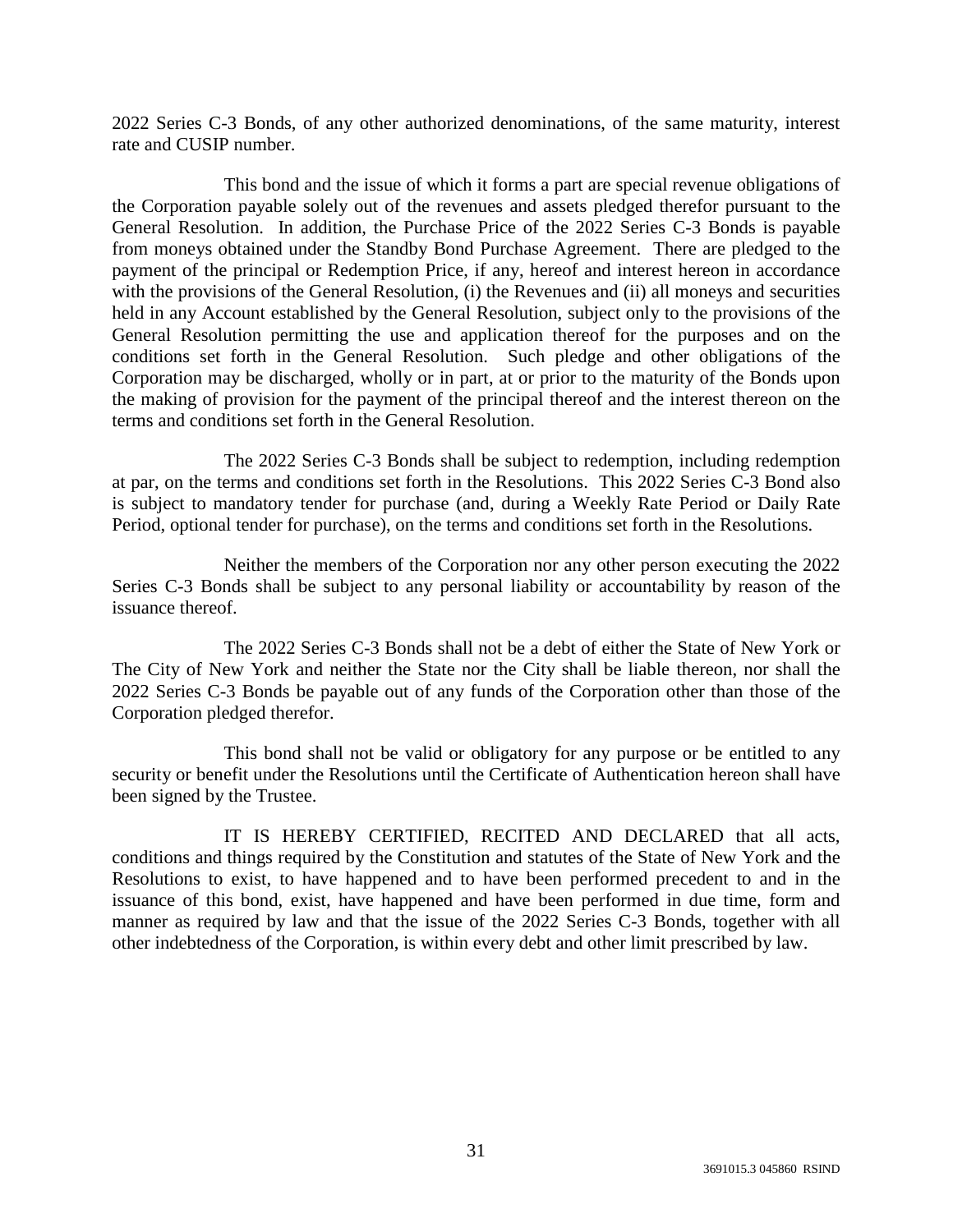IN WITNESS WHEREOF, the NEW YORK CITY HOUSING DEVELOPMENT CORPORATION has caused this bond to be executed in its name by the manual or facsimile signature of an Authorized Officer and its corporate seal (or a facsimile thereof) to be affixed, imprinted, engraved or otherwise reproduced hereon and attested by the manual or facsimile signature of its Secretary or Assistant Secretary, all as of this \_\_\_ day of

## NEW YORK CITY HOUSING DEVELOPMENT CORPORATION

By Authorized Officer

(SEAL)

Attest:

Secretary or Assistant Secretary

\_\_\_\_\_\_\_\_\_\_, \_\_\_\_\_\_.

### CERTIFICATE OF AUTHENTICATION

This bond is one of the 2022 Series C-3 Bonds described in the within-mentioned Resolutions.

> THE BANK OF NEW YORK MELLON, as Trustee

By Property of the set of the set of the set of the set of the set of the set of the set of the set of the set of the set of the set of the set of the set of the set of the set of the set of the set of the set of the set o

Authorized Signature

Date of Authentication: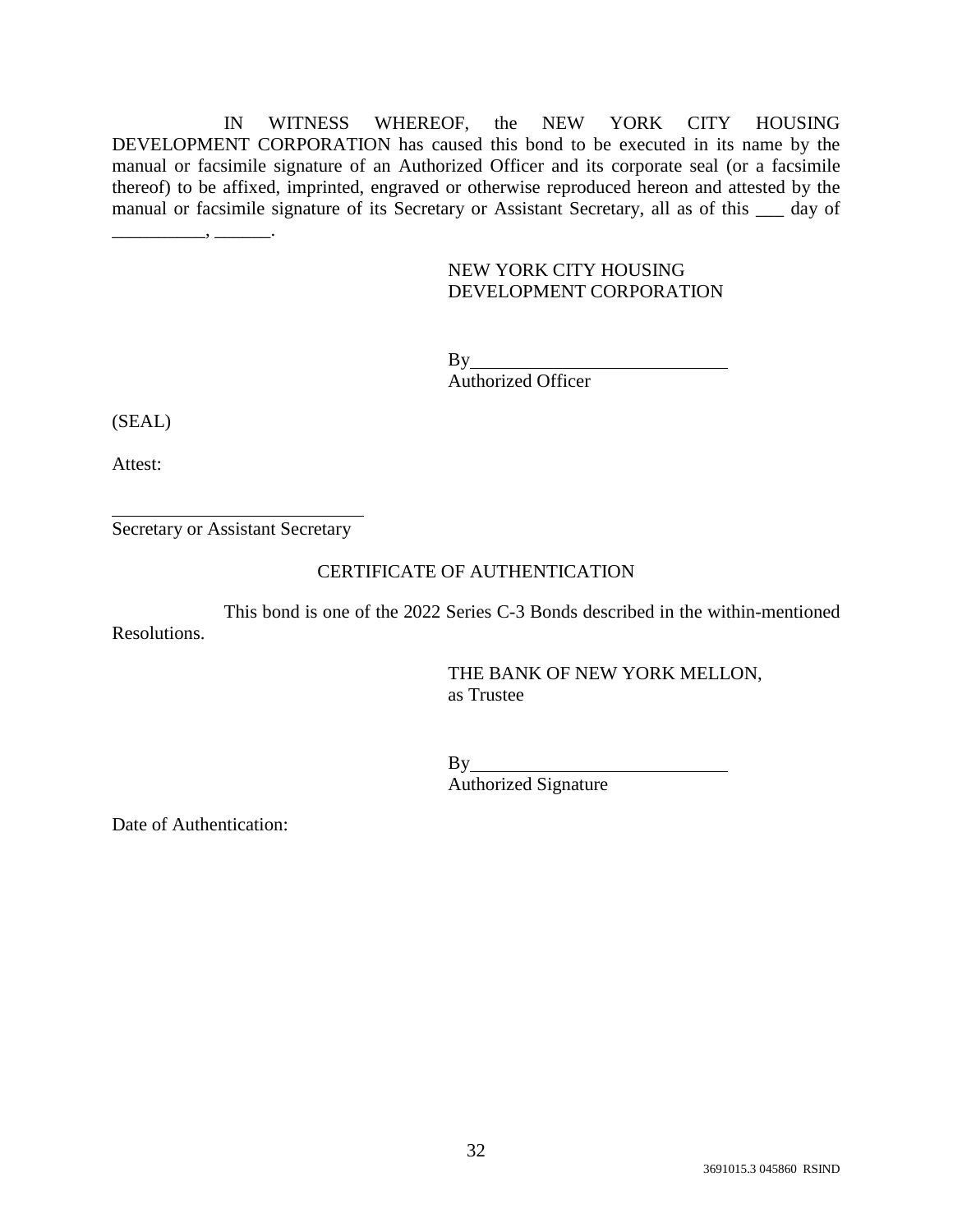## ASSIGNMENT

FOR VALUE RECEIVED the undersigned hereby sells, assigns and transfers unto Please Insert Social Security

or other Identifying Number of Assignee (For computer record only)

Please Print or Typewrite Name and Address of Transferee

the within Bond, and all rights thereunder, and hereby irrevocably constitutes and appoints Attorney to transfer the within Bond on the books kept for the registration thereof, with full power of substitution in the premises.

Dated:

NOTICE: The signature to this assignment must correspond with the name as it appears on the face of the within Bond in every particular, without alteration or enlargement or any change whatever.

Signature Guaranteed:

NOTICE: Signature(s) must be guaranteed by a registered broker-dealer or a commercial bank or trust company.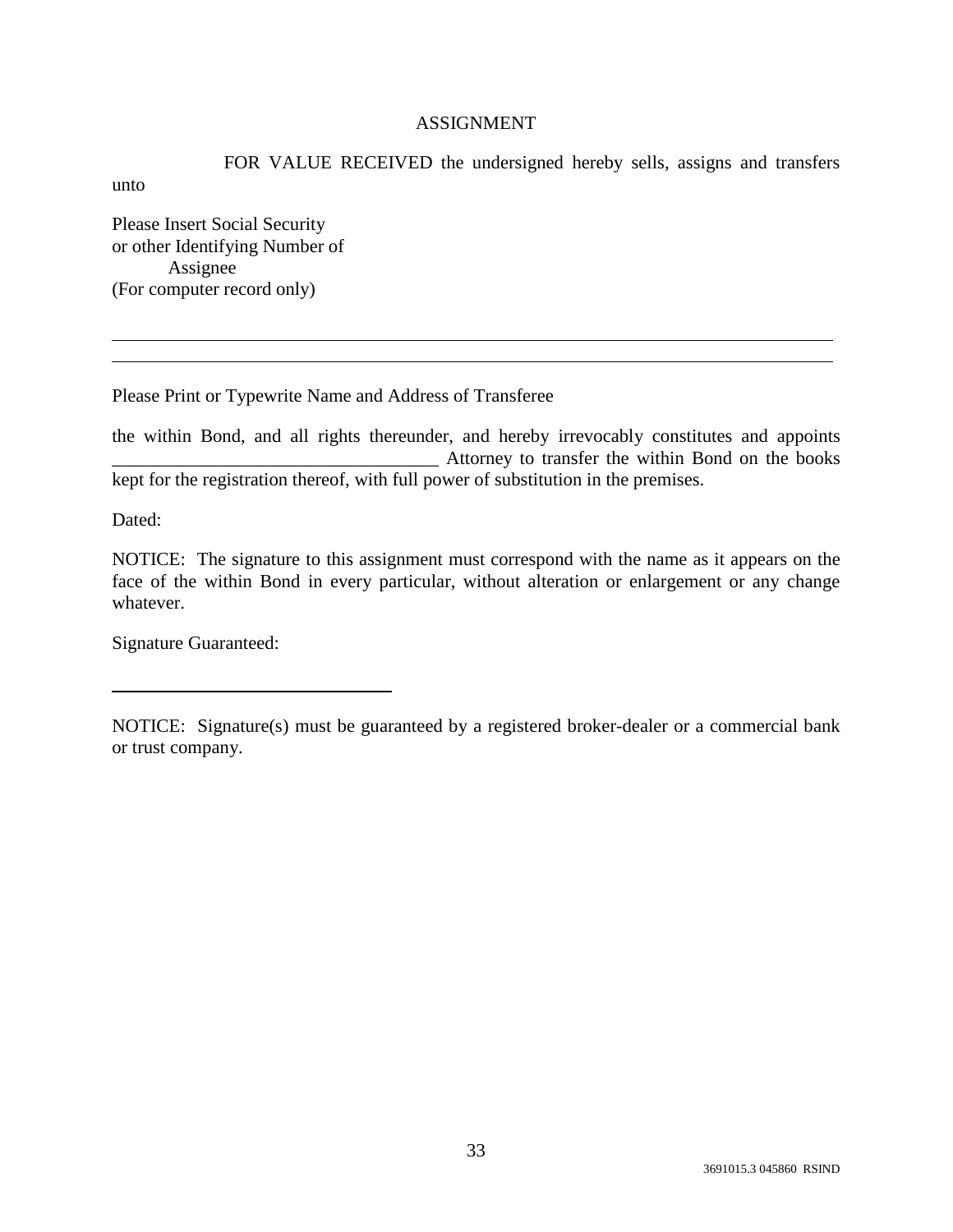## ARTICLE VIII

# ADDITIONAL PROVISIONS REGARDING THE 2022 SERIES C MORTGAGE LOANS AND THE 2022 SERIES C-3 BONDS

Section 8.1. Tax Covenants to Apply. The Corporation hereby designates the 2022 Series C-3 Bonds as Bonds to which the Corporation intends the provisions of Section 7.9 of the General Resolution to apply.

Section 8.2. Cash Equivalents. Notwithstanding anything to the contrary contained in the General Resolution, the Corporation may, at any time, provide to the Trustee one or more Cash Equivalents for deposit in the Debt Service Reserve Account in an amount not exceeding the amount of the Debt Service Reserve Account Requirement specified in this Supplemental Resolution. In the event any such Cash Equivalents are so provided in replacement of funds on deposit in the Debt Service Reserve Account, the Trustee shall make such deposit and transfer funds in an equivalent amount from the Debt Service Reserve Account to the Revenue Account.

Section 8.3. [Reserved]

Section 8.4. Covenant to Maintain Cash and Cash Equivalents. During the 2022 Series C-3 Prepayment Period, if any, with respect to any Group of 2022 Series C-3 Bonds, the Corporation covenants to maintain unencumbered cash and Cash Equivalents under this Supplemental Resolution and the General Resolution which shall be available to pay the Purchase Price of a Group of 2022 Series C-3 Prepayment Period Bonds, in an amount equal to the aggregate Purchase Price of all 2022 Series C-3 Prepayment Period Bonds of such Group, on the assumption that all 2022 Series C-3 Prepayment Period Bonds of such Series will be tendered for purchase on the next mandatory tender date but not remarketed.

Section 8.5. Investment of Amounts During 2022 Series C-3 Prepayment Period. Any cash or Cash Equivalents maintained hereunder and under the General Resolution, to the extent necessary to comply with the covenant set forth in Section 8.4 hereof, shall only be invested as set forth in Section 5.2 hereof.

Section 8.6. Certain Amounts Relating to Acquired Projects to Constitute Pledged Receipts or Recoveries of Principal. With respect to any Acquired Project, (i) Acquired Project Net Operating Income shall constitute Pledged Receipts, and (ii) the proceeds of sale of such Acquired Project shall constitute Recoveries of Principal.

Section 8.7. Additional Provisions Regarding Enforcement and Foreclosure of Mortgages; Alternatives. With respect to the 2022 Series C Mortgage Loans, the following additional provisions shall apply:

(i) The Corporation shall take all steps, actions and proceedings necessary, in the judgment of the Corporation, to protect its rights with respect to the Mortgages securing the 2022 Series C Mortgage Loans.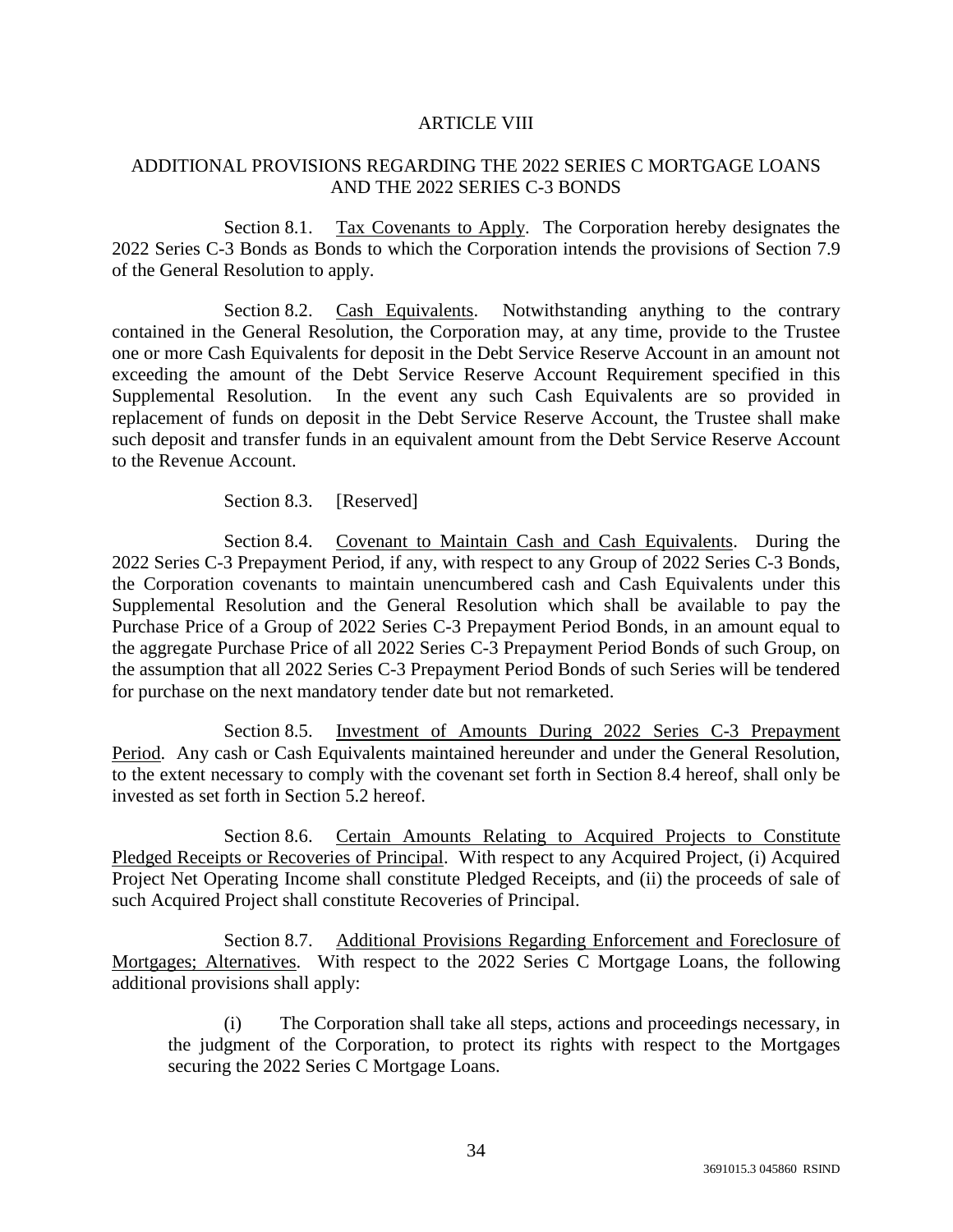(ii) Whenever, in the Corporation's judgment, it shall be necessary in order to protect and enforce the rights of the Corporation under a Mortgage securing a 2022 Series C Mortgage Loan and to protect and enforce the rights and interests of Bondholders, the Corporation may, in its discretion, commence foreclosure proceedings against the Mortgagor in default under the provisions of such Mortgage and/or, in protection and enforcement of its rights under such Mortgage, the Corporation may, in its discretion, acquire and take possession of the Project covered by such Mortgage by bidding for and purchasing such Project at the foreclosure sale thereof, by deed in lieu of foreclosure or otherwise.

(iii) Upon acquisition by the Corporation of a Project securing a 2022 Series C Mortgage Loan by foreclosure, deed in lieu of foreclosure or otherwise, and so long as the Corporation shall have title thereto or be in possession thereof, the Corporation shall, as the case may be, operate and administer such Project in the place and stead of the Mortgagor and in the manner required of such Mortgagor by the terms and provisions of the related Mortgage. The Corporation shall pay the Acquired Project Net Operating Income derived from such Acquired Project to the Trustee for deposit into the Revenue Account.

(iv) Notwithstanding the provisions of paragraph (iii) of this Section 8.7, upon acquisition by the Corporation of a Project securing a 2022 Series C Mortgage Loan, whether by foreclosure, deed in lieu of foreclosure or otherwise:

(1) The Corporation may at any time thereafter sell such Project to another qualified entity and make a Mortgage Loan with respect thereto as if such entity were the original Mortgagor, provided that (i) the Mortgage securing such Mortgage Loan shall contain the terms, conditions, provisions and limitations substantially similar to the Mortgage of such Project which had previously secured the related 2022 Series C Mortgage Loan, (ii) said new Mortgage Loan shall automatically become subject to the lien of the General Resolution and (iii) the Corporation shall file with the Trustee a Certificate of an Authorized Officer describing said replacement Mortgage Loan and specifying which 2022 Series C Mortgage Loan has been so replaced; or

(2) The Corporation may at any time thereafter sell such Project provided that the proceeds of such sale shall be treated as a Recovery of Principal.

In addition, and as an alternative to the rights of the Corporation described above in this Section 8.7, following a default under a 2022 Series C Mortgage Loan, the Corporation may, in its discretion, cause or consent to the sale of a Project securing such 2022 Series C Mortgage Loan to another qualified entity and, in connection with any such sale (a) allow the purchaser to assume the related Mortgage, or (b) make a Mortgage Loan with respect thereto as if such entity were the original Mortgagor, if such sale shall occur after the original Mortgage shall have been discharged, provided, however, that (i) the Mortgage securing such Mortgage Loan shall contain the terms, conditions, provisions and limitations substantially similar to the Mortgage of such Project which had previously secured the related 2022 Series C Mortgage Loan, (ii) said new Mortgage Loan shall automatically become subject to the lien of the General Resolution and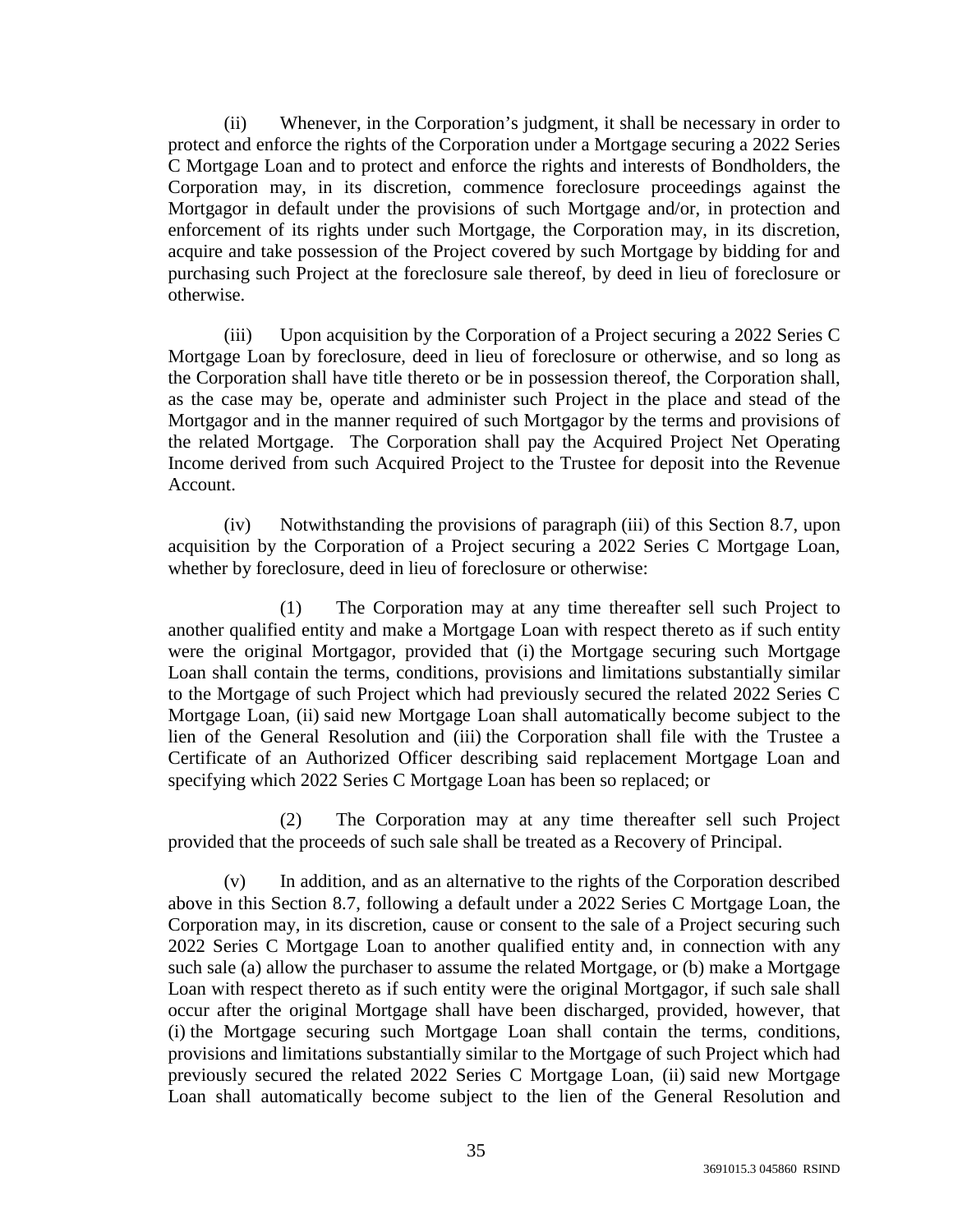(iii) the Corporation shall file with the Trustee a Certificate of an Authorized Officer describing said replacement Mortgage Loan and specifying which 2022 Series C Mortgage Loan has been so replaced.

(vi) To the extent permitted by law, any rights of the Corporation set forth in (i) - (v) above in this Section 8.7 may be exercised by a subsidiary of the Corporation established pursuant to Section 654-a of the Act.

(vii) Notwithstanding the foregoing provisions of this Section 8.7, from and after the date of issuance of SONYMA Insurance with respect to a 2022 Series C Mortgage Loan insured by SONYMA Insurance, the provisions of (i) - (vi) above shall apply with respect to such 2022 Series C Mortgage Loan only during the period that SONYMA has failed to honor its payment obligations under such SONYMA Insurance.

(viii) Notwithstanding the foregoing provisions of this Section 8.7, from and after the date on which a 2022 Series C Mortgage Loan is insured by FHA Risk-Sharing Insurance, the provisions of (i) - (vi) above shall apply with respect to such 2022 Series C Mortgage Loan only during the period that HUD has failed to honor its payment obligations under such FHA Risk-Sharing Insurance.

(ix) In addition, and as a further alternative to the rights of the Corporation described above in this Section 8.7, following a default under a 2022 Series C Mortgage Loan, the Corporation may, in its discretion, obtain amounts under any letter of credit or other credit enhancement securing such 2022 Series C Mortgage Loan or under any agreement entered into by the Corporation and the provider of such letter of credit or other credit enhancement in connection with the providing of such letter of credit or credit enhancement, in accordance with the terms thereof; provided that if the Corporation obtains funds in an amount equal to the outstanding principal balance of such 2022 Series C Mortgage Loan, plus the lesser of (i) accrued interest thereon or (ii) the maximum amount available with respect to accrued interest thereon, pursuant to any such letter of credit, credit enhancement or other agreement, the Corporation shall immediately assign such 2022 Series C Mortgage Loan to or upon the order of the provider thereof free and clear of the lien of the General Resolution.

Section 8.8. Prepayment Premiums or Penalties Not to Constitute Pledged Receipts or Recoveries of Principal. With respect to the 2022 Series C Mortgage Loans, any prepayment premiums or penalties shall not constitute Pledged Receipts or Recoveries of Principal.

Section 8.9. Certain Amounts Relating to Letters of Credit or Other Credit Enhancements Securing the 2022 Series C Mortgage Loans to Constitute Pledged Receipts or Recoveries of Principal. With respect to the 2022 Series C Mortgage Loans (other than any 2022 Series C Mortgage Loan while insured by FHA Risk-Sharing Insurance), amounts obtained under a letter of credit or other credit enhancement securing a 2022 Series C Mortgage Loan or under any agreement entered into by the Corporation and the provider of such letter of credit or other credit enhancement in connection with the providing of such letter of credit or credit enhancement, in the event of a default on such 2022 Series C Mortgage Loan (i) with respect to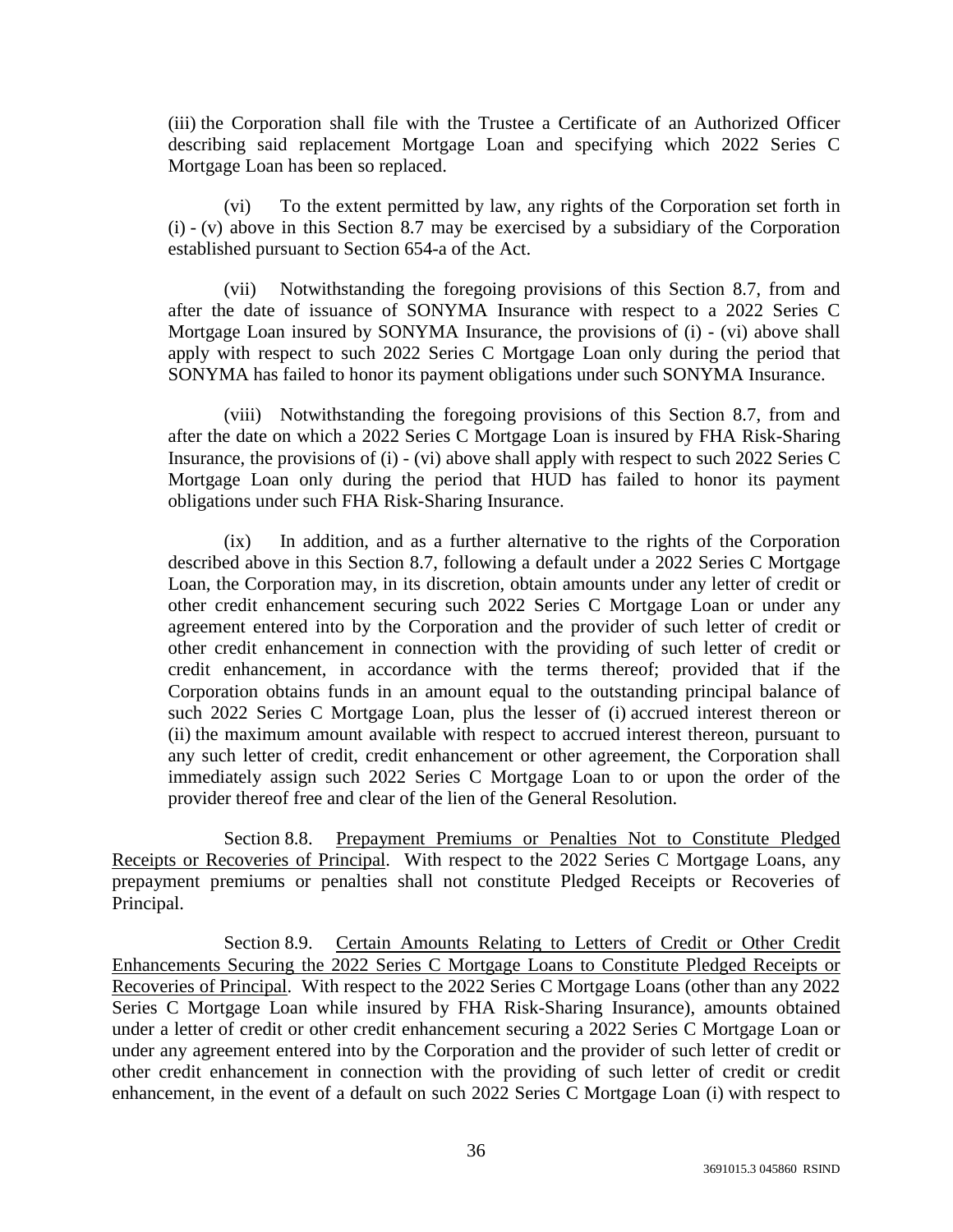scheduled principal and/or interest payments required by such 2022 Series C Mortgage Loan, shall constitute Pledged Receipts, and (ii) other than with respect to scheduled principal and/or interest payments required by such 2022 Series C Mortgage Loan, shall constitute Recoveries of Principal.

Section 8.10. [Reserved].

Section 8.11. Covenants with Respect to 2022 Series C Mortgage Loans Insured by SONYMA Insurance. (A) With respect to any 2022 Series C Mortgage Loan insured by SONYMA Insurance, for so long as the SONYMA Insurance is in effect with respect to such 2022 Series C Mortgage Loan and SONYMA has not failed to honor a claim thereunder, any assignment or reassignment of such 2022 Series C Mortgage Loan pursuant to Section 7.10(A) of the General Resolution shall be effected in accordance with such SONYMA Insurance.

(B) With respect to any 2022 Series C Mortgage Loan insured by SONYMA Insurance, the Corporation shall not take any action in conflict with the SONYMA Insurance or any applicable SONYMA regulations or 2022 Series C Mortgage Loan documents approved by SONYMA so as to jeopardize the procurement or continuation of the SONYMA Insurance. The Corporation shall promptly advise the Trustee of the occurrence of a default on any such 2022 Series C Mortgage Loan and shall keep the Trustee advised as to any actions taken either to cure such default and/or to claim the benefits of SONYMA Insurance including, but not limited to, the filing of a claim with respect to such SONYMA Insurance. In addition, the Corporation shall not take any action with respect to any such 2022 Series C Mortgage Loan that would cause the loss or diminution of benefits receivable as SONYMA Insurance with respect to such 2022 Series C Mortgage Loan. The Corporation shall assign such 2022 Series C Mortgage Loan in default to SONYMA or take such other actions in timely fashion so as to receive the benefits of the SONYMA Insurance and avoid any loss or diminution of benefits receivable as SONYMA Insurance, and shall take any and all action necessary or desirable to ensure that all benefits of SONYMA Insurance are paid to the Corporation or the Trustee, as the case may be, in cash, in accordance with the SONYMA Insurance and any applicable regulations of SONYMA. The foregoing provisions of this Section 8.11(B) shall apply only from and after the date of issuance of SONYMA Insurance with respect to such 2022 Series C Mortgage Loan.

Section 8.12. Certain Amounts Relating to SONYMA Insurance to Constitute Pledged Receipts or Recoveries of Principal. With respect to any 2022 Series C Mortgage Loan insured by SONYMA Insurance, amounts obtained pursuant to such SONYMA Insurance, (i) with respect to scheduled principal and/or interest payments required by such 2022 Series C Mortgage Loan, shall constitute Pledged Receipts, and (ii) other than with respect to scheduled principal and/or interest payments required by such 2022 Series C Mortgage Loan, shall constitute Recoveries of Principal.

Section 8.13. Disbursement of 2022 Series C-3 Bond Proceeds; Conditions Precedent. With respect to the proceeds of the 2022 Series C-3 Bonds and any 2022 Series C Mortgage Loan to be financed therefrom and insured by FHA Risk-Sharing Insurance, the provisions of clause (4) of Section 4.3 of the General Resolution shall be inapplicable. However, in addition to the balance of the conditions of said Section 4.3 of the General Resolution,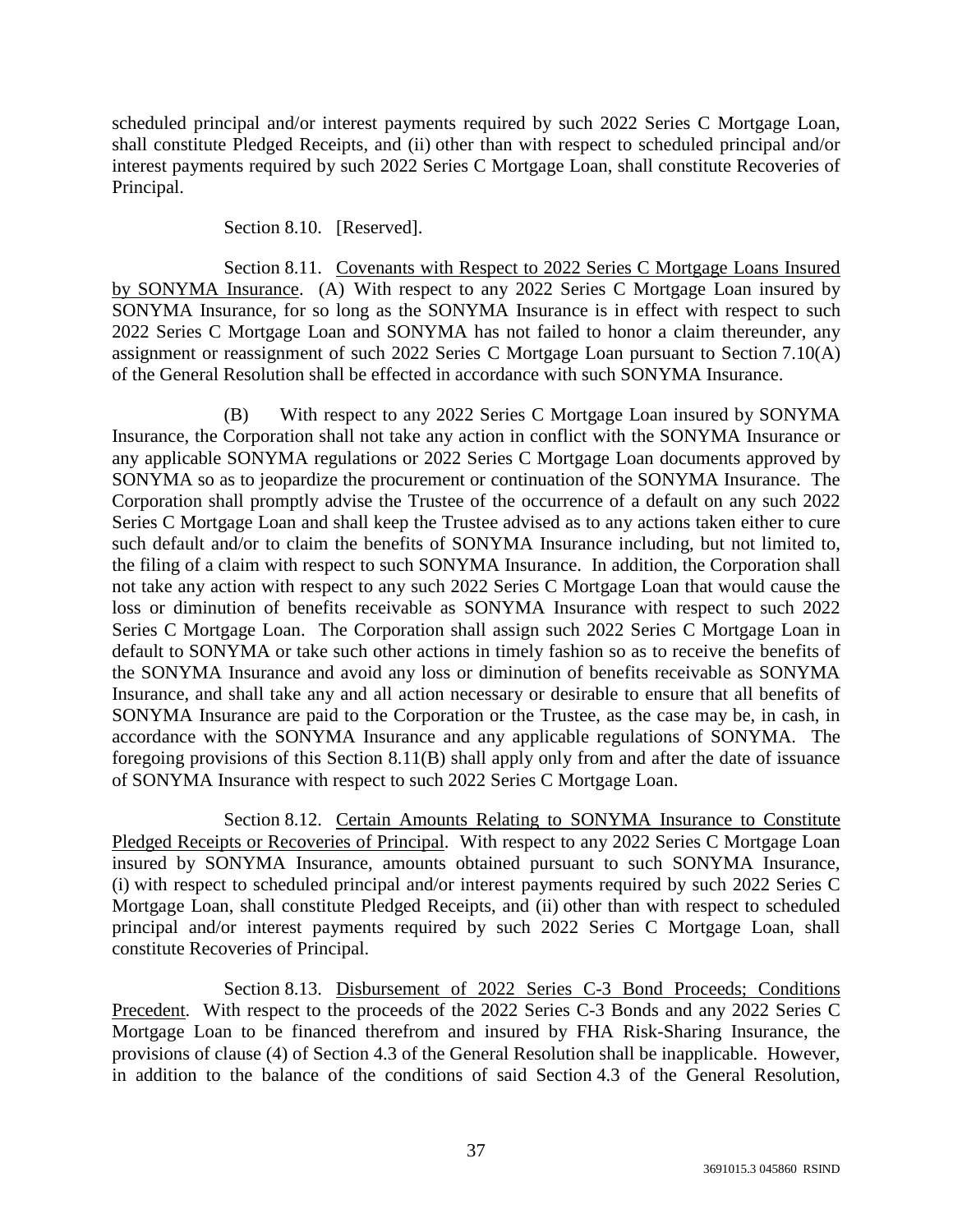amounts deposited in the Bond Proceeds Account shall not be disbursed for financing any 2022 Series C Mortgage Loan insured by FHA Risk-Sharing Insurance unless:

(1) the Mortgage Note evidencing such 2022 Series C Mortgage Loan shall have been endorsed for FHA Risk-Sharing Insurance, in an amount at least equal to the unpaid principal balance of such 2022 Series C Mortgage Loan; and

(2) the Project financed by such 2022 Series C Mortgage Loan is insured against loss by fire and other hazards as required by the Federal Housing Commissioner; such insurance shall be in an amount necessary to prevent the Corporation from becoming a co-insurer, but not less than eighty percent (80%) of the insurable value of the Project. Such policy shall be endorsed with the standard mortgagee clause with loss payable to the Corporation.

Section 8.14. Covenants with Respect to Certain 2022 Series C Mortgage Loans. (A) With respect to any 2022 Series C Mortgage Loan insured by FHA Risk-Sharing Insurance, no assignment or reassignment of such 2022 Series C Mortgage Loan pursuant to Section 7.10(A) of the General Resolution shall be permitted so long as such FHA Risk-Sharing Insurance is in effect with respect to such 2022 Series C Mortgage Loan. HUD shall have no obligation to recognize or deal with anyone other than the Corporation in its role as mortgagee of record and as party to a risk sharing agreement with HUD with respect to rights, benefits and obligations of the Corporation under the FHA Risk-Sharing Insurance contract. In addition, so long as such FHA Risk-Sharing Insurance is in effect with respect to any 2022 Series C Mortgage Loan, a partial interest in such 2022 Series C Mortgage Loan may be transferred under a participation agreement or arrangement if the following conditions are met: (i) legal title to such 2022 Series C Mortgage Loan shall be held by the Corporation and (ii) the participation agreement or arrangement provides that (x) the Corporation shall remain the mortgagee of record under the FHA Risk-Sharing Insurance contract,  $(y)$  HUD shall have no obligation to recognize or deal with anyone other than the Corporation with respect to rights, benefits and obligations of the mortgagee under the FHA Risk-Sharing Insurance contract and (z) the applicable Mortgagor shall have no obligation to recognize or do business with anyone other than the Corporation and the applicable servicer with respect to rights, benefits and obligations of such Mortgagor or the mortgagee under such 2022 Series C Mortgage Loan.

(B) With respect to any 2022 Series C Mortgage Loan insured by FHA Risk-Sharing Insurance, the provisions of this subsection (B) shall apply. Upon receipt of proceeds of FHA Risk-Sharing Insurance, such 2022 Series C Mortgage Loan shall no longer be pledged for the benefit of the owners of the Bonds and will be free and clear of the pledge and lien of the General Resolution. The Corporation shall comply with and shall not take any action in conflict with the regulations or prescribed mortgage documents of the Federal Housing Administration so as to jeopardize the FHA Risk-Sharing Insurance and shall notify the Federal Housing Administration, on a timely basis, of the occurrence of a default on such 2022 Series C Mortgage Loan. The Corporation shall promptly advise the Trustee of the occurrence of a default on such 2022 Series C Mortgage Loan and shall keep the Trustee advised as to any actions taken to cure such default and/or to claim the benefits of FHA Risk-Sharing Insurance. Other than as permitted by HUD, the Corporation shall not seek any extension of the deadline for filing notice of its intention to file a claim for FHA Risk-Sharing Insurance. The Corporation shall take any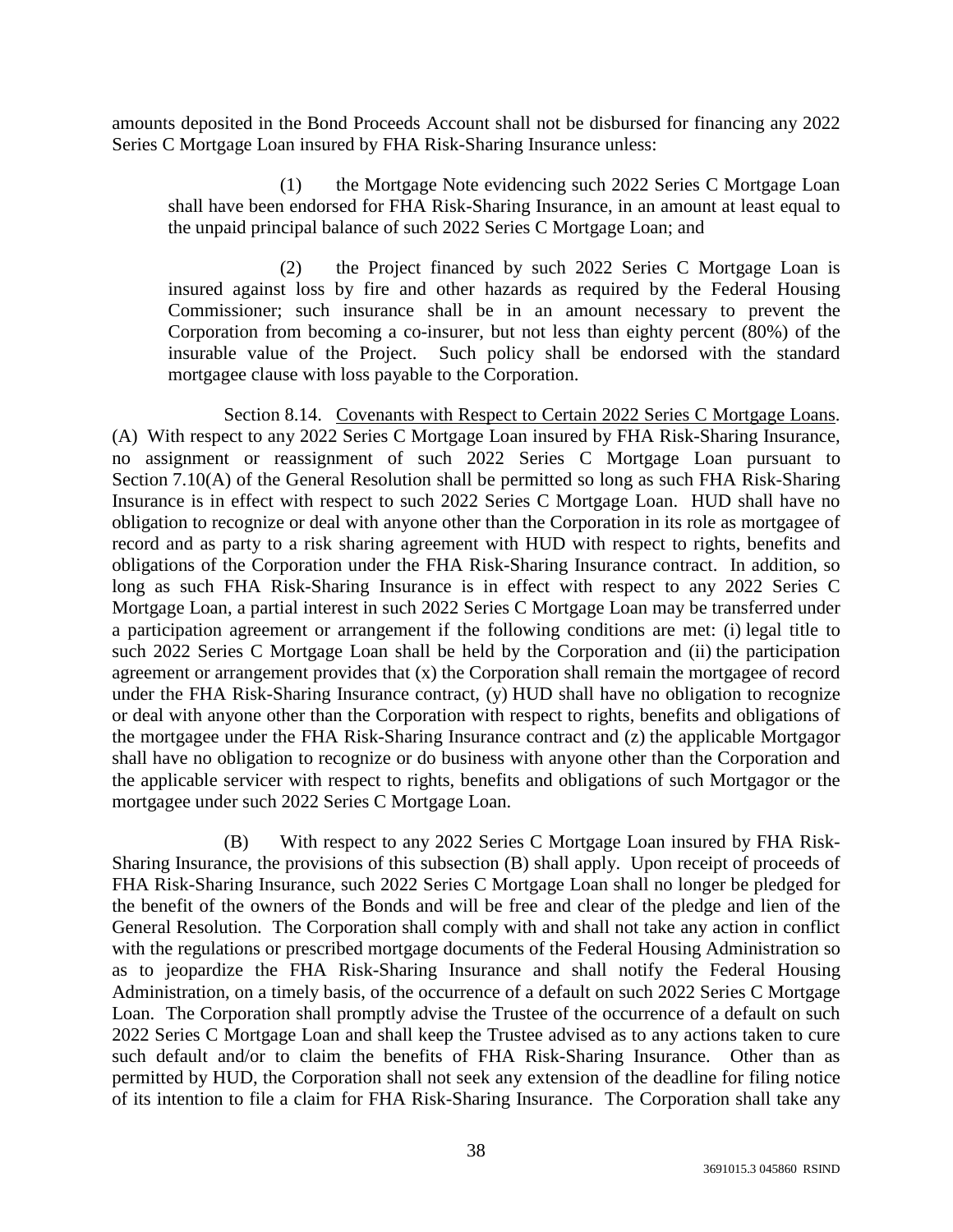and all action necessary or desirable to ensure that all benefits of FHA Risk-Sharing Insurance are paid to the Corporation in cash, in accordance with all applicable regulations of the Federal Housing Commissioner.

Section 8.15. [Reserved].

Section 8.16. Certain Other Amounts Constituting Recoveries of Principal. With respect to any 2022 Series C Mortgage Loan insured by FHA-Risk Sharing Insurance, (i) the advance payment of principal amounts to become due with respect to such 2022 Series C Mortgage Loan, at the option of the Mortgagor or at the option or direction the Federal Housing Administration, and (ii) proceeds of FHA Risk-Sharing Insurance, shall constitute Recoveries of Principal.

Section 8.17. Certain Other Amounts Constituting Pledged Receipts. With respect to the 2022 Series C Mortgage Loans and any Federal subsidy payments pursuant to Section 8 of the United States Housing Act of 1937, as amended, with respect thereto, only Federal subsidy payments duly and properly paid and actually received by or on behalf of the Corporation or the Trustee pursuant to Section 8 of the United States Housing Act of 1937, as amended, shall constitute Pledged Receipts.

Section 8.18. Interpretation. With respect to any 2022 Series C Mortgage Loan insured by FHA Risk-Sharing Insurance, in the event of a conflict between the provisions of the General Resolution or this Supplemental Resolution and any HUD regulations, applicable Federal Housing Administration regulations or prescribed underlying mortgage loan documents backing such 2022 Series C Mortgage Loan in case any such document is endorsed for FHA Risk-Sharing Insurance, the provisions of such regulations or documents, as the case may be, shall control.

Section 8.19. Obligation of 2022 Series C-3 Bonds. The 2022 Series C-3 Bonds shall be special revenue obligations of the Corporation payable solely from the revenues and assets pledged therefor pursuant to the General Resolution and this Supplemental Resolution. The 2022 Series C-3 Bonds are not a debt of the United States of America, HUD or any other federal governmental agency, and are not guaranteed by the full faith and credit of the United States of America. The 2022 Series C-3 Bonds shall contain a statement on their face that the 2022 Series C-3 Bonds shall not be a debt of either the State of New York or The City of New York and neither the State nor the City shall be liable thereon, nor shall the 2022 Series C-3 Bonds be payable out of any funds other than those of the Corporation pledged therefor.

Section 8.20. Cash Flow Statements. (A) For so long as any NIBP Series 1 Bonds or any NIBP Series 2 Bonds are outstanding under the NIBP Series 1 Supplemental Resolution or the NIBP Series 2 Supplemental Resolution, respectively, in preparing any Cash Flow Statement required pursuant to the General Resolution, the NIBP Series 1 Bonds and the NIBP Series 2 Bonds shall be reflected as follows: The Corporation shall prepare a cash flow statement (which, in and of itself, shall not constitute a Cash Flow Statement under the General Resolution) using the methodology set forth in Section 7.16 of the General Resolution but applied only to the NIBP Series 1 Bonds and the NIBP Series 2 Bonds. Such cash flow statement shall indicate (i) the extent, if any, to which amounts in the Revenue Account are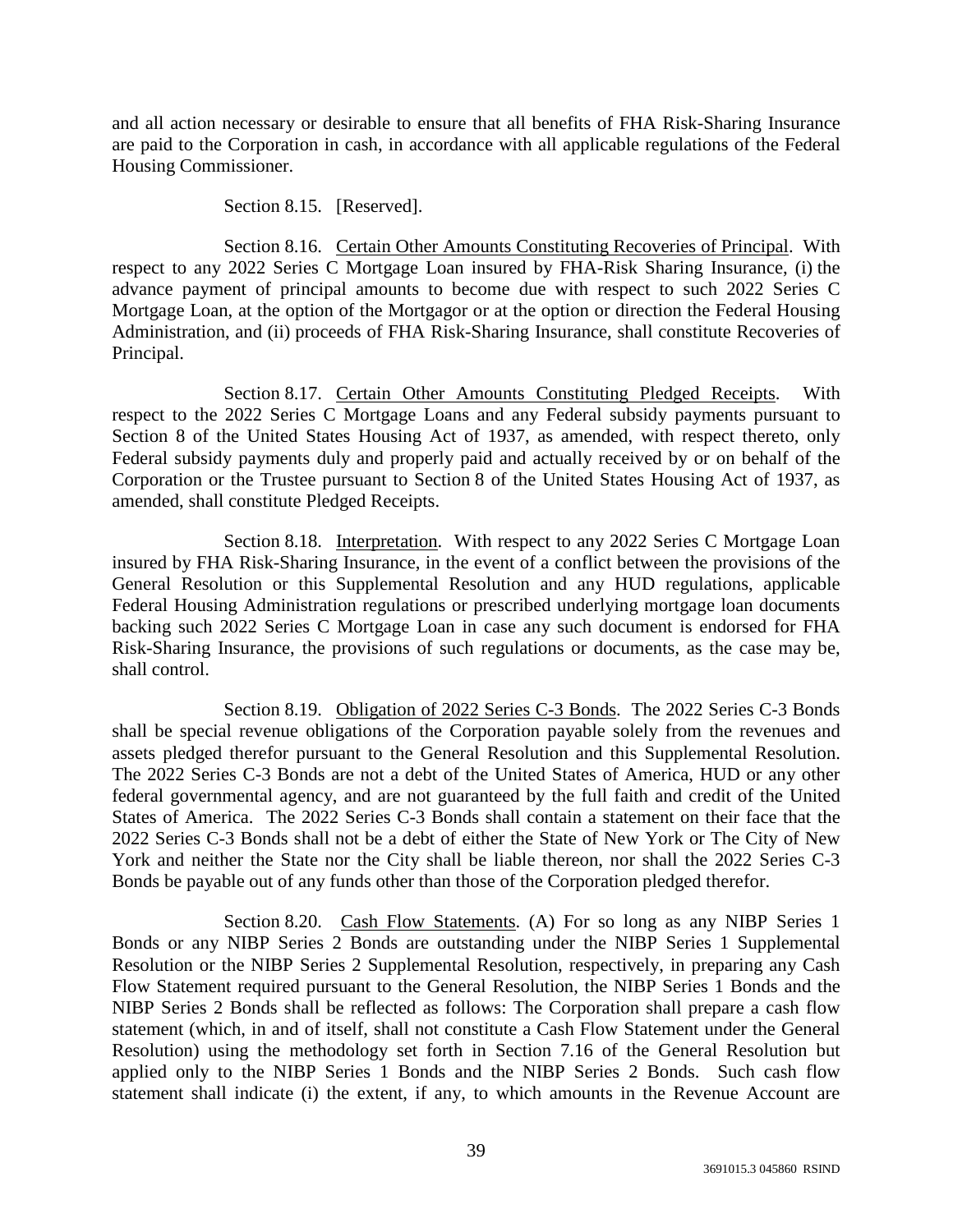required to be transferred pursuant to Section 5.5(B) of the NIBP Series 1 Supplemental Resolution and Section 5.5(B) of the NIBP Series 2 Supplemental Resolution in order to meet the requirements of Section 7.16(B) of the General Resolution (the "NIBP Revenue Deficiency Amount") and (ii) the amount of any shortfall in meeting the test set forth in Section 7.16(A) of the General Resolution (the "NIBP Asset Shortfall Amount"). In preparing any Cash Flow Statement required pursuant to the General Resolution or this Supplemental Resolution, the NIBP Series 1 Bonds and the NIBP Series 2 Bonds shall be reflected by including (i) the NIBP Revenue Deficiency Amount as a part of the principal and interest due or to become due on Bonds Outstanding under the General Resolution for the purposes of the test set forth in Section 7.16(B) of the General Resolution and (ii) the NIBP Asset Shortfall Amount as a component of the aggregate principal amount of and accrued but unpaid interest on Outstanding Bonds for purposes of the test set forth in Section 7.16(A) of the General Resolution.

(B) For so long as any Pass-Through Bonds are Outstanding under the Pass-Through Resolution, in preparing any Cash Flow Statement required pursuant to the General Resolution, the Pass-Through Bonds shall be reflected as follows: The Corporation shall prepare a cash flow statement (which, in and of itself, shall not constitute a Cash Flow Statement under the General Resolution) using the methodology set forth in Section 7.16 of the General Resolution but applied only to the Pass-Through Bonds. Such cash flow statement shall indicate (i) the extent, if any, to which amounts in the Revenue Account are required to be transferred pursuant to Section 5.7 of the Pass-Through Resolution in order to meet the requirements of Section 7.16(B) of the General Resolution (the "Pass-Through Revenue Deficiency Amount") and (ii) the amount of any shortfall in meeting the test set forth in Section 7.16(A) of the General Resolution (the "Pass-Through Asset Shortfall Amount"). In preparing any Cash Flow Statement required pursuant to the General Resolution or this Supplemental Resolution, the Pass-Through Bonds shall be reflected by including (i) the Pass-Through Revenue Deficiency Amount as a part of the principal and interest due or to become due on Bonds Outstanding under the General Resolution for the purposes of the test set forth in Section 7.16(B) of the General Resolution and (ii) the Pass-Through Asset Shortfall Amount as a component of the aggregate principal amount of and accrued but unpaid interest on Outstanding Bonds for purposes of the test set forth in Section 7.16(A) of the General Resolution.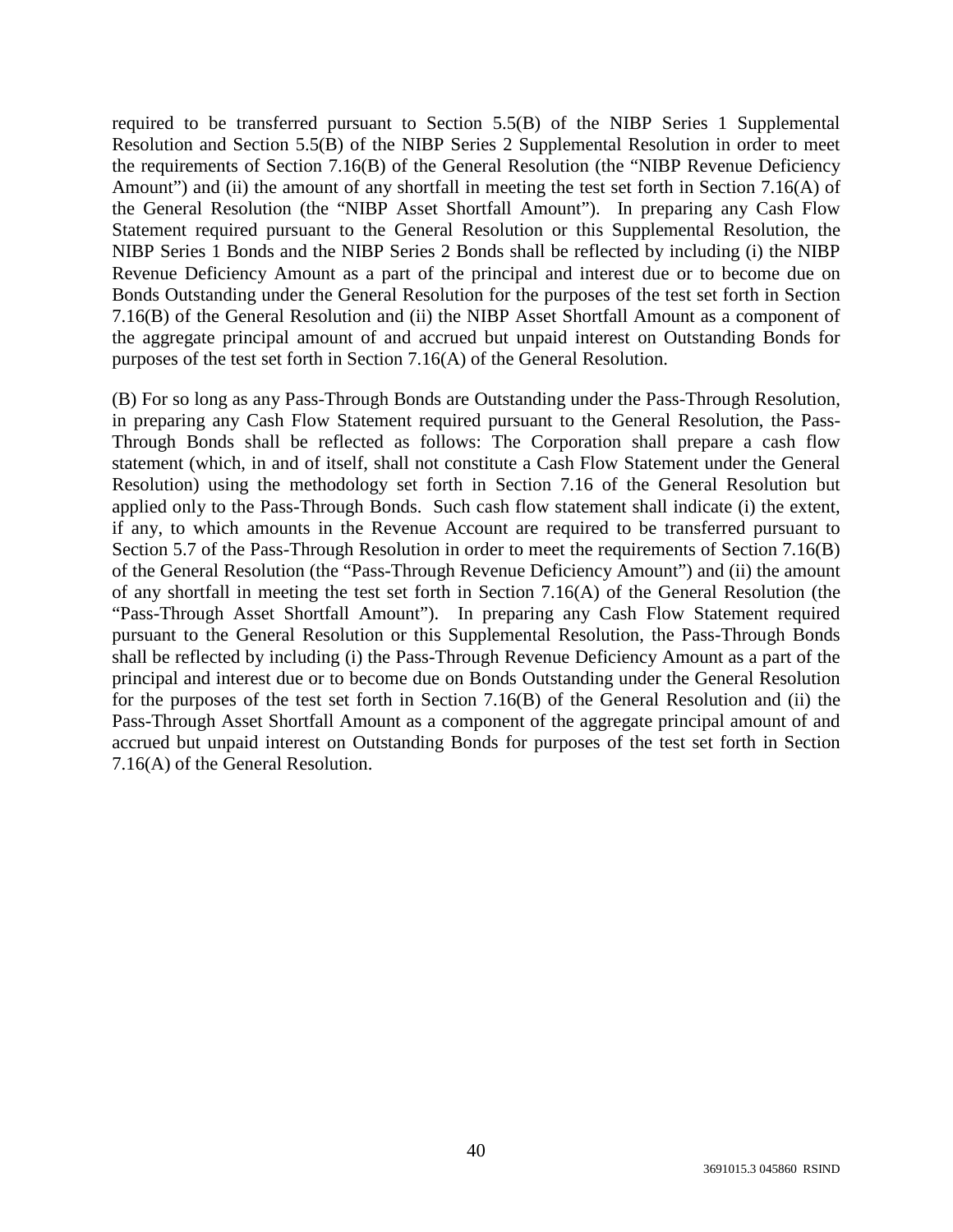#### ARTICLE IX

## 2022 SERIES C-3 EVENT OF DEFAULT, 2022 SERIES C-3 EVENT OF TERMINATION AND REMEDIES

Section 9.1. 2022 Series C-3 Event of Default. Each of the following events is hereby declared a "2022 Series C-3 Event of Default" with respect to the 2022 Series C-3 Variable Rate Bonds: (A) payment of the Purchase Price of any 2022 Series C-3 Variable Rate Bonds (i) on any Interest Method Change Date (including a Term Rate Period Advance Tender Date), or (ii) on the day following the end of any Term Rate Term, shall not be made when and as the same shall become due, or (B) payment of the Purchase Price of a 2022 Series C-3 Variable Rate Bond in a Daily Rate Period or Weekly Rate Period (other than any Bank Bond) tendered in accordance with Appendix A hereto shall not be made when and as the same shall become due.

Notwithstanding anything to the contrary contained in this Supplemental Resolution, a 2022 Series C-3 Event of Default shall not, in and of itself, constitute an Event of Default under Section 10.1(1) of the General Resolution.

Section 9.2. Remedies. (A) Upon the happening and continuance of a 2022 Series C-3 Event of Default, the Trustee shall proceed, in its own name, to protect and enforce the rights of the 2022 Series C-3 Bond owners by bringing suit upon the 2022 Series C-3 Bonds for amounts then due and unpaid from the Corporation for the Purchase Price of any 2022 Series C-3 Bonds; provided, however, that (i) in the case of a 2022 Series C-3 Event of Default with respect to a 2022 Series C-3 Bond that is not a 2022 Series C-3 Prepayment Period Bond, such suit shall be limited to recovery from any moneys held by the Trustee under the General Resolution and available for such purpose, and (ii) in the case of a 2022 Series C-3 Event of Default with respect to a 2022 Series C-3 Bond that is a 2022 Series C-3 Prepayment Period Bond, such suit shall be limited to recovery from, first, the 2022 Series C-3 Prepayment Account, and to the extent the moneys therein are insufficient for said purpose, second, from any other moneys held by the Trustee under the General Resolution and available for such purpose.

(B) In the enforcement of any rights and remedies under this Supplemental Resolution, the Trustee shall be entitled to sue for, enforce payment of and receive any and all amounts then or during any default becoming, and at any time remaining, due and unpaid from the Corporation for the Purchase Price of any 2022 Series C-3 Variable Rate Bonds as set forth in Section 9.1 hereof, or otherwise, under any provisions of this Supplemental Resolution or of the 2022 Series C-3 Variable Rate Bonds with interest on overdue payments at the rate of interest specified in such 2022 Series C-3 Variable Rate Bonds, together with any and all fees and expenses of the Trustee and costs and expenses of collection and of all proceedings thereunder and under such 2022 Series C-3 Variable Rate Bonds, without prejudice to any other right or remedy of the Trustee or of the 2022 Series C-3 Variable Rate Bond owners, and to recover and enforce a judgment or decree against the Corporation for any portion of such amounts remaining unpaid, with interest, costs and expenses (including without limitation pre-trial, trial and appellate attorneys' fees), and to collect from any moneys available for such purpose, in any manner provided by law, the moneys adjudged or decreed to be payable.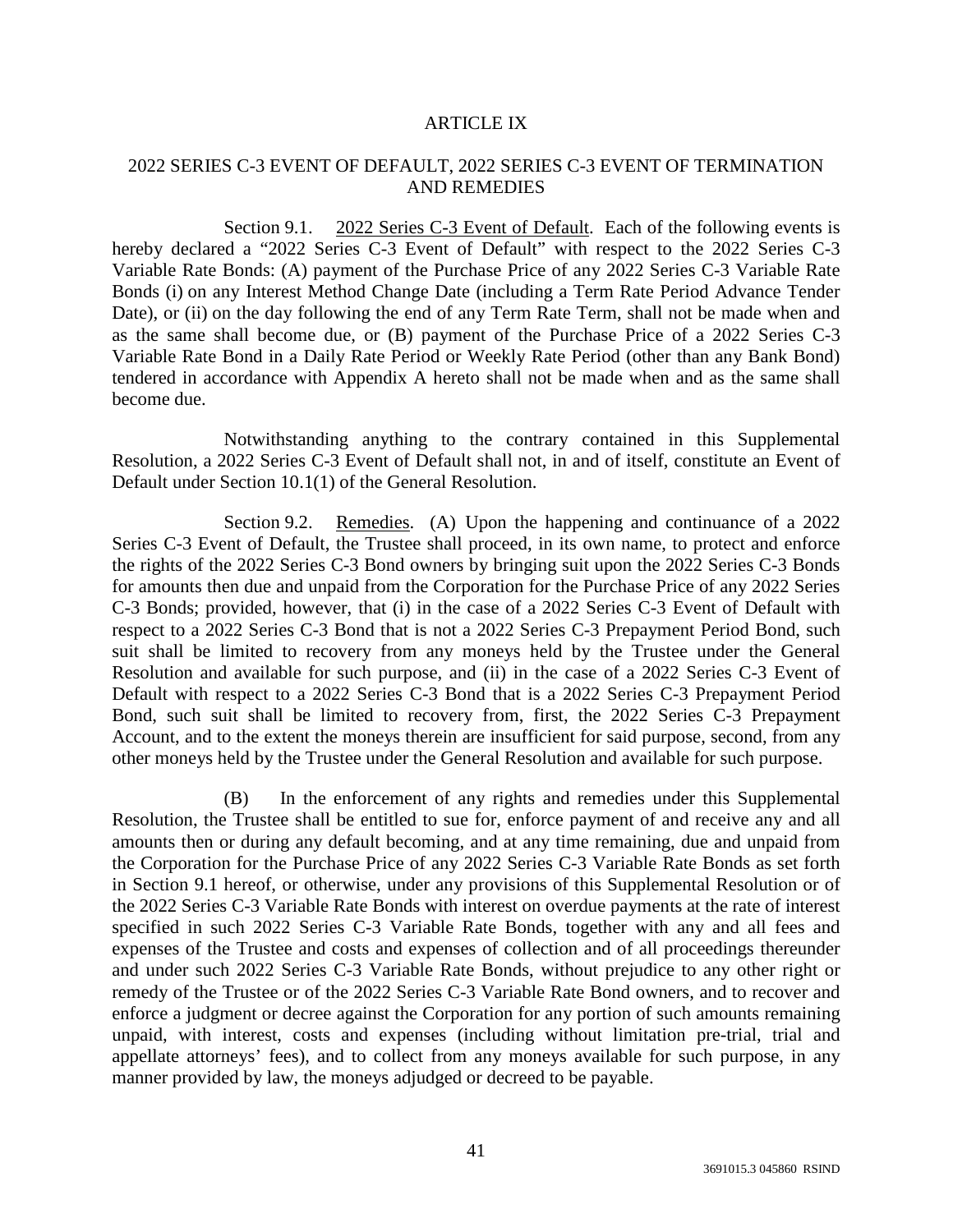(C) The Corporation hereby expressly reserves and retains the privilege to receive and, subject to the terms and provisions of this Supplemental Resolution, to keep or dispose of, claim, bring suit upon or otherwise exercise, enforce or realize upon its rights and interest in and to the 2022 Series C Mortgage Loans and the proceeds and collections therefrom, and neither the Trustee nor any 2022 Series C-3 Variable Rate Bond owner shall in any manner be or be deemed to be an indispensable party to the exercise of any such privilege, claim or suit.

(D) Notwithstanding anything to the contrary contained herein, in all cases, amounts held for a particular Group of 2022 Series C-3 Variable Rate Bonds with respect to a 2022 Series C-3 Event of Default shall be only for such Group of 2022 Series C-3 Variable Rate Bonds.

Section 9.3. Remedies Not Exclusive. No remedy herein conferred upon or reserved to the Trustee or to the owners of the 2022 Series C-3 Variable Rate Bonds is intended to be exclusive of any other remedy and each and every such remedy shall be cumulative and shall be in addition to any other remedy given hereunder or now or hereafter existing at law or in equity or by statute.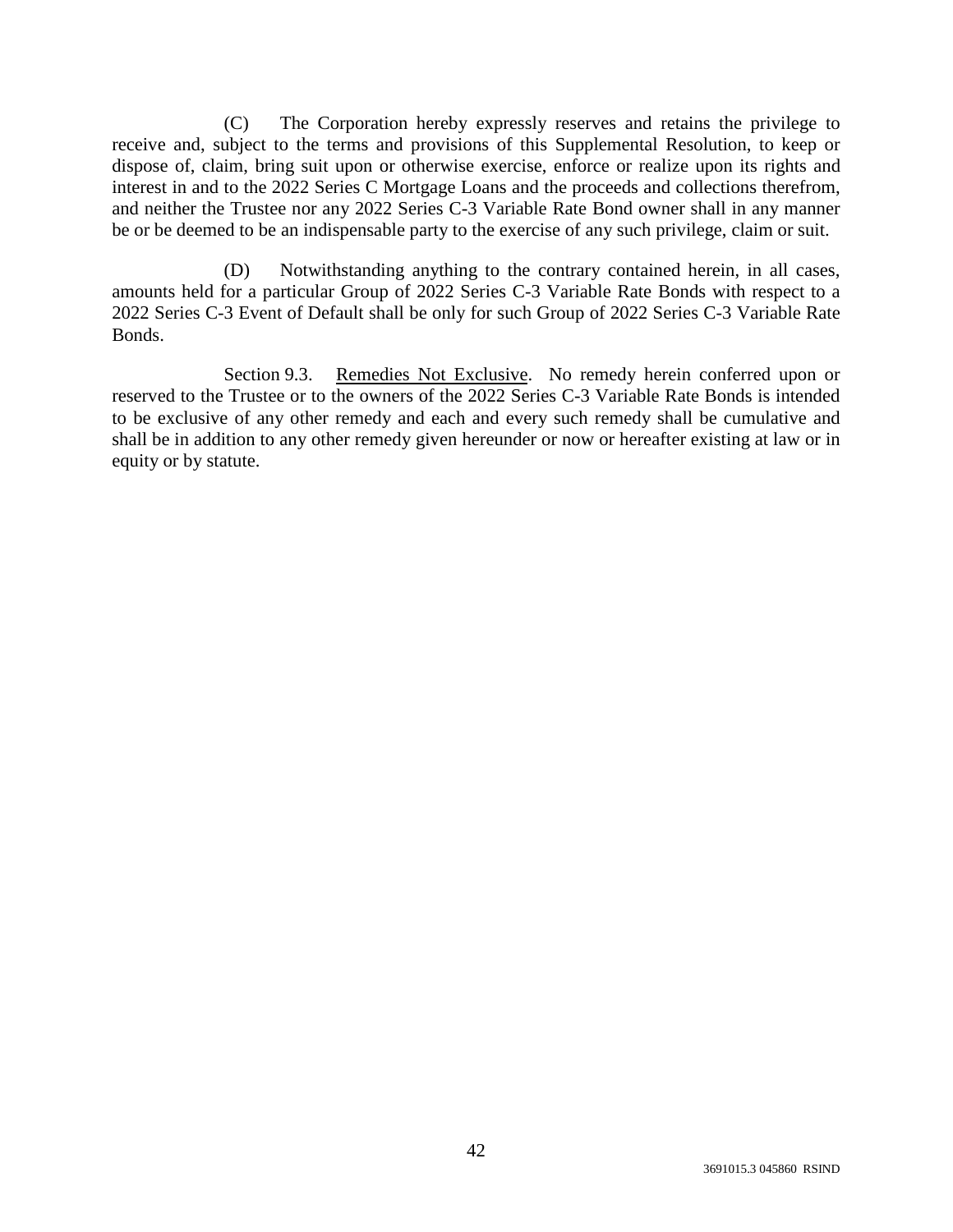#### ARTICLE X

#### CONCERNING THE TRUSTEE, TENDER AGENT AND REMARKETING AGENT

To the extent not modified by this Supplemental Resolution, the provisions of Article XI of the General Resolution, including, without limitation, Sections 11.5 through Section 11.10, inclusive, of the General Resolution, shall apply.

Section 10.1. Responsibility of Trustee. The recitals of fact herein and in the 2022 Series C-3 Variable Rate Bonds contained shall be taken as the statements of the Corporation and the Trustee does not assume any responsibility for the correctness or completeness of the same. The Trustee makes no representations as to the validity or sufficiency of this Supplemental Resolution or of any 2022 Series C-3 Variable Rate Bonds issued hereunder (except for its certificate of authentication on each 2022 Series C-3 Variable Rate Bond) or in respect of the security afforded by this Supplemental Resolution, and the Trustee shall not incur any responsibility in respect thereof. The Trustee shall be responsible for the performance only of such duties as are specifically set forth herein, and no duty shall be implied from any provision hereof. The Trustee shall be responsible for its representations contained in its certificate on the 2022 Series C-3 Variable Rate Bonds. The Trustee shall not be under any responsibility or duty with respect to the issuance of the 2022 Series C-3 Variable Rate Bonds for value or the application of the proceeds thereof or the application of any moneys paid to the Corporation. The Trustee shall not be under any obligation or duty to perform any act which would involve it in expense or liability or to institute or defend any suit in respect hereof, or to advance any of its own moneys, unless properly indemnified to its satisfaction. The Trustee shall not be liable in connection with the performance of its duties hereunder except for its own negligence or willful misconduct.

Section 10.2. Evidence on Which the Trustee May Act. The Trustee shall be protected in acting upon any notice, requisition, resolution, request, consent, order, certificate, report, opinion, bond or other paper, document or instrument believed by it to be genuine, and to have been signed or presented by the proper party or parties. The Trustee may consult with counsel, who may be of counsel to, and/or an employee of, the Corporation, and the opinion of such counsel shall be full and complete authorization and protection in respect of any action taken or suffered by it hereunder in good faith and in accordance therewith. Whenever the Trustee shall deem it necessary or desirable that a matter be proved or established prior to taking or suffering any action hereunder, including payment of moneys out of any 2022 Series C-3 Account, such matter (unless other evidence in respect thereof be herein specifically prescribed) may be deemed to be conclusively proved and established by a Certificate signed by an Authorized Officer of the Corporation, and such Certificate shall be full warrant for any action taken or suffered in good faith under the provisions of this Supplemental Resolution upon the faith thereof, but in its sole discretion the Trustee may in lieu thereof accept other evidence of such fact or matter or may require such further or additional evidence as to it may seem reasonable. Neither the Trustee nor any successor Trustee shall be liable to the Corporation, the owners of any of the 2022 Series C-3 Variable Rate Bonds or any other person for any act or omission done or omitted to be done by such Trustee in reliance upon any instruction, direction, certification or opinion received by the Trustee pursuant to this Supplemental Resolution or for any act or omission done or omitted in good faith and without willful or reckless misconduct.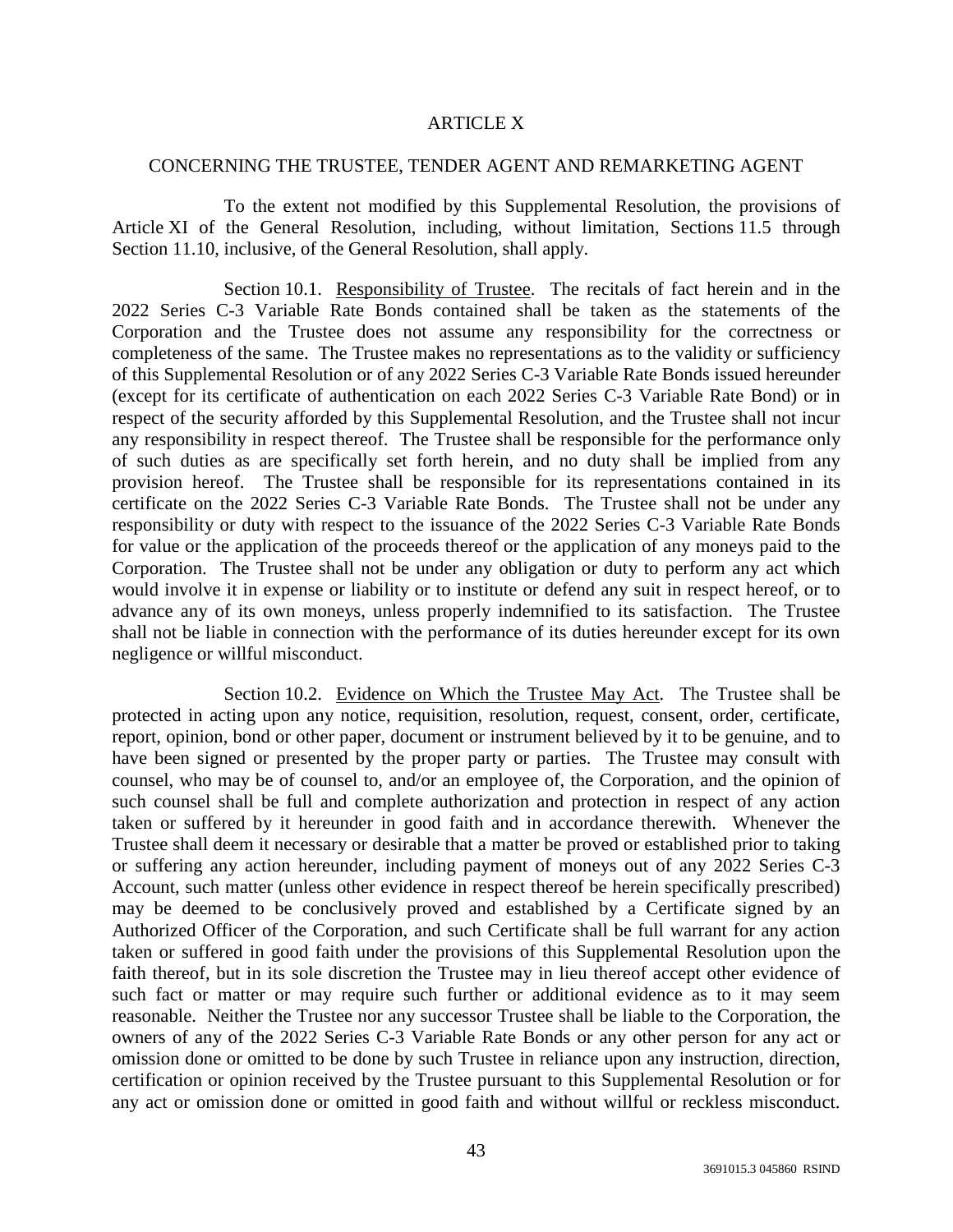Except as otherwise expressly provided herein, any request, order, notice or other direction required or permitted to be furnished pursuant to any provision hereof by the Corporation to the Trustee shall be sufficiently executed if executed in the name of the Corporation by an Authorized Officer of the Corporation.

Section 10.3. Compensation. The Corporation shall pay or provide for the payment of reasonable compensation to the Trustee from time to time for all services rendered under this Supplemental Resolution and also all reasonable fees, expenses, charges, counsel fees and other disbursements, including those of their attorneys, agents and employees, incurred in and about the performance of their powers and duties under this Supplemental Resolution and the Trustee shall have a lien therefor on any and all funds (except funds on deposit in or required to be deposited in the Rebate Fund) at any time held by it under this Supplemental Resolution. The Corporation further agrees to indemnify and save the Trustee harmless against any liabilities which it may incur in the exercise and performance of its powers and duties hereunder, and which are not due to its negligence or willful default.

Section 10.4. Preservation and Inspection of Documents. All documents received by the Trustee under the provisions of the General Resolution or this Supplemental Resolution (or microfilm, microcard or similar photographic reproduction thereof) shall be retained in its possession and shall be subject at all reasonable times to the inspection of the Corporation and any 2022 Series C-3 Bond owner and their agents and their representatives, any of whom may make copies thereof.

Section 10.5. Appointment and Acceptance of Duties of Remarketing Agent. (A) An Authorized Officer shall appoint the Remarketing Agent or Agents for each Series of 2022 Series C-3 Variable Rate Bonds, and each such Remarketing Agent shall signify its acceptance of such appointment and the duties and obligations of Remarketing Agent hereunder and under the applicable Remarketing Agreement by executing and delivering such Remarketing Agreement.

(B) A Remarketing Agent may be removed or may resign pursuant to the terms of the applicable Remarketing Agreement.

(C) In case at any time a Remarketing Agent shall resign or shall be removed or shall become incapable of acting, or shall be adjudged bankrupt or insolvent, or if a receiver, liquidator or conservator of such Remarketing Agent, or of its property, shall be appointed, or if any public officer shall take charge or control of such Remarketing Agent, or of its property or affairs, a successor Remarketing Agent shall be appointed in accordance with the terms of the applicable Remarketing Agreement. Any successor Remarketing Agent appointed in accordance with the provisions of this Section 10.5 in succession to a Remarketing Agent shall be either a member of the Financial Industry Regulatory Authority, Inc. or a bank incorporated under the laws of the United States of America or any state of the United States of America, having a capitalization of at least \$15,000,000, whose unsecured debt, if any, has a rating equivalent to or higher than a "Baa-3" long term rating or a "P-3" short term rating issued by the rating agency then rating the applicable Series of 2022 Series C-3 Variable Rate Bonds, and authorized by law to perform all the duties imposed upon it by the applicable Remarketing Agreement and the Supplemental Resolution; provided, however, that no resignation or removal of such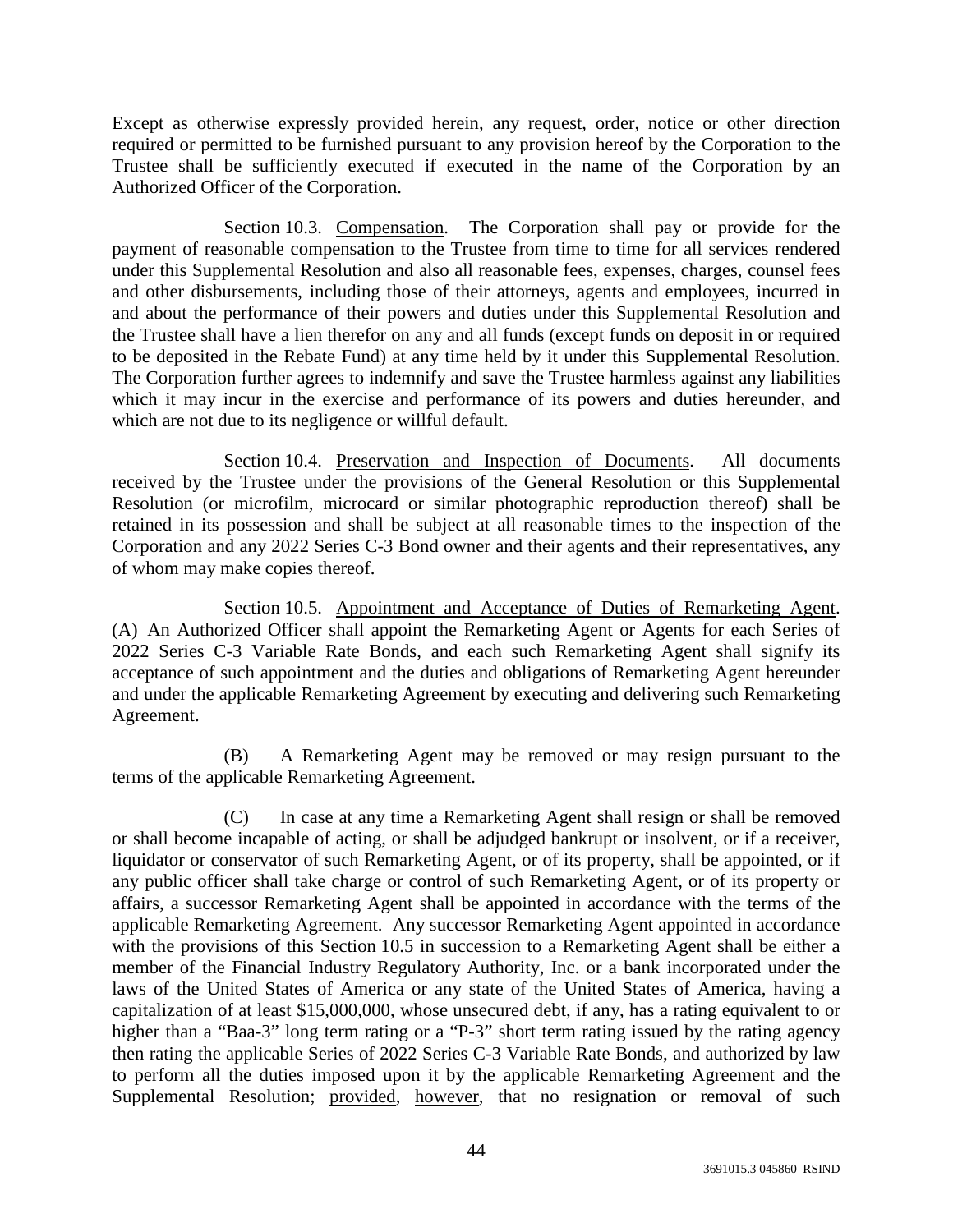Remarketing Agent shall take effect until a successor Remarketing Agent has been appointed and such successor has assumed the duties and obligations of Remarketing Agent.

(D) In the event of the resignation or removal of a Remarketing Agent, such Remarketing Agent shall pay over, assign and deliver any moneys and 2022 Series C-3 Variable Rate Bonds of the applicable Series held by it in such capacity to its successor or, if there be no successor, to the Trustee.

Section 10.6. Appointment and Acceptance of Duties of Tender Agent. (A) The Tender Agent shall signify its acceptance of the duties and obligations of Tender Agent hereunder and under the applicable Tender Agent Agreement by executing and delivering the applicable Tender Agent Agreement.

(B) The Tender Agent may be removed or may resign pursuant to the terms of the applicable Tender Agent Agreement.

(C) In case at any time the Tender Agent shall resign or shall be removed or shall become incapable of acting, or shall be adjudged bankrupt or insolvent, or if a receiver, liquidator or conservator of the Tender Agent, or of its property, shall be appointed, or if any public officer shall take charge or control of the Tender Agent, or of its property or affairs, the Corporation covenants and agrees that it will thereupon appoint a successor Tender Agent with the approval of the Liquidity Provider, if any, which approvals shall not be unreasonably withheld. The Tender Agent and any successor Tender Agent appointed under the provisions of this Section 10.5 in succession to a Tender Agent shall be a commercial bank, which shall be a Federal depository institution or a state chartered depository institution, with trust powers and authorized by law to perform all the duties imposed upon it by the Supplemental Resolution; provided, however, that no resignation or removal of the Tender Agent shall take effect until a successor Tender Agent has been appointed and such successor has assumed the duties and obligations of Tender Agent.

(D) In the event of the resignation or removal of the Tender Agent, the Tender Agent shall pay over, assign and deliver any moneys and 2022 Series C-3 Variable Rate Bonds held by it in such capacity to its successor or, if there be no successor, to the Trustee.

(E) In the event that the Corporation shall fail to appoint a successor Tender Agent hereunder, or in the event that the Tender Agent shall resign or be removed, or be dissolved, or if the property or affairs of the Tender Agent shall be taken under the control of any state or Federal court or administrative body because of bankruptcy or insolvency, or for any other reason, and the Corporation shall not have appointed its successor as Tender Agent, the Trustee, upon receipt of written notice from the Corporation shall ipso facto be deemed to be the Tender Agent for all purposes of the Supplemental Resolution until the appointment by the Corporation of a successor Tender Agent.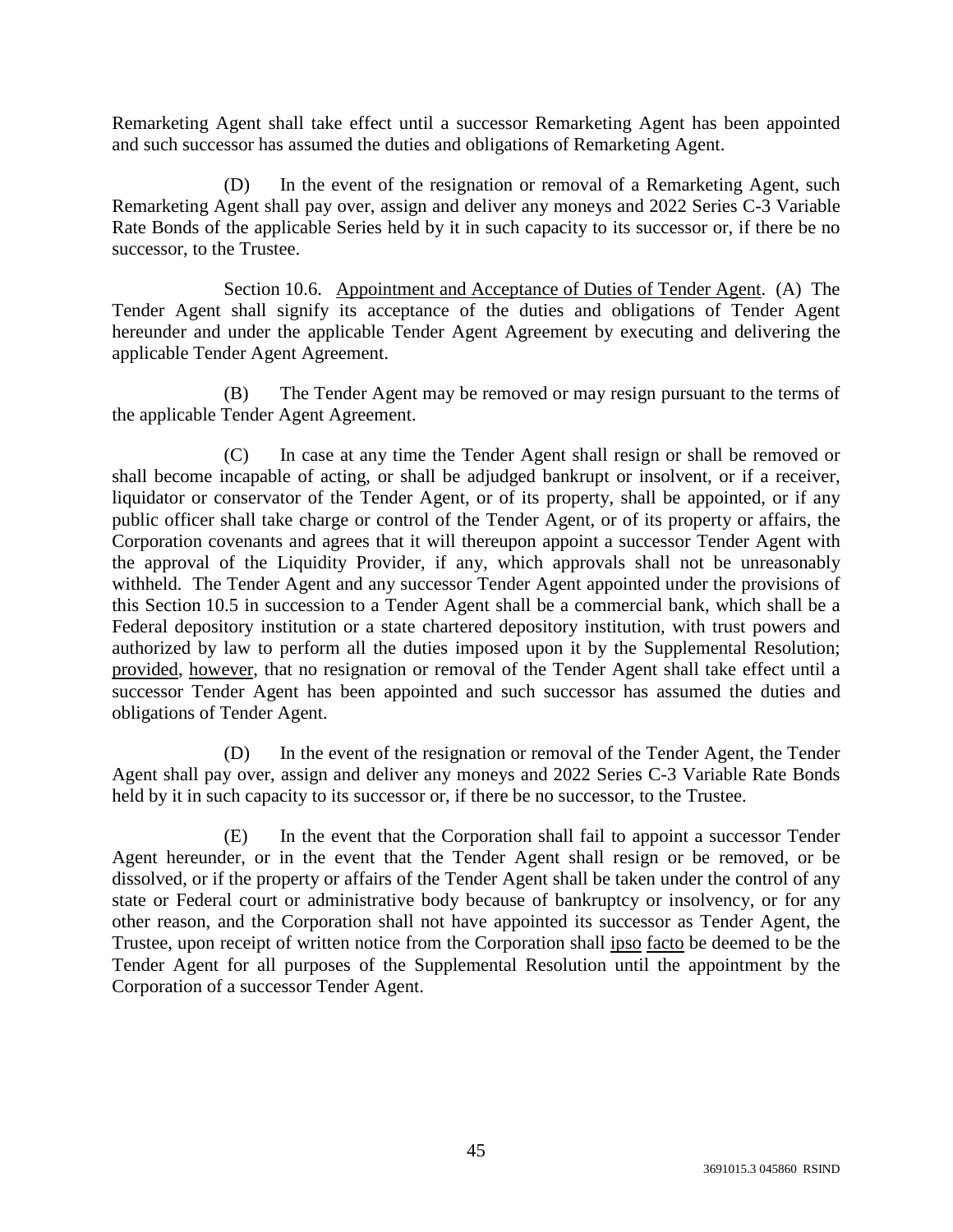Section 10.7. Appointment and Acceptance of Duties of Trustee and Tender Agent with Respect to Liquidity Facilities.

(A) The Trustee shall signify its acceptance of the duties and obligations of the Trustee under the applicable Liquidity Facility by executing and delivering to the Corporation a written instrument of acceptance.

(B) The Tender Agent shall signify its acceptance of the duties and obligations of the Tender Agent under the applicable Liquidity Facility by executing and delivering the applicable Tender Agent Agreement.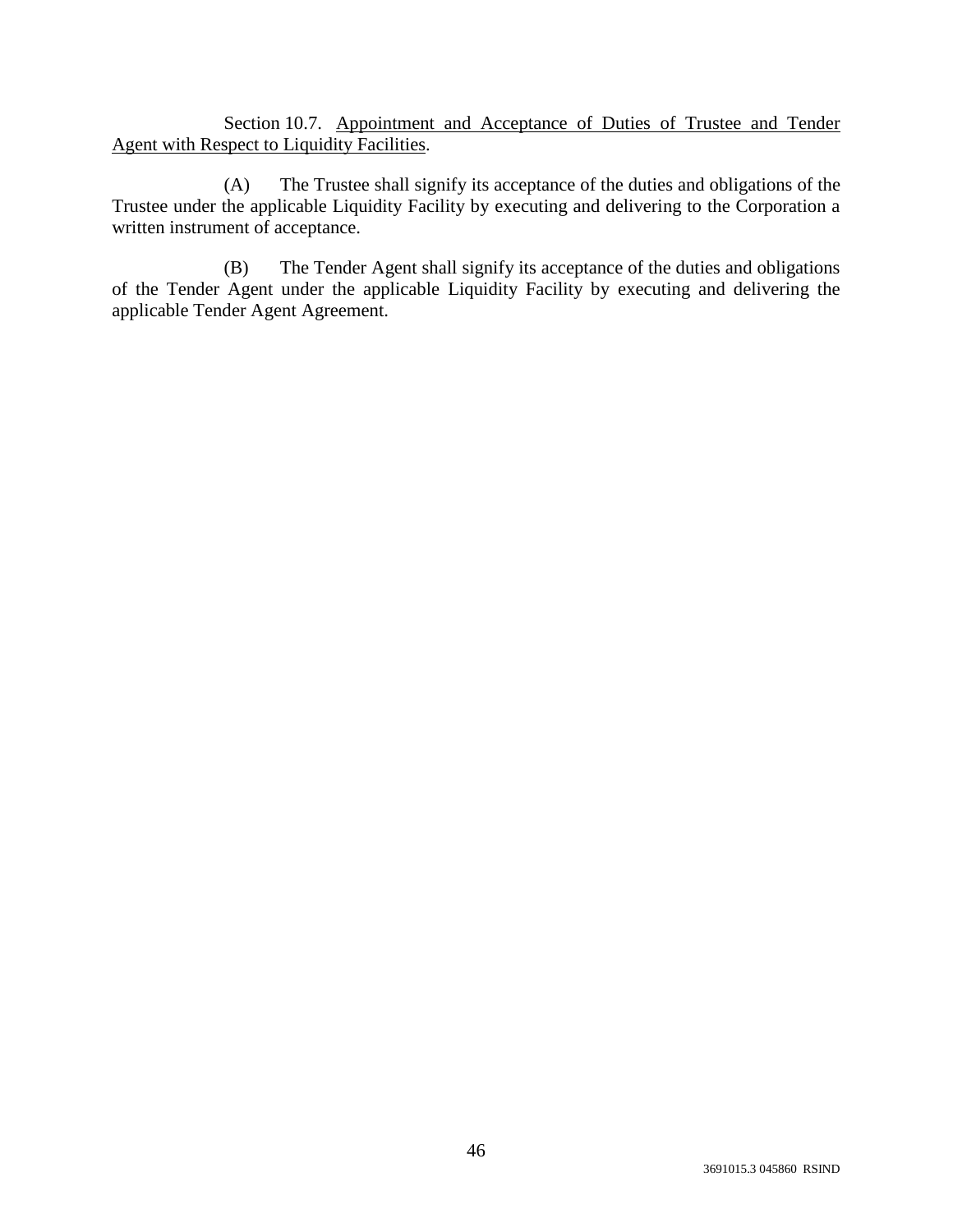## ARTICLE XI

#### DEFEASANCE; MISCELLANEOUS PROVISIONS

Section 11.1. Defeasance. Notwithstanding the provisions of Section 12.1 of the General Resolution, (i) 2022 Series C-3 Variable Rate Bonds while in any Daily Rate Period or Weekly Rate Period may not be the subject of advance defeasance pursuant to the provisions of Section 12.1(B) of the General Resolution, and (ii) with respect to the application of said Section 12.1(B) to 2022 Series C-3 Variable Rate Bonds while in the Flexible Rate Term, such 2022 Series C-3 Variable Rate Bonds shall be redeemed on a Redemption Date which shall be the day immediately following the last day of the then current Flexible Rate Term with respect to such 2022 Series C-3 Variable Rate Bonds.

Section 11.2. No Recourse Under Supplemental Resolution or on 2022 Series C-3 Bonds. All covenants, stipulations, promises, agreements and obligations of the Corporation contained in this Supplemental Resolution shall be deemed to be the covenants, stipulations, promises, agreements and obligations of the Corporation and not of any member, officer or employee of the Corporation in such person's individual capacity, and no recourse shall be had for the payment of the principal or Redemption Price of or interest on the 2022 Series C-3 Bonds or for any claim based thereon or on this Supplemental Resolution against any member, officer or employee of the Corporation or any natural person executing the 2022 Series C-3 Bonds.

Section 11.3. Supplemental Resolutions Effective upon Filing with the Trustee. This Supplemental Resolution may be amended, and shall be fully effective in accordance with its terms, upon the filing with the Trustee of a copy thereof certified by an Authorized Officer of the Corporation to provide for such changes as are deemed necessary or desirable by the Corporation with respect to the 2022 Series C-3 Variable Rate Bonds of a Group to take effect on a Change Date on which one hundred percent (100%) of the 2022 Series C-3 Variable Rate Bonds of such Group are subject to mandatory tender.

Section 11.4. Supplemental Resolutions Effective upon Consent of Trustee and Liquidity Provider (if any). (A) This Supplemental Resolution may be amended for the purpose of changing any of the time periods for provision of notice relating to the Mandatory Purchase Provision, Demand Purchase Option or interest rate determination, or the time periods for interest rate determination or the procedure for tendering the 2022 Series C-3 Variable Rate Bonds in connection with the Mandatory Purchase Provision or Demand Purchase Option, and shall be fully effective in accordance with its terms, (i) upon the filing with the Trustee of a copy thereof certified by an Authorized Officer, (ii) upon the filing with the Trustee and the Corporation of instruments in writing made by the Trustee and, if applicable, the Liquidity Provider consenting thereto, and (iii) after such period of time as the Trustee and the Corporation deem appropriate following notice to the owners of such 2022 Series C-3 Variable Rate Bond (but not less than thirty (30) days).

(B) The Trustee, at the expense of the Corporation, shall provide notice to the Bond owners of the adoption of any Supplemental Resolution described in subsection (A) above in whichever manner it deems most effective, and shall, as soon as practicable, deliver a copy of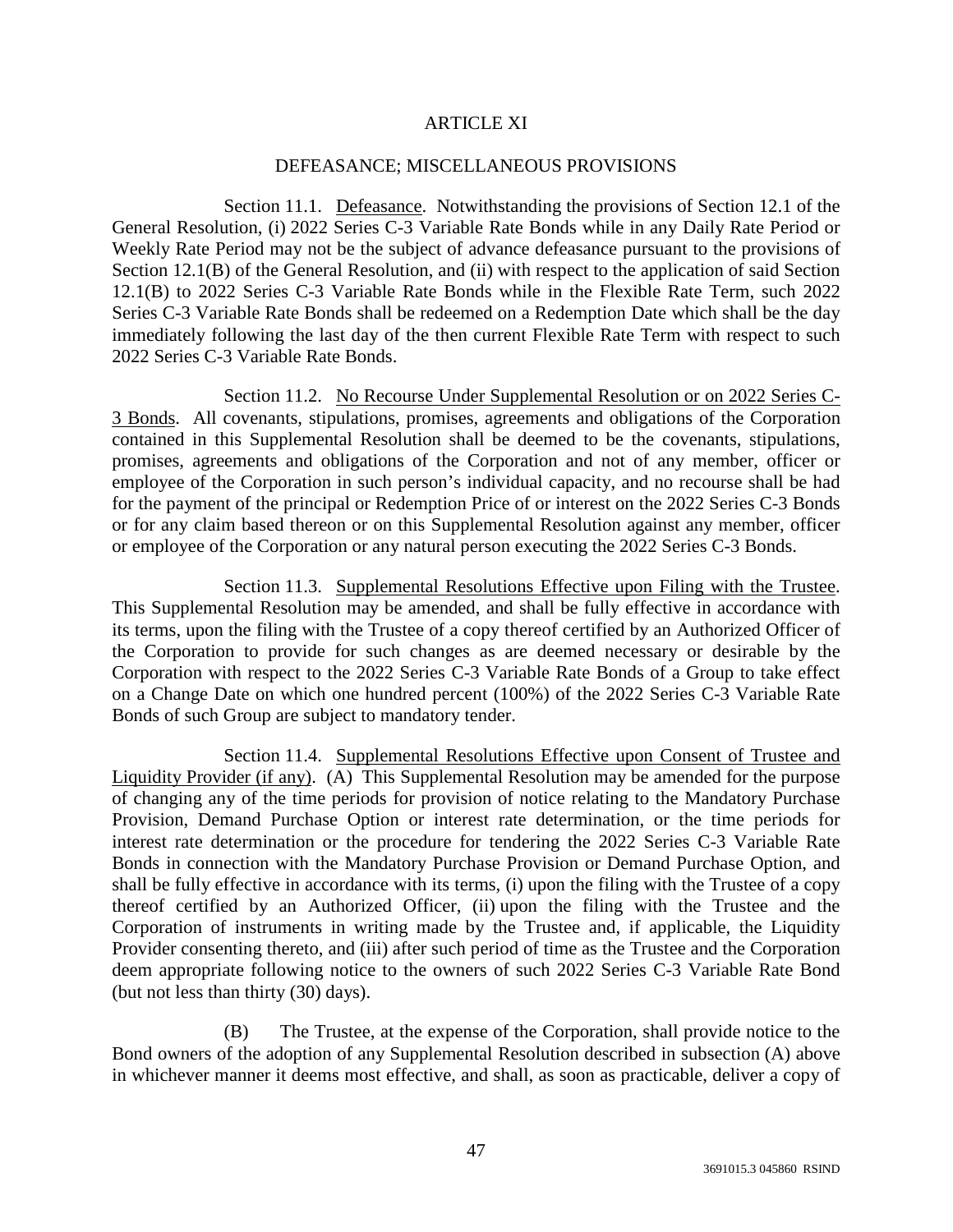any Supplemental Resolution effecting a change described in subsection (A) above to each owner of a 2022 Series C-3 Bond Outstanding.

Section 11.5. Notice to Rating Service. At such time as there is a change in the Trustee, the Tender Agent or the Remarketing Agent, a Change Date occurs, any material amendment to this Supplemental Resolution or a Liquidity Facility is made, or a Liquidity Facility expires, or an extension of the maturity of a Group of 2022 Series C-3 Bonds is effected, or whenever there is a redemption or a defeasance of a Group of 2022 Series C-3 Bonds, written notice of same shall be given to (i) Standard & Poor's, Attention: Muni-Structured, 55 Water Street, 38th Floor, New York, New York 10041-0003, Attention: Public Finance Surveillance or by e-mail to pubfin\_structured@spglobal.com, and (ii) Moody's Investors Services, 7 World Trade Center, 250 Greenwich Street, New York, New York 10007, Attention: Moody's Municipal Structured Products Surveillance Group or by e-mail to MSPGSurveillance@moodys.com.

Section 11.6. Effective Date. This Supplemental Resolution shall take effect upon the filing of a certified copy hereof with the Trustee.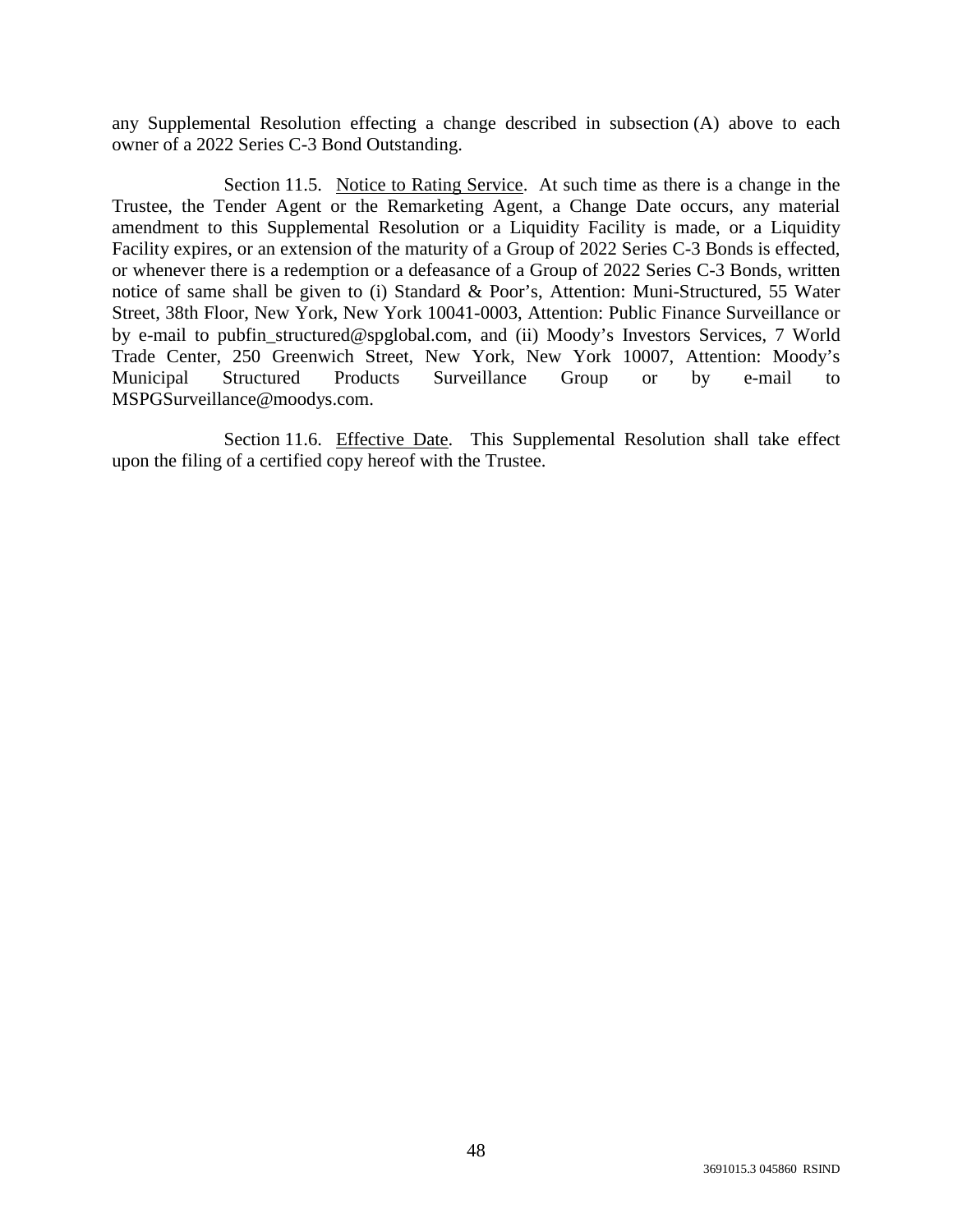| Exhibit A-1 |  |
|-------------|--|
|-------------|--|

| Project<br>Name                                                | Borough         | Total<br>Mortgage<br>Loan Amount | Long-Term<br>Portion | Short-Term<br>Portion | Corporate-<br>Funded<br>Portion | Subordinate<br>Lien<br>Position | Mortgage<br>Loan<br>Valuation |
|----------------------------------------------------------------|-----------------|----------------------------------|----------------------|-----------------------|---------------------------------|---------------------------------|-------------------------------|
| <b>Broadway</b><br>Triangle<br>Site $C -$<br>Throop<br>Corners | <b>Brooklyn</b> | \$40,285,000                     | \$10,620,000         | \$29,665,000          | \$0                             | N <sub>o</sub>                  | 100%                          |
| Ebenezer<br>Plaza<br>Phase 2                                   | <b>Brooklyn</b> | \$77,145,000                     | \$16,590,000         | \$60,555,000          | \$0                             | N <sub>o</sub>                  | 100%                          |
| Belmont<br>Cove                                                | <b>Bronx</b>    | \$39,055,000                     | \$9,515,000          | \$29,540,000          | \$0                             | N <sub>o</sub>                  | 100%                          |
| Clinton<br><b>Street</b>                                       | Manhattan       | \$65,815,000                     | \$17,600,000         | \$48,215,000          | \$0                             | No                              | 100%                          |
| 1510<br>Broadway                                               | <b>Brooklyn</b> | \$45,140,000                     | \$11,845,000         | \$33,295,000          | \$0                             | N <sub>0</sub>                  | 100%                          |
| Linden<br>Grove                                                | <b>Brooklyn</b> | \$51,175,000                     | \$26,155,000         | \$25,020,000          | \$0                             | N <sub>0</sub>                  | 100%                          |

# Exhibit A-2

| Project Name                                 | Borough         | Total<br>Mortgage<br>Loan Amount | Subordinate<br>Lien<br>Position | Mortgage<br>Loan<br>Valuation |
|----------------------------------------------|-----------------|----------------------------------|---------------------------------|-------------------------------|
| Broadway Triangle Site<br>C - Throop Corners | <b>Brooklyn</b> | \$9,100,000                      | Yes                             | 80%                           |
| Ebenezer Plaza Phase 2                       | <b>Brooklyn</b> | \$13,520,000                     | Yes                             | 80%                           |
| <b>Belmont Cove</b>                          | <b>Bronx</b>    | \$9,945,000                      | <b>Yes</b>                      | 80%                           |
| <b>Clinton Street</b>                        | Manhattan       | \$15,080,000                     | <b>Yes</b>                      | 80%                           |
| 1510 Broadway                                | <b>Brooklyn</b> | \$7,020,000                      | Yes                             | 80%                           |
| Linden Grove                                 | <b>Brooklyn</b> | \$8,415,000                      | Yes                             | 80%                           |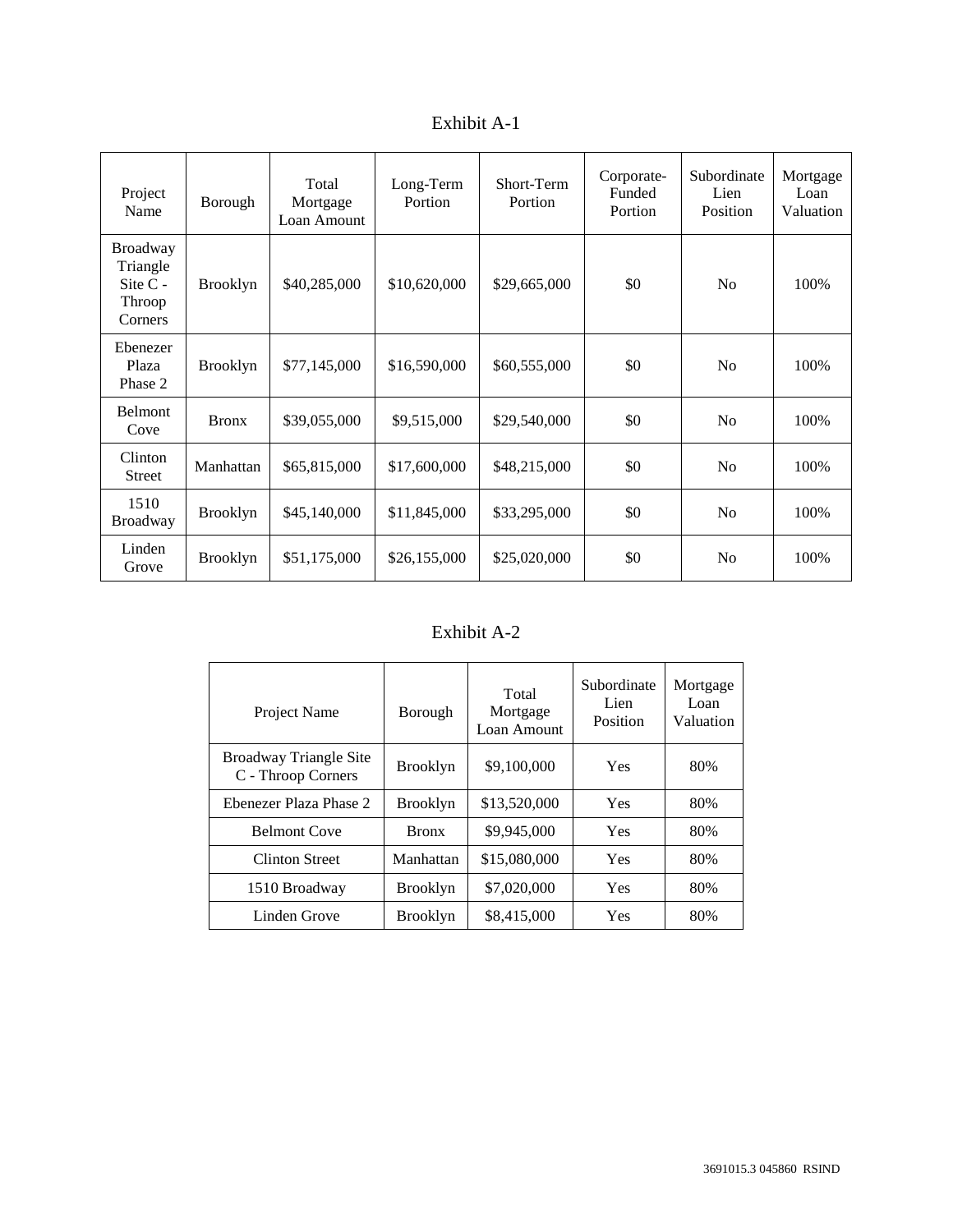| Exhibit A-3 |  |
|-------------|--|
|-------------|--|

| Project Name         | Borough         | Total<br>Mortgage<br>Loan Amount | Subordinate<br>Lien<br>Position | Mortgage<br>Loan<br>Valuation |
|----------------------|-----------------|----------------------------------|---------------------------------|-------------------------------|
| 1921 Atlantic Avenue | <b>Brooklyn</b> | \$45,290,000                     | Yes                             | 80%                           |
| Coney Island Phase 2 | <b>Brooklyn</b> | \$20,000,000                     | Yes                             | 80%                           |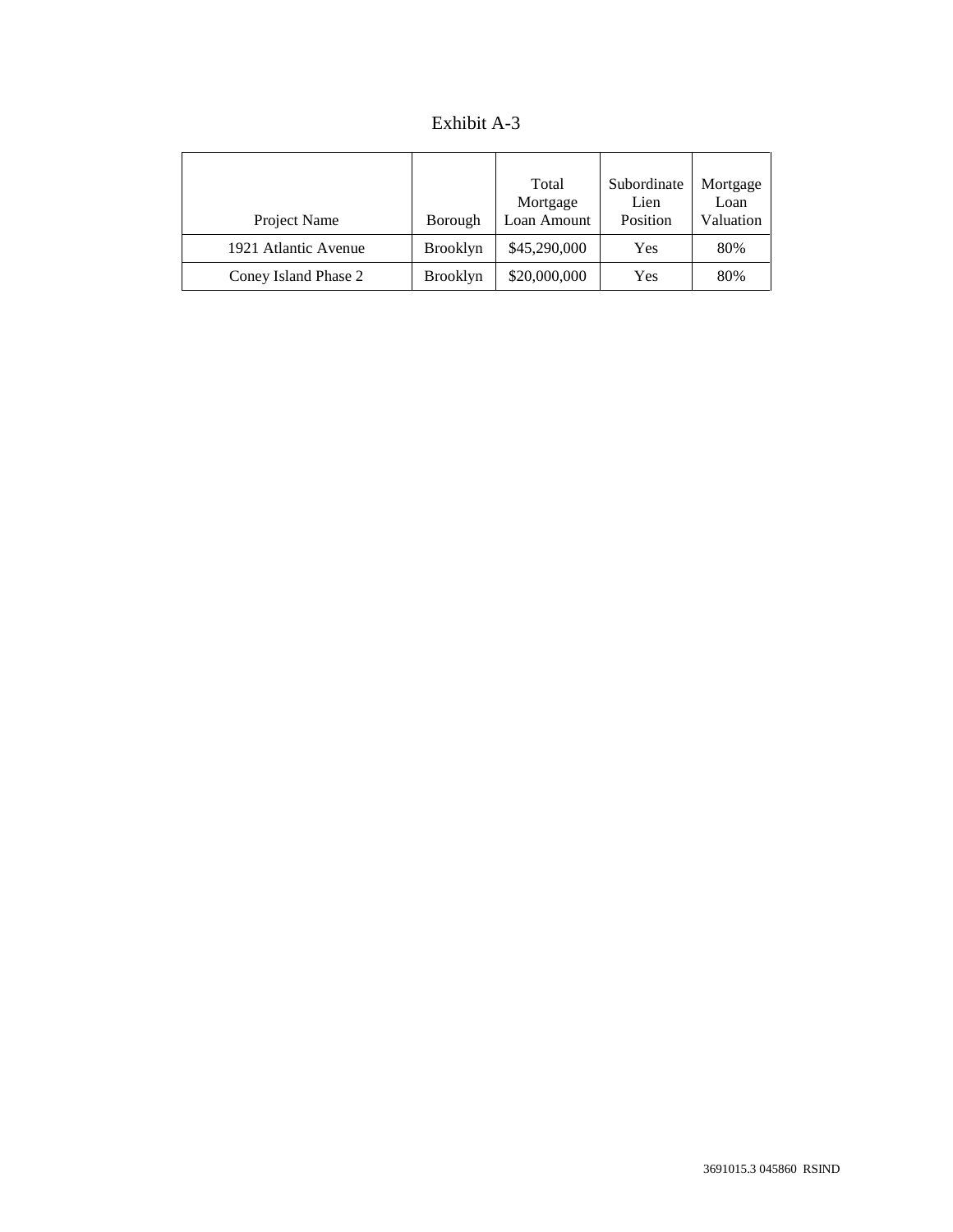# Exhibit B

[Exhibit N to Tax Regulatory Certificate to be attached]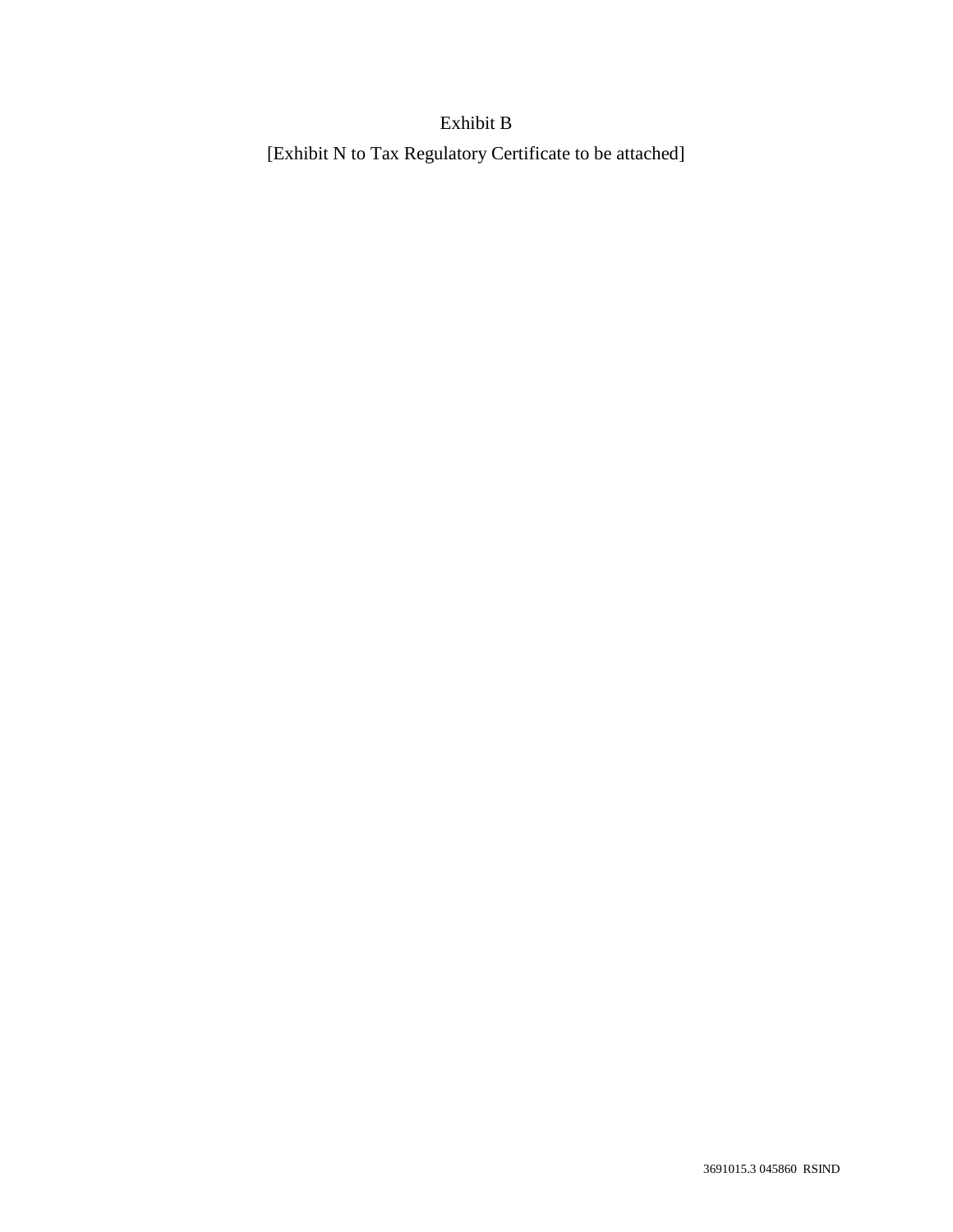#### **APPENDIX A**

#### TERMS OF THE 2022 SERIES C-3 BONDS

#### CHAPTER 1

## GENERAL PROVISIONS

Section 101. Interpretation. Except as otherwise provided in this Appendix A, all references in this  $\Delta$ ppendix  $\Delta$  to "2022 Series C-3 Bonds" shall be deemed to refer to each Group of 2022 Series C-3 Bonds individually, and all references in this Appendix A to "2022 Series C-3 Remarketing Proceeds Purchase Account" shall be deemed to refer to the 2022 Series C-3 Remarketing Proceeds Purchase Account applicable to such Group of 2022 Series C-3 Bonds.

Section 102. Series, Principal Amount, Maturity, Interest, Payment Dates and Agreements. (A)(1) The 2022 Series C-3 Bonds shall be issued in the one Series, shall mature on the dates and in the principal amounts, and shall initially bear the CUSIP numbers, set forth below. The 2022 Series C-3 Bonds shall bear interest, payable in arrears, initially at the Weekly Rate and from and after any Interest Method Change Date at the rates determined as provided in Sections 201, 301, 401, 501, 601 and 701 of this Appendix A, as applicable, and shall contain the Mandatory Purchase Provision and Demand Purchase Option set forth in Sections 801 and 802 hereof, respectively, as applicable.

|                 |                      | Principal | <b>CUSIP</b> |
|-----------------|----------------------|-----------|--------------|
| Series          | <b>Maturity Date</b> | Amount    | Number       |
| 2022 Series C-3 |                      |           |              |

The 2022 Series C-3 Bonds shall be subject to redemption as set forth in Section 103 of this Appendix A.

(2) Anything herein to the contrary notwithstanding, at no time shall the interest rate on the 2022 Series C-3 Variable Rate Bonds exceed the Maximum Rate.

(B) During any Daily Rate Period or Weekly Rate Period, interest on a Group of 2022 Series C-3 Variable Rate Bonds shall be payable on a monthly basis on the first Business Day of the month (commencing July, 2022 in the case of the 2022 Series C-3 Variable Rate Bonds prior to any Change Date with respect thereto), on any Change Date with respect thereto and on the final maturity date of such Group of 2022 Series C-3 Variable Rate Bonds. During any Flexible Rate Period, interest on a Group of 2022 Series C-3 Variable Rate Bonds shall be payable on any Change Date with respect thereto and on the final maturity date of such Group of 2022 Series C-3 Variable Rate Bonds. During any Term Rate Period, interest on a Group of 2022 Series C-3 Variable Rate Bonds shall be payable on May 1 and November 1 of each year, on any Change Date with respect thereto and on the final maturity date of such Group of 2022 Series C-3 Variable Rate Bonds. During the Fixed Rate Period, interest on a Group of 2022 Series C-3 Variable Rate Bonds shall be payable on May 1 and November 1 of each year, on any Change Date with respect thereto and on the final maturity date of such Group of 2022 Series C-3 Variable Rate Bonds. During any Daily Rate Period, Weekly Rate Period or Flexible Rate Period for a Group of 2022 Series C-3 Variable Rate Bonds, interest on such Group of 2022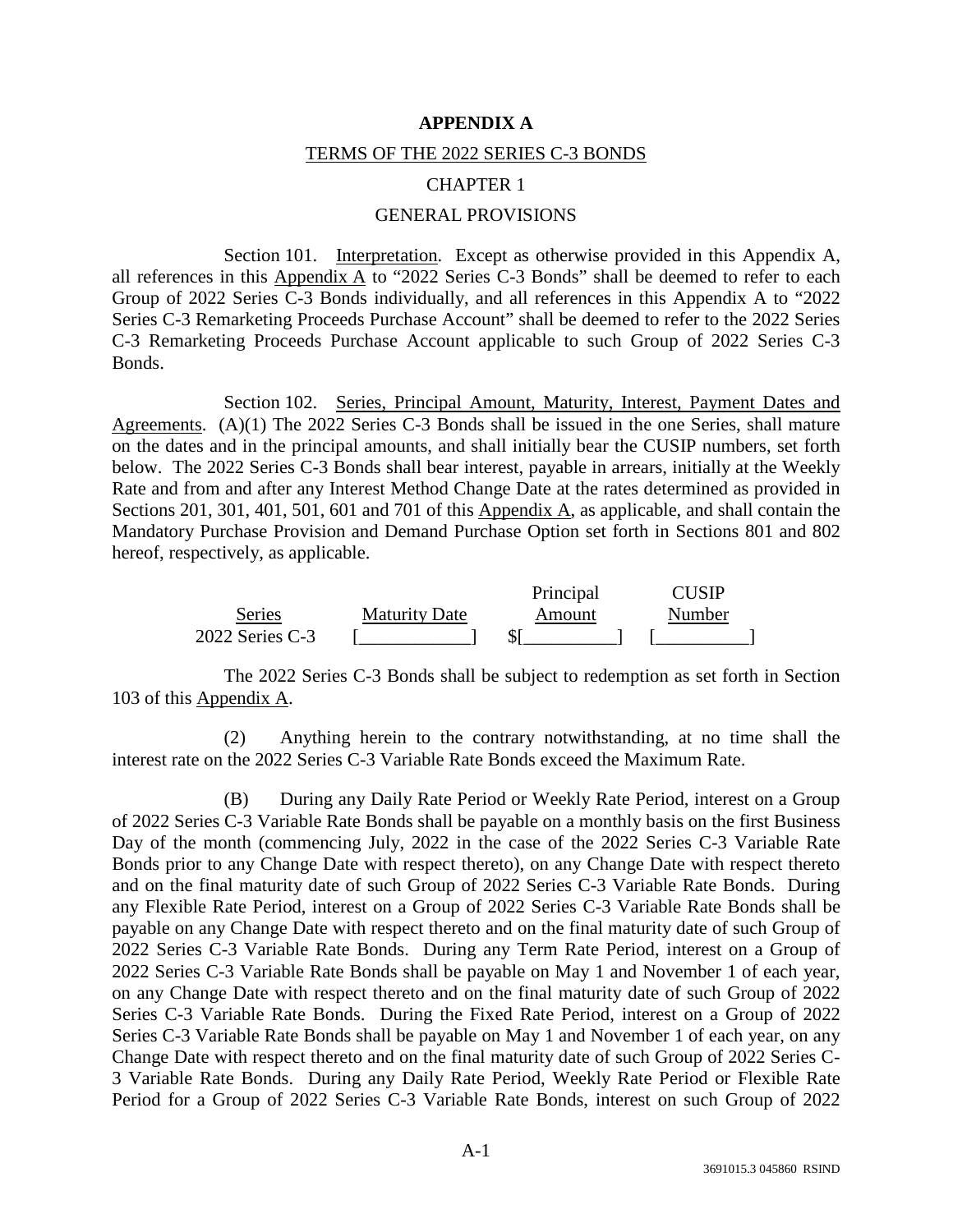Series C-3 Variable Rate Bonds shall be computed on the basis of a 365 or 366-day year, for the actual number of days elapsed. During any Term Rate Period and the Fixed Rate Period for a Group of 2022 Series C-3 Variable Rate Bonds, interest on such Group of 2022 Series C-3 Variable Rate Bonds shall be computed on the basis of a 360-day year consisting of twelve 30 day months. During any Index Rate Period, interest on the 2022 Series C-3 Variable Rate Bonds shall be payable and shall be computed as set forth in Section 401 hereof.

(C) During any Daily Rate Period, Weekly Rate Period, Index Rate Period or Flexible Rate Period for a Group of 2022 Series C-3 Variable Rate Bonds, all 2022 Series C-3 Variable Rate Bonds of such Series shall be in the denomination of \$100,000 or any \$5,000 increment in excess of \$100,000. During any Term Rate Period or the Fixed Rate Period for a Group of 2022 Series C-3 Variable Rate Bonds, all 2022 Series C-3 Variable Rate Bonds of such Group shall be in the denomination of \$5,000 or in denominations of any whole multiple thereof.

(D) If the date for making any payment of principal or Redemption Price of or interest on any of the 2022 Series C-3 Bonds shall be a day other than a Business Day, then payment of such principal or Redemption Price of or interest on such 2022 Series C-3 Variable Rate Bonds need not be made on such date but may be made on the next succeeding Business Day with the same force and effect as if made on the date originally fixed for such payment, except that during any Daily Rate Period, Weekly Rate Period, Index Rate Period or Flexible Rate Period, interest shall continue to accrue on any unpaid principal to such next succeeding Business Day.

# Section 103. Redemption Provisions.

(A) During any Daily Rate Period or Weekly Rate Period, the 2022 Series C-3 Variable Rate Bonds are subject to redemption, at the option of the Corporation, in whole or in part, at any time prior to maturity, at a Redemption Price equal to one hundred percent (100%) of the principal amount of the 2022 Series C-3 Variable Rate Bonds or portions thereof to be so redeemed, plus accrued interest to the Redemption Date.

(B) During any Flexible Rate Period or Term Rate Period, each 2022 Series C-3 Variable Rate Bond is subject to redemption, without notice, at the option of the Corporation, in whole or in part on any Interest Adjustment Date with respect to such 2022 Series C-3 Variable Rate Bond, from any source, at a Redemption Price equal to one hundred percent (100%) of the principal amount of the 2022 Series C-3 Variable Rate Bonds to be redeemed, plus accrued interest to the Redemption Date. Except as provided in the immediately preceding sentence, during any Term Rate Term, 2022 Series C-3 Variable Rate Bonds are subject to redemption, at the option of the Corporation, in whole or in part, from any source, at any time on or after their then-current Initial Redemption or Tender Date, at a Redemption Price equal to one hundred percent (100%) of the principal amount of the 2022 Series C-3 Variable Rate Bonds or portions thereof to be so redeemed, plus accrued interest to the Redemption Date. During any Index Rate Period, 2022 Series C-3 Variable Rate Bonds are subject to redemption, at the option of the Corporation, in whole or in part, from any source, on any Permitted Redemption or Tender Date on or after their then-current Initial Redemption or Tender Date, at a Redemption Price equal to one hundred percent (100%) of the principal amount of the 2022 Series C-3 Variable Rate Bonds or portions thereof to be so redeemed, plus accrued interest to the Redemption Date.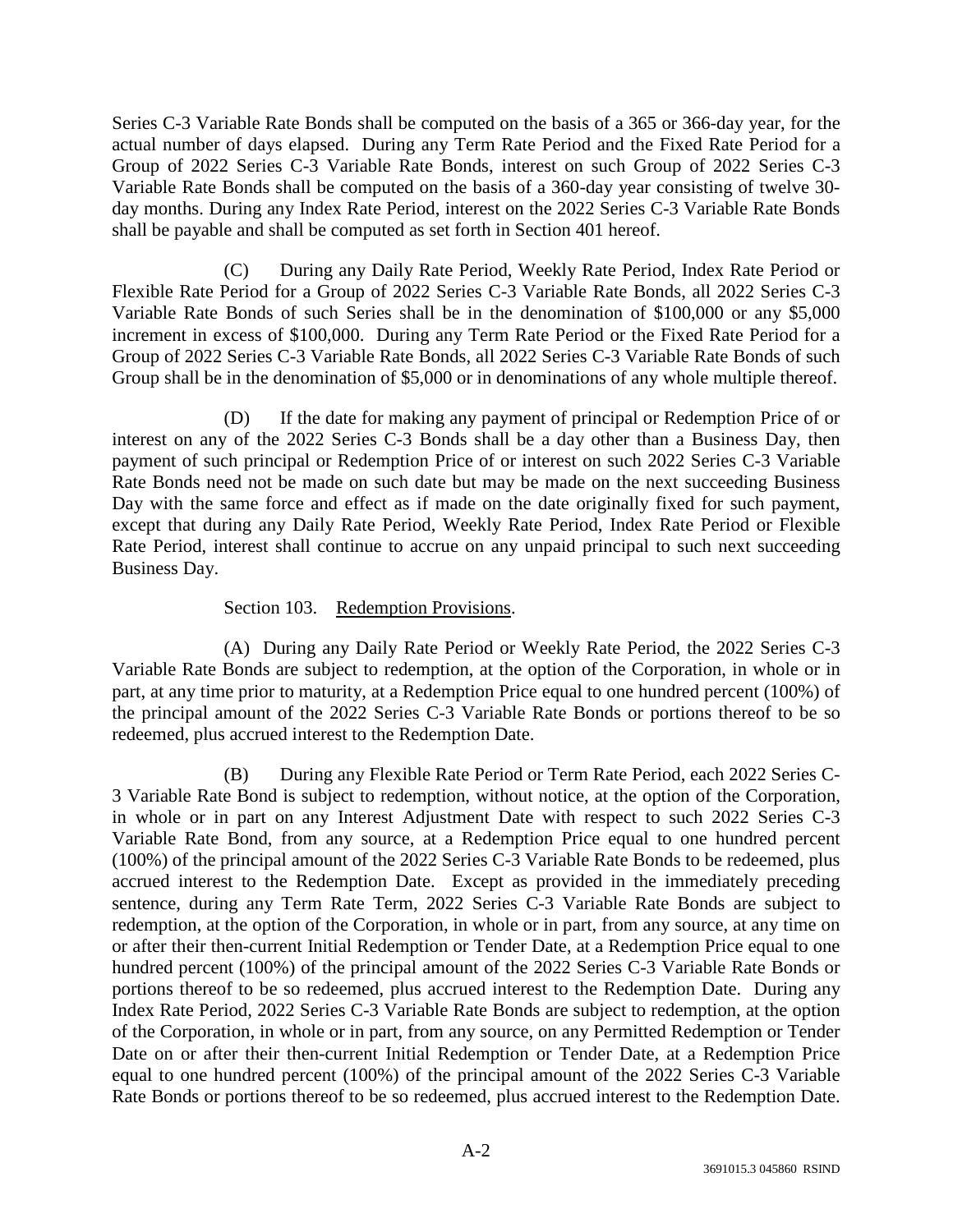During any Fixed Rate Period, 2022 Series C-3 Variable Rate Bonds are subject to redemption, at the option of the Corporation, in whole or in part, from any source, at any time on or after their then-current Initial Redemption or Tender Date, at a Redemption Price equal to one hundred percent (100%) of the principal amount of the 2022 Series C-3 Variable Rate Bonds or portions thereof to be so redeemed, plus accrued interest to the Redemption Date.

(C) The 2022 Series C-3 Variable Rate Bonds are subject to redemption, at the option of the Corporation, in whole or in part, on any Permitted Redemption or Tender Date during an Index Rate Period and on any date during any Term Rate Term or Fixed Rate Period, in each case at a Redemption Price equal to one hundred percent (100%) of the principal amount of the 2022 Series C-3 Bonds or portions thereof to be so redeemed, plus accrued interest to the Redemption Date, from any source other than: (i) Voluntary Sale Proceeds; (ii) proceeds of bonds issued, or caused to be issued, by the Corporation for the purpose of refunding all or a portion of such 2022 Series C-3 Bonds or refinancing all or a portion of any Mortgage Loan ("Refunding Bonds"), except that the proceeds of Refunding Bonds described in the succeeding paragraph may be applied to the special redemption of such 2022 Series C-3 Bonds; or (iii) any other unencumbered funds of the Corporation not subject to the lien of the General Resolution. Such 2022 Series C-3 Bonds are subject to the foregoing special redemption from the proceeds of Refunding Bonds issued in an amount not greater than any prepayment of a Mortgage Loan (including any 2022 Series C Mortgage Loan) received by the Corporation, which prepayment is not used to redeem Bonds. Amounts that may be applied to the foregoing special redemption include, but are not limited to: any prepayment of a 2022 Series C Mortgage Loan by the Mortgagor thereof, or proceeds of foreclosure proceedings or proceeds of any credit enhancement with respect to a 2022 Series C Mortgage Loan which is in default; upon the filing of a Cash Flow Statement, any prepayment of, or any such proceeds with respect to, any other Mortgage Loans (except any Mortgage Loan financed under a Supplemental Resolution that prohibits such use); unexpended proceeds of such 2022 Series C-3 Bonds; and, upon the filing of a Cash Flow Statement, amounts held in the Revenue Account that are not required to be used for other purposes.

(D) Except as affected by the provisions of subsection (E) of this Section 103, the 2022 Series C-3 Bonds shall be redeemed in part through application of Sinking Fund Payments as provided in Section 5.4(E) of the General Resolution on [\_\_\_\_\_\_\_] and on each May 1 and November 1 thereafter, in each case at a Redemption Price equal to the principal amount of each such 2022 Series C-3 Bond or portion thereof to be redeemed, together with interest accrued to the Redemption Date. Subject to the provisions of Sections 5.4(D) and 5.5(B) of the General Resolution permitting amounts to be credited toward part or all of any one or more Sinking Fund Payments, there shall be due and the Corporation shall in any and all events be required to pay on each of the dates set forth in the following table the amount set opposite each such date in said table, and said amount is hereby established and shall constitute a Sinking Fund Payment for the retirement of such 2022 Series C-3 Bonds except that the amount for [\_\_\_\_\_] in said table shall be payable at the stated maturity date of such 2022 Series C-3 Bonds and shall not constitute a Sinking Fund Payment: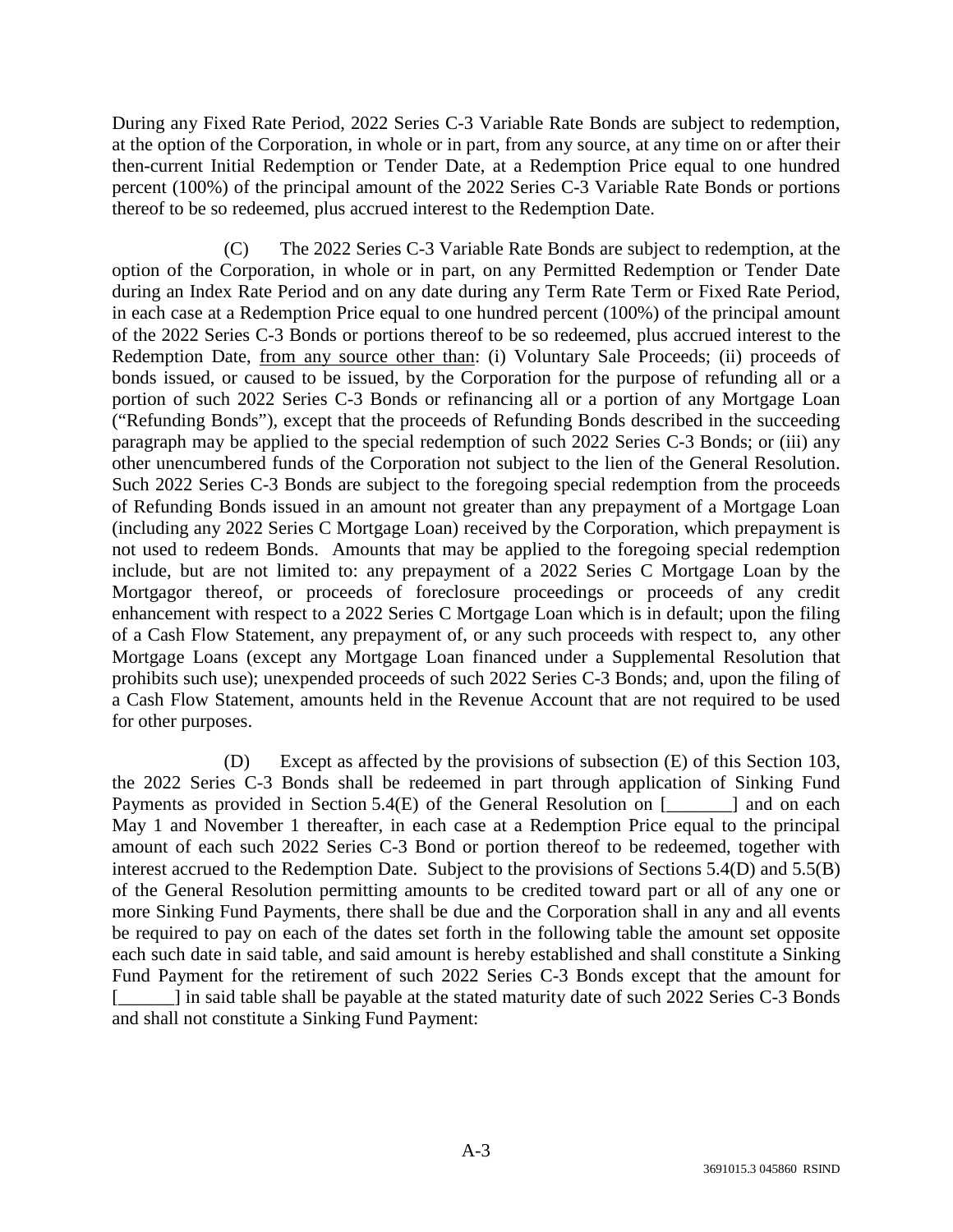Redemption Date

Principal

Amount Redemption Date

Principal Amount

(E) (1) In the event of a Fixed Rate Start Date with respect to 2022 Series C-3 Variable Rate Bonds that are Term Bonds maturing on any date (the "Final Maturity Date"), the Sinking Fund Payments with respect to such 2022 Series C-3 Variable Rate Bonds that are due on or prior to the date that is twelve (12) years after the Fixed Rate Start Date shall constitute Serial Bond maturities and the Sinking Fund Payments with respect to such 2022 Series C-3 Variable Rate Bonds that are due after such date shall constitute Sinking Fund Payments (and a maturity payment) for a Term Bond maturing on the Final Maturity Date, subject to Section 701(D) of this Appendix A.

(2) If, on a Fixed Rate Start Date with respect to 2022 Series C-3 Variable Rate Bonds of a maturity that are Term Bonds, the Corporation shall, in accordance with Section 701(D) of this Appendix A, have modified the schedule of redemptions through application of Sinking Fund Payments as provided in Section 5.4(E) of the General Resolution, during the Fixed Rate Period, the 2022 Series C-3 Variable Rate Bonds of such maturity shall be redeemed in part through application of Sinking Fund Payments as provided in said Section 5.4(E) at the times and in the amounts set forth in such schedule (subject to the provisions of Sections 5.4(D) and 5.5(B) of the General Resolution permitting amounts to be credited toward part or all of any one or more Sinking Fund Payments), in each case equal to the principal amount of each 2022 Series C-3 Variable Rate Bond or portion thereof to be redeemed, plus accrued interest to the Redemption Date.

(F) Notwithstanding anything to the contrary contained in the General Resolution, this Supplemental Resolution or any 2022 Series C-3 Variable Rate Bond, the City may, pursuant to Section 659 of the Act and upon furnishing sufficient funds therefor, require the Corporation to redeem, prior to maturity, as a whole, all 2022 Series C-3 Variable Rate Bonds on any Interest Payment Date not less than twenty (20) years after the date of issuance of the 2022 Series C-3 Variable Rate Bonds at a redemption price equal to one hundred five per centum (105%) of their face value and accrued interest or at such lower redemption price as may be provided in the 2022 Series C-3 Variable Rate Bonds in case of the redemption thereof as a whole on the redemption date. Notice of such redemption shall be published in at least two newspapers published and circulating in the City of New York at least twice, the first publication to be at least thirty (30) days before the date of redemption.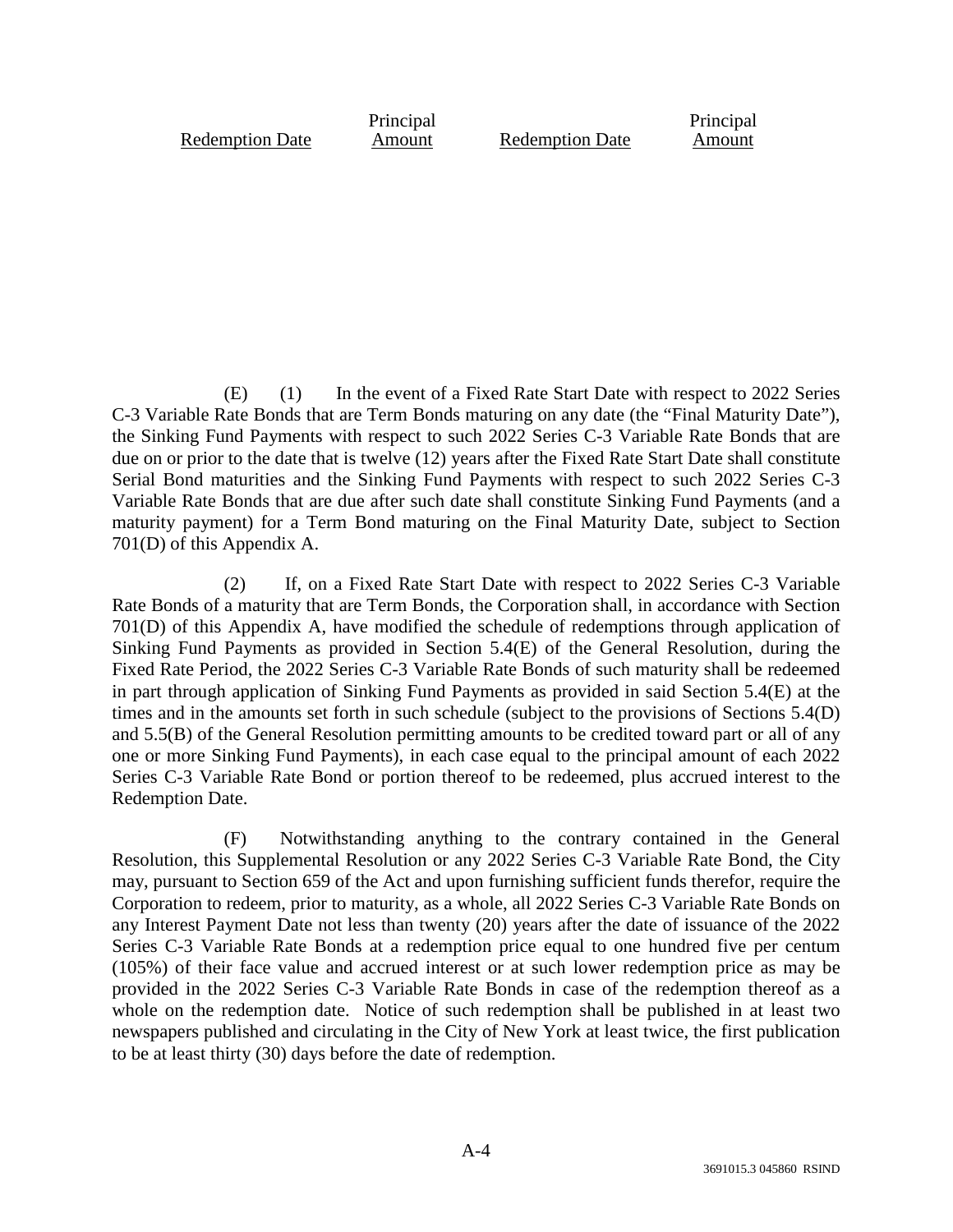Section 104. Method of Payment. Except as otherwise provided in Section 2.6 of the Supplemental Resolution or in a Liquidity Facility with respect to 2022 Series C-3 Variable Rate Bonds that are Bank Bonds, the principal or Redemption Price, if any, of the 2022 Series C-3 Bonds shall be payable at the corporate trust office of the Trustee in New York, New York, or at the office designated for such payment of any successor. Except as otherwise provided in Section 2.6 of the Supplemental Resolution or in a Liquidity Facility with respect to 2022 Series C-3 Variable Rate Bonds that are Bank Bonds, interest on the 2022 Series C-3 Bonds shall be paid by check or draft of the Trustee mailed to the registered owners thereof as of the applicable Record Date at their respective addresses as shown on the registration books of the Corporation maintained by the Trustee. With respect to all 2022 Series C-3 Variable Rate Bonds that are Bank Bonds and upon written direction of the owner of \$1,000,000 or more principal amount of Outstanding 2022 Series C-3 Bonds, the Trustee shall provide for wire transfer to or at the direction of such owner of all payments of interest due on the 2022 Series C-3 Bonds so held.

Section 105. Interest Method Change Dates; Liquidity Facility; Tenders. (A) No change in the method of determining the interest rate on the 2022 Series C-3 Variable Rate Bonds shall be made unless the Trustee has received, at least thirty (30) days prior to the Interest Method Change Date, (1) a Certificate of an Authorized Officer of the Corporation specifying (a) the date which is to be the Interest Method Change Date, (b) the method of determining the interest rate which shall take effect on such date (or that such date is a Fixed Rate Reset Date), (c) in the case of an Index Rate, whether the 2022 Series C-3 Variable Rate Bonds will bear interest at the SOFR Index Rate or the SIFMA Index Rate, as described in Section 401 hereof, and (d) in the case of a Term Rate, the length of the Term Rate Term, (2) if necessary, an amendment to the Liquidity Facility conforming such Liquidity Facility to the requirements of this Supplemental Resolution applicable to such instrument from and after the Interest Method Change Date or provision for the issuance of an alternate Liquidity Facility meeting the requirements of the Supplemental Resolution, in which case the Interest Method Change Date shall also be a Facility Change Date, and all provisions hereof relating to the provision of a Liquidity Facility shall be applicable; provided, however, that if the interest rate on the 2022 Series C-3 Variable Rate Bonds is to be changed to an Index Rate, a Term Rate or the Fixed Rate or, in the event of a remarketing on a private placement or direct sale basis pursuant to a Private Placement or Direct Sale Bond Purchase Agreement which is approved by the Members of the Corporation, and the Corporation decides to exercise its election pursuant to subsection (D) of this Section 105, no Liquidity Facility shall be required, and (3) Bond Counsel's Opinion to the effect that the proposed change in the method of determining the interest rate on the 2022 Series C-3 Variable Rate Bonds is consistent with the provisions of the Supplemental Resolution and will not adversely affect the exclusion of the interest on the 2022 Series C-3 Variable Rate Bonds from gross income for Federal income tax purposes. Notwithstanding anything to the contrary contained herein, the provisions of this subsection (A) shall not apply to a change in the interest rate on a particular 2022 Series C-3 Variable Rate Bond on an Interest Adjustment Date relating to such 2022 Series C-3 Variable Rate Bond during any Flexible Rate Period.

(B) Subject to the provisions of subsection (C) or (D) of this Section 105, the Corporation reserves the right (on or after the applicable then-current Initial Redemption or Tender Date, if the 2022 Series C-3 Variable Rate Bonds then bear interest at a Term Rate or a Fixed Rate, and on a Permitted Redemption or Tender Date on or after the applicable thencurrent Initial Redemption or Tender Date, if the 2022 Series C-3 Variable Rate Bonds then bear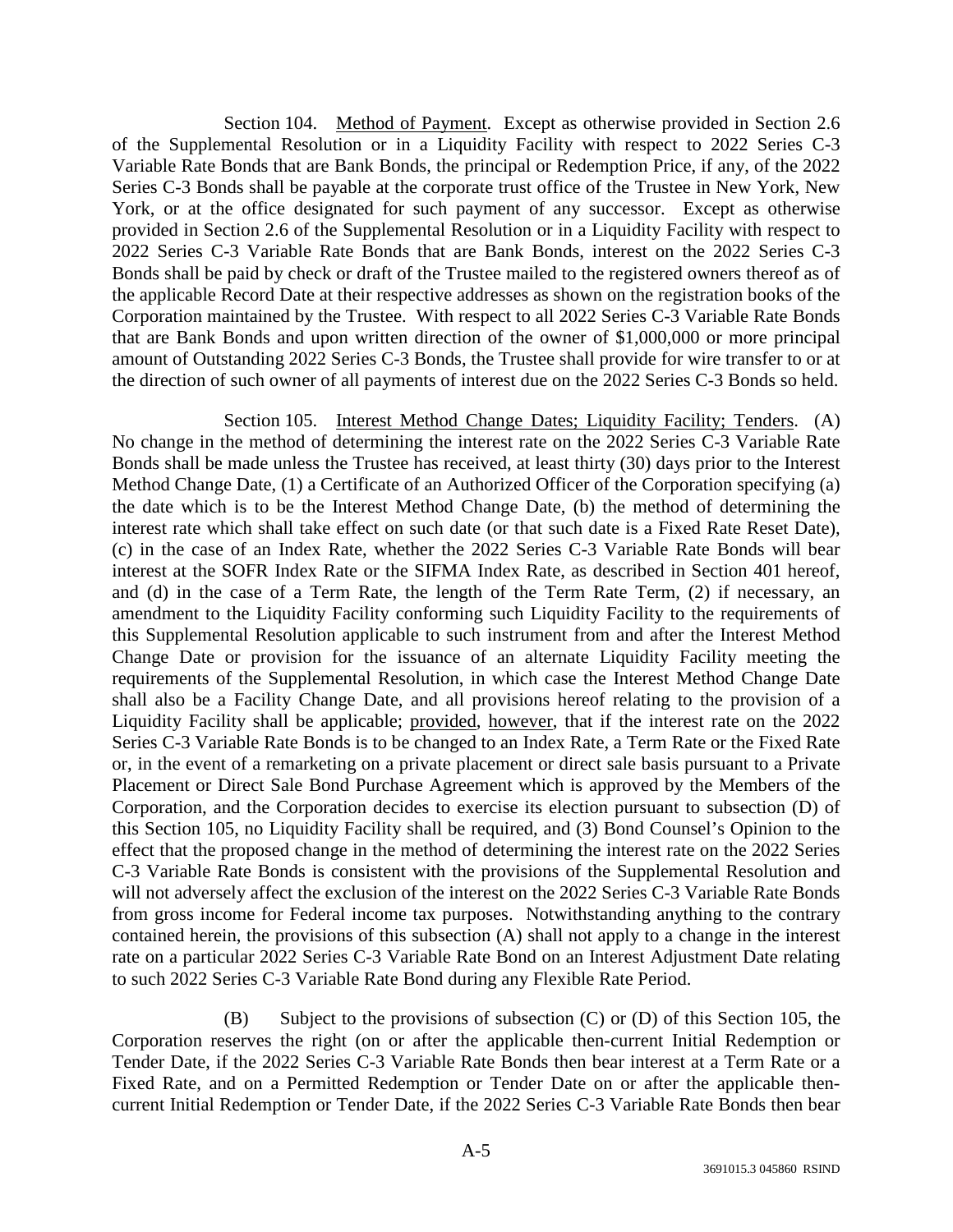interest at an Index Rate) to make provision for or cause the replacement of any Liquidity Facility with respect to the 2022 Series C-3 Variable Rate Bonds; provided, however, that during any Daily Rate Period, Weekly Rate Period or Flexible Rate Period (except in the event of a remarketing on a private placement or direct sale basis pursuant to a Private Placement or Direct Sale Bond Purchase Agreement which is approved by the Members of the Corporation), a Liquidity Facility must be in effect with respect to the 2022 Series C-3 Variable Rate Bonds, and during an Index Rate Period, a Term Rate Period or the Fixed Rate Period, or in the event of a remarketing on a private placement or direct sale basis pursuant to a Private Placement or Direct Sale Bond Purchase Agreement which is approved by the Members of the Corporation, only, the Corporation may elect to provide no Liquidity Facility. In addition, while the 2022 Series C-3 Variable Rate Bonds bear interest at a Daily Rate, Weekly Rate or Flexible Rate, the 2022 Series C-3 Variable Rate Bonds shall be the subject of a Remarketing Agreement and Tender Agent Agreement. On and after the date that the 2022 Series C-3 Variable Rate Bonds are remarketed to bear interest at an Index Rate, a Term Rate or a Fixed Rate, the 2022 Series C-3 Variable Rate Bonds may be the subject of a Remarketing Agreement and a Tender Agent Agreement, as determined by the Corporation.

(C) The Corporation may not exercise its right to make provision for a Liquidity Facility or cause the replacement of any Liquidity Facility, unless the Corporation has provided the Trustee with the following: (1) a Bond Counsel's Opinion to the effect that the proposed Liquidity Facility meets the requirements of the Supplemental Resolution and will not adversely affect the exclusion of interest on the 2022 Series C-3 Variable Rate Bonds from gross income for Federal income tax purposes, and (2) an opinion of counsel to the obligor under such Liquidity Facility, addressed to the Trustee, stating that such Liquidity Facility constitutes a legal, valid and binding obligation of such obligor and is enforceable in accordance with its terms (except as enforceability thereof may be limited by applicable laws for the relief of debtors and by general principles of equity which permit the exercise of judicial discretion).

(D) The Corporation may elect to provide no Liquidity Facility during an Index Rate Period, a Term Rate Period or a Fixed Rate Period or, in the event of a remarketing on a private placement or direct sale basis pursuant to a Private Placement or Direct Sale Bond Purchase Agreement which is approved by the Members of the Corporation, at any time, if the Corporation provides to the Trustee evidence satisfactory to the Trustee that the 2022 Series C-3 Variable Rate Bonds will continue to be rated in a category not lower than the "A" category by the national rating agency or agencies then rating the 2022 Series C-3 Variable Rate Bonds, or that the 2022 Series C-3 Variable Rate Bonds as thus secured are secured on a basis comparable to that of other obligations of the Corporation then being offered in the public markets by the Corporation; provided, however, that no rating shall be required in the event of a remarketing on a private placement or direct sale basis pursuant to a Private Placement or Direct Sale Bond Purchase Agreement which is approved by the Members of the Corporation.

(E) No Interest Method Change Date or Facility Change Date described in clause (i) of the definition thereof shall occur unless the Trustee has received an opinion of Bond Counsel, dated as of the Change Date, to the effect that the change is consistent with the provisions of this Supplemental Resolution and will not adversely affect the exclusion of the interest on the 2022 Series C-3 Variable Rate Bonds from gross income for Federal income tax purposes. Notwithstanding anything to the contrary contained herein, the provisions of this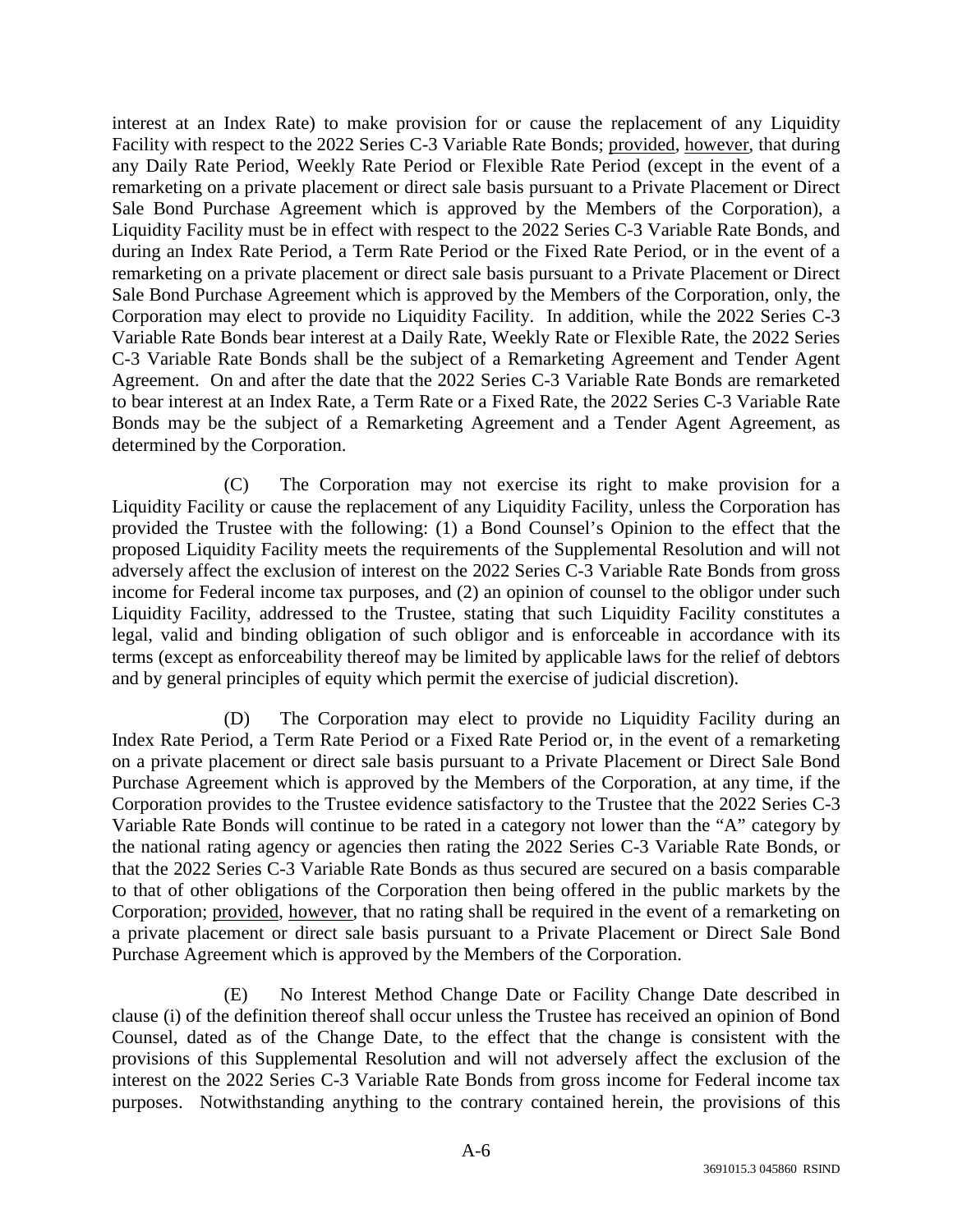subsection (E) shall not apply to a change in the interest rate on a particular 2022 Series C-3 Variable Rate Bond on an Interest Adjustment Date relating to such 2022 Series C-3 Variable Rate Bond during any Flexible Rate Period.

(F) The Corporation may establish, as a Discretionary Tender Date or Interest Method Change Date for all or a portion of any 2022 Series C-3 Variable Rate Bond, a date that is prior to the then-current Initial Redemption or Tender Date for such 2022 Series C-3 Variable Rate Bond, but only if the aggregate principal amount of all 2022 Series C-3 Variable Rate Bonds for which such date is established as a Discretionary Tender Date, or Interest Method Change Date, or both, is less than or equal to the aggregate principal amount of 2022 Series C-3 Variable Rate Bonds that the Corporation (but for this Section 105(F)) would be entitled to redeem on such date pursuant to Section 103(C) of this Appendix A from, or by reason of receipt of, a permitted source referred to in said Section 103(C) but has not theretofore so redeemed, and the amount of 2022 Series C-3 Variable Rate Bonds which the Corporation is so entitled to redeem shall be reduced by the aggregate principal amount, if any, of 2022 Series C-3 Variable Rate Bonds as to which a Discretionary Tender Date or Interest Method Change Date is so established (and not thereafter cancelled pursuant to Section 105(G)(1) below).

(G) (1) If (a) a notice of an Interest Method Change Date with respect to any 2022 Series C-3 Variable Rate Bonds has been given in accordance with Section 801 of this Appendix A and (b) any of the conditions precedent to an Interest Method Change Date set forth in this Section 105 have not been satisfied or the Corporation delivers notice to the Trustee that the Interest Method Change Date shall be cancelled, then, (i) the new method of determining the interest rate on such 2022 Series C-3 Variable Rate Bonds shall not take effect, (ii) the method of determining the interest rate on such 2022 Series C-3 Variable Rate Bonds shall remain unchanged on the proposed Interest Method Change Date, without any further action by any party, and (iii) the Interest Method Change Date shall be cancelled, and the Trustee shall promptly deliver or mail by first-class mail, postage prepaid, to the owner of each such 2022 Series C-3 Variable Rate Bond at the address shown on the registration books of the Corporation, a notice stating that the change shall not occur and the reasons therefor and that the mandatory tender has been cancelled. If (a) a notice of a Discretionary Tender Date with respect to any 2022 Series C-3 Variable Rate Bonds has been given in accordance with Section 801 of this Appendix A and (b) the Corporation delivers notice to the Trustee that the Discretionary Tender Date shall be cancelled, then the Discretionary Tender Date shall be cancelled and the Trustee shall promptly deliver or mail by first-class mail, postage prepaid, to the owner of each such 2022 Series C-3 Variable Rate Bond at the address shown on the registration books of the Corporation, a notice stating that the mandatory tender has been cancelled.

(2) If (a) a notice of a Facility Change Date has been given in accordance with Section 801 of this Appendix A and (b) any of the conditions precedent to a Facility Change Date set forth in this Section 105 have not been satisfied or the Corporation delivers notice to the Trustee that the Facility Change Date shall be cancelled, then, the Change Date shall be cancelled unless the prior Liquidity Facility is expiring within sixty (60) days after the Change Date. The Trustee shall promptly deliver or mail by first class mail, postage prepaid, to the owner of each 2022 Series C-3 Variable Rate Bond at the address shown on the registration books of the Corporation, a notice stating that the change shall not occur and the reasons therefor and that the mandatory tender has been cancelled.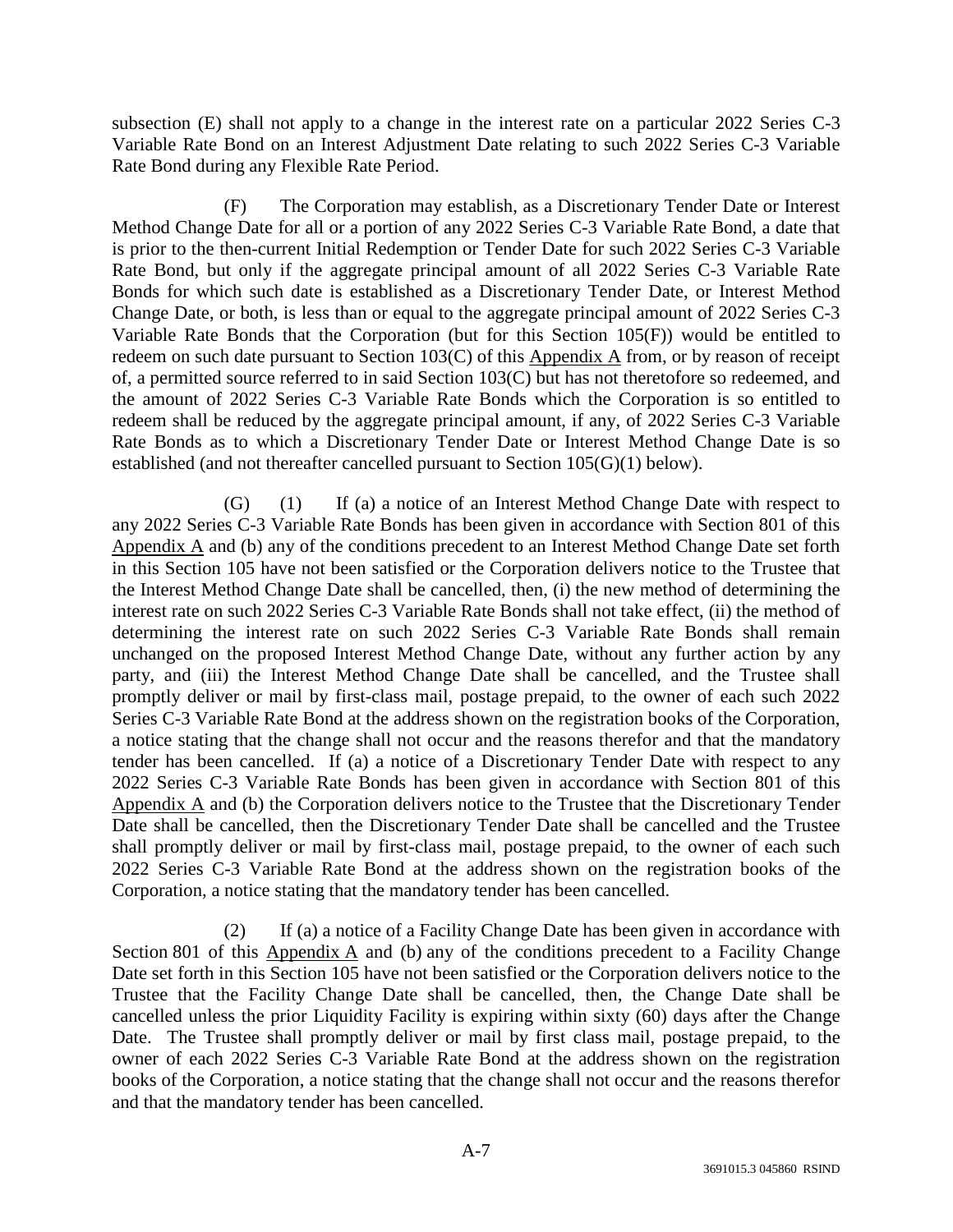#### CHAPTER 2

## PROVISIONS OF 2022 SERIES C-3 VARIABLE RATE BONDS DURING DAILY RATE **PERIOD**

Section 201. Interest Rate Determination. (A) Whenever in this Chapter 2 there is reference to "2022 Series C-3 Variable Rate Bonds" or a "Daily Rate Period," such reference shall relate to any Group of 2022 Series C-3 Variable Rate Bonds that bear a Daily Rate. At such time (on or after the applicable then-current Initial Redemption or Tender Date, if the 2022 Series C-3 Variable Rate Bonds then bear interest at a Term Rate or a Fixed Rate, and on a Permitted Redemption or Tender Date on or after the applicable then-current Initial Redemption or Tender Date, if the 2022 Series C-3 Variable Rate Bonds then bear interest at an Index Rate, all subject to Section 105(F) of this Appendix A) as shall be designated by the Corporation for a change of the method of determining the interest rate on the 2022 Series C-3 Variable Rate Bonds to the Daily Rate until the earlier of the next succeeding Interest Method Change Date or the final maturity or redemption in whole of the 2022 Series C-3 Variable Rate Bonds, the 2022 Series C-3 Variable Rate Bonds shall bear interest at the Daily Rate determined in accordance with this Section 201.

(B) During any Daily Rate Period, the 2022 Series C-3 Variable Rate Bonds shall bear interest at the Daily Rate. The Daily Rate shall be determined as follows; provided, however, that in the event of a remarketing on a private placement or direct sale basis, the Daily Rate shall be the rate for the 2022 Series C-3 Variable Rate Bonds determined by an Authorized Officer and set forth in a Certificate delivered to the Trustee on the date of remarketing pursuant to the Private Placement or Direct Sale Bond Purchase Agreement. The Daily Rate shall be the lowest interest rate, not exceeding the Maximum Rate, which, as of the date of determination and under prevailing market conditions, would result as nearly as practicable in the market price for the 2022 Series C-3 Variable Rate Bonds during a Daily Rate Term being one hundred percent (100%) of the principal amount thereof. The Remarketing Agent or the Corporation, as the case may be, shall determine the Daily Rate not later than 10:00 a.m., New York City time, on the Business Day of the commencement of the Daily Rate Term to which it relates. The Remarketing Agent or the Corporation, as the case may be, shall immediately give notice of the determination of any Daily Rate pursuant to this Section 201 to the Corporation, if applicable, the Trustee, the Tender Agent and the Liquidity Provider, by telecopy or other similar means of electronic communication or by such other method of communication as shall be mutually agreed upon by the Remarketing Agent or the Corporation, as the case may be, and the recipients of such notice.

(C) On the Business Day immediately following the establishment of a Daily Rate Period for the 2022 Series C-3 Variable Rate Bonds, the Trustee shall deliver or mail by first-class mail, postage prepaid or by facsimile transmission or other similar electronic means, to the owner of each 2022 Series C-3 Variable Rate Bond at the address shown on the registration books of the Corporation, a notice stating that from and after the effective date of such Daily Rate Period the 2022 Series C-3 Variable Rate Bonds will bear interest at the Daily Rate for the duration of the applicable Daily Rate Period. Such notice shall further specify the name, address and telephone number of the person or persons from whom information with respect to the Daily Rate for each succeeding Daily Rate Term may be obtained.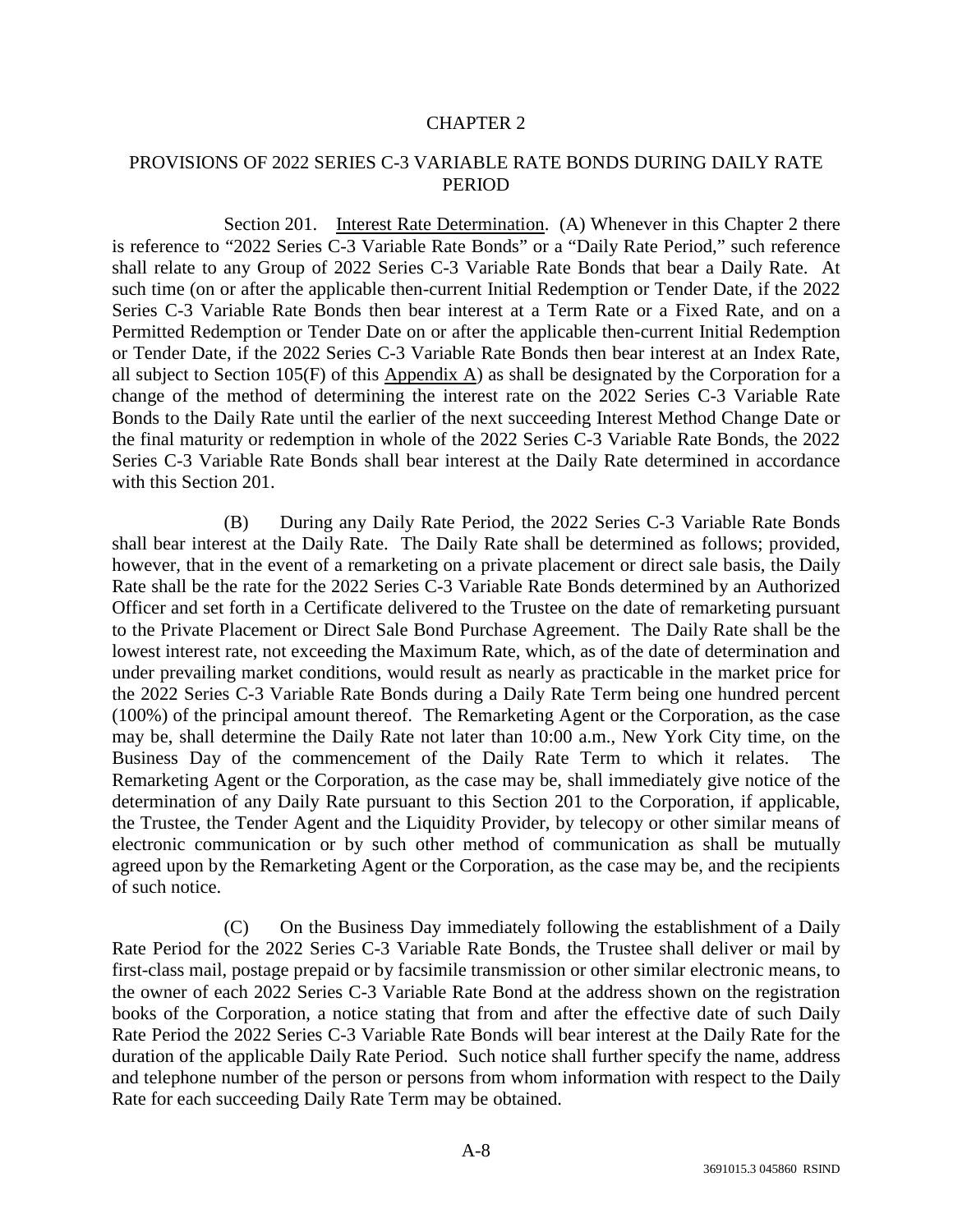(D) Unless an Interest Method Change Date occurs, a new Daily Rate Term shall automatically commence on the day after the termination of the current Daily Rate Term.

(E) If for any reason the position of Remarketing Agent is vacant or the Remarketing Agent or the Corporation, as the case may be, fails in the performance of its duty to determine the Daily Rate for any Daily Rate Term or the Daily Rate is held to be invalid or unenforceable by a court of law, as set forth in a written notice from the Corporation to the Trustee, the Daily Rate for such Daily Rate Term shall be determined by the Trustee and shall be (i) if a Liquidity Facility is in effect, one hundred ten percent (110%) of the most recent The Securities Industry and Financial Markets Association Municipal Swap Index published in *The Bond Buyer* or otherwise made available to the Trustee or (ii) if a Liquidity Facility is not in effect, the Maximum Rate.

(F) Any determination of any interest rate pursuant to this Section 201 shall be conclusive and binding upon the Trustee, the Tender Agent, the Remarketing Agent, the Corporation, the Liquidity Provider, and the owners of the 2022 Series C-3 Variable Rate Bonds.

Section 202. Purchase Provisions. During any Daily Rate Period, the 2022 Series C-3 Variable Rate Bonds shall contain the Mandatory Purchase Provision and the Demand Purchase Option.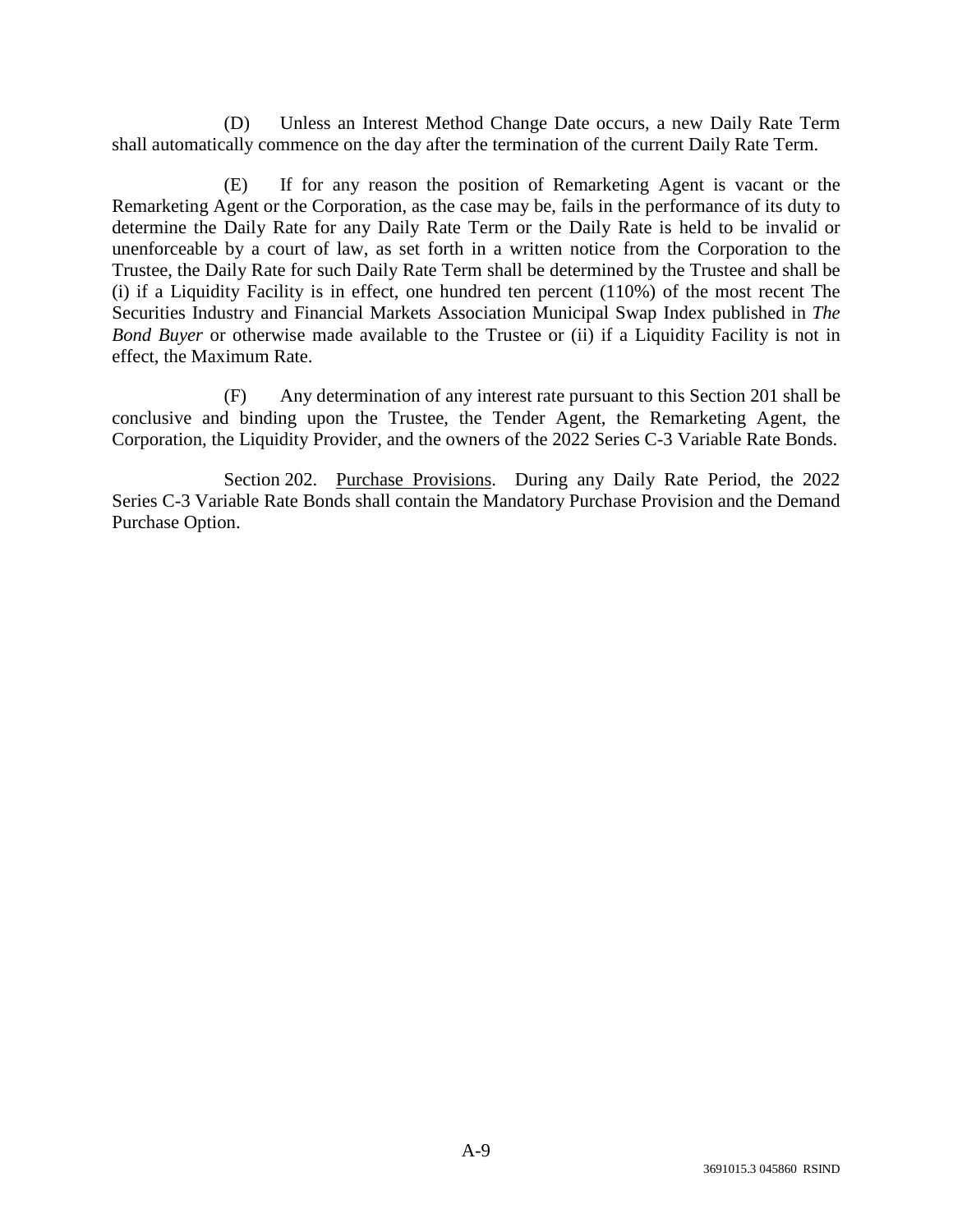#### CHAPTER 3

## PROVISIONS OF 2022 SERIES C-3 VARIABLE RATE BONDS DURING WEEKLY RATE **PERIOD**

Section 301. Interest Rate Determination. (A) Whenever in this Chapter 3 there is reference to "2022 Series C-3 Variable Rate Bonds" or a "Weekly Rate Period," such reference shall relate to any Group of 2022 Series C-3 Variable Rate Bonds that bear a Weekly Rate. From the date of initial issuance and delivery of the 2022 Series C-3 Variable Rate Bonds of a Group and at such time (on or after the applicable then-current Initial Redemption or Tender Date, if the 2022 Series C-3 Variable Rate Bonds then bear interest at a Term Rate or a Fixed Rate, and on a Permitted Redemption or Tender Date on or after the applicable then-current Initial Redemption or Tender Date, if the 2022 Series C-3 Variable Rate Bonds then bear interest at an Index Rate, all subject to Section 105(F) of this Appendix A) as shall be designated by the Corporation for a change of the method of determining the interest rate on the 2022 Series C-3 Variable Rate Bonds to the Weekly Rate until the earlier of the next succeeding Interest Method Change Date or the final maturity or redemption in whole of the 2022 Series C-3 Variable Rate Bonds, the 2022 Series C-3 Variable Rate Bonds shall bear interest at the Weekly Rate determined in accordance with this Section 301.

(B) During any Weekly Rate Period, the 2022 Series C-3 Variable Rate Bonds shall bear interest at the Weekly Rate. The Weekly Rate shall be determined as follows; provided, however, that in the event of a remarketing on a private placement or direct sale basis, the Weekly Rate shall be the rate for the 2022 Series C-3 Variable Rate Bonds determined by an Authorized Officer and set forth in a Certificate delivered to the Trustee on the date of remarketing pursuant to the Private Placement or Direct Sale Bond Purchase Agreement. The Weekly Rate shall be the lowest interest rate, not exceeding the Maximum Rate, which, as of the date of determination and under prevailing market conditions, would result as nearly as practicable in the market price for the 2022 Series C-3 Variable Rate Bonds on the Weekly Effective Rate Date being one hundred percent (100%) of the principal amount thereof. The Remarketing Agent or the Corporation, as the case may be, shall determine the Weekly Rate not later than 4:00 p.m., New York City time, on day immediately preceding the Weekly Effective Rate Date for each Weekly Rate Term; provided, however, that the Weekly Rate from the date of initial issuance and delivery of the 2022 Series C-3 Bonds to but not including [June 23], 2022 shall be the rate for the 2022 Series C-3 Bonds determined by the Corporation and set forth in a Certificate delivered to the Trustee on the date of such issuance and delivery. The Remarketing Agent or the Corporation, as the case may be, shall immediately give notice of the determination of any Weekly Rate pursuant to this Section 301 to the Corporation, if applicable, the Trustee, the Tender Agent and the Liquidity Provider, by telecopy or other similar means of electronic communication or by such other method of communication as shall be mutually agreed upon by the Remarketing Agent or the Corporation, as the case may be, and the recipients of such notice.

(C) On the Business Day immediately following (i) the issuance and delivery of the 2022 Series C-3 Bonds, and (ii) the establishment of any subsequent Weekly Rate Period for the 2022 Series C-3 Variable Rate Bonds, the Trustee shall deliver or mail by first-class mail, postage prepaid or by facsimile transmission or other similar electronic means, to the owner of each 2022 Series C-3 Variable Rate Bond at the address shown on the registration books of the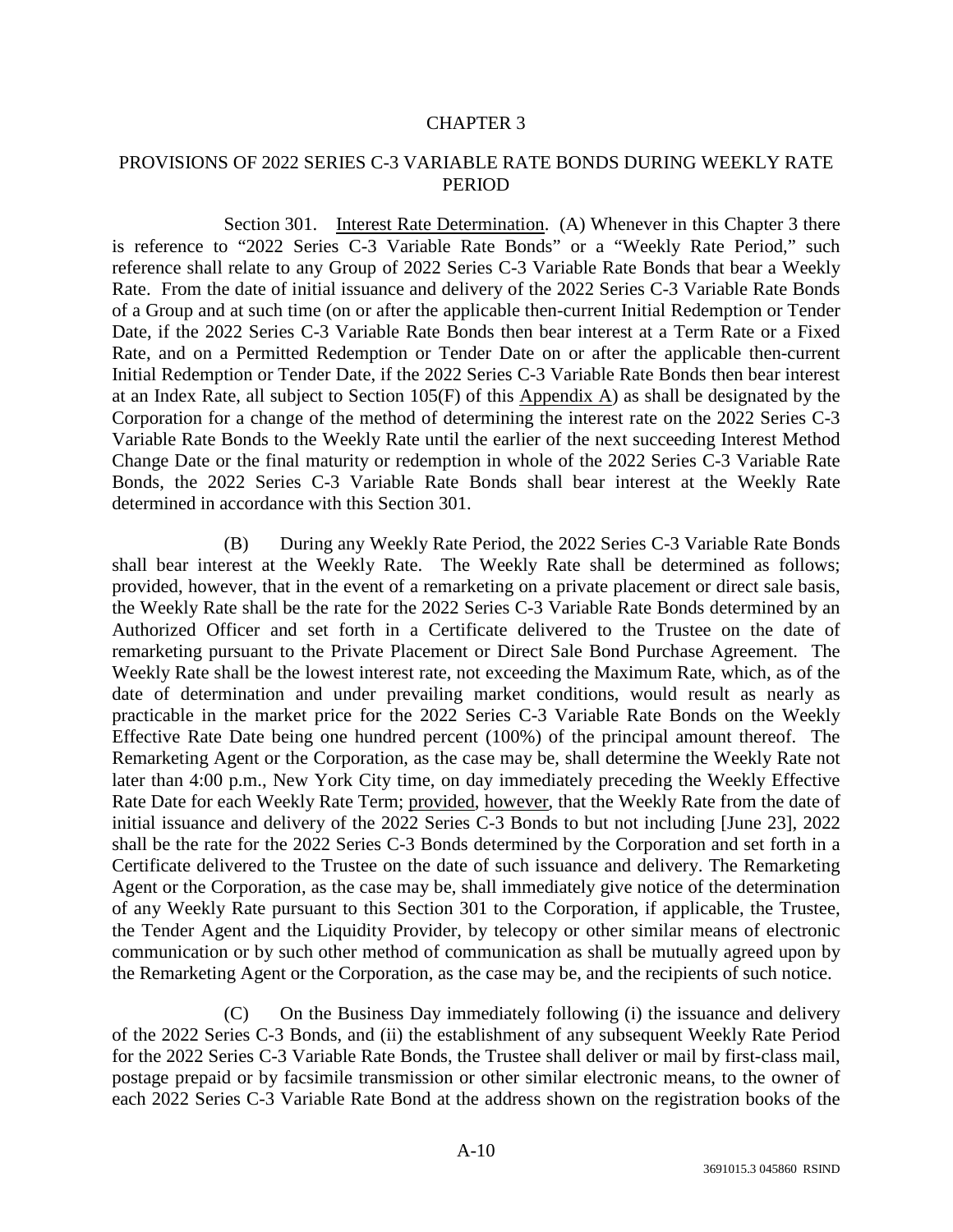Corporation, a notice stating the Weekly Rate to be borne by the 2022 Series C-3 Variable Rate Bonds, and that from and after the Weekly Effective Rate Date the 2022 Series C-3 Variable Rate Bonds will bear interest at the Weekly Rate for the duration of the applicable Weekly Rate Period. Such notice shall further specify the name, address and telephone number of the person or persons from whom information with respect to the Weekly Rate for each succeeding Weekly Rate Term may be obtained.

(D) Unless an Interest Method Change Date occurs, a new Weekly Rate Term shall automatically commence on the day after the termination of the current Weekly Rate Term.

(E) If for any reason the position of Remarketing Agent is vacant or the Remarketing Agent or the Corporation, as the case may be, fails in the performance of its duty to determine the Weekly Rate for any Weekly Rate Term or the Weekly Rate is held to be invalid or unenforceable by a court of law, as set forth in a written notice from the Corporation to the Trustee, the Weekly Rate for such Weekly Rate Term shall be determined by the Trustee and shall be (i) if a Liquidity Facility is in effect, one hundred ten percent (110%) of the most recent The Securities Industry and Financial Markets Association Municipal Swap Index published in *The Bond Buyer* or otherwise made available to the Trustee or (ii) if a Liquidity Facility is not in effect, the Maximum Rate.

(F) Any determination of any interest rate pursuant to this Section 301 shall be conclusive and binding upon the Trustee, the Tender Agent, the Remarketing Agent, the Corporation, the Liquidity Provider, and the owners of the 2022 Series C-3 Variable Rate Bonds.

Section 302. Purchase Provisions. During any Weekly Rate Period, the 2022 Series C-3 Variable Rate Bonds shall contain the Mandatory Purchase Provision and the Demand Purchase Option.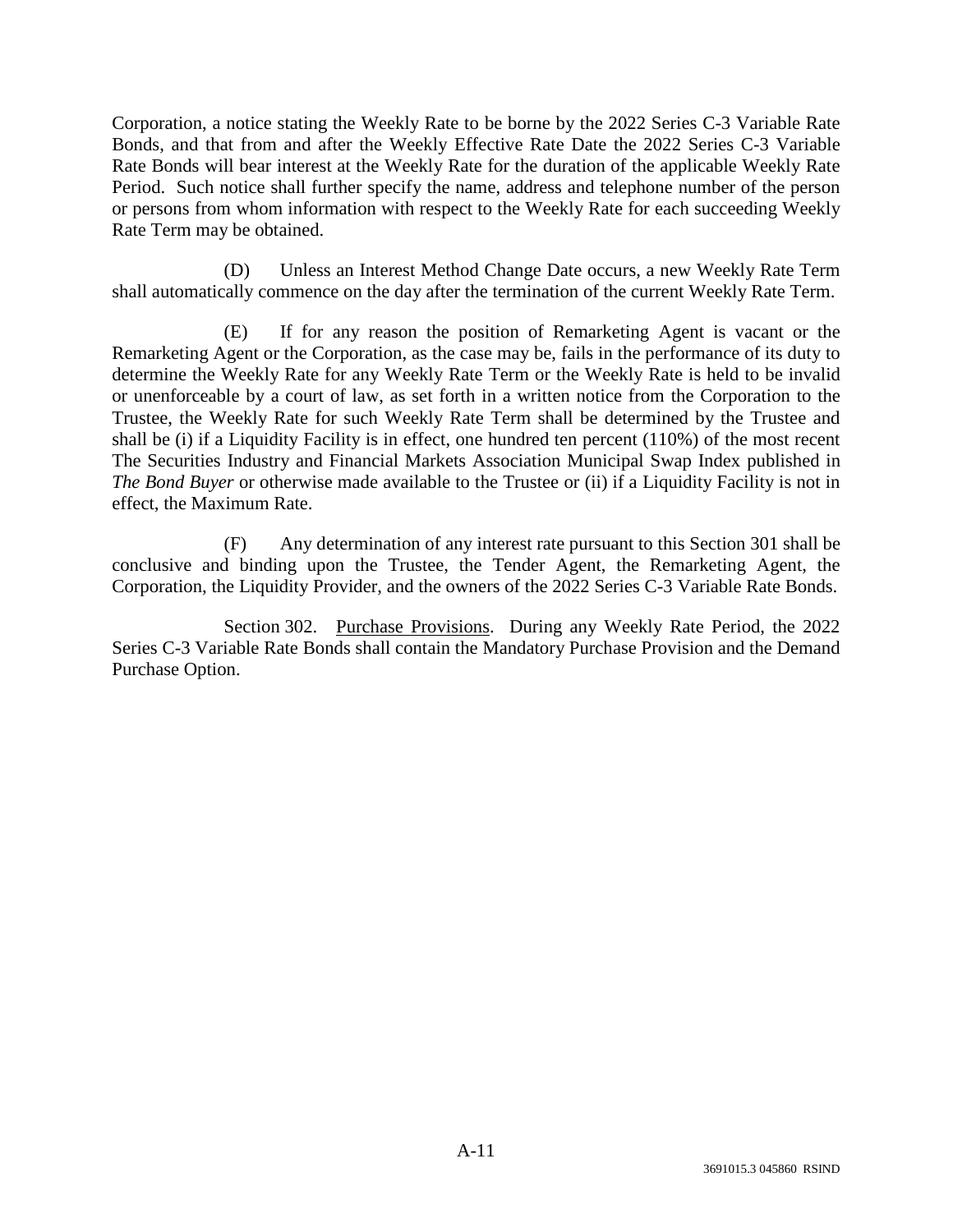## CHAPTER 4

# PROVISIONS OF 2022 SERIES C-3 VARIABLE RATE BONDS DURING INDEX RATE PERIOD

Section 401. Interest Rate Provisions. (A) Whenever in this Chapter 4 there is reference to "2022 Series C-3 Variable Rate Bonds" or an "Index Rate Period," such reference shall relate to any Group of 2022 Series C-3 Variable Rate Bonds that bear an Index Rate. At such time (on or after the applicable then-current Initial Redemption or Tender Date, if the 2022 Series C-3 Variable Rate Bonds then bear interest at a Term Rate or a Fixed Rate, and on a Permitted Redemption or Tender Date for such Group on or after the applicable then-current Initial Redemption or Tender Date, if the 2022 Series C-3 Variable Rate Bonds then bear interest at an Index Rate, all subject to Section  $105(F)$  of this Appendix A) as shall be designated by the Corporation for a change of the method of determining the interest rate on the 2022 Series C-3 Variable Rate Bonds of such Group to the Index Rate (or from the SOFR Index Rate to the SIFMA Index Rate, or from the SIFMA Index Rate to the SOFR Index Rate) until the earlier of the next Interest Method Change Date or the final maturity or redemption in whole of the 2022 Series C-3 Variable Rate Bonds of such Group, the 2022 Series C-3 Variable Rate Bonds of such Group shall bear interest at the Index Rate determined in accordance with this Section 401.

(B) For the purposes of this Chapter 4, the following words and terms shall have the following meanings:

"Indexing Agent" shall mean the Trustee.

"SIFMA" shall mean the Securities Industry and Financial Markets Association (formerly The Bond Market Association), and any successor thereto.

"SIFMA Index Rate" shall mean the rate of interest determined by the Indexing Agent on the Wednesday of each week (or, if such day is not a Business Day, the immediately preceding Business Day) after 4:00 p.m., New York City time, for the period commencing on the immediately succeeding Thursday through and including the following Wednesday equal to the seven-day high grade market index of tax-exempt variable rate demand obligations, as produced by Municipal Market Data and published or made available by SIFMA or any person acting in cooperation with or under the sponsorship of SIFMA (but in any event, not less than 0%), plus the Spread; provided*,* however, that in no event shall the SIFMA Index Rate exceed the Maximum Rate.

"SOFR" means, with respect to any SOFR Reference Date, the Secured Overnight Financing Rate for such SOFR Reference Date that is posted on the Federal Reserve's Website; provided, however that if the Secured Overnight Financing Rate for such SOFR Reference Date is not posted on the Federal Reserve's Website, then the Trustee shall use the Secured Overnight Financing Rate for the last U.S. Government Securities Business Day preceding such SOFR Reference Date for which the Secured Overnight Financing Rate was published on the Federal Reserve's Website.

"SOFR Index Rate" shall mean the rate of interest (rounded to the nearest ten thousandth of one percent, with five hundred thousandths being rounded upward) determined on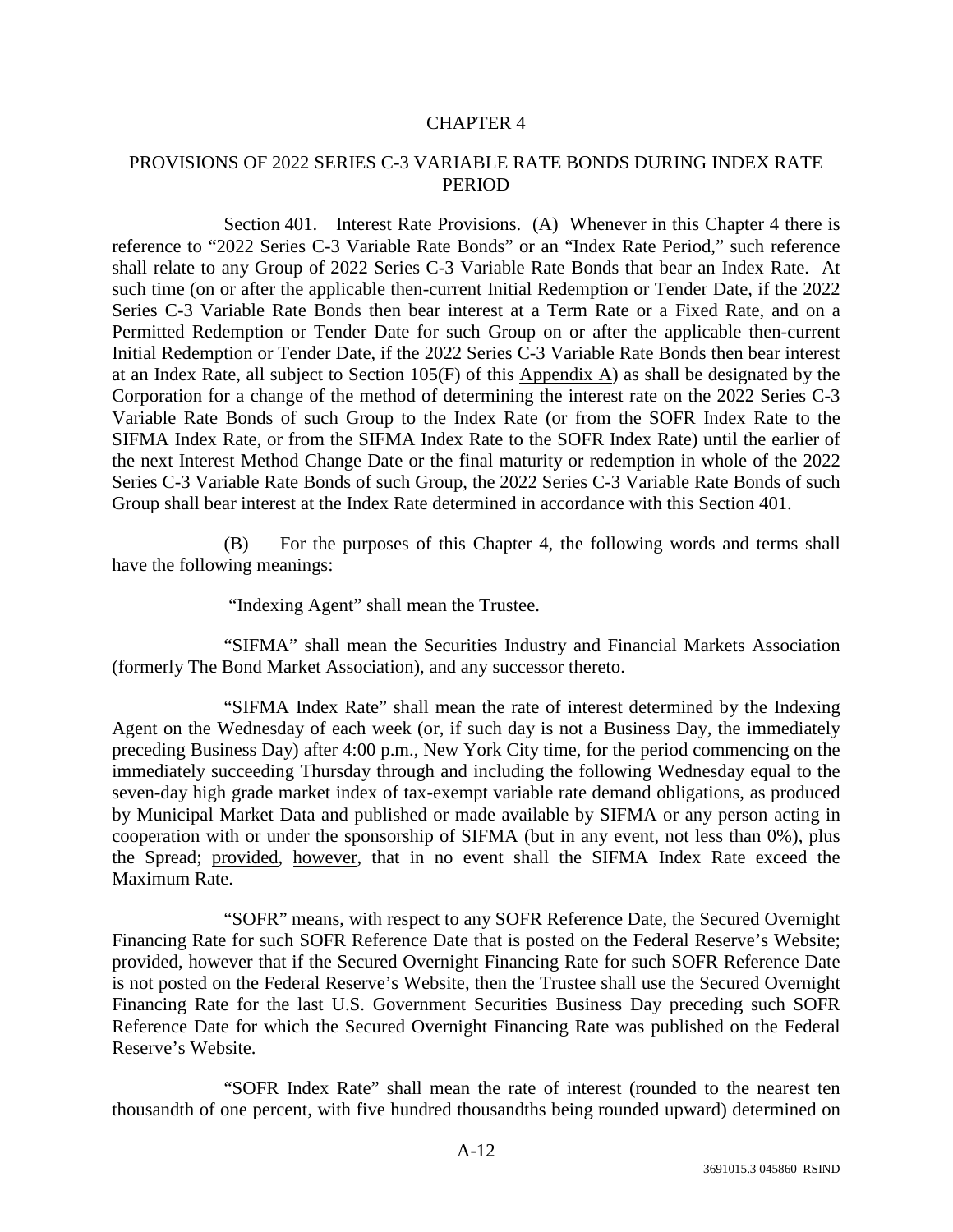each SOFR Reset Date by the Indexing Agent for the period commencing on such SOFR Reset Date to but not including the next succeeding SOFR Reset Date, which is equal to seventy percent (70%) of SOFR for the SOFR Reference Date for such SOFR Reset Date (but in any event, not less than 0%), plus the Spread; provided, however, that in no event shall the SOFR Index Rate exceed the Maximum Rate.

"SOFR Reference Date" means, with respect to any SOFR Reset Date, the second U.S. Government Securities Business Day next preceding such SOFR Reset Date.

"SOFR Reset Date" means each U.S. Government Securities Business Day.

"Spread" shall mean, with respect to an Index Rate Period commencing on an Interest Method Change Date, the percentage per annum determined by the Remarketing Agent (or in the event of a remarketing on a private placement or direct sale basis, the Corporation) on such Interest Method Change Date and set forth in a Certificate delivered to the Trustee on such Interest Method Change Date that would cause the SOFR Index Rate or the SIFMA Index Rate, as applicable, to equal the lowest interest rate, not exceeding the Maximum Rate, which would result as nearly as practicable in the market price for the 2022 Series C-3 Variable Rate Bonds as of the date of determination of the SOFR Index Rate or the SIFMA Index Rate, as applicable, and under prevailing market conditions, being one hundred percent (100%) of the principal amount thereof.

"U.S. Government Securities Business Day" means any day except for a Saturday, Sunday or a day on which the Securities Industry and Financial Markets Association recommends that the fixed income departments of its members be closed for the entire day for purposes of trading in U.S. Government Securities.

(C) During an Index Rate Period commencing on an Interest Method Change Date, the 2022 Series C-3 Variable Rate Bonds shall bear interest at the SOFR Index Rate or the SIFMA Index Rate, as determined by an Authorized Officer of the Corporation on the applicable Interest Method Change Date and set forth in a Certificate delivered to the Trustee on such Interest Method Change Date. The SOFR Index Rate or the SIFMA Index Rate, as the case may be, shall be established in accordance with the applicable provisions of subsection (B) of this Section 401.

(D) During any Index Rate Period, interest on a 2022 Series C-3 Variable Rate Bond shall be payable on the first Business Day of each calendar month, on any Change Date with respect thereto and on the final maturity date of such 2022 Series C-3 Variable Rate Bond. Interest on 2022 Series C-3 Variable Rate Bonds bearing interest at the SOFR Index Rate shall be computed on the basis of a 360-day year, for the actual number of days elapsed. Interest on 2022 Series C-3 Variable Rate Bonds bearing interest at the SIFMA Index Rate shall be computed on the basis of a 365 or 366-day year, for the actual number of days elapsed.

(E) If for any reason the Index Rate established in the manner specified in this Section 401 is held to be invalid or unenforceable by a court of law, as set forth in a written notice from the Corporation to the Indexing Agent and the Trustee, or if the Indexing Agent fails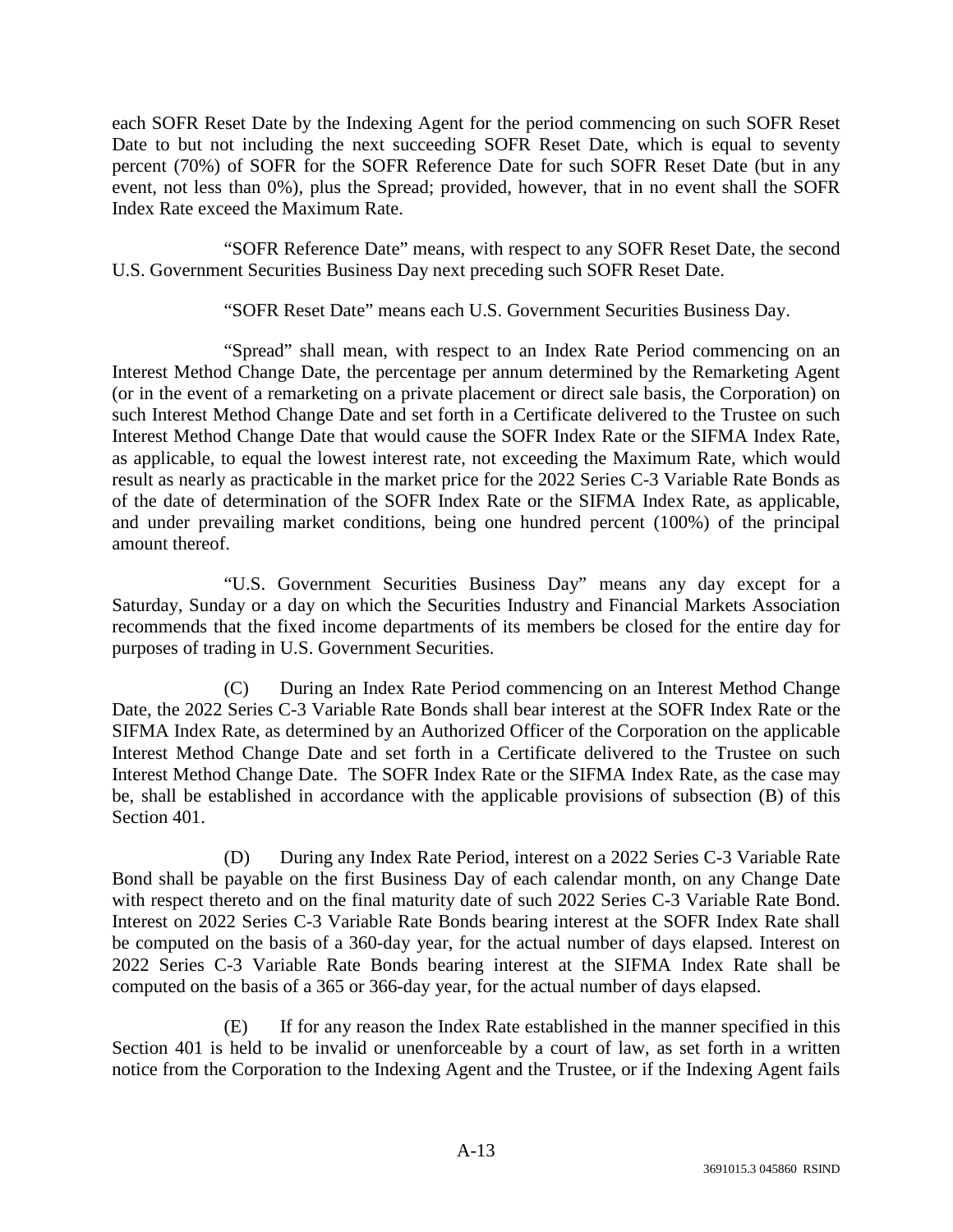in the performance of its duty to determine the Index Rate, the Index Rate shall be the interest rate in effect on the preceding day.

(F) No later than (i) 4:00 p.m., New York City time, on the date of such determination (except in the case of the SIFMA Index Rate) and (ii) 12:00 p.m., New York City time, on Thursday of each week (or, if such day is not a Business Day, the next succeeding Business Day) (in the case of the SIFMA Index Rate), the Indexing Agent shall give notice of the Index Rate for the 2022 Series C-3 Variable Rate Bonds to the Corporation, the Trustee, the Tender Agent (if any) and the Remarketing Agent (if any), by telecopy or other similar means of electronic communication or by such other method of communication as shall be mutually agreed upon by the Trustee and the recipients of such notice, and to each owner of the 2022 Series C-3 Variable Rate Bonds who has filed its name and address with the Trustee for such purpose.

(G) Any determination of any interest rate pursuant to this Section 401 shall be conclusive and binding upon the Corporation, any Tender Agent and any Remarketing Agent, and the owners of the 2022 Series C-3 Variable Rate Bonds.

Section 402. Purchase Provisions. During an Index Rate Period, the 2022 Series C-3 Variable Rate Bonds shall contain the Mandatory Purchase Provision.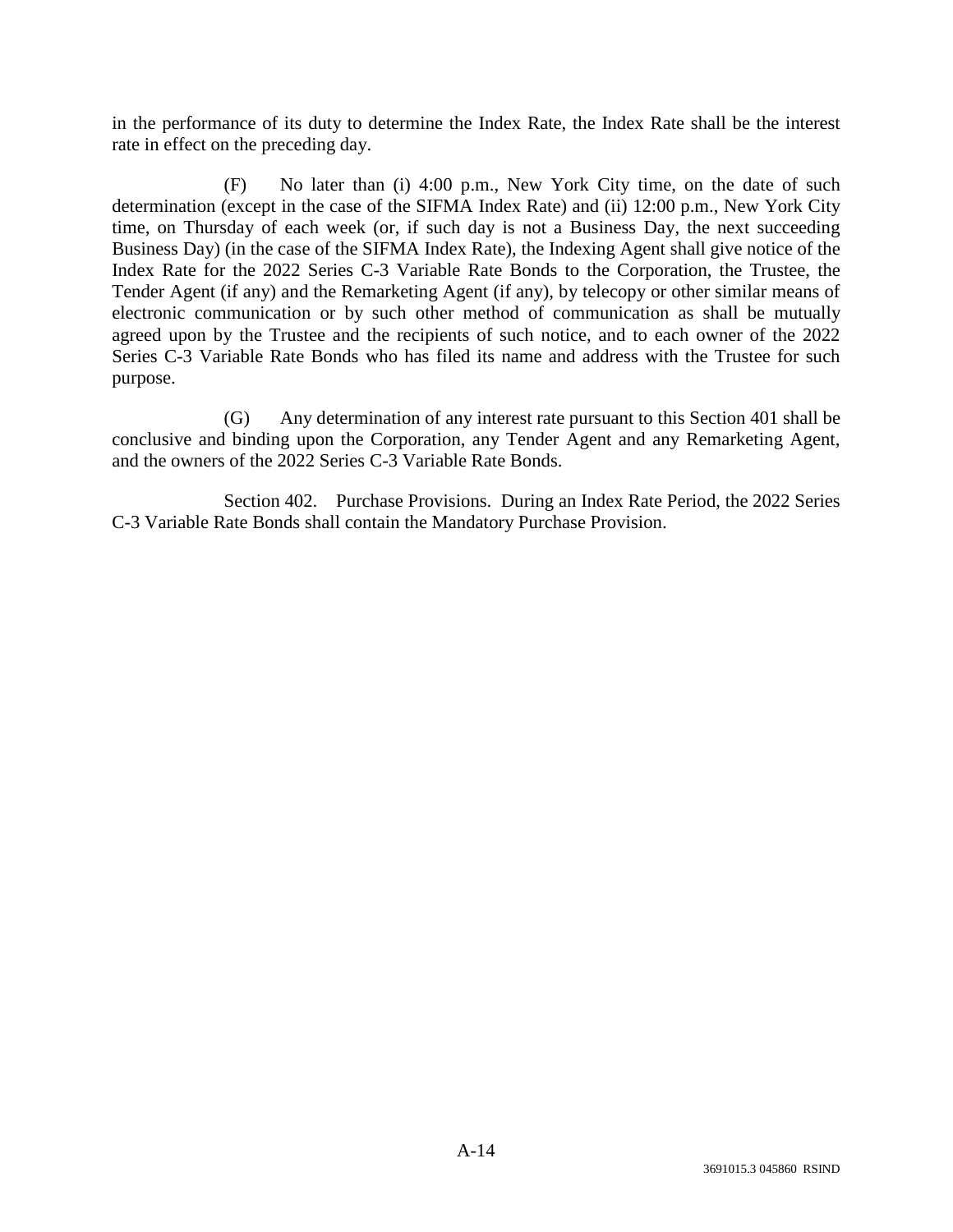#### CHAPTER 5

## PROVISIONS OF 2022 SERIES C-3 VARIABLE RATE BONDS DURING FLEXIBLE RATE **PERIOD**

Section 501. Interest Rate Provisions. (A) Whenever in this Chapter 5 there is reference to "2022 Series C-3 Variable Rate Bonds" or a "Flexible Rate Period," such reference shall relate to any Group of 2022 Series C-3 Variable Rate Bonds that bear a Flexible Rate. At such time (on or after the applicable then-current Initial Redemption or Tender Date, if the 2022 Series C-3 Variable Rate Bonds then bear interest at a Term Rate or a Fixed Rate, and on a Permitted Redemption or Tender Date on or after the applicable then-current Initial Redemption or Tender Date, if the 2022 Series C-3 Variable Rate Bonds then bear interest at an Index Rate, all subject to Section 105(F) of this Appendix A) as shall be designated by the Corporation for a change of the method of determining the interest rate on the 2022 Series C-3 Variable Rate Bonds to the Flexible Rate (the "Flexible Rate Start Date") until the earlier of the next Interest Method Change Date or the final maturity or redemption of the 2022 Series C-3 Variable Rate Bonds, each 2022 Series C-3 Variable Rate Bond shall bear interest at the Flexible Rate determined in accordance with this Section 501.

(B) During any Flexible Rate Period, each 2022 Series C-3 Variable Rate Bond shall bear interest at a Flexible Rate. The Flexible Rate with respect to any particular 2022 Series C-3 Variable Rate Bond shall be determined as follows; provided, however, that in the event of a remarketing on a private placement or direct sale basis, the Flexible Rate shall be the rate for the 2022 Series C-3 Variable Rate Bonds determined by an Authorized Officer and set forth in a Certificate delivered to the Trustee on the date of remarketing pursuant to the Private Placement or Direct Sale Bond Purchase Agreement. The Flexible Rate with respect to any particular 2022 Series C-3 Variable Rate Bond shall be the lowest interest rate, not exceeding the Maximum Rate, which, as of the date of determination and under prevailing market conditions, would result as nearly as practicable in the market price for such 2022 Series C-3 Variable Rate Bond on the Flexible Rate Start Date (or subsequent Interest Adjustment Date, as the case may be) being one hundred percent (100%) of the principal amount thereof given the applicable Flexible Rate Term for such 2022 Series C-3 Variable Rate Bond. The Remarketing Agent or the Corporation, as the case may be, shall determine the Flexible Rate not later than 1:00 p.m., New York City time, on the first Business Day of the Flexible Rate Term. The Flexible Rate shall be communicated immediately by the Remarketing Agent or the Corporation, as the case may be, by telex, telecopy or other similar electronic means of communication, or by telephone promptly followed by written notice mailed by electronic mail or first-class mail, postage prepaid, to the Trustee, the Liquidity Provider, the Tender Agent, and the Corporation, if applicable, such communication to be received not later than 1:00 p.m., New York City time, on the day such Flexible Rate is determined.

(C) Notice of each Flexible Rate shall be prepared by the Trustee for mailing by the Tender Agent, and shall be sent by the Tender Agent by first-class mail, postage prepaid, to each owner of 2022 Series C-3 Variable Rate Bonds, the Corporation, and the Liquidity Provider within seven (7) days after such Flexible Rate is determined pursuant to Section 501(B) above.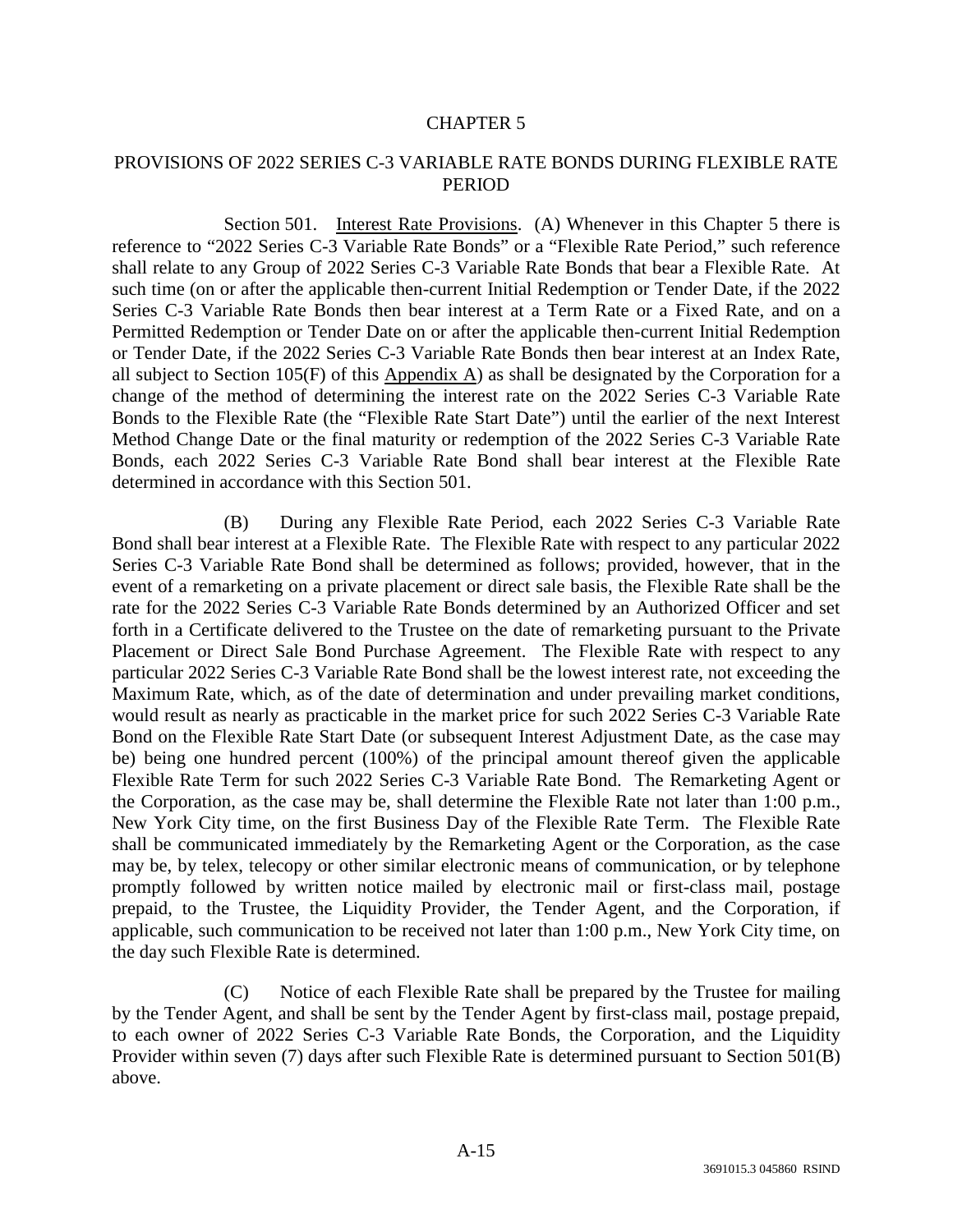(D) The Flexible Rate Term with respect to any particular 2022 Series C-3 Variable Rate Bond is the period commencing on the Flexible Rate Start Date and ending not more than 270 days thereafter, selected by the Corporation as the Flexible Rate Term with respect to such 2022 Series C-3 Variable Rate Bond; provided that any Flexible Rate Term selected in accordance with the provisions of Section 501(A) shall be selected such that the Interest Adjustment Date occurring on the day immediately following the last day of such Flexible Rate Term shall be a Business Day. Subsequent Flexible Rate Terms of up to 270 days, selected by the Corporation, shall commence on the day immediately following the end of the preceding Flexible Rate Term with respect to any particular 2022 Series C-3 Variable Rate Bond (each such day an "Interest Adjustment Date"), unless the interest rate on the 2022 Series C-3 Variable Rate Bonds shall be converted to a Daily Rate, Weekly Rate or Term Rate or to the Fixed Rate pursuant to the provisions of the Supplemental Resolution or the 2022 Series C-3 Variable Rate Bonds mature or are redeemed in whole on such date. Notwithstanding the foregoing, the Corporation may not select a Flexible Rate Term for a particular 2022 Series C-3 Variable Rate Bond longer than the time remaining to the earlier of (i) the remaining term of the Liquidity Facility and (ii) the final maturity of the 2022 Series C-3 Variable Rate Bonds.

(E) If for any reason the position of Remarketing Agent is vacant or if the Remarketing Agent or the Corporation, as the case may be, fails in the performance of its duty to determine the Flexible Rate for any Flexible Rate Term or the Flexible Rate is held to be invalid or unenforceable by a court of law, as set forth in a written notice from the Corporation to the Trustee, such Flexible Rate Term shall convert to a one (1) day period. The Flexible Rate for such Flexible Rate Term shall be determined by the Trustee and shall be (i) if a Liquidity Facility is in effect, one hundred ten percent (110%) of the most recent The Securities Industry and Financial Markets Association Municipal Swap Index published in *The Bond Buyer* or otherwise made available to the Trustee or (ii) if a Liquidity Facility is not in effect, the Maximum Rate.

(F) Any determination of any interest rate pursuant to this Section 501 shall be conclusive and binding upon the Trustee, the Tender Agent, the Remarketing Agent, the Corporation, the Liquidity Provider, and the owners of the 2022 Series C-3 Variable Rate Bonds.

Section 502. Purchase Provisions. During any Flexible Rate Period, the 2022 Series C-3 Variable Rate Bonds shall contain the Mandatory Purchase Provision.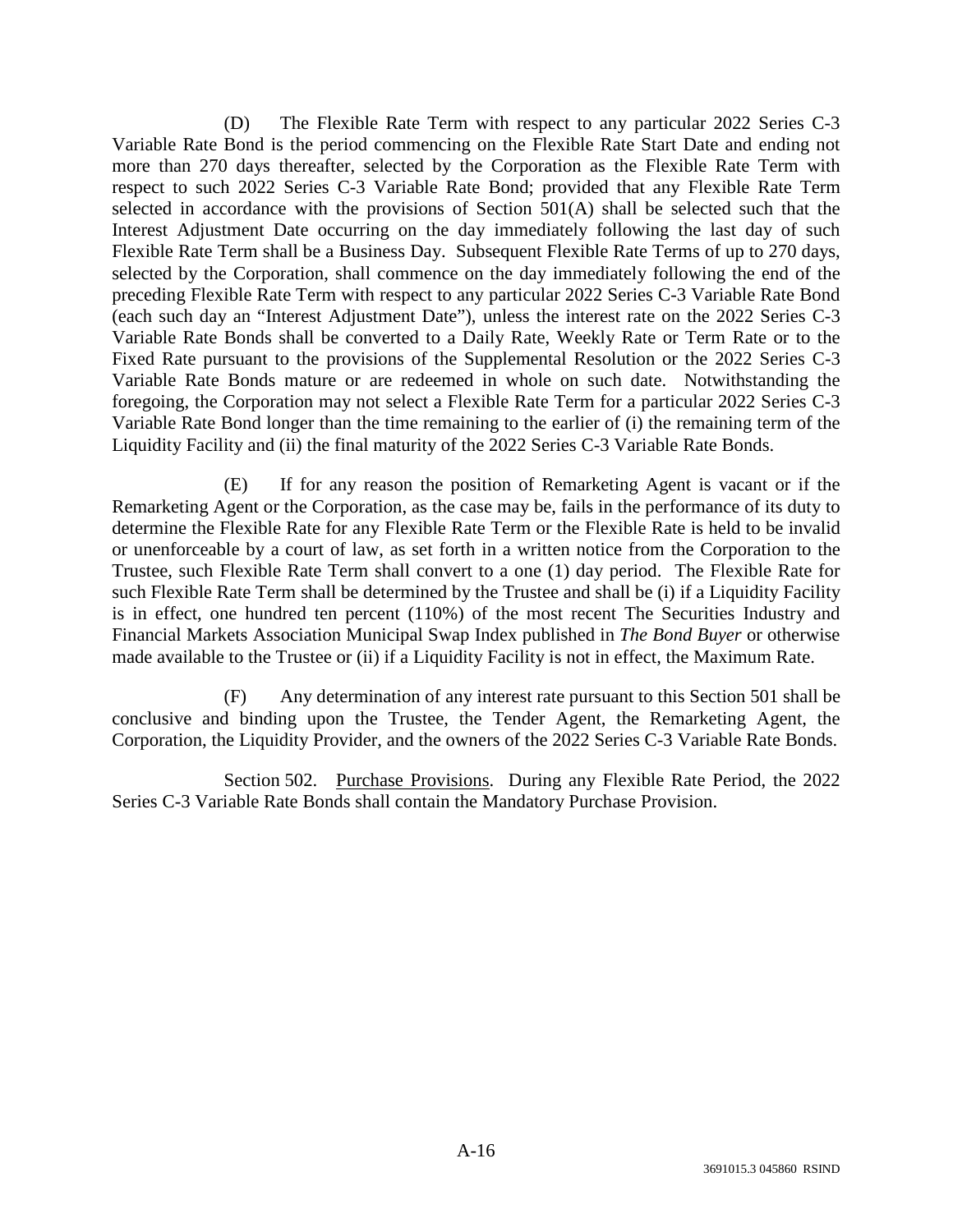#### CHAPTER 6

# PROVISIONS OF 2022 SERIES C-3 VARIABLE RATE BONDS DURING TERM RATE PERIOD

Section 601. Interest Rate Provisions. (A) Whenever in this Chapter 6 there is reference to "2022 Series C-3 Variable Rate Bonds" or a "Term Rate Period," such reference shall relate to any Group of 2022 Series C-3 Variable Rate Bonds that bear a Term Rate. At such time (on or after the applicable then-current Initial Redemption or Tender Date, if such 2022 Series C-3 Variable Rate Bonds then bear interest at a Fixed Rate, and on a Permitted Redemption or Tender Date on or after the applicable then-current Initial Redemption or Tender Date, if such 2022 Series C-3 Variable Rate Bonds then bear interest at an Index Rate, all subject to Section 105(F) of this Appendix A) as shall be designated by the Corporation for a change of the method of determining the interest rate on the 2022 Series C-3 Variable Rate Bonds of such Group to the Term Rate or the date of commencement (on or after the applicable then-current Initial Redemption or Tender Date) of a subsequent Term Rate Term, as applicable (the "Term Rate Start Date"), until the earlier of the next Interest Method Change Date or the final maturity or redemption in whole of the 2022 Series C-3 Variable Rate Bonds of such Group, the 2022 Series C-3 Variable Rate Bonds of such Group shall bear interest at the Term Rate determined in accordance with this Section 601.

(B) During any Term Rate Period, the 2022 Series C-3 Variable Rate Bonds shall bear interest at the Term Rate. The Term Rate shall be determined as follows; provided, however, that in the event of a remarketing on a private placement or direct sale basis, the Term Rate shall be the rate for the 2022 Series C-3 Variable Rate Bonds determined by an Authorized Officer and set forth in a Certificate delivered to the Trustee on the date of remarketing pursuant to the Private Placement or Direct Sale Bond Purchase Agreement. The Term Rate shall be the lowest interest rate, not exceeding the Maximum Rate, which, as of the date of determination and under prevailing market conditions, would result as nearly as practicable in the market price for the 2022 Series C-3 Variable Rate Bonds on the Term Rate Start Date (or subsequent Interest Adjustment Date, as the case may be) being one hundred percent (100%) of the principal amount thereof. The Remarketing Agent or the Corporation, as the case may be, shall determine the Term Rate not later than 12:00 noon, New York City time, on the Business Day immediately preceding the Term Rate Start Date. Any determination of any interest rate pursuant to this Chapter 6 shall be conclusive and binding upon the Trustee, the Tender Agent, the Corporation, the Liquidity Provider, if any, the Remarketing Agent and the owners of the 2022 Series C-3 Variable Rate Bonds. The Term Rate shall be communicated immediately by the Remarketing Agent or the Corporation, as the case may be, by telecopy or other similar electronic means of communication, or by telephone promptly followed by written notice mailed by electronic mail or first-class mail, postage prepaid, to the Trustee, the Liquidity Provider, if any, the Tender Agent, and the Corporation, such communication to be received not later than 4:00 p.m., New York City time, on the day such Term Rate is determined.

(C) Notice of each Term Rate shall be prepared by the Trustee for mailing by the Tender Agent, and shall be sent by the Tender Agent by first-class mail, postage prepaid, to each owner of 2022 Series C-3 Variable Rate Bonds and the Liquidity Provider, if any, within seven (7) days after such Term Rate is determined pursuant to Section 601(B) above.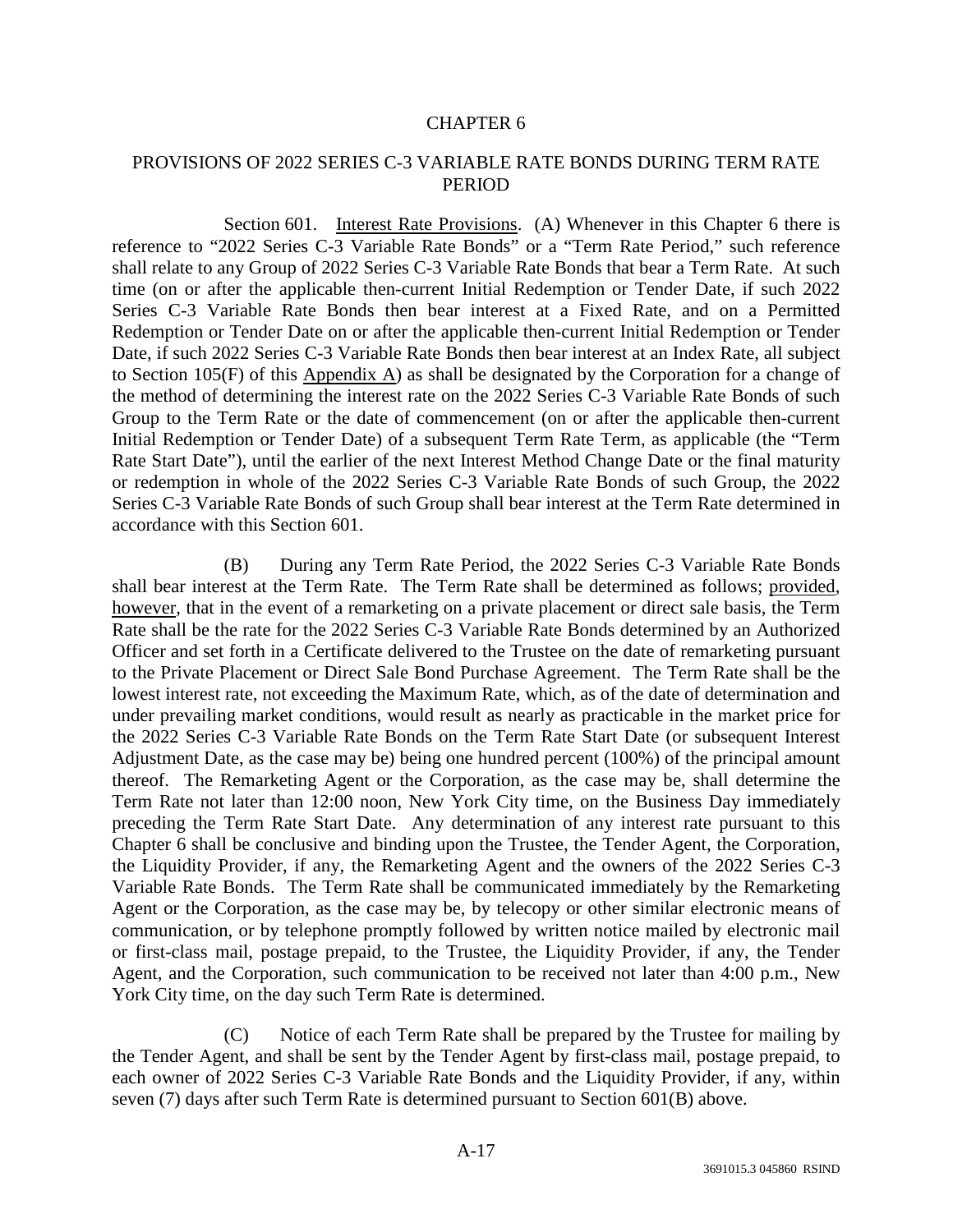(D) The Term Rate Term is the period commencing on the Term Rate Start Date and ending on the earlier of (A) the day preceding (i) the two-month anniversary thereof or (ii) such later anniversary as corresponds to the integral multiple of two (2) months selected by the Corporation and set forth in a Certificate of an Authorized Officer delivered to the Trustee on the applicable Term Rate Start Date, as the Term Rate Term, or (B) in all cases, the day preceding a Term Rate Period Advance Tender Date. Subsequent Term Rate Terms of two (2) months or such integral multiples of two (2) months, as may be designated by the Corporation and set forth in a Certificate of an Authorized Officer delivered to the Trustee on the applicable Term Rate Start Date, shall commence on the day immediately following the end of the preceding Term Rate Term (each such day an "Interest Adjustment Date"), unless the interest rate on the 2022 Series C-3 Variable Rate Bonds shall be converted to a Daily Rate, Weekly Rate or Flexible Rate or to the Fixed Rate pursuant to the provisions of this Supplemental Resolution or the 2022 Series C-3 Variable Rate Bonds mature or are redeemed in whole on such date. Notwithstanding the foregoing, (a) the Corporation may not select a Term Rate Term longer than the time remaining to the earlier of (i) the remaining term of the Liquidity Facility (if any) or (ii) the final maturity of the 2022 Series C-3 Variable Rate Bonds, and (b) if the anniversary of a Term Rate Start Date is a day other than a Business Day, such anniversary shall be deemed to be the immediately preceding Business Day.

(E) If for any reason during any Term Rate Term such Term Rate cannot be established or is held to be invalid or unenforceable by a court of law, the interest rate on the 2022 Series C-3 Variable Rate Bonds shall be converted to the Weekly Rate determined by the Trustee and shall be one hundred ten percent (110%) of the most recent The Securities Industry and Financial Markets Association Municipal Swap Index published in *The Bond Buyer* or otherwise made available to the Trustee.

(F) Any notice to the Trustee by the Remarketing Agent or the Corporation, as the case may be, of the Term Rate as contemplated by the foregoing subsection (B) of this Section 601 and any determination of any interest rate pursuant to subsection (E) of this Section 601 shall be conclusive and binding upon the Trustee, the Tender Agent, the Remarketing Agent, the Corporation, the Liquidity Provider, if any, and the owners of the 2022 Series C-3 Variable Rate Bonds.

Section 602. Purchase Provisions. During any Term Rate Period, the 2022 Series C-3 Variable Rate Bonds shall contain the Mandatory Purchase Provision.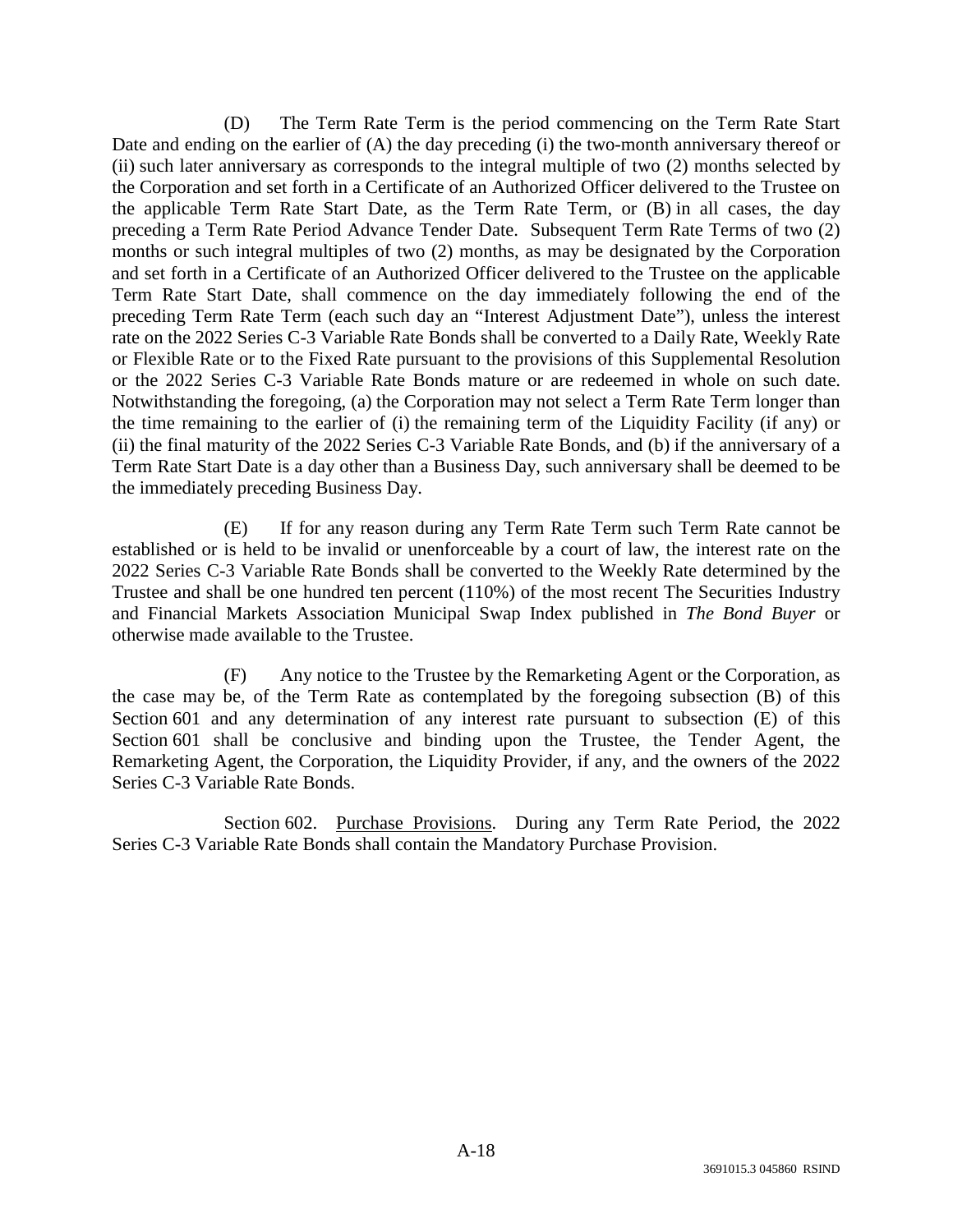## CHAPTER 7

## PROVISIONS OF 2022 SERIES C-3 VARIABLE RATE BONDS DURING FIXED RATE PERIOD

Section 701. Interest Rate Provisions. (A) Whenever in this Chapter 7 there is reference to "2022 Series C-3 Variable Rate Bonds" or a "Fixed Rate Period," such reference shall relate to any Group of 2022 Series C-3 Variable Rate Bonds that bear a Fixed Rate. At such time (on or after the applicable then-current Initial Redemption or Tender Date, if such 2022 Series C-3 Variable Rate Bonds then bear interest at a Term Rate or a Fixed Rate, and on a Permitted Redemption or Tender Date on or after the applicable then-current Initial Redemption or Tender Date, if such 2022 Series C-3 Variable Rate Bonds then bear interest at an Index Rate, all subject to Section 105(F) of this Appendix A) as shall be designated by the Corporation for a change of the method of determining the interest rate on the 2022 Series C-3 Variable Rate Bonds of such Group to the Fixed Rate, or for a reset of the Fixed Rate for the 2022 Series C-3 Variable Rate Bonds of such Group (a "Fixed Rate Reset Date"), until the earlier of the next Interest Method Change Date or the final maturity or redemption in whole of the 2022 Series C-3 Variable Rate Bonds of such Group, the 2022 Series C-3 Variable Rate Bonds of such Group shall bear interest at the Fixed Rate determined in accordance with this Section 701.

(B) During any Fixed Rate Period, the 2022 Series C-3 Variable Rate Bonds will bear interest at the Fixed Rate. The Fixed Rate shall be determined as follows; provided, however, that in the event of a remarketing on a private placement or direct sale basis, the Fixed Rate shall be the rate for the 2022 Series C-3 Variable Rate Bonds determined by an Authorized Officer and set forth in a Certificate delivered to the Trustee on the date of remarketing pursuant to the Private Placement or Direct Sale Bond Purchase Agreement. The Fixed Rate shall be the lowest interest rate, not exceeding the Maximum Rate, which, as of the date of determination and under prevailing market conditions, would result as nearly as practicable in the market price for the 2022 Series C-3 Variable Rate Bonds on the Fixed Rate Start Date being one hundred percent (100%) of the principal amount thereof. The Remarketing Agent or the Corporation, as the case may be, shall determine the Fixed Rate not later than 12:00 noon, New York City time, on the Business Day immediately preceding the Fixed Rate Start Date and such determination shall be conclusive and binding upon the Trustee, the Tender Agent, the Corporation, the Liquidity Provider, if any, the Remarketing Agent, and the owners of the 2022 Series C-3 Variable Rate Bonds. Such Fixed Rate shall be communicated immediately by the Remarketing Agent or the Corporation, as the case may be, by telecopy or other similar electronic means of communication, or by telephone promptly followed by written notice mailed by electronic mail or first-class mail, postage prepaid, to the Trustee, the Tender Agent, the Corporation, and the Liquidity Provider, if any, such communication to be received not later than 4:00 p.m., New York City time, on the date of such determination. The Trustee, within seven (7) days following the Fixed Rate Start Date, shall give notice thereof by first-class mail, postage prepaid, to each owner of 2022 Series C-3 Variable Rate Bonds (as of the Fixed Rate Start Date).

(C) If for any reason such Fixed Rate cannot be established or is held to be invalid or unenforceable by a court of law, or if for any reason the Remarketing Agent or the Corporation, as the case may be, fails to determine the Fixed Rate for the Fixed Rate Period as provided in subsection (B) above, then the rate of interest on the 2022 Series C-3 Variable Rate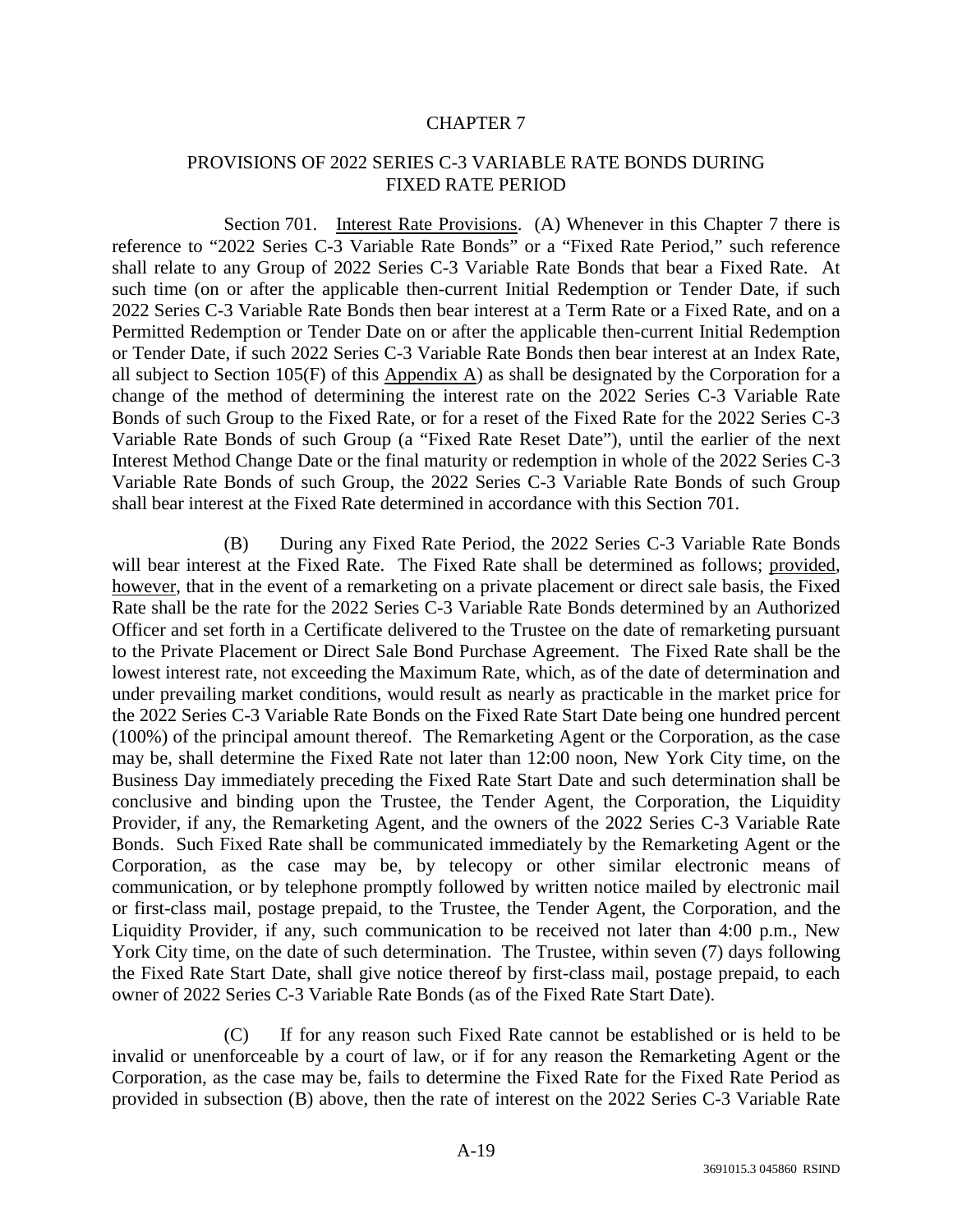Bonds shall be converted to the Weekly Rate determined by the Trustee and shall be one hundred ten percent (110%) of the most recent The Securities Industry and Financial Markets Association Municipal Swap Index published in *The Bond Buyer* or otherwise made available to the Trustee.

(D) On any Fixed Rate Start Date with respect to a Group of 2022 Series C-3 Variable Rate Bonds that are Term Bonds, the Corporation, upon receipt by the Corporation and the Trustee of a Bond Counsel's Opinion to the effect that modifying the schedule of principal amounts of such 2022 Series C-3 Variable Rate Bonds to mature or be subject to redemption through the application of Sinking Fund Payments set forth in Sections  $103(D)$  and  $103(E)(1)$  of this Appendix A shall not adversely affect the exclusion of the interest on the 2022 Series C-3 Bonds from gross income for Federal income tax purposes, may, by notice to the Trustee, modify such schedule of principal amounts of such 2022 Series C-3 Variable Rate Bonds to mature or be subject to redemption through the application of Sinking Fund Payments.

Section 702. Purchase Provisions. During any Fixed Rate Period, the 2022 Series C-3 Variable Rate Bonds shall contain the Mandatory Purchase Provision.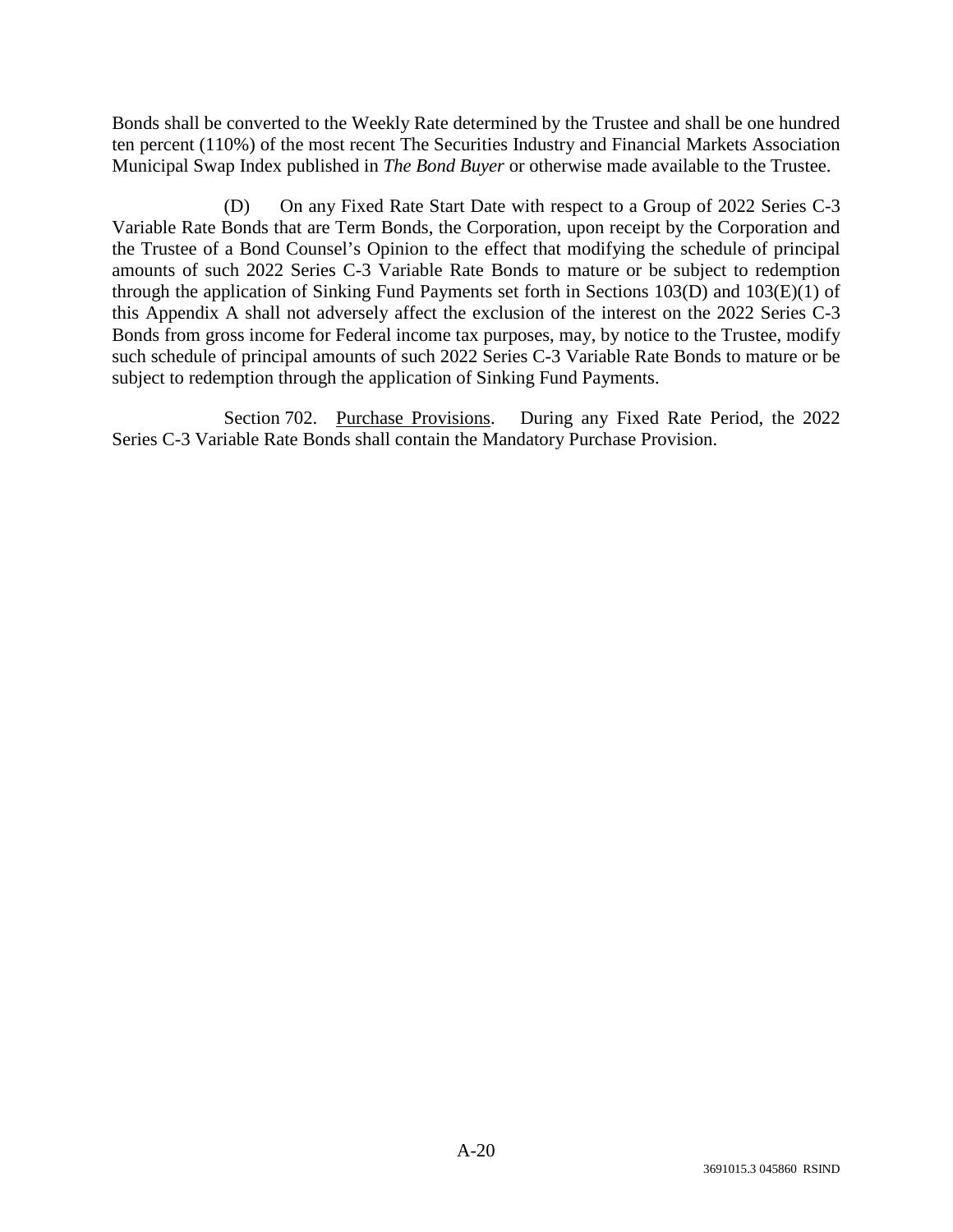## CHAPTER 8

## MANDATORY PURCHASE PROVISION AND DEMAND PURCHASE OPTION WITH RESPECT TO 2022 SERIES C-3 VARIABLE RATE BONDS

Section 801. Mandatory Purchase Provisions. (A) The provisions of this Chapter 8 apply to any Group of 2022 Series C-3 Variable Rate Bonds for which the Mandatory Purchase Provision and/or the Demand Purchase Option apply. The 2022 Series C-3 Variable Rate Bonds are not subject to the Mandatory Purchase Provision prior to the Initial Redemption or Tender Date. The 2022 Series C-3 Variable Rate Bonds shall be subject to mandatory tender for purchase by the owners thereof on any Change Date; provided, however, that (i) if such Change Date is an Interest Method Change Date which is an Interest Adjustment Date with respect to 2022 Series C-3 Variable Rate Bonds bearing interest at a Flexible Rate during a particular Flexible Rate Term, only such 2022 Series C-3 Variable Rate Bonds to which such Interest Adjustment Date relates shall be subject to mandatory tender for purchase by the owners thereof on such Change Date, and (ii) if such Change Date is an Interest Method Change Date or Discretionary Tender Date with respect to 2022 Series C-3 Variable Rate Bonds bearing interest at an Index Rate, a Term Rate or a Fixed Rate, only such 2022 Series C-3 Variable Rate Bonds to which such Interest Method Change Date relates shall be subject to mandatory tender for purchase by the owners thereof on such Change Date, and if less than all of the 2022 Series C-3 Variable Rate Bonds of a Group are to be tendered, the particular 2022 Series C-3 Variable Rate Bonds to be tendered shall be selected by the Trustee by lot, using such method as it shall determine in its sole discretion. The Trustee shall deliver or mail by first class mail, postage prepaid, a notice, not later than fifteen (15) days prior to the Change Date in the case of 2022 Series C-3 Variable Rate Bonds during a Daily Rate Period, Weekly Rate Period, Index Rate Period, Flexible Rate Period or Term Rate Period and not later than twenty (20) days in the case of 2022 Series C-3 Variable Rate Bonds during a Fixed Rate Period, to the Remarketing Agent, the Liquidity Provider, if any, and to the owner of each 2022 Series C-3 Variable Rate Bond to which such notice relates at the address shown on the registration books of the Corporation. Any notice given as provided in this subsection (A) shall be conclusively presumed to have been duly given, whether or not the owner receives the notice. Said notice shall set forth, in substance, the following:

(i) the Change Date and the reason therefor; and

(ii) the Purchase Price for the affected 2022 Series C-3 Variable Rate Bonds and that all owners of affected 2022 Series C-3 Variable Rate Bonds shall be deemed to have tendered their affected 2022 Series C-3 Variable Rate Bonds for purchase on the Change Date.

Notwithstanding the foregoing, with respect to an Interest Method Change Date that is an Interest Adjustment Date relating to 2022 Series C-3 Variable Rate Bonds bearing interest at a Flexible Rate during a particular Flexible Rate Term, no such notice shall be given. Owners of 2022 Series C-3 Variable Rate Bonds to which a mandatory tender for purchase relates shall be required to tender their affected 2022 Series C-3 Variable Rate Bonds to the Tender Agent, for purchase at the Purchase Price, with an appropriate endorsement for transfer to the Tender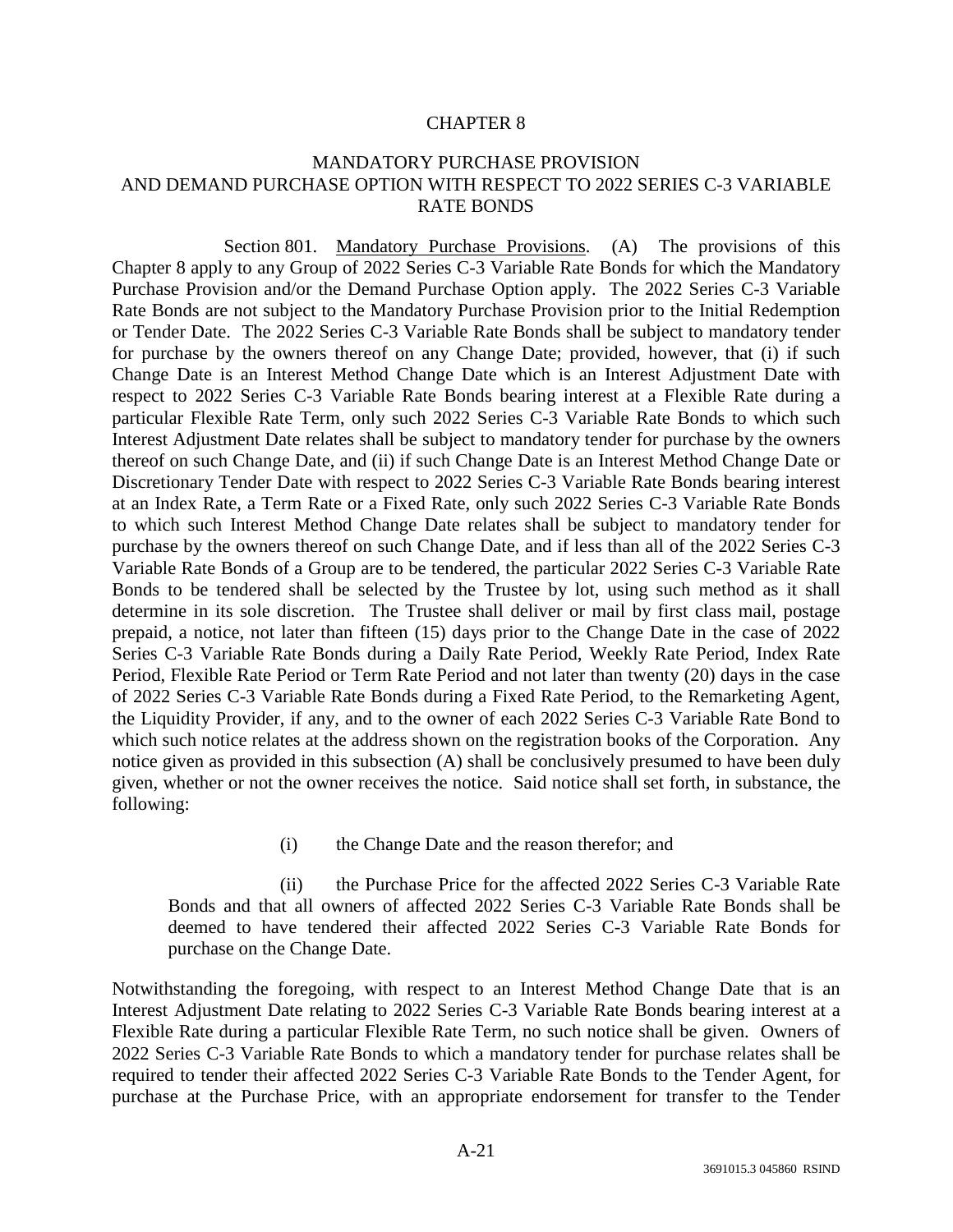Agent, or accompanied by a bond power endorsed in blank, and any Undelivered Bonds for which there has been irrevocably deposited in trust with the Trustee or the Tender Agent an amount of moneys sufficient to pay the Purchase Price of the Undelivered Bonds, shall be deemed to have been purchased at the Purchase Price pursuant to this Section 801(A). IN THE EVENT OF A FAILURE BY AN OWNER OF AFFECTED 2022 SERIES C-3 VARIABLE RATE BONDS TO DELIVER ITS AFFECTED 2022 SERIES C-3 VARIABLE RATE BONDS ON OR PRIOR TO THE CHANGE DATE, SAID OWNER SHALL NOT BE ENTITLED TO ANY PAYMENT (INCLUDING ANY INTEREST TO ACCRUE SUBSEQUENT TO THE CHANGE DATE) OTHER THAN THE PURCHASE PRICE FOR SUCH UNDELIVERED BONDS, AND ANY UNDELIVERED BONDS SHALL NO LONGER BE ENTITLED TO THE BENEFITS OF THE RESOLUTION, EXCEPT FOR THE PURPOSE OF PAYMENT OF THE PURCHASE PRICE THEREFOR.

(B) The Trustee shall provide the Tender Agent with a copy of any notice delivered to the owners of the 2022 Series C-3 Variable Rate Bonds pursuant to this Section 801.

(C) The foregoing notwithstanding, failure by the Trustee to provide any notice required by this Section 801 shall not, of itself, prevent the occurrence of a Change Date.

Section 802. Demand Purchase Option. (A) During any Daily Rate Period or Weekly Rate Period, any 2022 Series C-3 Variable Rate Bond, in an authorized denomination, shall be purchased at the Purchase Price from the owner thereof upon:

(1) delivery to the Tender Agent at its Principal Office and the Remarketing Agent at its Principal Office of a written notice delivered prior to 10:00 a.m., New York City time, on any Business Day during any Daily Rate Period, or a written notice delivered prior to 5:00 p.m., New York City time, on any Business Day during any Weekly Rate Period, in a form satisfactory to the Tender Agent (said notice to be irrevocable and effective upon receipt) which (a) states the aggregate principal amount of the 2022 Series C-3 Variable Rate Bonds to be purchased and the numbers of such 2022 Series C-3 Variable Rate Bonds to be purchased and (b) states the date on which such 2022 Series C-3 Variable Rate Bonds are to be purchased, which date shall be (i) the date of delivery of such notice during any Daily Rate Period or (ii) a Business Day not prior to the seventh (7th) day next succeeding the date of delivery of such notice and which date shall be prior to any Change Date during any Weekly Rate Period;

(2) if such Bonds are to be purchased prior to an Interest Payment Date and after the Record Date in respect thereof, delivery to the Tender Agent, together with the written notice described in (1) above, of a due-bill check, payable to bearer, for interest due on such Interest Payment Date; and

(3) delivery to the Tender Agent, at or prior to 1:00 p.m., New York City time, during any Daily Rate Period, or at or prior to 12:00 noon, New York City time, during any Weekly Rate Period, on the date designated for purchase in the notice described in (1) above of such 2022 Series C-3 Variable Rate Bonds in a principal amount equal to any authorized denomination as provided in Section 102(C) hereof to be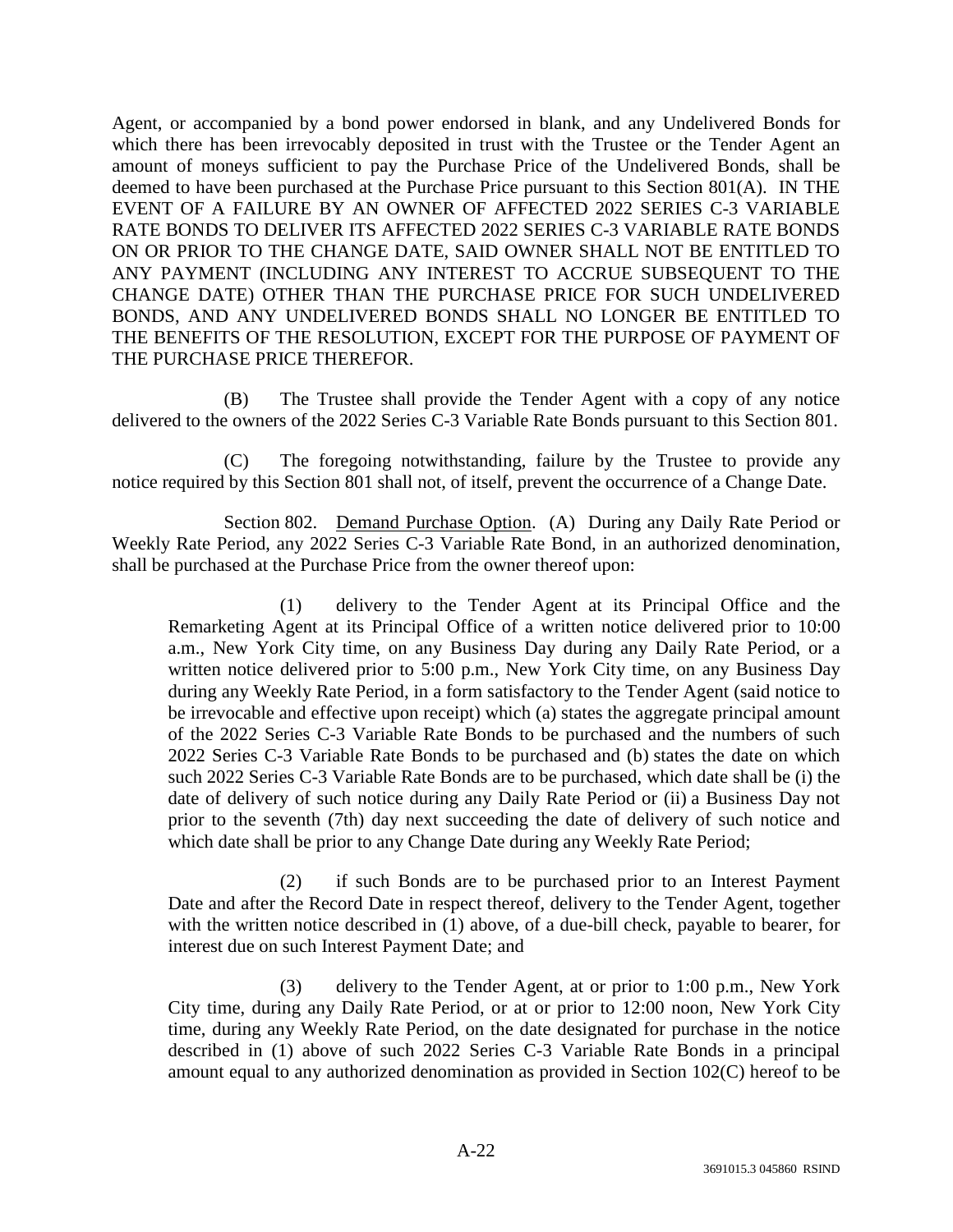purchased with an appropriate endorsement for transfer to the Tender Agent, or accompanied by a bond power endorsed in blank;

provided, however, that no 2022 Series C-3 Variable Rate Bonds of any owner shall be purchased unless any remaining 2022 Series C-3 Variable Rate Bonds of such owner shall be in an authorized denomination as provided in Section 102(C) hereof.

(B) Any Undelivered Bonds for which there has been irrevocably deposited in trust with the Trustee or the Tender Agent an amount of moneys sufficient to pay the Purchase Price of the Undelivered Bonds, shall be deemed to have been purchased at the Purchase Price pursuant to this Section 802(B). IN THE EVENT OF A FAILURE BY AN OWNER OF AFFECTED 2022 SERIES C-3 VARIABLE RATE BONDS TO DELIVER ITS AFFECTED 2022 SERIES C-3 VARIABLE RATE BONDS ON OR PRIOR TO THE PURCHASE DATE, SAID OWNER SHALL NOT BE ENTITLED TO ANY PAYMENT (INCLUDING ANY INTEREST TO ACCRUE SUBSEQUENT TO THE PURCHASE DATE) OTHER THAN THE PURCHASE PRICE FOR SUCH UNDELIVERED BONDS, AND ANY UNDELIVERED BONDS SHALL NO LONGER BE ENTITLED TO THE BENEFITS OF THE RESOLUTION, EXCEPT FOR THE PURPOSE OF PAYMENT OF THE PURCHASE PRICE THEREFOR.

(C) Notwithstanding the foregoing provisions, in the event any 2022 Series C-3 Variable Rate Bond as to which the owner thereof has exercised its option pursuant to subsection (A) above is remarketed to such owner pursuant to the Remarketing Agreement, such owner need not deliver such 2022 Series C-3 Variable Rate Bond to the Tender Agent as provided in subsection (A)(3) above, although such 2022 Series C-3 Variable Rate Bond shall be deemed to have been delivered to the Tender Agent, redelivered to such owner, and remarketed for purposes hereof.

Section 803. Funds for Purchase; Delivery of Funds and Bonds.  $(A)(x)$  On the date 2022 Series C-3 Variable Rate Bonds are to be purchased pursuant to Section 801 or 802 hereof, such Bonds shall be purchased at the Purchase Price only from the funds listed below and, (i) in the case of funds described in clause (1) below, deposited in the 2022 Series C-3 Remarketing Proceeds Purchase Account, as established by the Tender Agent pursuant to the Tender Agent Agreement or (ii) in the case of funds described in clause (2) below, held by the Trustee in trust for tendering owners or the Liquidity Provider, as described more fully in Section  $803(A)(y)$  below. Funds for the payment of the Purchase Price shall be derived from the following sources in the order of priority indicated:

> (1) (a) the proceeds of the sale of the 2022 Series C-3 Variable Rate Bonds which have been remarketed by the Remarketing Agent (i) during any Weekly Rate Period, prior to 11:30 a.m., New York City time, on the date the 2022 Series C-3 Variable Rate Bonds are to be purchased, to any entity other than the Corporation, a 2022 Series C Mortgagor or any member or partner of such 2022 Series C Mortgagor, or (ii) during any Daily Rate Period, prior to 12:00 noon, New York City time, on the date the 2022 Series C-3 Variable Rate Bonds are to be purchased to any entity other than the Corporation, a 2022 Series C Mortgagor or any member or partner of such 2022 Series C Mortgagor, or (b) the proceeds of the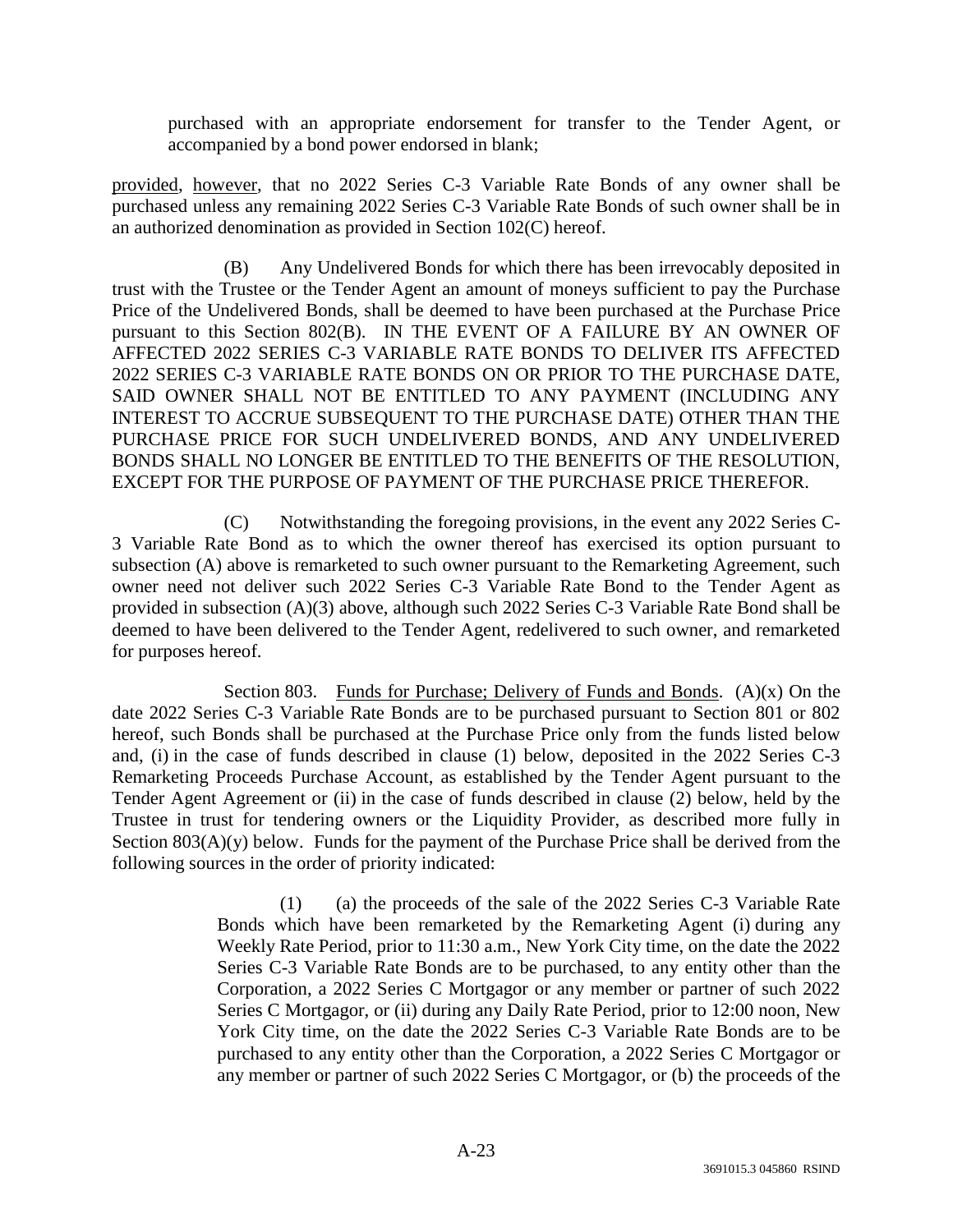sale of such 2022 Series C-3 Variable Rate Bonds which have been remarketed pursuant a Private Placement or Direct Sale Bond Purchase Agreement;

(2) moneys obtained by the Trustee under the Liquidity Facility, if any; and

(3) any moneys held by the Trustee under the General Resolution and the Supplemental Resolution and available for such purpose,

provided, however, that funds for the payment of the Purchase Price in the case of a purchase as a result of a Change Date described in clause (iii) of the definition thereof or as a result of a Facility Change Date described in clause (ii) of the definition thereof shall be derived only from moneys obtained by the Trustee under the Liquidity Facility.

(y) In the event the Trustee obtains moneys under the Liquidity Facility, the Trustee shall hold such moneys in trust for the owners of the 2022 Series C-3 Variable Rate Bonds that have tendered 2022 Series C-3 Variable Rate Bonds and transfer said moneys to the Tender Agent for payment to said owners to the extent moneys are insufficient to pay the Purchase Price thereto pursuant to Section  $803(A)(x)(1)$  above; provided, that as and to the extent such moneys are not needed to pay the owners of tendered 2022 Series C-3 Variable Rate Bonds, said moneys will be returned promptly to the Liquidity Provider. The moneys drawn under the Liquidity Facility as described in the immediately preceding sentence shall not be co-mingled with any other funds or accounts of the Trustee or the Tender Agent, shall not be invested by the Trustee and, in the event that any or all of such funds are not used to purchase 2022 Series C-3 Variable Rate Bonds, shall be immediately returned by the Trustee to the Liquidity Provider except to the extent such funds are to be held as payment of the Purchase Price of Undelivered Bonds. .

(B) 2022 Series C-3 Variable Rate Bonds purchased in accordance with the provisions of this Section 803(A) above shall be delivered as follows:

> (1) 2022 Series C-3 Variable Rate Bonds purchased with moneys described in Section  $803(A)(x)(1)$  above shall be made available to or upon the order of the purchasers thereof; and

> (2) 2022 Series C-3 Variable Rate Bonds purchased with moneys described in Section  $803(A)(x)(2)$  above shall be made available by the Tender Agent to or upon the order of the Liquidity Provider.

(C) The Tender Agent shall make available to the person to whom the Tender Agent is to deliver any 2022 Series C-3 Variable Rate Bonds pursuant to Section 803(A) above the due-bill check, if any, delivered to the Tender Agent.

(D) Bonds delivered as provided in Section 803(A) above shall be registered in the manner directed by the recipient thereof.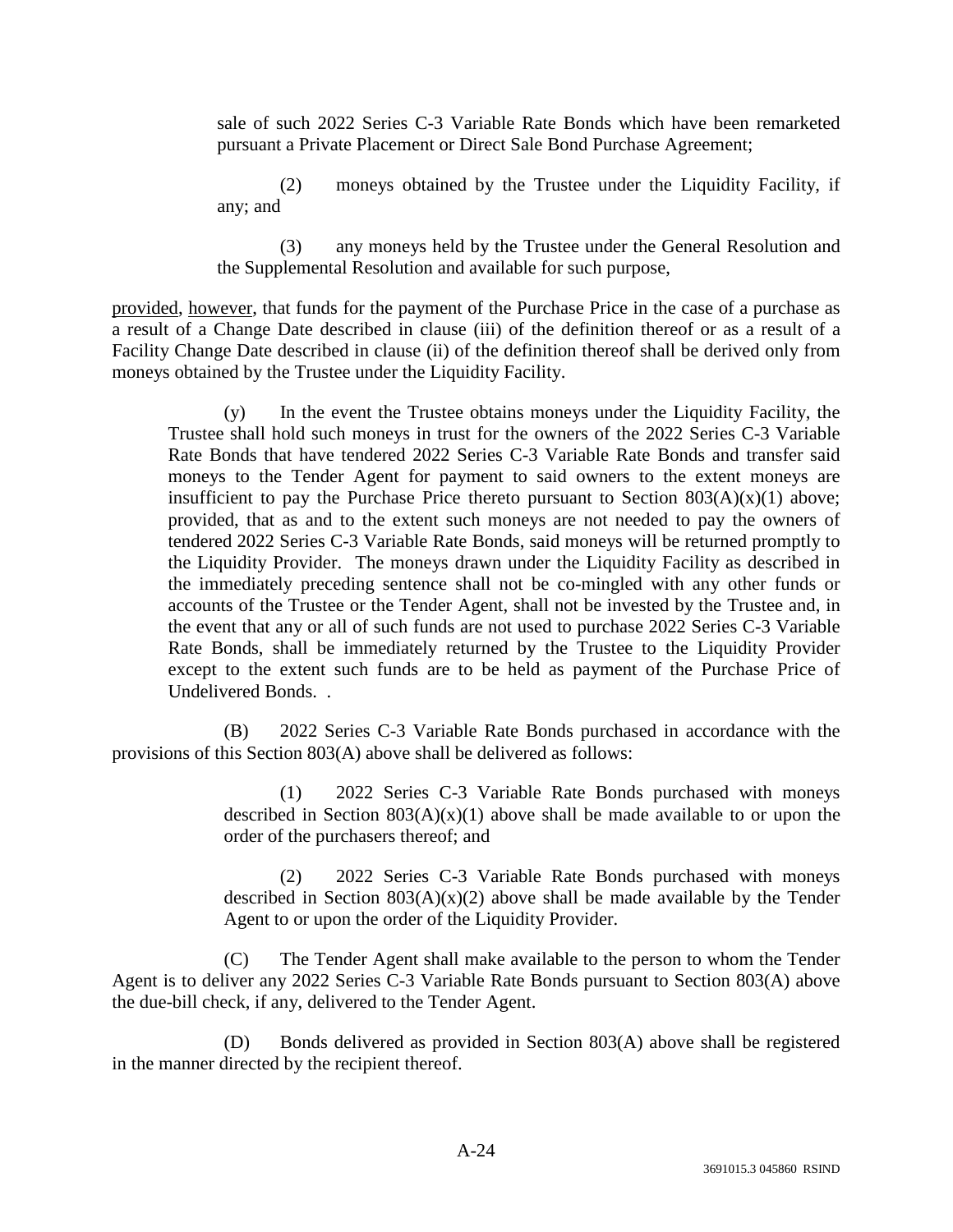(E) The Trustee and Tender Agent shall have the following duties with respect to the purchase of 2022 Series C-3 Variable Rate Bonds pursuant to Section 803(A) above, in addition to the duties described elsewhere in the Supplemental Resolution:

> (1) The Tender Agent shall hold all 2022 Series C-3 Variable Rate Bonds delivered to it pursuant to Section 801 or 802 hereof in trust for the benefit of the respective owners of such 2022 Series C-3 Variable Rate Bonds which shall have so delivered such 2022 Series C-3 Variable Rate Bonds until moneys representing the Purchase Price of such 2022 Series C-3 Variable Rate Bonds shall have been delivered to or for the account of or to the order of such owners of 2022 Series C-3 Variable Rate Bonds;

> (2) The Trustee and the Tender Agent shall hold all moneys delivered to them pursuant to the Supplemental Resolution for the purchase of such 2022 Series C-3 Variable Rate Bonds in a separate account, in trust for the benefit of the person or entity which shall have so delivered such moneys, which moneys shall remain uninvested or, except for moneys provided under the Liquidity Facility, invested in Governmental Obligations maturing or being redeemable at the option of the holder thereof in not more than thirty (30) days or when needed;

> (3) The Tender Agent shall establish the Remarketing Proceeds Purchase Account pursuant to the Tender Agent Agreement and shall comply with the obligations of the Tender Agent set forth in the Tender Agent Agreement;

> (4) The Trustee shall deliver all moneys delivered to it pursuant to the Supplemental Resolution for the purchase of such 2022 Series C-3 Variable Rate Bonds to the Tender Agent to be deposited in the Remarketing Proceeds Purchase Account established pursuant to the Tender Agent Agreement; provided, however, that until delivery of such moneys to the Tender Agent, the Trustee shall hold all such moneys in trust for the benefit of the person or entity which shall have so delivered such moneys and, provided further, however, that all moneys derived from the Liquidity Facility shall be handled as provided in Section  $803(A)(y)$  above;

> (5) The Tender Agent shall deliver to the Trustee, the Corporation, and the Liquidity Provider, if any, a copy of each notice delivered to it in accordance with Section 801 or 802 hereof and, not later than (i) during any Weekly Rate Period, 11:45 a.m., New York City time, on the date such 2022 Series C-3 Variable Rate Bonds are to be purchased, or (ii) during any Daily Rate Period, 12:15 p.m., New York City time, on the date such 2022 Series C-3 Variable Rate Bonds are to be purchased, shall give notice by telecopy or other similar electronic means of communication, or by telephone promptly followed by written notice mailed by first-class mail, postage prepaid, to the Corporation, the Trustee and the Liquidity Provider, if any, specifying the principal amount of the 2022 Series C-3 Variable Rate Bonds to be purchased, and the amount of the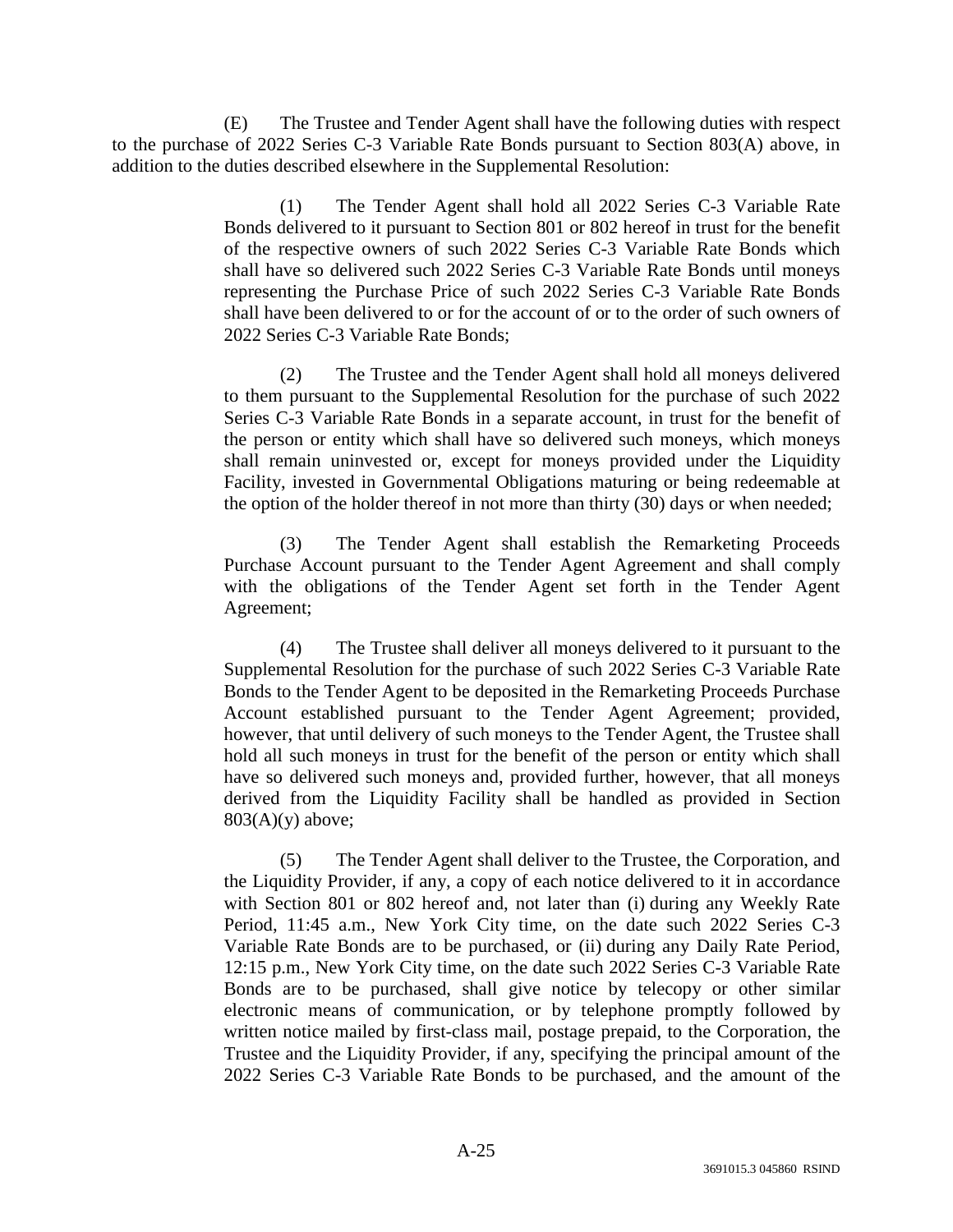proceeds of the sale of such 2022 Series C-3 Variable Rate Bonds as described in Section  $803(A)(x)(1)$  hereof and held by the Tender Agent; and

(6) The Trustee shall obtain moneys under the Liquidity Facility, if any, in accordance with the terms thereof in an amount equal to the difference between the Purchase Price of such 2022 Series C-3 Variable Rate Bonds to be purchased and the amount of the proceeds of the sale of the 2022 Series C-3 Variable Rate Bonds as described in Section  $803(A)(x)(1)$  above and as specified by the Tender Agent pursuant to the immediately preceding paragraph, and shall promptly transmit said moneys to the Tender Agent to provide for timely payment of the Purchase Price of such 2022 Series C-3 Variable Rate Bonds.

(F) Neither the Corporation nor the owner of any Bond then Outstanding under the General Resolution other than the owner tendering its 2022 Series C-3 Variable Rate Bonds shall have any right, title or interest in any moneys to be held by the Trustee or the Tender Agent for the purchase of such 2022 Series C-3 Variable Rate Bonds.

(G) Notwithstanding anything to the contrary contained herein, the provisions of Sections 801, 802 and 803 hereof shall be subject to the provisions of Section 2.6(F) of the Supplemental Resolution.

Section 804. Additional Provisions Regarding Liquidity Provider and Bank Bonds. (A) Any 2022 Series C-3 Variable Rate Bond for which the Purchase Price is funded with moneys provided under the Liquidity Facility and which are not remarketed shall become a Bank Bond. The Liquidity Facility shall not provide liquidity support for Bank Bonds or 2022 Series C-3 Variable Rate Bonds held by, or on behalf of, the Corporation.

(B) Bank Bonds may be cancelled at the direction of the Liquidity Provider. At such time as a Bank Bond is remarketed, the Trustee or the Tender Agent, as appropriate, shall (a) remit the proceeds from the remarketing to the Liquidity Provider, and (b) to the extent that the Liquidity Facility has been reinstated in accordance with its terms, give written notice to the Remarketing Agent and the Liquidity Provider that such Bond is no longer a Bank Bond.

(C) Notwithstanding anything to the contrary contained in the General Resolution or the Supplemental Resolution, (i) the payment of interest on Bank Bonds of a Series (including interest at an adjusted interest rate pursuant to the applicable Liquidity Facility) shall be treated for all purposes in the same manner (and with the same priority of payment) as interest on any other Bond (other than Subordinate Bonds) under the General Resolution, such interest to accrue as provided in such Liquidity Facility, (ii) all payments of principal of Bank Bonds of a Series required pursuant to the applicable Liquidity Facility, *other than* any portion of any such payment so required as of any date that exceeds the amount of principal due as of such date pursuant to Section 103(D) of this Appendix A (as the same may be adjusted in accordance with the provisions of this Appendix A) or Section  $102(A)(1)$  of this Appendix A (any such portion, an "Excess Bank Bond Principal Requirement"), shall be treated for all purposes in the same manner (and with the same priority of payment) as principal of any other Bond (other than Subordinate Bonds), (iii) payment of all Excess Bank Bond Principal Requirements shall be subject and subordinate to payment of principal of all other Bonds under the General Resolution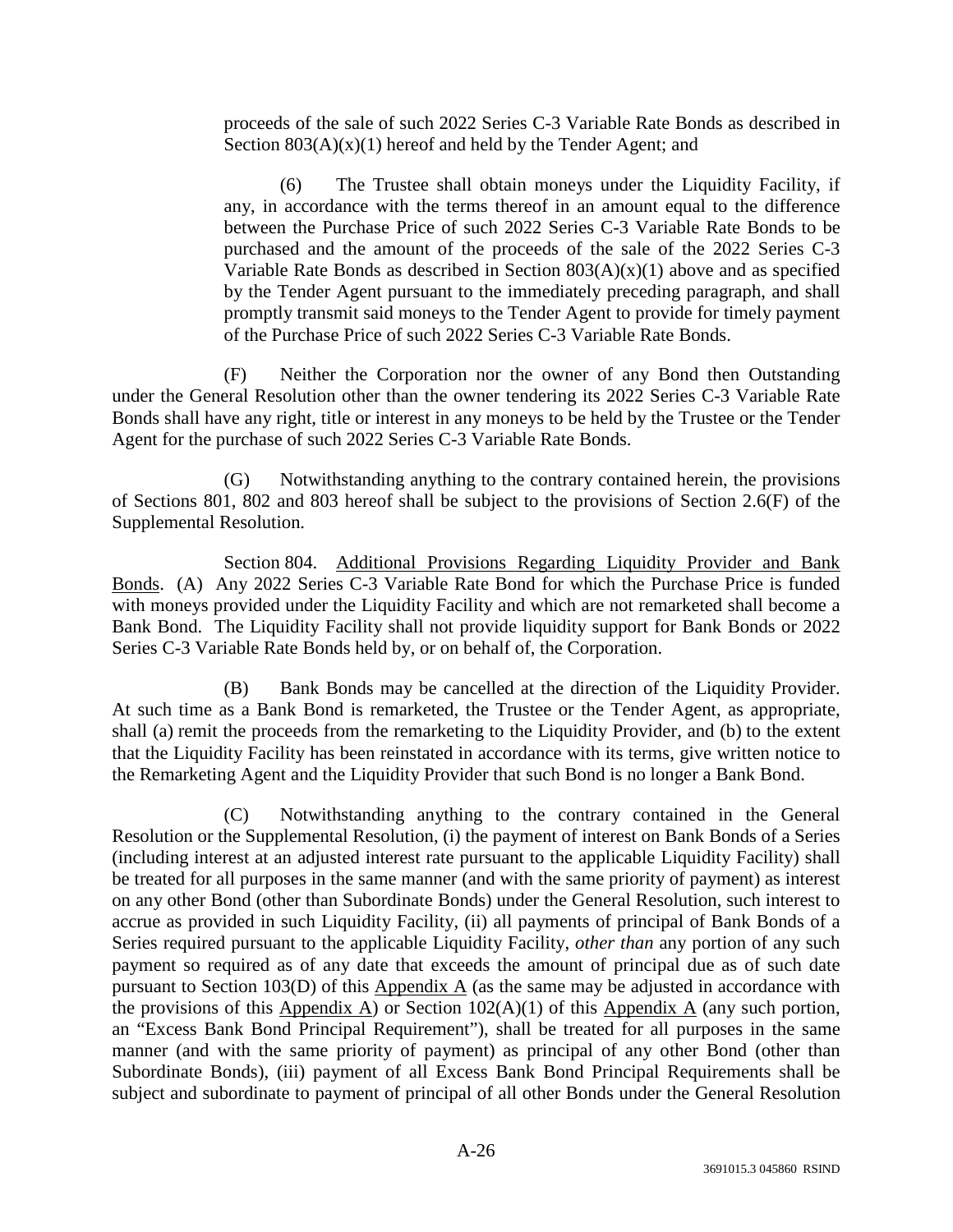(but (a) prior to any payments pursuant to Section 5.4(F)(iii) through Section 5.4(F)(vi) of the General Resolution and prior to any withdrawal of amounts free and clear of the lien of the General Resolution pursuant to said Section 5.4(F), and (b) except as may otherwise be provided in the Liquidity Facility, on a parity with any other payments due under any other agreements entered into from time to time by the Corporation under which the Corporation agrees to make such other payments prior to the payments and withdrawals referred to in the foregoing clause (a)), provided that payment of Excess Bank Bond Principal Requirements shall only be made if such payment is consistent with the most recent Cash Flow Statement on file with the Trustee (or a new or amended Cash Flow Statement that shall have been filed with the Trustee in connection with such payment), and (iv) all fees and expenses of any Liquidity Provider shall be payable pursuant to Section 5.4(F)(iv) of the General Resolution. In preparing any such Cash Flow Statement, the Corporation may assume that, with respect to any Term Out Period, all Bank Bonds will be remarketed immediately following the next payment of principal of Bank Bonds (during such Term Out Period) and prior to any succeeding payment of principal of Bank Bonds. Failure to make the payments of Excess Bank Bond Principal Requirements described in clause (iii) above shall not constitute an Event of Default under the General Resolution or under the Supplemental Resolution. Except as otherwise provided in this Section 804(C), Bank Bonds shall be entitled to the same benefits and protections of the General Resolution as other Bonds issued thereunder and the Trustee shall be obligated to pay principal on the Bank Bonds when due, as provided in the Supplemental Resolution and in the applicable Liquidity Facility. No later than 180 days after the commencement of any Term Out Period, and prior to any payment of Excess Bank Bond Principal Requirement, the Corporation shall perform the computations necessary to prepare a Cash Flow Statement and, if based on such computations, a Cash Flow Statement can be delivered, the Corporation shall deliver such Cash Flow Statement to the Trustee and the Liquidity Provider. If, based on such computations, a Cash Flow Statement cannot be delivered, notice of such fact shall be given to the Trustee and Liquidity Provider. Any such Cash Flow Statement or notice may be delivered to the Liquidity Provider by facsimile, e-mail or other form of electronic transmission acceptable to the Liquidity Provider. For purposes of the payment of any fees pursuant to Section 5.4 of the General Resolution, the Liquidity Provider shall be treated in the same manner as the "Credit Facility Provider" in said Section 5.4.

(D) Notwithstanding anything to the contrary contained in the General Resolution or the Supplemental Resolution, (i) for so long as the Liquidity Facility shall be in effect, the first 2022 Series C-3 Bonds to be redeemed shall be Bank Bonds and (ii) no 2022 Series C-3 Bond shall be selected for redemption if the portion of such 2022 Series C-3 Bond remaining after such redemption would not be in a denomination authorized by the Supplemental Resolution.

(E) No amendment or supplement to the General Resolution or the Supplemental Resolution shall change or modify any of the rights or obligations of any Liquidity Provider without its prior written consent thereto.

(F) The Liquidity Provider shall be a third party beneficiary of the provisions of the Supplemental Resolution; provided, however, that notwithstanding anything contained in the Supplemental Resolution to the contrary, all rights of the Liquidity Provider under the Supplemental Resolution, including, but not limited to, all consent and approval rights hereunder